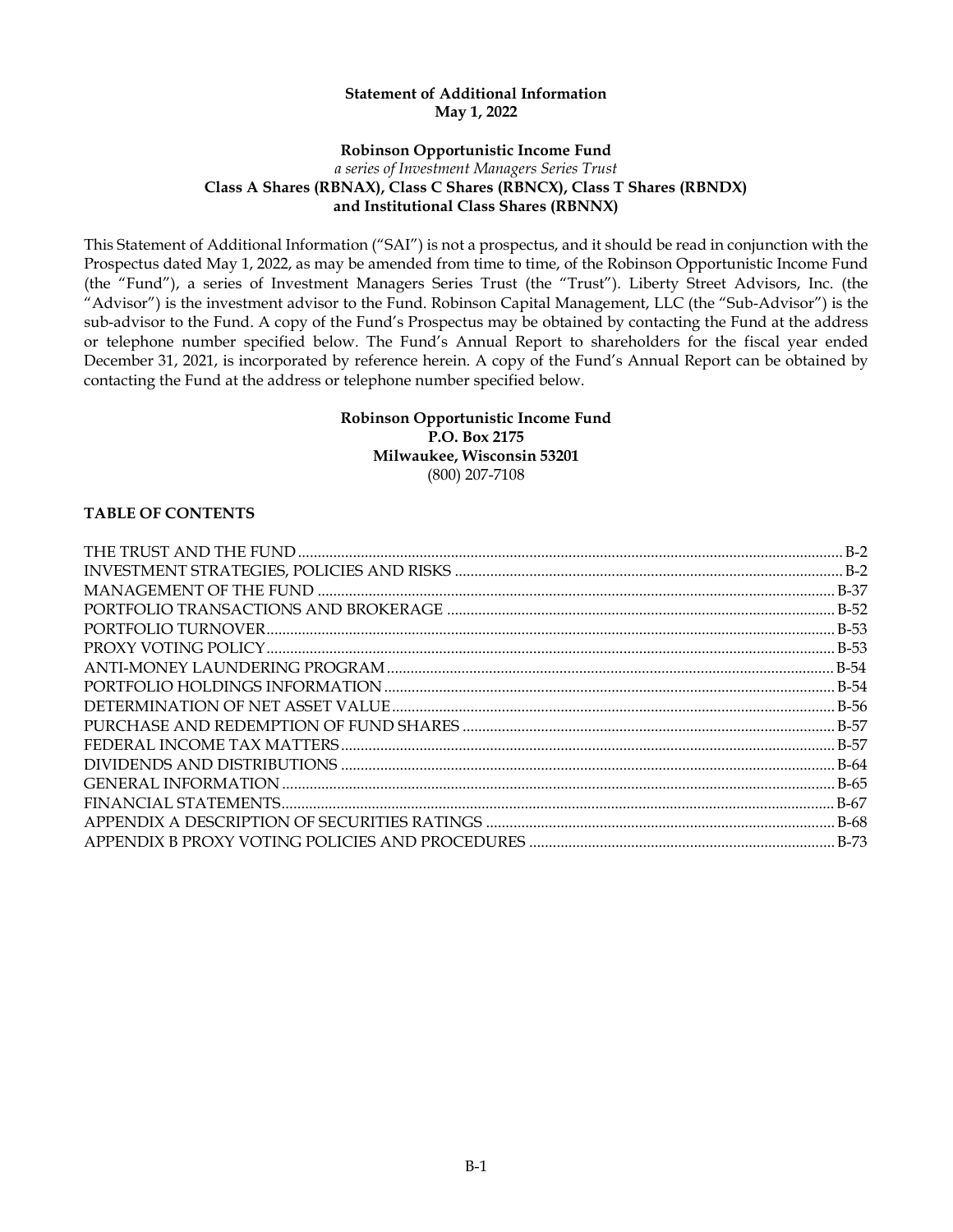#### **THE TRUST AND THE FUND**

<span id="page-1-0"></span>The Trust is an open-end management investment company organized as a Delaware statutory trust under the laws of the State of Delaware on February 15, 2005. The Trust currently consists of several other series of shares of beneficial interest. This SAI relates only to the Fund and not to the other series of the Trust.

The Trust is registered with the Securities and Exchange Commission ("SEC") as an open-end management investment company. Such a registration does not involve supervision of the management or policies of the Fund. The Prospectus of the Fund and this SAI omit certain of the information contained in the Registration Statement filed with the SEC. Copies of such information may be obtained from the SEC upon payment of the prescribed fee.

The Fund is classified as a diversified fund, which means it is subject to the diversification requirements under the Investment Company Act of 1940, as amended (the "1940 Act"). Under the 1940 Act, a diversified fund may not, with respect to 75% of its total assets, invest more than 5% of its total assets in the securities of one issuer (and in not more than 10% of the outstanding voting securities of an issuer), excluding cash, Government securities, and securities of other investment companies. The Fund's classification as a diversified fund may only be changed with approval of the Fund's shareholders.

The Fund currently offers four classes of shares: Class A, Class C, Class T and Institutional Class. As of the date of this SAI, Class T Shares are not currently available for purchase. Other classes may be established from time to time in accordance with the provisions of the Trust's Agreement and Declaration of Trust (the "Declaration of Trust"). Each class of shares of the Fund generally is identical in all respects except that each class of shares is subject to its own distribution expenses and minimum investments. Each class of shares also has exclusive voting rights with respect to its distribution fees.

#### **INVESTMENT STRATEGIES, POLICIES AND RISKS**

<span id="page-1-1"></span>The discussion below supplements information contained in the Fund's Prospectus pertaining to the investment policies of the Fund.

#### **PRINCIPAL INVESTMENT STRATEGIES, POLICIES AND RISKS**

#### **MARKET CONDITIONS**

Events in certain sectors historically have resulted, and may in the future result, in an unusually high degree of volatility in the financial markets, both domestic and foreign. These events have included, but are not limited to: bankruptcies, corporate restructurings, and other events related to the sub-prime mortgage crisis in 2008; governmental efforts to limit short selling and high frequency trading; measures to address U.S. federal and state budget deficits; social, political, and economic instability in Europe; economic stimulus by the Japanese central bank; steep declines in oil prices; dramatic changes in currency exchange rates; China's economic slowdown; and Russia's invasion of Ukraine. Interconnected global economies and financial markets increase the possibility that conditions in one country or region might adversely impact issuers in a different country or region. Such events may cause significant declines in the values and liquidity of many securities and other instruments. It is impossible to predict whether such conditions will recur. Because such situations may be widespread, it may be difficult to identify both risks and opportunities using past models of the interplay of market forces, or to predict the duration of such events.

An outbreak of infectious respiratory illness caused by a novel coronavirus known as COVID-19 was first detected in China in December 2019 and then was detected globally. This coronavirus has resulted in certain travel restrictions, closed international borders, enhanced health screenings at ports of entry and elsewhere, disruption of and delays in healthcare service preparation and delivery, prolonged quarantines, cancellations, supply chain disruptions, and lower consumer demand, as well as general concern and uncertainty. The impact of COVID-19, and other infectious illness outbreaks that may arise in the future, could adversely affect the economies of many nations or the entire global economy, individual issuers and capital markets in ways that cannot necessarily be foreseen. In addition, the impact of infectious illnesses in emerging market countries may be greater due to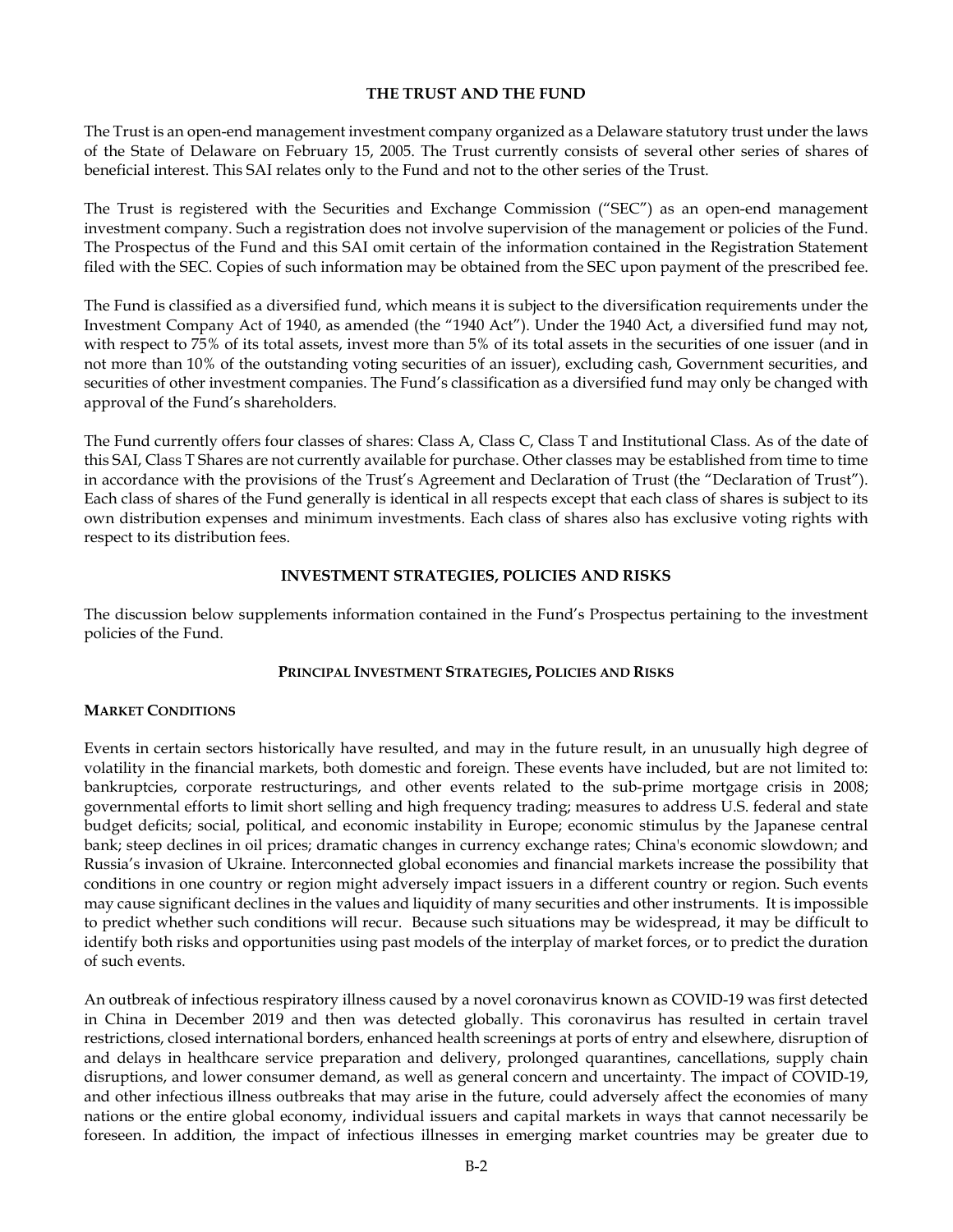generally less established healthcare systems. Public health crises caused by the COVID-19 outbreak may exacerbate other pre-existing political, social and economic risks in certain countries or globally. The duration of the COVID-19 outbreak and its effects cannot be determined with certainty.

## **EQUITY SECURITIES**

## **Preferred Stock**

The Fund and the Underlying Funds may invest in preferred stock. Preferred stock is a class of stock having a preference over common stock as to the payment of dividends and a share of the proceeds resulting from the, issuer's liquidation although preferred stock is usually subordinate to the debt securities of the issuer. Some preferred stocks also entitle their holders to receive additional liquidation proceeds on the same basis as the holders of the issuer's common stock. Preferred stock typically does not possess voting rights and its market value may change based on changes in interest rates. If interest rates rise, the fixed dividend on preferred stocks may be less attractive, causing the price of preferred stocks to decline. Preferred stock may have mandatory sinking fund provisions, as well as call/redemption provisions prior to maturity, a negative feature when interest rates decline. In addition, the Fund may receive stocks or warrants as a result of an exchange or tender of fixed income securities. Preference stock, which is more common in emerging markets than in developed markets, is a special type of common stock that shares in the earnings of an issuer, has limited voting rights, may have a dividend preference, and may also have a liquidation preference. Depending on the features of the particular security, holders of preferred and preference stock may bear the risks regarding common stock or fixed income securities.

## **Convertible Securities**

The Fund and the Underlying Funds may invest in convertible securities. A convertible security is a preferred stock, warrant or other security that may be converted or exchanged for a prescribed amount of common stock or other security of the same or a different issuer or into cash within a particular period of time at a specified price or formula. A convertible security generally entitles the holder to receive the dividend or interest until the convertible security matures or is redeemed, converted or exchanged. Before conversion, convertible securities generally have characteristics similar to both fixed income and equity securities. Although to a lesser extent than with fixed income securities generally, the market value of convertible securities tends to decline as interest rates increase and, conversely, tends to increase as interest rates decline. In addition, because of the conversion feature, the market value of convertible securities tends to vary with fluctuations in the market value of the underlying common stocks and, therefore, also will react to variations in the general market for equity securities. A significant feature of convertible securities is that as the market price of the underlying common stock declines, convertible securities tend to trade increasingly on a yield basis, and so they may not experience market value declines to the same extent as the underlying common stock. When the market price of the underlying common stock increases, the prices of the convertible securities tend to rise as a reflection of the value of the underlying common stock. While no securities investments are without risk, investments in convertible securities generally entail less risk than investments in common stock of the same issuer.

## **INVESTMENT COMPANY SECURITIES**

The Fund may invest in shares of other investment companies (each, an "Underlying Fund"), including open-end funds, closed-end funds, unit investment trusts ("UITs") and exchange-traded funds ("ETFs"), to the extent permitted by applicable law and subject to certain restrictions set forth in this SAI.

Under Section  $12(d)(1)(A)$  of the 1940 Act, the Fund may acquire securities of an Underlying Fund in amounts which, as determined immediately after the acquisition is made, do not exceed (i) 3% of the total outstanding voting stock of such Underlying Fund, (ii) 5% of the value of the Fund's total assets, and (iii) 10% of the value of the Fund's total assets when combined with all other Underlying Fund securities held by the Fund. The Fund may exceed these statutory limits when permitted by SEC order or other applicable law or regulatory guidance, such as is the case with many ETFs. In October 2020, the SEC adopted certain regulatory changes and took other actions related to the ability of an investment company to invest in the securities of another investment company. These changes include, in part, the rescission of certain SEC exemptive orders permitting investments in excess of the statutory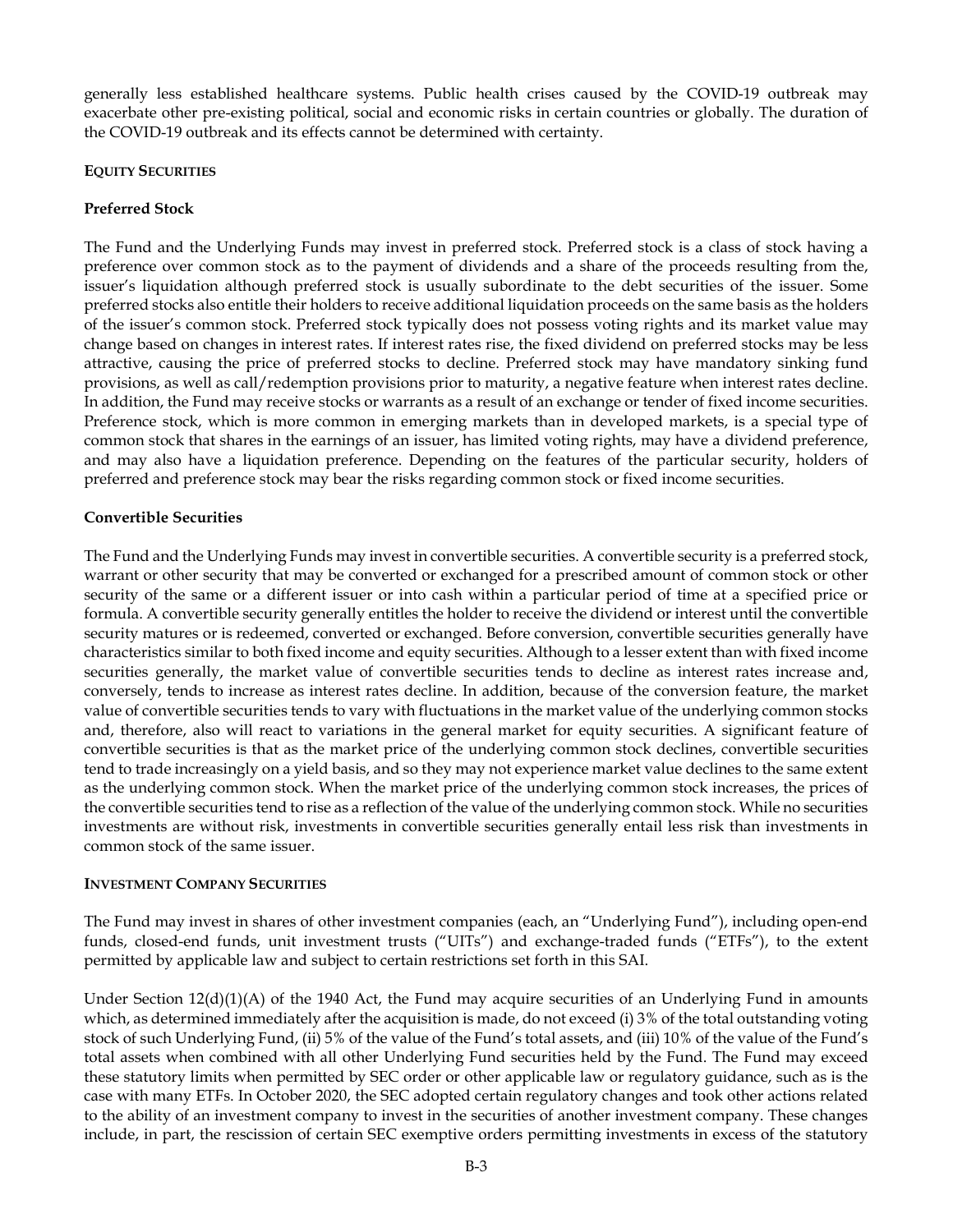limits, the withdrawal of certain related SEC staff no-action letters, and the adoption of Rule 12d1-4 under the 1940 Act, which permits the Fund to invest in other investment companies beyond the statutory limits, subject to certain conditions. Rule 12d1-4, among other things, (1) applies to both "acquired funds" and "acquiring funds," each as defined under the rule; (2) includes limits on control and voting of acquired funds' shares; (3) requires that the investment advisers of acquired funds and acquiring funds relying on the rule make certain specified findings based on their evaluation of the relevant fund of funds structure; (4) requires acquired funds and acquiring funds that are relying on the rule, and which do not have the same investment adviser, to enter into fund of funds investment agreements, which must include specific terms; and (5) includes certain limits on complex fund of funds structures.

Generally, under Sections 12(d)(1)(F) and 12(d)(1)(G) of the 1940 Act and SEC rules adopted pursuant to the 1940 Act, the Fund may acquire the securities of affiliated and unaffiliated Underlying Funds subject to the following guidelines and restrictions:

- The Fund may own an unlimited amount of the securities of any registered open-end fund or registered unit investment trust that is affiliated with the Fund, so long as any such Underlying Fund has a policy that prohibits it from acquiring any securities of registered open-end funds or registered UITs in reliance on certain sections of the 1940 Act.
- The Fund and its "affiliated persons" may own up to 3% of the outstanding stock of any fund, subject to the following restrictions:
	- i. the Fund and each Underlying Fund, in the aggregate, may not charge a sales load greater than the limits set forth in Rule 2830(d)(3) of the Conduct Rules of the Financial Industry Regulatory Authority ("FINRA") applicable to funds of funds;
	- ii. each Underlying Fund is not obligated to redeem more than 1% of its total outstanding securities during any period less than 30 days; and
	- iii. the Fund is obligated either to (i) seek instructions from its shareholders with regard to the voting of all proxies with respect to the Underlying Fund and to vote in accordance with such instructions, or (ii) to vote the shares of the Underlying Fund held by the Fund in the same proportion as the vote of all other shareholders of the Underlying Fund.

Underlying Funds typically incur fees that are separate from those fees incurred directly by the Fund. The Fund's purchase of such investment company securities results in the layering of expenses as Fund shareholders would indirectly bear a proportionate share of the operating expenses of such investment companies, including advisory fees, in addition to paying Fund expenses. In addition, the securities of other investment companies may also be leveraged and will therefore be subject to certain leverage risks. The net asset value and market value of leveraged securities will be more volatile and the yield to shareholders will tend to fluctuate more than the yield generated by unleveraged securities. Investment companies may have investment policies that differ from those of the Fund.

Under certain circumstances an open-end investment company in which the Fund invests may determine to make payment of a redemption by the Fund wholly or in part by a distribution in kind of securities from its portfolio, instead of in cash. As a result, the Fund may hold such securities until the Advisor determines it is appropriate to dispose of them. Such disposition will impose additional costs on the Fund.

Investment decisions by the investment advisors to the registered investment companies in which the Fund invests are made independently of the Fund. At any particular time, one Underlying Fund may be purchasing shares of an issuer whose shares are being sold by another Underlying Fund. As a result, under these circumstances the Fund indirectly would incur certain transactional costs without accomplishing any investment purpose.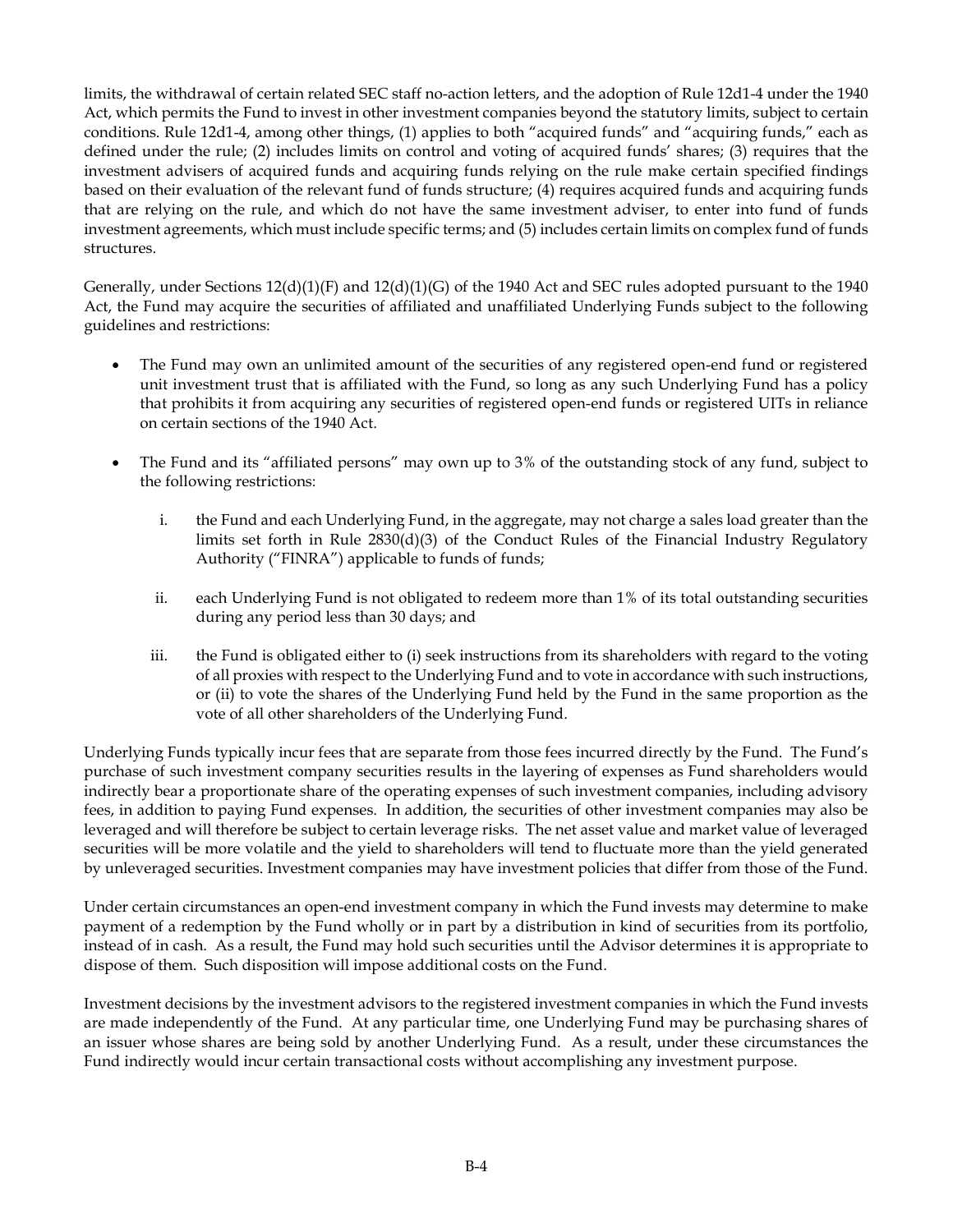## **Closed-End Funds**

The Fund may invest in shares of closed-end funds. Investments in closed-end funds are subject to various risks, including reliance on management's ability to meet the closed-end fund's investment objective and to manage the closed-end fund portfolio; fluctuation in the net asset value of closed-end fund shares compared to the changes in the value of the underlying securities that the closed-end fund owns; and bearing a pro rata share of the management fees and expenses of each underlying closed-end fund resulting in the Fund's shareholders being subject to higher expenses than if he or she invested directly in the closed-end fund(s). The closed-end funds in which the Fund will invest may be leveraged. As a result, the Fund may be exposed indirectly to leverage through investment in a closed-end fund. An investment in securities of a closed-end fund that uses leverage may expose the Fund to higher volatility in the market value of such securities and the possibility that the Fund's long-term returns on such securities (and, indirectly, the long-term returns of the shares) will be diminished.

## **Exchange-Traded Funds and Mutual Funds**

The Fund may invest in ETFs and Mutual Funds. ETFs are pooled investment vehicles that generally seek to track the performance of specific indices. ETFs may be organized as open-end funds or as unit investment trusts. Their shares are listed on stock exchanges and can be traded throughout the day at market-determined prices. Investing in ETFs or Mutual Funds provides the Fund with exposure to the risks of owning the underlying securities the ETFs or Mutual Funds hold. An ETF or a Mutual Fund, if the Mutual Fund is an index fund, may not replicate exactly the performance of the benchmark index it seeks to track for a number of reasons, including transaction costs incurred by the ETF or Mutual Fund, the temporary unavailability of certain index securities in the secondary market, or discrepancies between the ETF or Mutual Fund and the index with respect to the weightings of securities or the number of securities held. It may be more expensive for the Fund to invest in an ETF or Mutual Fund than to own the portfolio securities of these investment vehicles directly. Investing in ETFs and Mutual Funds involves duplication of advisory fees and certain other expenses.

An ETF generally issues index-based investments in large aggregations of shares known as "Creation Units" in exchange for a "Portfolio Deposit" consisting of (a) a portfolio of designated by the ETF, (b) a cash payment equal to a pro rata portion of the dividends accrued on the ETF's portfolio securities since the last dividend payment by the ETF, net of expenses and liabilities, and (c) a cash payment or credit ("Balancing Amount") designed to equalize the net asset value of the shares and the net asset value of a Portfolio Deposit.

Shares of ETFs are not individually redeemable, except upon the reorganization, merger, conversion or liquidation of the ETF. To redeem shares of an ETF, an investor must accumulate enough shares of the ETF to reconstitute a Creation Unit. The liquidity of small holdings of ETF shares, therefore, will depend upon the existence of a secondary market for such shares. Upon redemption of a Creation Unit, the investor will receive securities designated by the ETF ("Redemption Securities") and a cash payment in an amount equal to the difference between the net asset value of the shares being redeemed and the net asset value of the Redemption Securities.

The price of ETF shares is based upon (but not necessarily identical to) the value of the securities held by the ETF. Accordingly, the level of risk involved in the purchase or sale of ETF shares is similar to the risk involved in the purchase or sale of traditional common stock, with the exception that the pricing mechanism for ETF shares is based on a basket of stocks. Disruptions in the markets for the securities underlying ETF shares purchased or sold by the Fund could result in losses on such shares. There is no assurance that the requirements of the national securities exchanges necessary to maintain the listing of shares of any ETF will continue to be met.

## **EXCHANGE-TRADED NOTES ("ETNs")**

The Fund may invest in ETNs. An investment in an ETN involves risks, including possible loss of principal. ETNs are unsecured debt securities issued by a bank that are linked to the total return of a market index. Risks of investing in ETNs also include limited portfolio diversification, uncertain principal payment, and illiquidity. Additionally, the investor fee will reduce the amount of return on maturity or at redemption, and as a result the investor may receive less than the principal amount at maturity or upon redemption, even if the value of the relevant index has increased. An investment in an ETN may not be suitable for all investors.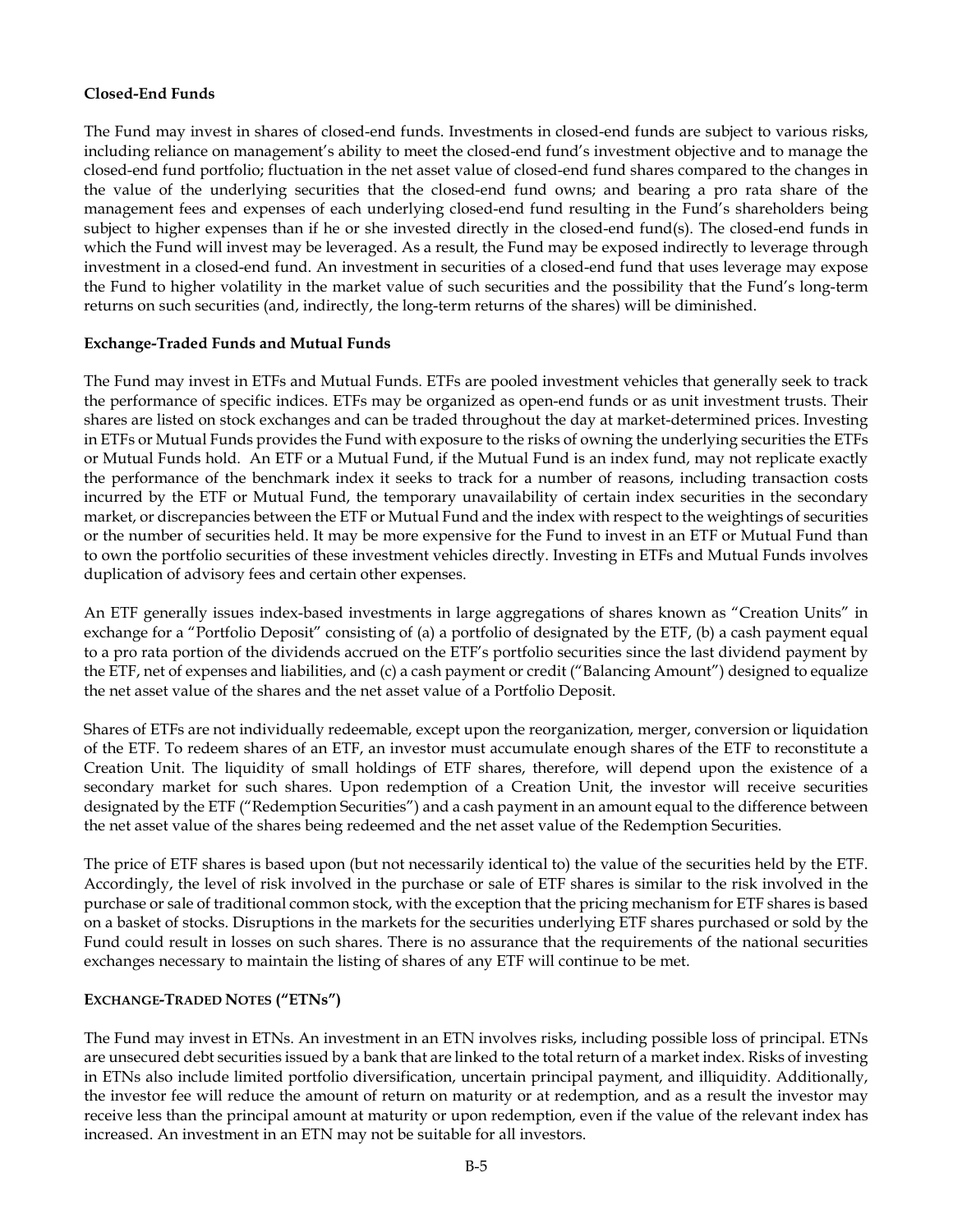#### **SHORT SALES**

The Fund may seek to hedge investments or realize additional gains through the use of short sales. A short sale is a transaction in which the Fund sells a security it does not own in anticipation that the market price of that security will decline. If the price of the security sold short increases between the time of the short sale and the time the Fund replaces the borrowed security, the Fund will incur a loss; conversely, if the price declines, the Fund will realize a capital gain. Any gain will be decreased, and any loss will be increased, by the transaction costs incurred by the Fund, including the costs associated with providing collateral to the broker-dealer (usually cash and liquid securities) and the maintenance of collateral with its custodian. The Fund also may be required to pay a premium to borrow a security, which would increase the cost of the security sold short. Although the Fund's gain is limited to the price at which it sold the security short, its potential loss is theoretically unlimited.

The broker-dealer will retain the net proceeds of the short sale to the extent necessary to meet margin requirements until the short position is closed out.

When the Sub-Advisor believes that the price of a particular security held by the Fund may decline, it may make "short sales against the box" to hedge the unrealized gain on such security. Selling short against the box involves selling a security which the Fund owns for delivery at a specified date in the future. The Fund will incur transaction costs to open, maintain and close short sales against the box.

To the extent the Fund sells securities short (except in the case of short sales "against the box"), it is required to segregate an amount of cash or liquid securities on its records equal to the market price of the securities sold short. The segregated assets are marked to market daily in an attempt to ensure that the amount deposited in the segregated account is at least equal to the market value of the securities sold short. Segregated securities cannot be sold while the position they are covering is outstanding, unless they are replaced with similar securities. As a result, there is the possibility that segregation of a large percentage of the Fund's assets could affect its portfolio management.

#### **DEBT SECURITIES**

The Fund and the Underlying Funds may invest in debt securities. Debt securities are used by issuers to borrow money. Generally, issuers pay investors periodic interest and repay the amount borrowed either periodically during the life of the security and/or at maturity. Some debt securities, such as zero coupon bonds, do not pay current interest, but are purchased at a discount from their face values and accrue interest at the applicable coupon rate over a specified time period. Some debt securities pay a periodic coupon that is not fixed; instead payments "float" relative to a reference rate, such as the Secured Overnight Financing Rate ("SOFR"). This "floating rate" debt may pay interest at levels above or below the previous interest payment. The market prices of debt securities fluctuate depending on such factors as interest rates, credit quality and maturity. In general, market prices of debt securities decline when interest rates rise and increase when interest rates fall.

Lower rated debt securities, those rated Ba or below by Moody's Investors Service, Inc. ("Moody's") and/or BB or below by Standard & Poor's Ratings Group ("S&P") or unrated but determined by the Sub-Advisor to be of comparable quality, are described by the rating agencies as speculative and involve greater risk of default or price changes than higher rated debt securities due to changes in the issuer's creditworthiness or the fact that the issuer may already be in default. The market prices of these securities may fluctuate more than higher quality securities and may decline significantly in periods of general economic difficulty. It may be more difficult to sell or to determine the value of lower rated debt securities.

Certain additional risk factors related to debt securities are discussed below:

**Sensitivity to interest rate and economic changes.** Debt securities may be sensitive to economic changes, political and corporate developments, and interest rate changes. In addition, during an economic downturn or periods of rising interest rates, issuers that are highly leveraged may experience increased financial stress that could adversely affect their ability to meet projected business goals, obtain additional financing, and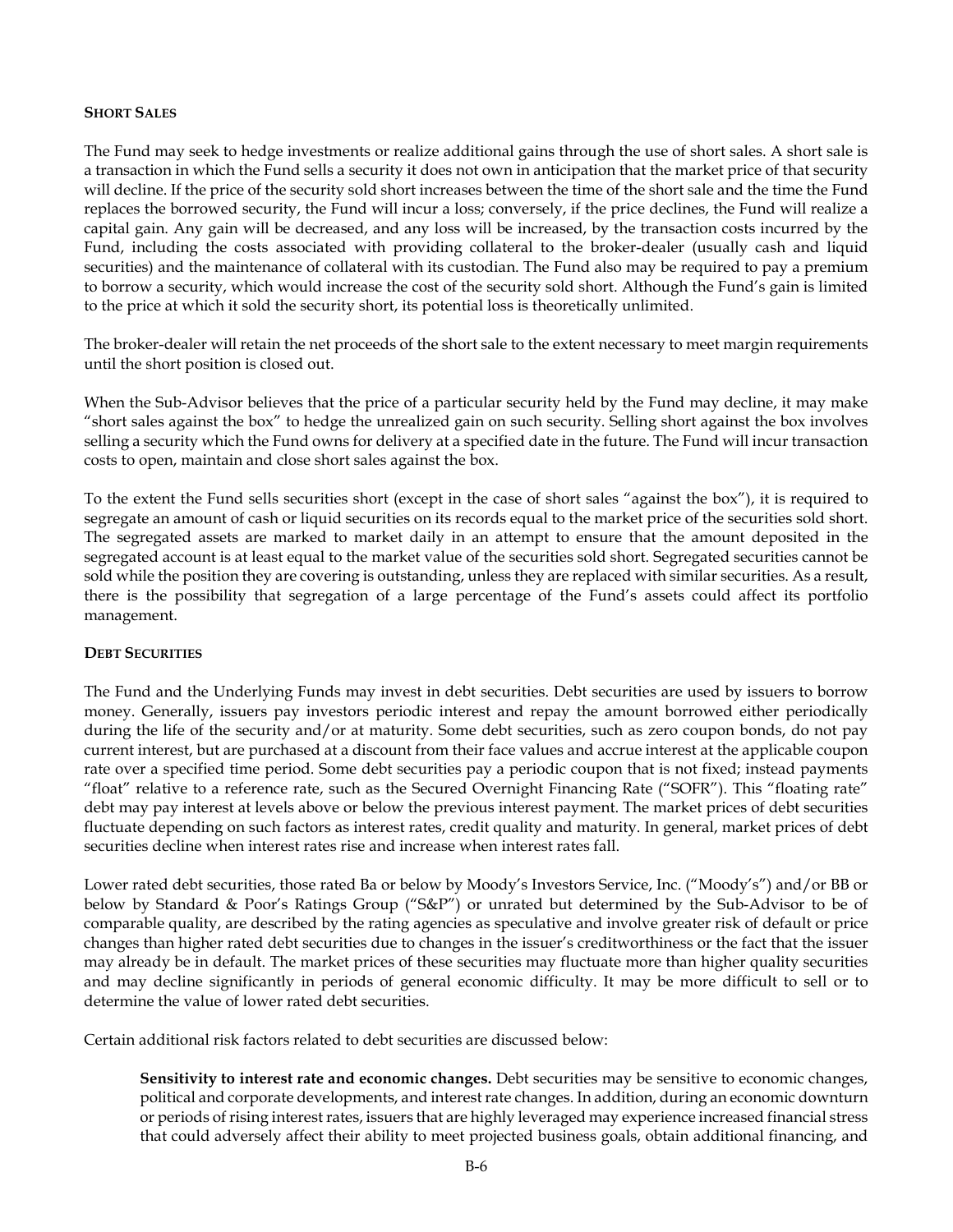service their principal and interest payment obligations. Furthermore, periods of economic change and uncertainty can be expected to result in increased volatility of market prices and yields of certain debt securities. For example, prices of these securities can be affected by financial contracts held by the issuer or third parties (such as derivatives) related to the security or other assets or indices.

**Payment expectations.** Debt securities may contain redemption or call provisions. If an issuer exercises these provisions in a lower interest rate environment, the Fund would have to replace the security with a lower yielding security, resulting in decreased income to investors. If the issuer of a debt security defaults on its obligations to pay interest or principal or is the subject of bankruptcy proceedings, the Fund may incur losses or expenses in seeking recovery of amounts owed to it.

**Liquidity.** Liquidity risk may result from the lack of an active market, or reduced number and capacity of traditional market participants to make a market in fixed income securities, and may be magnified in a rising interest rate environment or other circumstances where investor redemptions from fixed income mutual funds may be higher than normal, causing increased supply in the market due to selling activity. In such cases, the Fund, due to limitations on investments in illiquid securities and the difficulty in purchasing and selling such securities or instruments, may be unable to achieve its desired level of exposure to a certain sector. To the extent that the Fund's principal investment strategies involve investments in securities of companies with smaller market capitalizations, foreign non-U.S. securities, Rule 144A securities, illiquid sectors of fixed income securities, derivatives or securities with substantial market and/or credit risk, the Fund will tend to have the greatest exposure to liquidity risk. Further, fixed income securities with longer durations until maturity face heightened levels of liquidity risk as compared to fixed income securities with shorter durations until maturity. Finally, liquidity risk also refers to the risk of unusually high redemption requests or other unusual market conditions that may make it difficult for the Fund to fully honor redemption requests within the allowable time period. Meeting such redemption requests could require the Fund to sell securities at reduced prices or under unfavorable conditions, which would reduce the value of the Fund. It may also be the case that other market participants may be attempting to liquidate fixed income holdings at the same time as the Fund, causing increased supply in the market and contributing to liquidity risk and downward pricing pressure.

The Sub-Advisor attempts to reduce the risks described above through diversification of the Fund's portfolio, credit analysis of each issuer, and by monitoring broad economic trends as well as corporate and legislative developments, but there can be no assurance that it will be successful in doing so. Credit ratings of debt securities provided by rating agencies indicate a measure of the safety of principal and interest payments, not market value risk. The rating of an issuer is a rating agency's view of past and future potential developments related to the issuer and may not necessarily reflect actual outcomes. There can be a lag between corporate developments and the time a rating is assigned and updated.

**Changing Fixed Income Market Conditions.** Following the financial crisis that began in 2007, the U.S. government and the Board of Governors of the Federal Reserve System (the "Federal Reserve"), as well as certain foreign governments and central banks, took steps to support financial markets, including by keeping interest rates at historically low levels and by purchasing large quantities of securities issued or guaranteed by the U.S. government, its agencies or instrumentalities on the open market ("Quantitative Easing"). Similar steps were taken again in 2020 in an effort to support the economy during the coronavirus pandemic. This and other government interventions may not work as intended, particularly if the efforts are perceived by investors as being unlikely to achieve the desired results. In addition, when the Federal Reserve determines to "taper" or reduce Quantitative Easing and/or raise the federal funds rate, there is a risk that interest rates across the U.S. financial system will rise. Such policy changes may expose fixedincome and related markets to heightened volatility and may reduce liquidity for certain Fund investments, which could cause the value of the Fund's investments and share price to decline. If the Fund invests in derivatives tied to fixed income markets it may be more substantially exposed to these risks than a fund that does not invest in derivatives.

Bond markets have consistently grown over the past three decades while the capacity for traditional dealer counterparties to engage in fixed income trading has not kept pace and in some cases has decreased. As a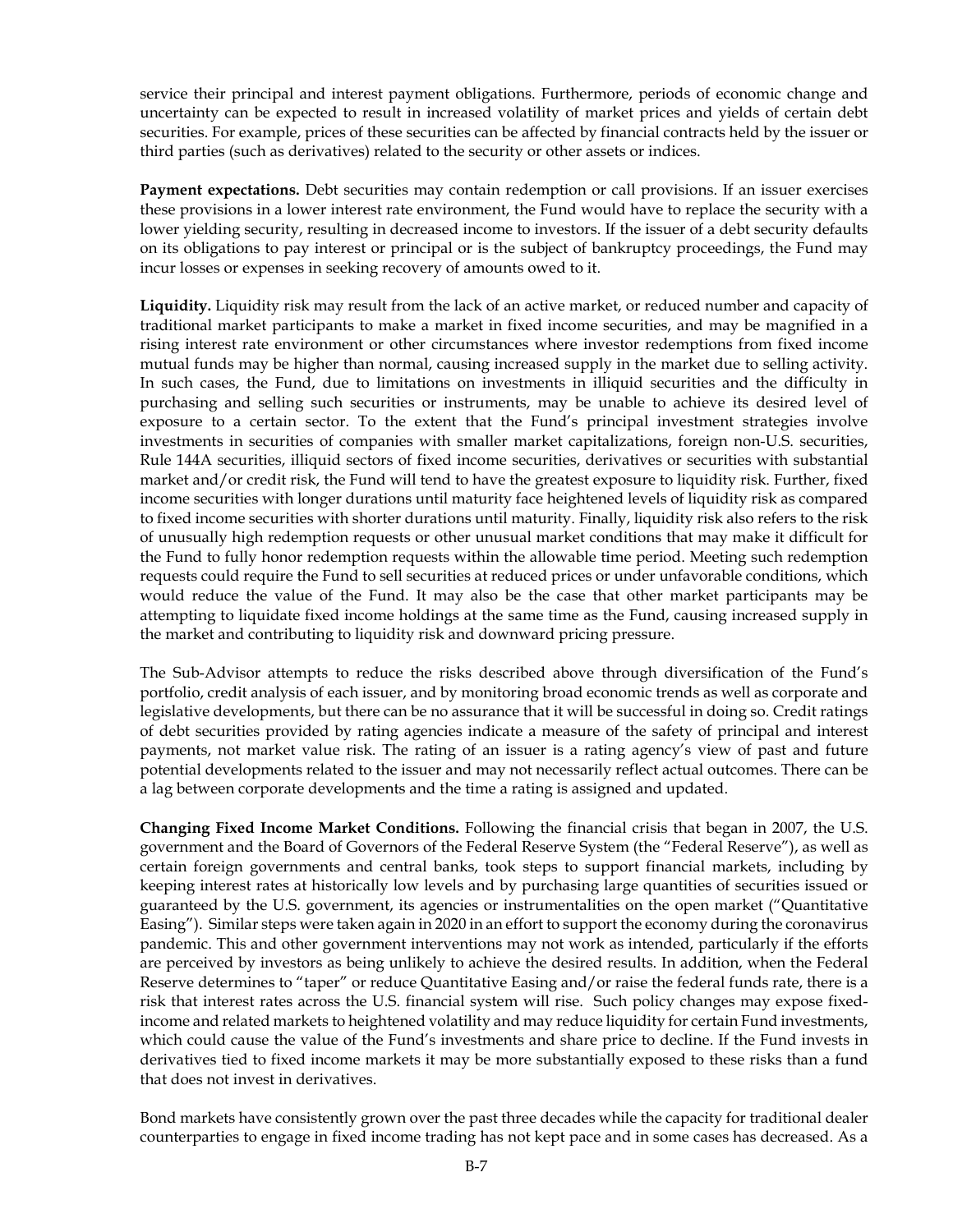result, dealer inventories of corporate bonds, which provide a core indication of the ability of financial intermediaries to "make markets," are at or near historic lows in relation to market size. Because market makers provide stability to a market through their intermediary services, the significant reduction in dealer inventories could potentially lead to decreased liquidity and increased volatility in the fixed income markets. Such issues may be exacerbated during periods of economic uncertainty.

**Bond Ratings.** Bond rating agencies may assign modifiers (such as +/–) to ratings categories to signify the relative position of a credit within the rating category. Investment policies that are based on ratings categories should be read to include any security within that category, without considering the modifier. Please refer to Appendix A for more information about credit ratings.

#### **Lower-Rated Debt Securities**

The Underlying Funds may invest in lower-rated fixed-income securities (commonly known as "junk bonds"). The lower ratings reflect a greater possibility that adverse changes in the financial condition of the issuer or in general economic conditions, or both, or an unanticipated rise in interest rates, may impair the ability of the issuer to make payments of interest and principal. The inability (or perceived inability) of issuers to make timely payment of interest and principal would likely make the values of securities held by an Underlying Fund more volatile and could limit the Underlying Fund's ability to sell its securities at prices approximating the values the Underlying Fund had placed on such securities. In the absence of a liquid trading market for securities held by it, the Fund at times may be unable to establish the fair value of such securities. Securities ratings are based largely on the issuer's historical financial condition and the rating agencies' analysis at the time of rating. Consequently, the rating assigned to any particular security is not necessarily a reflection of the issuer's current financial condition, which may be better or worse than the rating would indicate. In addition, the rating assigned to a security by Moody's or S&P (or by any other nationally recognized securities rating agency) does not reflect an assessment of the volatility of the security's market value or the liquidity of an investment in the security.

Like those of other fixed-income securities, the values of lower-rated securities fluctuate in response to changes in interest rates. A decrease in interest rates will generally result in an increase in the value of an Underlying Fund's fixed-income assets. Conversely, during periods of rising interest rates, the value of an Underlying Fund's fixedincome assets will generally decline. The values of lower-rated securities may often be affected to a greater extent by changes in general economic conditions and business conditions affecting the issuers of such securities and their industries. Negative publicity or investor perceptions may also adversely affect the values of lower-rated securities. Changes by nationally recognized securities rating agencies in their ratings of any fixed-income security and changes in the ability of an issuer to make payments of interest and principal may also affect the value of these investments. Changes in the value of portfolio securities generally will not affect income derived from these securities, but will affect the Underlying Fund's net asset value and, indirectly, the Fund's net asset value. The Underlying Fund will not necessarily dispose of a security when its rating is reduced below its rating at the time of purchase. However, the advisor to the Underlying Fund will monitor the investment to determine whether its retention will assist in meeting the Underlying Fund's investment objective. Issuers of lower-rated securities are often highly leveraged, so that their ability to service their debt obligations during an economic downturn or during sustained periods of rising interest rates may be impaired. Such issuers may not have more traditional methods of financing available to them and may be unable to repay outstanding obligations at maturity by refinancing.

The risk of loss due to default in payment of interest or repayment of principal by such issuers is significantly greater because such securities frequently are unsecured and subordinated to the prior payment of senior indebtedness. It is possible that, under adverse market or economic conditions or in the event of adverse changes in the financial condition of the issuer, an Underlying Fund could find it more difficult to sell these securities when the advisor of the Underlying Fund believes it advisable to do so or may be able to sell the securities only at prices lower than if they were more widely held. Under these circumstances, it may also be more difficult to determine the fair value of such securities for purposes of computing the Underlying Fund's net asset value. In order to enforce its rights in the event of a default, the Underlying Fund may be required to participate in various legal proceedings or take possession of and manage assets securing the issuer's obligations on such securities. This could increase the Underlying Fund's operating expenses and adversely affect the Underlying Fund's net asset value and, indirectly, the Fund's net asset value. The ability of a holder of a tax-exempt security to enforce the terms of that security in a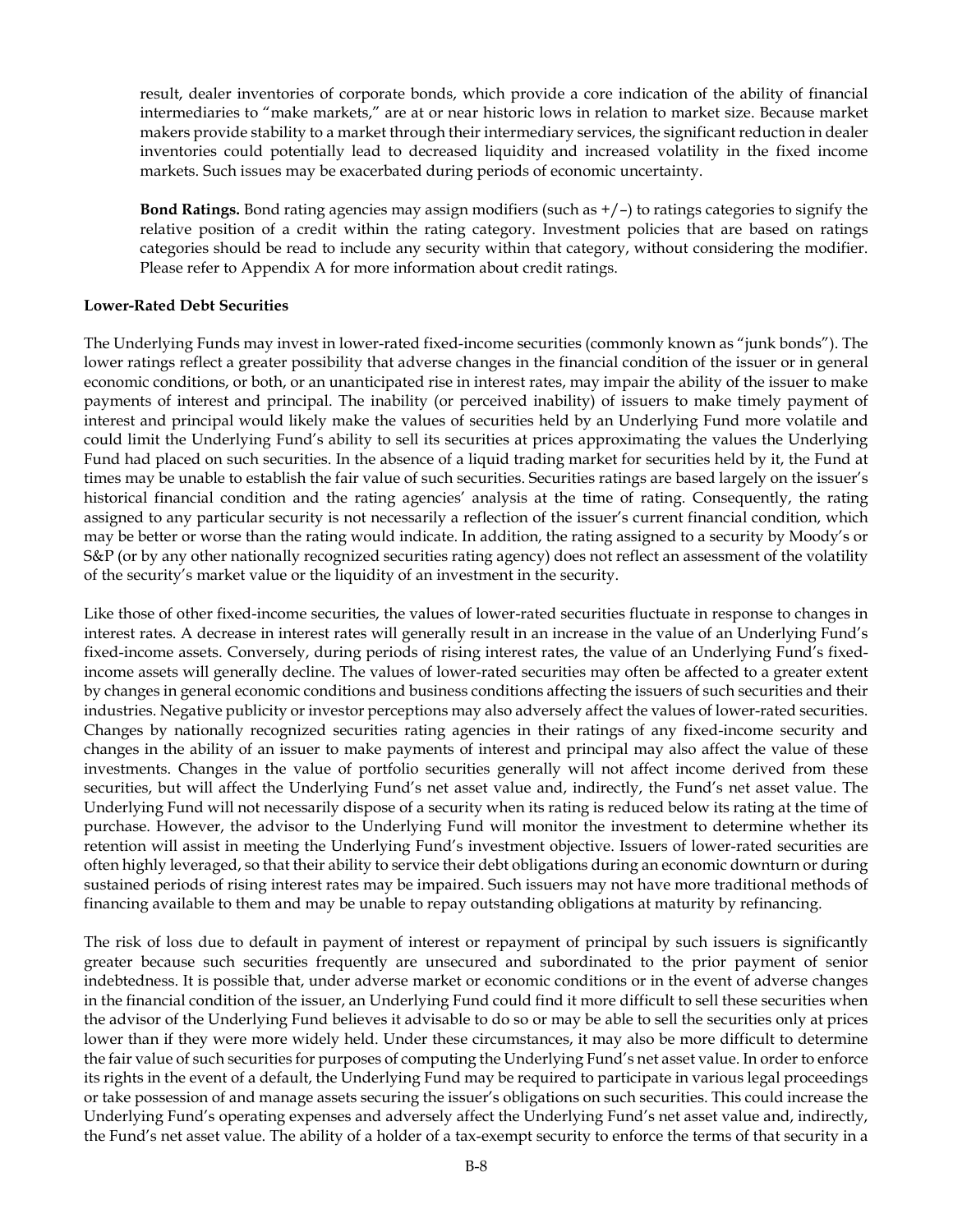bankruptcy proceeding may be more limited than would be the case with respect to securities of private issuers. In addition, each Underlying Fund's intention to qualify as a "regulated investment company" under the U.S. Internal Revenue Code of 1986, as amended (the "Code"), may limit the extent to which the Underlying Fund may exercise its rights by taking possession of such assets. To the extent an Underlying Fund invests in securities in the lower rating categories, the achievement of the Underlying Fund's investment objective is more dependent on the investment analysis of the Underlying Fund's advisor than would be the case if the Underlying Fund were investing in securities in the higher rating categories.

#### **Over-the-Counter Transactions – Fixed Income Securities**

The Fund may enter into over-the-counter ("OTC") transactions involving fixed income securities. OTC transactions differ from exchange-traded transactions in several respects. OTC transactions are transacted directly with dealers and not with a clearing corporation. Without the availability of a clearing corporation, OTC transaction pricing is normally done by reference to information from market makers, which information is carefully monitored by the Advisor and verified in appropriate cases. As OTC transactions are transacted directly with dealers, there is a risk of nonperformance by the dealer as a result of the insolvency of such dealer or otherwise. The Fund intends to enter into OTC transactions only with dealers which agree to, and which are expected to be capable of, entering into closing transactions with the Fund. There is also no assurance that the Fund will be able to liquidate an OTC transaction at any time prior to expiration.

## **SPECIAL PURPOSE ACQUISITION COMPANIES ("SPACS")**

SPACs are collective investment structures that pool funds in order to seek potential acquisition opportunities. The Fund may invest in stock, warrants, and other securities of SPACs or similar special purpose entities. Unless and until an acquisition is completed, a SPAC generally invests its assets (less a portion retained to cover expenses) in U.S. government securities, money market fund securities and cash. To the extent the SPAC is invested in cash or similar securities, this may impact the Fund's ability to meet its investment objective. If an acquisition that meets the requirements for the SPAC is not completed within a pre-established period of time, the invested funds are returned to the entity's shareholders, less certain permitted expenses, and any warrants issued by the SPAC will expire worthless. As SPACs and similar entities generally have no operating history or ongoing business other than seeking acquisitions, the value of their securities is particularly dependent on the ability of the entity's management to identify and complete a profitable acquisition. Certain SPACs may pursue acquisitions only within certain industries or regions, which may increase the volatility of their prices. In addition, these securities, which are typically traded in the over-the-counter market, may be considered illiquid and/or be subject to restrictions on resale. The Fund will invest in SPACs only to the extent permitted by its investment policies and the 1940 Act.

*SPAC Management.* Each SPAC's management team will be responsible for identifying business combination opportunities and negotiating the terms of the transaction and, consequently, the Fund will be dependent upon the integrity, skill and judgment of the management team of each SPAC in which the Fund invests. Often a SPAC's management team consists of financial industry professionals who may have little, if any, experience in managing companies in the business sectors in which the potential issuers to be acquired by the SPAC operate. It is not generally expected that the officers and directors of a SPAC will be required to commit their full business time and attention to the management of the SPAC, which could create a conflict of interest when allocating their time between the SPAC's operations and their other commitments. If such other commitments require the SPAC's management team to devote more substantial amounts of time to their other business and affairs, their ability to devote time to the SPAC's management would be limited, possibly having a negative impact on the SPAC's ability to consummate a transaction. In addition, the officers and directors of a SPAC in which the Fund invests may become involved with other SPACs in which the Fund does not invest which may engage in similar business opportunities. Consequently, the officers and directors could have conflicts of interest in determining to which SPAC a particular business opportunity should be presented. In such circumstances, there can be no assurance that a given business opportunity would be presented to the SPAC in which the Fund holds an investment. After a transaction, the management of a SPAC, while often retaining a seat on the board of directors of the postcombination entity, will often step down from day-to-day management of the post-combination entity, leaving investors dependent on the skill of the incumbent or new management of the issuer acquired by the SPAC.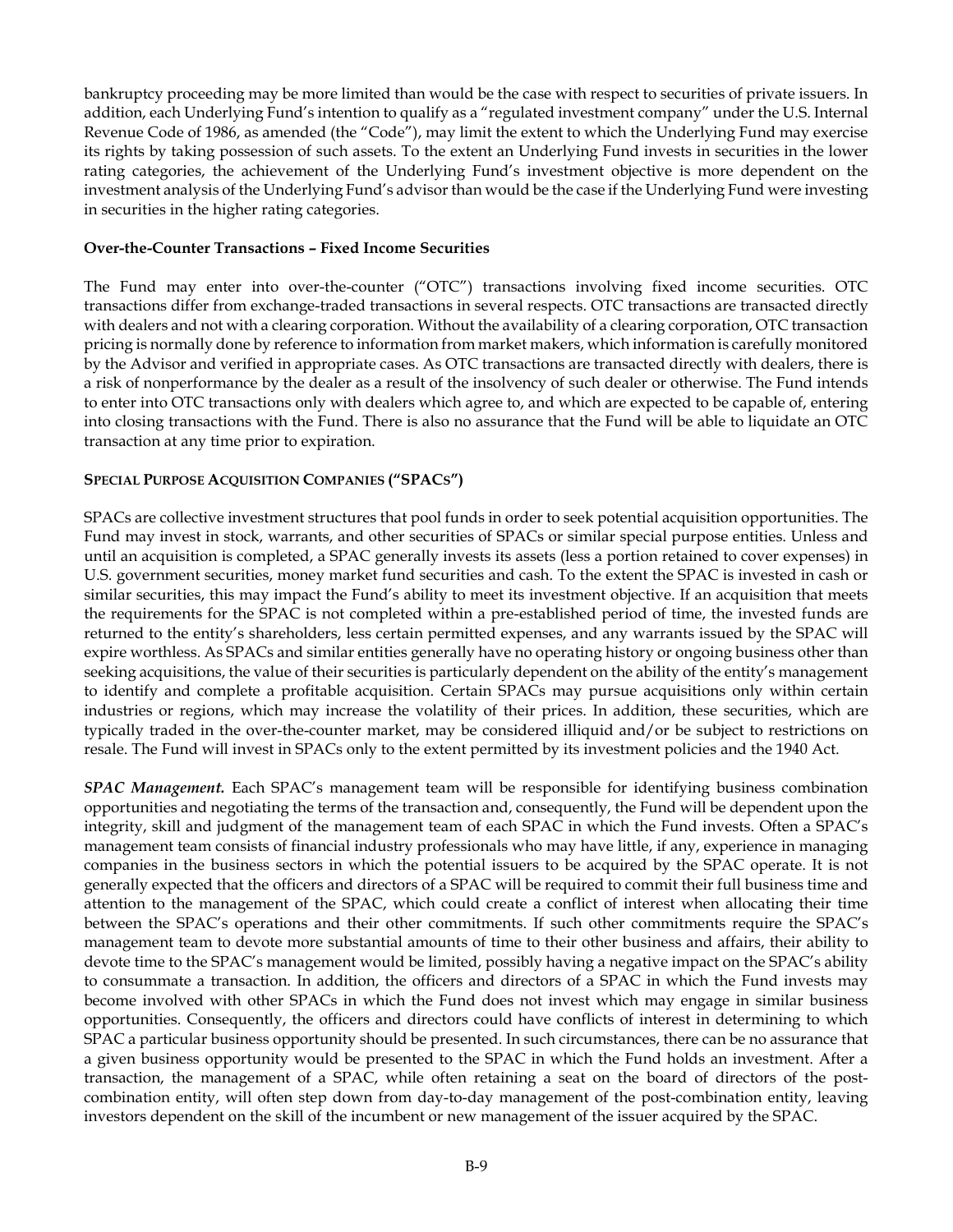*SPAC Transaction Targets and the Consummation of Transactions.* The typical SPAC transaction target is a private company. Due diligence on these companies may be difficult and they will often not have the same level of financial controls as public entities. To the extent that a SPAC completes a business combination with a financially unstable company or an entity in its development stage, the SPAC may be affected by numerous risks inherent in the business operations of that entity. If a SPAC completes a business combination with an entity in an industry characterized by a high level of risk, the SPAC may be affected by the risks of that industry. At times when general market conditions are not favorable for mergers and acquisitions activity or other capital formation, the percentage of SPACs that fail to find transactions and must dissolve is likely to increase. During such periods the Fund, if invested in SPAC securities, may experience less attractive returns.

SPACs are subject to significant "event risk;" that is, a SPAC's success depends on its ability to identify and close a transaction within a relatively short period delimited in its charter. If a SPAC fails to close a transaction within that period it is typically required to liquidate and dissolve. As noted, upon such dissolution the holders of common stock receive a fixed distribution from a trust established to hold IPO proceeds. Upon a SPAC's dissolution, the warrants will expire worthless. Therefore, the Fund may expect from time to time to suffer complete losses of its investments in certain SPAC warrants.

If a SPAC consummates a transaction, there can be no assurance that an investment in the units, shares or warrants of the SPAC will ultimately prove to be more favorable to investors than a direct investment, if an opportunity were available, in the target business. This is especially the case with regards to SPAC warrants - warrant holders may sustain losses even in the event of a consummation if the value of the SPAC's common stock after the transaction is less than the strike price of the warrants. In addition, because a SPAC may be able to call warrants for redemption after the warrants become exercisable if the sale price of the common stock equals or exceeds a specified price for a specified number of trading days, the Fund's profit potential with respect to SPAC warrants may be limited by such call feature.

The operating companies that result from SPAC transactions face all of the risks that typically follow a major business transaction, including the risks relating to integration following the transaction and the risks inherent in trying to achieve a new business plan. Further, SPAC operating companies often are public companies for the first time following consummation of a transaction, and therefore may not be experienced in facing the challenges, expenses and risks of being a public company, including the increased regulatory and financial scrutiny and the need to comply with applicable governance and accounting requirements.

## **DERIVATIVES**

The Fund may utilize a variety of derivatives, contracts, such as futures, options, swaps and forward contracts, both for investment purposes and for hedging purposes. Hedging involves special risks including the possible default by the other party to the transaction, illiquidity and, to the extent the Sub-Advisor's assessment of certain market movements is incorrect, the risk that the use of hedging could result in losses greater than if hedging had not been used. Nonetheless, with respect to certain investment positions, the Fund may not be sufficiently hedged against market fluctuations, in which case an investment position could result in a loss greater than if the Sub-Advisor had been sufficiently hedged with respect to such position.

The Sub-Advisor will not, in general, attempt to hedge all market or other risks inherent in the Fund's positions, and may hedge certain risks, if at all, only partially. Specifically, the Sub-Advisor may choose not, or may determine that it is economically unattractive, to hedge certain risks, either in respect of particular positions or in respect of the Fund's overall portfolio. Moreover, it should be noted that the Fund's portfolio always will be exposed to unidentified systematic risk factors and to certain risks that cannot be completely hedged, such as credit risk (relating both to particular securities and to counterparties). The Fund's portfolio composition may result in various directional market risks remaining unhedged, although the Sub-Advisor may rely on diversification to control such risks to the extent that the Sub-Advisor believes it is desirable to do so.

The regulation of derivatives markets in the United States is a rapidly changing area of law and is subject to modification by government and judicial action. In particular, the Dodd-Frank Wall Street Reform and Consumer Protection Act (the "Dodd-Frank Act"), signed into law in 2010, granted significant authority to the SEC and the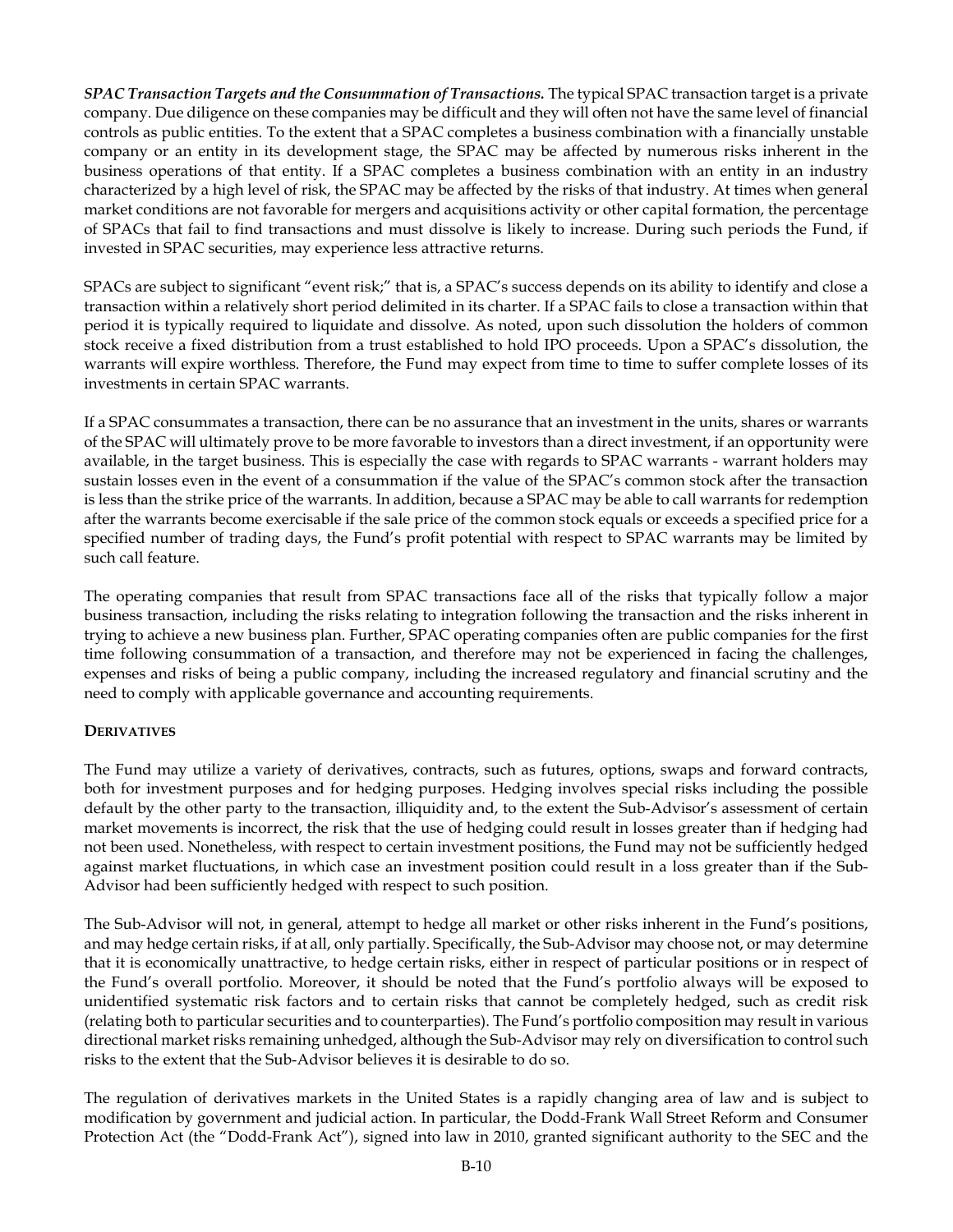Commodity Futures Trading Commission ("CFTC") to impose comprehensive regulations on the over-the-counter and cleared derivatives markets. These regulations include, but are not limited to, mandatory clearing of certain derivatives and requirements relating to disclosure, margin and trade reporting. New regulations could adversely affect the value, availability and performance of certain derivative instruments, may make them more costly, and may limit or restrict their use by the Fund.

On October 28, 2020, the SEC adopted Rule 18f-4 under the 1940 Act (the "Derivatives Rule") which, following an implementation period, will replace existing SEC and staff guidance with an updated, comprehensive framework for registered investment companies' use of derivatives. Among other changes, the Derivatives Rule will require an investment company to trade derivatives and certain other instruments that create future payment or delivery obligations subject to a value-at-risk ("VaR") leverage limit, develop and implement a derivatives risk management program and new testing requirements, and comply with new requirements related to board and SEC reporting. These new requirements will apply unless the Fund qualifies as a "limited derivatives user," which the Derivatives Rule defines as a fund that limits its derivatives exposure to 10% of its net assets. Complying with the Derivatives Rule may increase the cost of the Fund's investments and cost of doing business, which could adversely affect investors. Other potentially adverse regulatory obligations can develop suddenly and without notice.

Certain additional risk factors related to derivatives are discussed below:

**Derivatives Risk**. Under recently adopted rules by the CFTC, transactions in some types of interest rate swaps and swaps on North American and European indices will be required to be cleared. In a cleared derivatives transaction, the Fund's counterparty is a clearing house (such as CME Clearing, ICE Clearing or LCH.Clearnet), rather than a bank or broker. Since the Fund is not a member of clearing houses and only members of a clearing house can participate directly in the clearing house, the Fund will hold cleared derivatives through accounts at clearing members, who are futures commission merchants that are members of the clearing houses and who have the appropriate regulatory approvals to engage in swap transactions. The Fund will make and receive payments owed under cleared derivatives transactions (including margin payments) through accounts at clearing members. Clearing members guarantee performance of their clients' obligations to the clearing house. In contrast to bilateral derivatives transactions, following a period of advance notice to the Fund, clearing members generally can require termination of existing cleared derivatives transactions at any time and increases in margin above the margin that it required at the beginning of a transaction. Clearing houses also have broad rights to increase margin requirements for existing transactions and to terminate transactions. Any such increase or termination could interfere with the ability of the Fund to pursue its investment strategy. Also, the Fund is subject to execution risk if it enters into a derivatives transaction that is required to be cleared (or that the Sub-Advisor expects to be cleared), and no clearing member is willing or able to clear the transaction on the Fund's behalf. While the documentation in place between the Fund and its clearing members generally provides that the clearing members will accept for clearing all transactions submitted for clearing that are within credit limits specified by the clearing members in advance, the Fund could be subject to this execution risk if the Fund submits for clearing transactions that exceed such credit limits, if the clearing house does not accept the transactions for clearing, or if the clearing members do not comply with their agreement to clear such transactions. In that case, the transaction might have to be terminated, and the Fund could lose some or all of the benefit of any increase in the value of the transaction after the time of the transaction. In addition, new regulations could, among other things, restrict the Fund's ability to engage in, or increase the cost to the Fund of, derivatives transactions, for example, by making some types of derivatives no longer available to the Fund or increasing margin or capital requirements. If the Fund is not able to enter into a particular derivatives transaction, the Fund's investment performance and risk profile could be adversely affected as a result.

**Counterparty Risk**. Counterparty risk with respect to OTC derivatives may be affected by new regulations promulgated by the CFTC and SEC affecting the derivatives market. As described under "Derivatives Risk" above, some derivatives transactions will be required to be cleared, and a party to a cleared derivatives transaction is subject to the credit risk of the clearing house and the clearing member through which it holds its cleared position, rather than the credit risk of its original counterparty to the derivative transaction. Clearing members are required to segregate all funds received from customers with respect to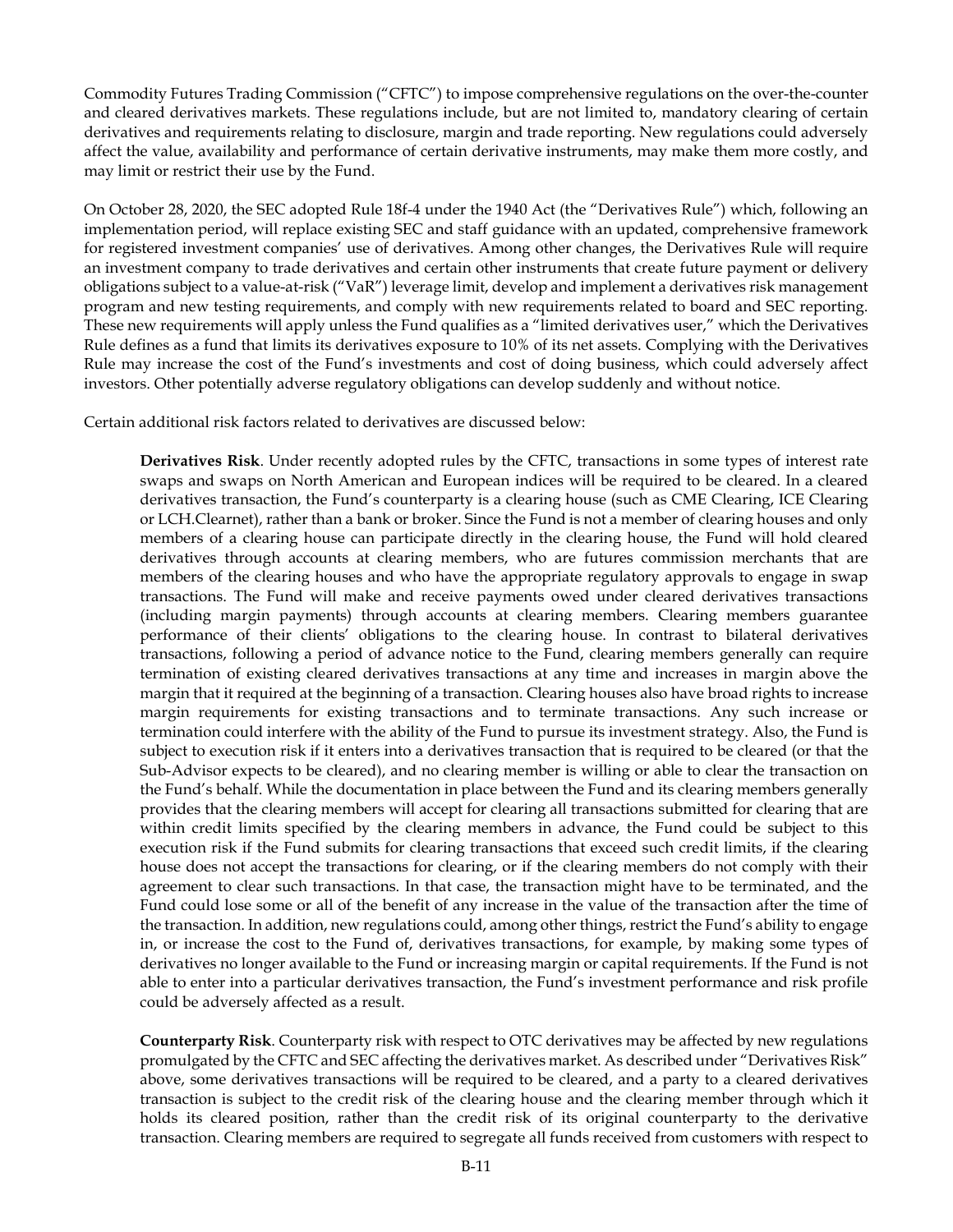cleared derivatives transactions from the clearing member's proprietary assets. However, all funds and other property received by a clearing broker from its customers are generally held by the clearing broker on a commingled basis in an omnibus account, which may also invest those funds in certain instruments permitted under the applicable regulations. The assets of the Fund might not be fully protected in the event of the bankruptcy of the Fund's clearing member because the Fund would be limited to recovering only a pro rata share of all available funds segregated on behalf of the clearing broker's customers for a relevant account class. Also, the clearing member transfers to the clearing house the amount of margin required by the clearing house for cleared derivatives transactions, which amounts are generally held in an omnibus account at the clearing house for all customers of the clearing member. For commodities futures positions, the clearing house may use all of the collateral held in the clearing member's omnibus account to meet a loss in that account, without regard to which customer in fact supplied that collateral. Accordingly, in addition to bearing the credit risk of its clearing member, each customer to a futures transaction also bears "fellow customer" risk from other customers of the clearing member. However, with respect to cleared swaps positions, recent regulations promulgated by the CFTC require that the clearing member notify the clearing house of the amount of initial margin provided by the clearing member to the clearing house that is attributable to each customer. Because margin in respect of cleared swaps must be earmarked for specific clearing member customers, the clearing house may not use the collateral of one customer to cover the obligations of another customer. However, if the clearing member does not provide accurate reporting, the Fund is subject to the risk that a clearing house will use the Fund's assets held in an omnibus account at the clearing house to satisfy payment obligations of a defaulting customer of the clearing member to the clearing house. In addition, a clearing member may generally choose to provide to the clearing house the net amount of variation margin required for cleared swaps for all of the clearing member's customers in the aggregate, rather than the gross amount of each customer. The Fund is therefore subject to the risk that a clearing house will not make variation margin payments owed to the Fund if another customer of the clearing member has suffered a loss and is in default.

## **Options on Securities and Securities Indices**

The Fund may invest in options on securities and stock indices. A call option entitles the purchaser, in return for the premium paid, to purchase specified securities at a specified price during the option period. A put option entitles the purchaser, in return for the premium paid, to sell specified securities during the option period. The Fund may invest in both European-style or American-style options. A European-style option is only exercisable immediately prior to its expiration. American-style options are exercisable at any time prior to the expiration date of the option.

Writing Call Options**.** The Fund may write covered call options. A call option is "covered" if the Fund owns the security underlying the call or has an absolute right to acquire the security without additional cash consideration or, if additional cash consideration is required, cash or cash equivalents in such amounts as held in a segregated account by the Fund's custodian. The writer of a call option receives a premium and gives the purchaser the right to buy the security underlying the option at the exercise price. The writer has the obligation upon exercise of the option to deliver the underlying security against payment of the exercise price during the option period. If the writer of an exchange-traded option wishes to terminate his obligation, he may effect a "closing purchase" transaction." This is accomplished by buying an option of the same series as the option previously written. A writer may not effect a closing purchase transaction after it has been notified of the exercise of an option.

Effecting a closing transaction in a written call option will permit the Fund to write another call option on the underlying security with either a different exercise price, expiration date or both. Also, effecting a closing transaction will permit the cash or proceeds from the concurrent sale of any securities subject to the option to be used for other investments of the Fund. If the Fund desires to sell a particular security from its portfolio on which it has written a call option, it will effect a closing transaction prior to or concurrent with the sale of the security.

The Fund will realize a gain from a closing transaction if the cost of the closing transaction is less than the premium received from writing the option or if the proceeds from the closing transaction are more than the premium paid to purchase the option. The Fund will realize a loss from a closing transaction if the cost of the closing transaction is more than the premium received from writing the option or if the proceeds from the closing transaction are less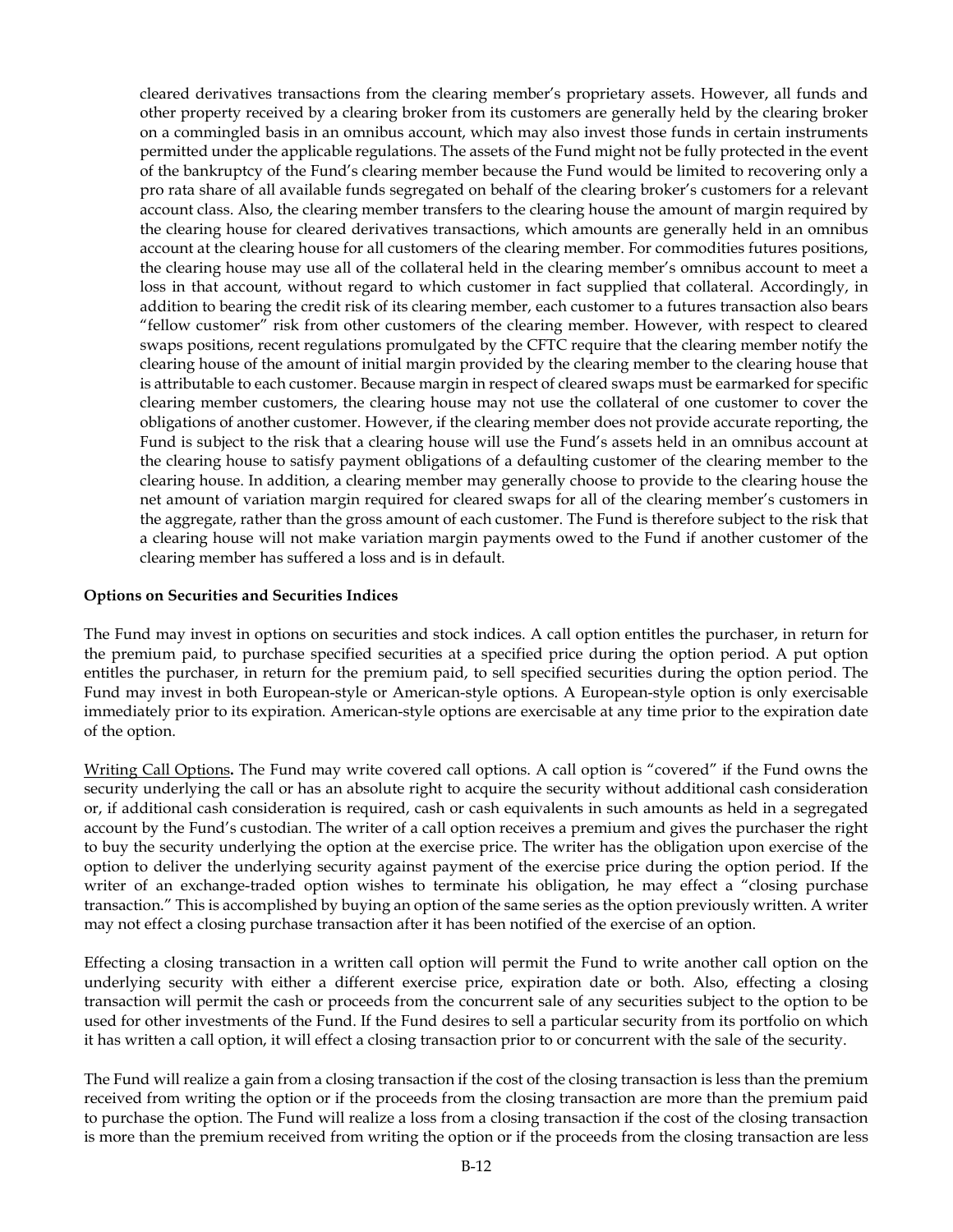than the premium paid to purchase the option. However, because increases in the market price of a call option will generally reflect increases in the market price of the underlying security, any loss to the Fund resulting from the repurchase of a call option is likely to be offset in whole or in part by appreciation of the underlying security owned by the Fund.

If the Fund were assigned an exercise notice on a call it has written, it would be required to liquidate portfolio securities in order to satisfy the exercise, unless it has other liquid assets that are sufficient to satisfy the exercise of the call. If the Fund has written a call, there is also a risk that the market may decline between the time the Fund has a call exercised against it, at a price which is fixed as of the closing level of the index on the date of exercise, and the time it is able to sell securities in its portfolio.

In addition to covered call options, the Fund may write uncovered (or "naked") call options on securities, including shares of ETFs, and indices; however, SEC rules require that the Fund segregates assets on its books and records with a value equal to the value of the securities or the index that the holder of the option is entitled to call. Segregated securities cannot be sold while the option strategy is outstanding, unless they are replaced with other suitable assets. As a result, there is a possibility that segregation of a large percentage of the Fund's assets could impede portfolio management or the Fund's ability to meet redemption requests or other current obligations.

Writing Covered Index Call Options. The Fund may sell index call options. The Fund may also execute a closing purchase transaction with respect to the option it has sold and then sell another option with either a different exercise price and/or expiration date. The Fund's objective in entering into such closing transactions is to increase option premium income, to limit losses or to protect anticipated gains in the underlying stocks. The cost of a closing transaction, while reducing the premium income realized from the sale of the option, should be offset, at least in part, by the appreciation in the value of the underlying index, and by the opportunity to realize additional premium income from selling a new option.

When the Fund sells an index call option, it does not deliver the underlying stocks or cash to the broker through whom the transaction is effected. In the case of an exchange-traded option, the Fund establishes an escrow account. The Fund's custodian (or a securities depository acting for the custodian) acts as the Fund's escrow agent. The escrow agent enters into documents known as escrow receipts with respect to the stocks included in the Fund (or escrow receipts with respect to other acceptable securities). The escrow agent releases the stocks from the escrow account when the call option expires or the Fund enters into a closing purchase transaction. Until such release, the underlying stocks cannot be sold by the Fund. The Fund may enter into similar collateral arrangements with the counterparty when it sells OTC index call options.

When the Fund sells an index call option, it is also required to "cover" the option pursuant to requirements enunciated by the staff of the SEC. The staff has indicated that a mutual fund may "cover" an index call option by (1) owning and holding for the term of the option a portfolio of stocks substantially replicating the movement of the index underlying the call option; (2) purchasing an American-style call option on the same index with an exercise price not greater than the exercise price of the written option; or (3) establishing and maintaining for the term of the option a segregated account consisting of cash, U.S. government securities or other high-grade debt securities, equal in value to the aggregate contract price of the call option (the current index value times the specific multiple). The Fund generally "covers" the index options it has sold by owning and holding stocks substantially replicating the movement of the applicable index. As an alternative method of "covering" the option, the Fund may purchase an appropriate offsetting option.

The purchaser of an index call option sold by the Fund may exercise the option at a price fixed as of the closing level of the index on exercise date. Unless the Fund has liquid assets sufficient to satisfy the exercise of the index call option, the Fund would be required to liquidate portfolio securities to satisfy the exercise. The market value of such securities may decline between the time the option is exercised and the time the Fund is able to sell the securities. For example, even if an index call which the Fund has written is "covered" by an index call held by the Fund with the same strike price, it will bear the risk that the level of the index may decline between the close of trading on the date the exercise notice is filed with the Options Clearing Corporation and the close of trading on the date the Fund exercises the call it holds or the time it sells the call, which in either case would occur no earlier than the day following the day the exercise notice was filed. If the Fund fails to anticipate an exercise, it may have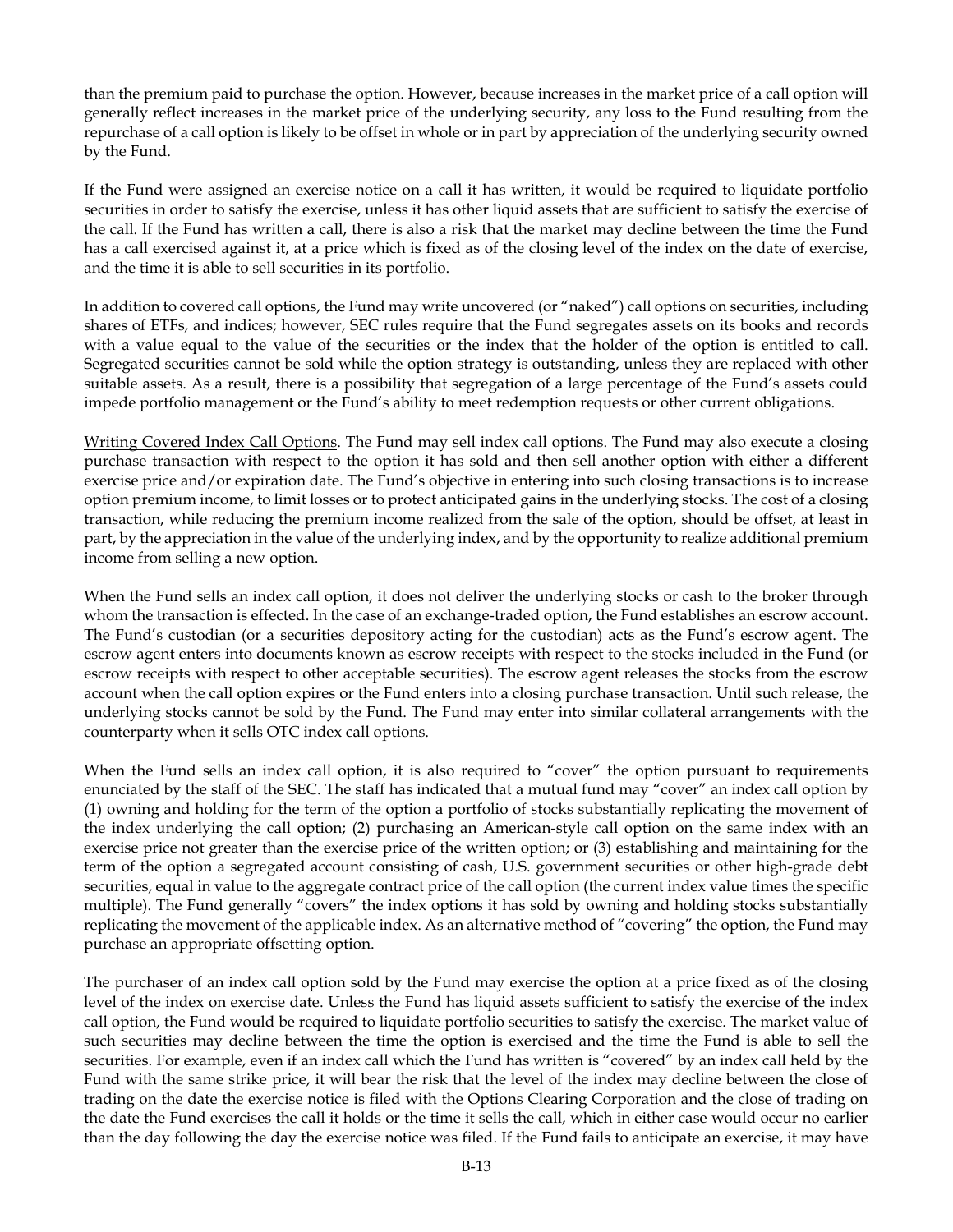to borrow from a bank (in amounts not exceeding 5% of the Fund's total assets) pending settlement of the sale of the portfolio securities and thereby incur interest charges. If trading is interrupted on the index, the Fund would not be able to close out its option positions.

Risks of Transactions in Options**.** There are several risks associated with transactions in options on securities and indices. Options may be more volatile than the underlying securities and, therefore, on a percentage basis, an investment in options may be subject to greater fluctuation in value than an investment in the underlying securities themselves. There are also significant differences between the securities and options markets that could result in an imperfect correlation between these markets, causing a given transaction not to achieve its objective. In addition, a liquid secondary market for particular options may be absent for reasons which include the following: there may be insufficient trading interest in certain options; restrictions may be imposed by an exchange on opening transactions or closing transactions or both; trading halts, suspensions or other restrictions may be imposed with respect to particular classes or series of options of underlying securities; unusual or unforeseen circumstances may interrupt normal operations on an exchange; the facilities of an exchange or clearing corporation may not be adequate to handle current trading volume at all times; or one or more exchanges could, for economic or other reasons, decide or be compelled at some future date to discontinue the trading of options (or a particular class or series of options), in which event the secondary market on that exchange (or in that class or series of options) would cease to exist, although outstanding options that had been issued by a clearing corporation as a result of trades on that exchange would continue to be exercisable in accordance with their terms.

A decision as to whether, when and how to use options involves the exercise of skill and judgment, and even a well-conceived transaction may be unsuccessful to some degree because of market behavior or unexpected events. The extent to which the Fund may enter into options transactions may be limited by the requirements of the Code for qualification of the Fund as a regulated investment company.

OTC Options**.** The Fund may engage in transactions involving OTC options as well as exchange-traded options. Certain additional risks are specific to OTC options. The Fund may engage a clearing corporation to exercise exchange-traded options, but if the Fund purchased an OTC option, it must then rely on the dealer from which it purchased the option if the option is exercised. Failure by the dealer to do so would result in the loss of the premium paid by the Fund as well as loss of the expected benefit of the transaction.

Exchange-traded options generally have a continuous liquid market while OTC options may not. Consequently, the Fund may generally be able to realize the value of an OTC option it has purchased only by exercising or reselling the option to the dealer who issued it. Similarly, when the Fund writes an OTC option, the Fund may generally be able to close out the option prior to its expiration only by entering into a closing purchase transaction with the dealer to whom the Fund originally wrote the option. While the Fund will seek to enter into OTC options only with dealers who will agree to and are expected to be capable of entering into closing transactions with the Fund, there can be no assurance that the Fund will at any time be able to liquidate an OTC option at a favorable price at any time prior to expiration. Unless the Fund, as a covered OTC call option writer, is able to effect a closing purchase transaction, it will not be able to liquidate securities (or other assets) used as cover until the option expires or is exercised. In the event of insolvency of the other party, the Fund may be unable to liquidate an OTC option. With respect to options written by the Fund, the inability to enter into a closing transaction may result in material losses to the Fund. For example, since the Fund must maintain a secured position with respect to any call option on a security it writes, the Fund may not sell the assets which it has segregated to secure the position while it is obligated under the option. This requirement may impair the Fund's ability to sell portfolio securities at a time when such sale might be advantageous.

The SEC has taken the position that purchased OTC options are illiquid securities. The Fund may treat the cover used for written OTC options as liquid if the dealer agrees that the Fund may repurchase the OTC option it has written for a maximum price to be calculated by a predetermined formula. In such cases, the OTC option would be considered illiquid only to the extent the maximum purchase price under the formula exceeds the intrinsic value of the option. Accordingly, the Fund will treat OTC options as subject to the Fund's limitation on illiquid securities. If the SEC changes its position on the liquidity of OTC options, the Fund will change the treatment of such instruments accordingly.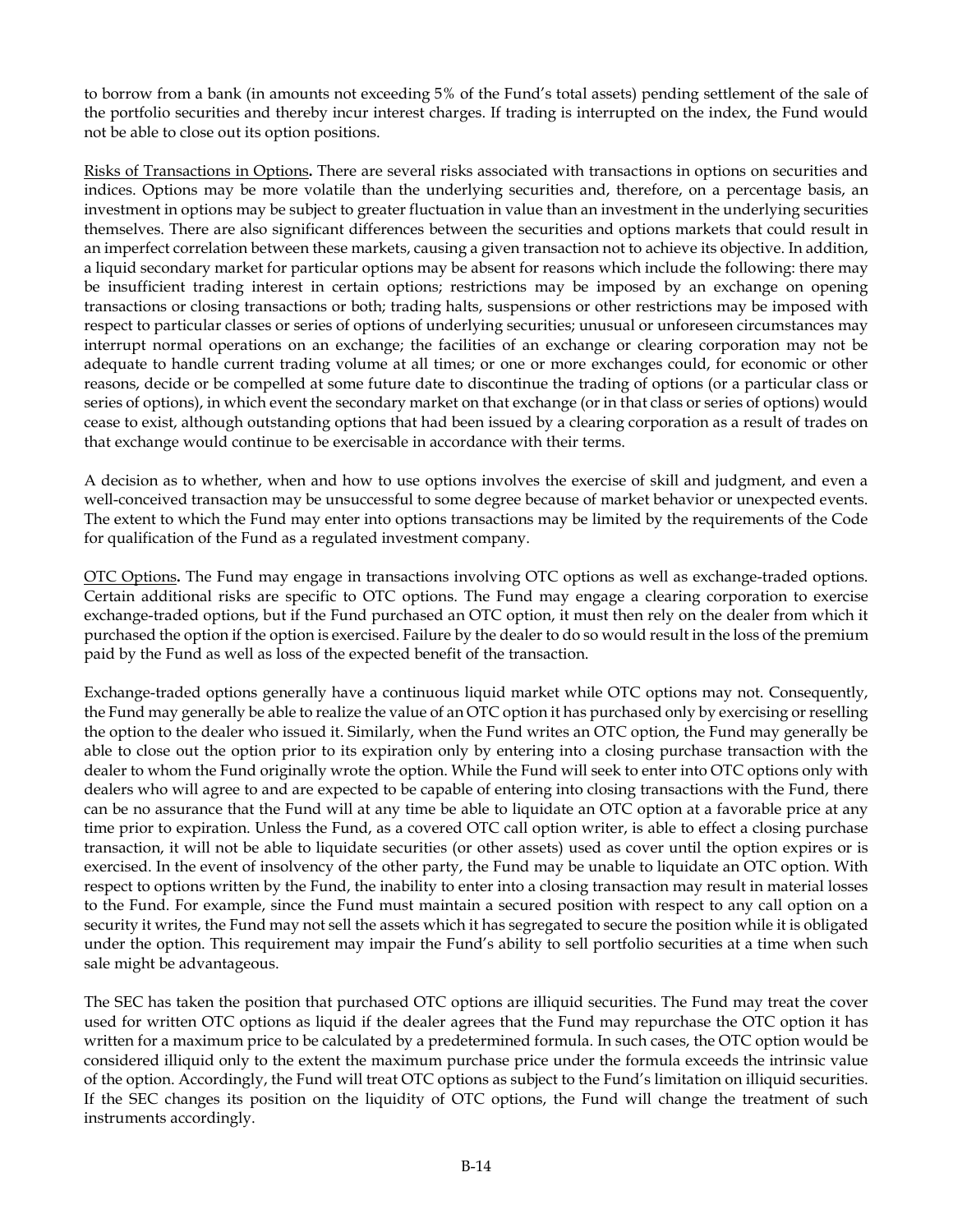Stock Index Options. The Fund may invest in options on indices, including broad-based security indices. Puts and calls on indices are similar to puts and calls on other investments except that all settlements are in cash and gain or loss depends on changes in the index in question rather than on price movements in individual securities. When the Fund writes a call on an index, it receives a premium and agrees that, prior to the expiration date, the purchaser of the call, upon exercise of the call, will receive from the Fund an amount of cash if the closing level of the index upon which the call is based is greater than the exercise price of the call. The amount of cash is equal to the difference between the closing price of the index and the exercise price of the call times a specified multiple ("multiplier"), which determines the total dollar value for each point of such difference. When the Fund buys a call on an index, it pays a premium and has the same rights as to such call as are indicated above. When the Fund buys a put on an index, it pays a premium and has the right, prior to the expiration date, to require the seller of the put, upon the Fund's exercise of the put, to deliver to the Fund an amount of cash if the closing level of the index upon which the put is based is less than the exercise price of the put, which amount of cash is determined by the multiplier, as described above for calls. When the Fund writes a put on an index, it receives a premium and the purchaser of the put has the right, prior to the expiration date, to require the Fund to deliver to it an amount of cash equal to the difference between the closing level of the index and exercise price times the multiplier if the closing level is less than the exercise price.

The risks of investment in options on indices may be greater than options on securities. Because index options are settled in cash, if the Fund writes a call on an index it cannot provide in advance for its potential settlement obligations by acquiring and holding the underlying index. The Fund can offset some of the risk of writing a call index option by holding a diversified portfolio of securities or instruments similar to those on which the underlying index is based. However, the Fund cannot, as a practical matter, acquire and hold a portfolio containing exactly the same securities or instruments as underlie the index and, as a result, bears a risk that the value of the securities or instruments held will vary from the value of the index.

Even if the Fund could assemble a portfolio that exactly reproduced the composition of the underlying index, it still would not be fully covered from a risk standpoint because of the "timing risk" inherent in writing index options. When an index option is exercised, the amount of cash that the holder is entitled to receive is determined by the difference between the exercise price and the closing index level on the date when the option is exercised. As with other kinds of options, the Fund as the call writer will not learn of the assignment until the next business day at the earliest. The time lag between exercise and notice of assignment poses no risk for the writer of a covered call on a specific underlying security or instrument, such as common stock, because there the writer's obligation is to deliver the underlying security or instrument, not to pay its value as of a fixed time in the past. So long as the writer already owns the underlying security or instrument, it can satisfy its settlement obligations by simply delivering it, and the risk that its value may have declined since the exercise date is borne by the exercising holder. In contrast, even if the writer of an index call holds investments that exactly match the composition of the underlying index, it will not be able to satisfy its assignment obligations by delivering those investments against payment of the exercise price. Instead, it will be required to pay cash in an amount based on the closing index value on the exercise date. By the time it learns that it has been assigned, the index may have declined, with a corresponding decline in the value of its portfolio. This "timing risk" is an inherent limitation on the ability of index call writers to cover their risk exposure by holding security or instrument positions.

If the Fund has purchased an index option and exercises it before the closing index value for that day is available, it runs the risk that the level of the underlying index may subsequently change. If such a change causes the exercised option to fall out-of-the-money, the Fund will be required to pay the difference between the closing index value and the exercise price of the option (times the applicable multiplier) to the assigned writer.

## **Futures and Options on Futures**

The Fund may use interest rate, foreign currency, index and other futures contracts. The Fund may use options on futures contracts. A futures contract provides for the future sale by one party and purchase by another party of a specified quantity of the security or other financial instrument at a specified price and time. A futures contract on an index is an agreement pursuant to which two parties agree to take or make delivery of an amount of cash equal to the difference between the value of the index at the close of the last trading day of the contract and the price at which the index contract originally was written. Although the value of an index might be a function of the value of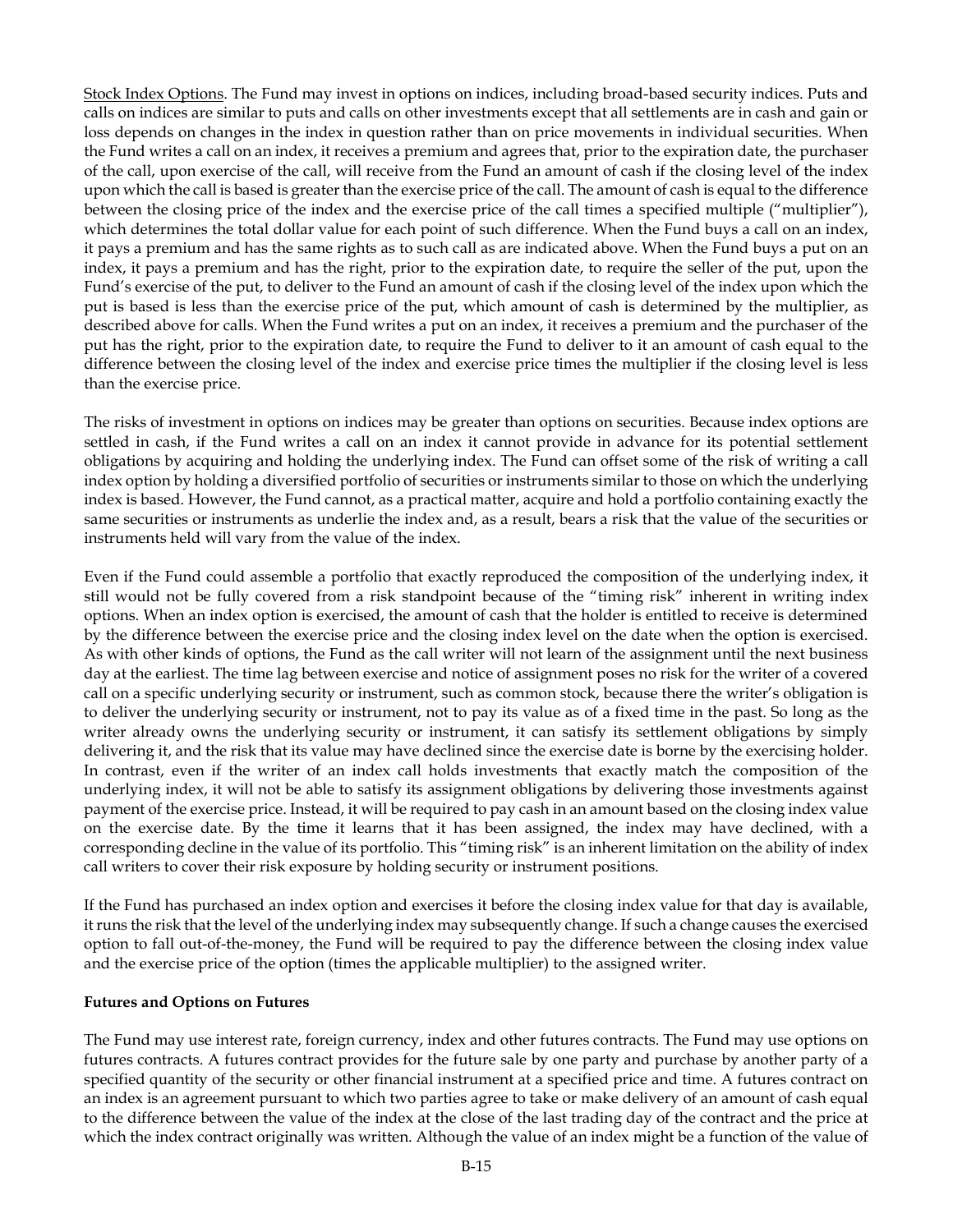certain specified securities, physical delivery of these securities is not always made. A public market exists in futures contracts covering a number of indexes, as well as financial instruments, including, without limitation: U.S. Treasury bonds; U.S. Treasury notes; GNMA Certificates; three-month U.S. Treasury bills; 90-day commercial paper; bank certificates of deposit; Eurodollar certificates of deposit; the Australian dollar; the Canadian dollar; the British Pound; the Japanese Yen; the Swiss Franc; the Mexican Peso; and certain multinational currencies, such as the Euro. It is expected that other futures contracts will be developed and traded in the future.

The Fund may purchase and write (sell) call and put futures options. Futures options possess many of the same characteristics as options on securities and indexes (discussed above). A futures option gives the holder the right, in return for the premium paid, to assume a long position (call) or short position (put) in a futures contract at a specified exercise price upon expiration of, or at any time during the period of, the option. Upon exercise of a call option, the holder acquires a long position in the futures contract and the writer is assigned the opposite short position. In the case of a put option, the opposite is true. When a purchase or sale of a futures contract is made by the Fund, the Fund is required to deposit with its futures commission merchant a specified amount of liquid assets ("initial margin"). The margin required for a futures contract is set by the exchange on which the contract is traded and may be modified during the term of the contract. The initial margin is in the nature of a performance bond or good faith deposit on the futures contract that is returned to the Fund upon termination of the contract, assuming all contractual obligations have been satisfied. The Fund expects to earn taxable interest income on its initial margin deposits. The Fund, as a writer of an option, may have no control over whether the underlying futures contracts may be sold (call) or purchased (put) and as a result, bears the market risk of an unfavorable change in the valuation of the futures contracts underlying the written option. The Fund, as a purchaser of an option, bears the risk that the counterparties to the option may not have the ability to meet the terms of the option contract.

The Fund invests in futures, options on futures and other instruments subject to regulation by the CFTC in reliance upon and in accordance with CFTC Regulation 4.5. Under Regulation 4.5, if the Fund uses futures, options on futures, or swaps other than for bona fide hedging purposes (as defined by the CFTC), the aggregate initial margin and premiums on these positions (after taking into account unrealized profits and unrealized losses on any such positions and excluding the amount by which options are "in-the-money" at the time of purchase of a new position) may not exceed 5% of the Fund's liquidation value, or alternatively, the aggregate net notional value of those positions at the time may not exceed 100% of the Fund's liquidation value (after taking into account unrealized profits and unrealized losses on any such positions). The Advisor, on behalf of the Fund, has filed a notice of eligibility for exclusion from the definition of the term "commodity pool operator" in accordance with CFTC Regulation 4.5. As of the date of this SAI, the Fund is not deemed to be a "commodity pool" or "commodity pool operator" under the Commodity Exchange Act ("CEA"), and it is not subject to registration or regulation as such under the CEA. In addition, as of the date of this SAI, the Advisor and Sub-Advisor are not deemed to be "commodity pool operators" or "commodity trading advisers" with respect to the advisory services they provide to the Fund. In the future, if the Fund's use of futures, options on futures, or swaps requires the Advisor and Sub-Advisor to register as a commodity pool operator with the CFTC, the Advisor and Sub-Advisor will do so at that time.

A futures contract held by the Fund is valued daily at the official settlement price of the exchange on which it is traded. Each day the Fund pays or receives cash, called "variation margin", equal to the daily change in value of the futures contract. This process is known as "marking to market". Variation margin does not represent a borrowing or loan by the Fund but is instead a settlement between the Fund and the broker of the amount one would owe the other if the futures contract expired. In computing daily net asset value, the Fund will mark to market its open futures positions. The Fund also is required to deposit and to maintain margin with respect to put and call options on futures contracts written by it. Such margin deposits will vary depending on the nature of the underlying futures contract (and the related initial margin requirements), the current market value of the option and other futures positions held by the Fund. Although some futures contracts call for making or taking delivery of the underlying securities, generally these obligations are closed out prior to delivery by offsetting purchases or sales of matching futures contracts (involving the same exchange, underlying security or index and delivery month). If an offsetting purchase price is less than the original sale price, the Fund realizes a capital gain, or if it is more, the Fund realizes a capital loss. Conversely, if an offsetting sale price is more than the original purchase price, the Fund realizes a capital gain, or if it is less, the Fund realizes a capital loss. The transaction costs also must be included in these calculations.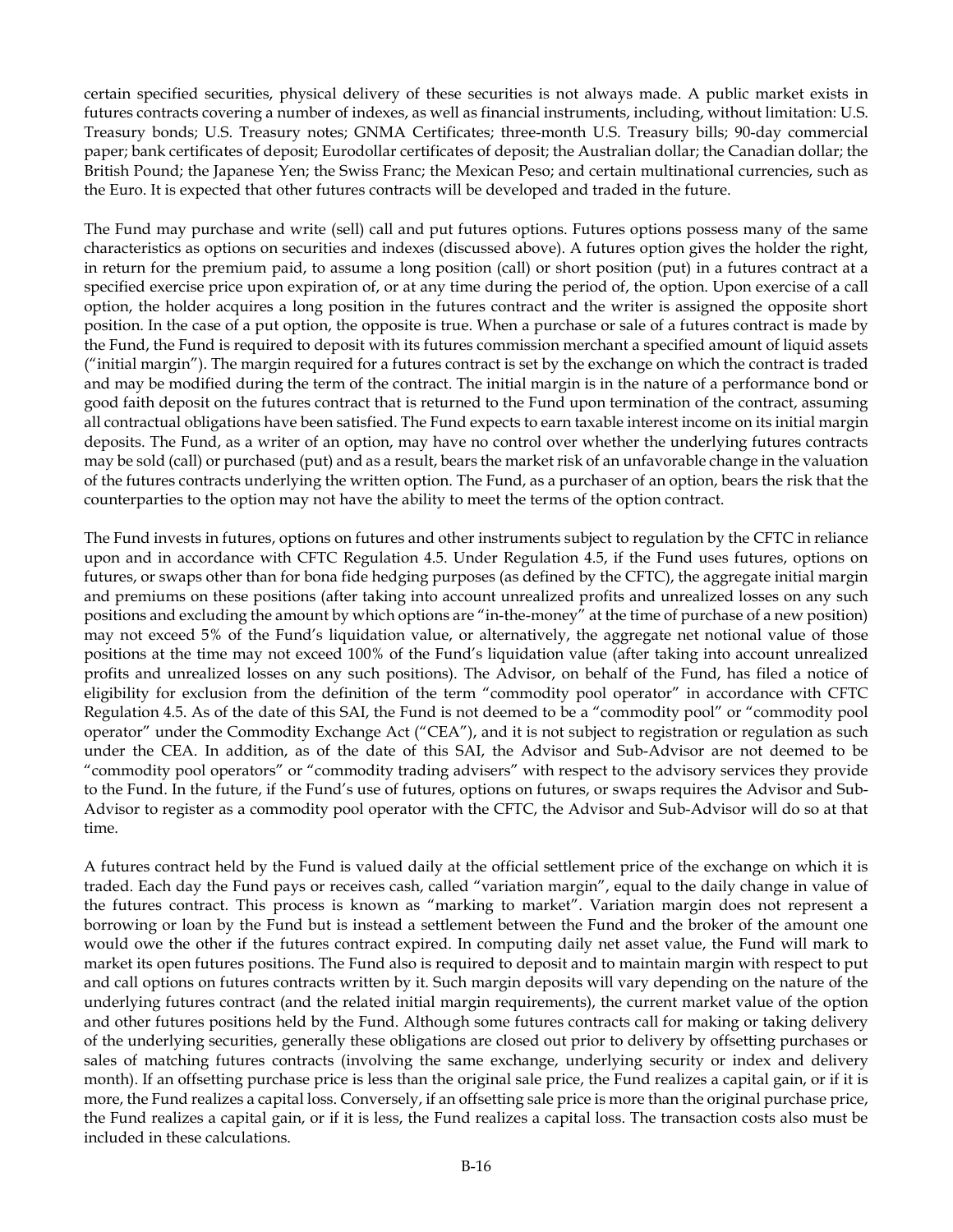The Fund may write covered straddles consisting of a call and a put written on the same underlying futures contract. A straddle will be covered when sufficient assets are deposited to meet the Fund's immediate obligations. The Fund may use the same liquid assets to cover both the call and put options if the exercise price of the call and put are the same, or if the exercise price of the call is higher than that of the put. In such cases, the Fund also will segregate liquid assets equivalent to the amount, if any, by which the put is "in the money."

With respect to options and futures contracts that are cash settled, the Fund is permitted to set aside liquid assets in an amount equal to the Fund's daily marked-to-market net obligations under the contracts (less any amounts the Fund has posted as margin), if any, rather than the full notional value. In the case of options and futures contracts that are not cash settled, the Fund will set aside liquid assets equal to the full notional value of the contracts (less any amounts the Fund has posted as margin), while the positions are open.

## **U.S. Treasury Futures Contracts Hedge Risk**

The Sub-Advisor, when it deems appropriate, may seek to hedge against interest rate risk by shorting U.S. Treasury futures contracts. To the extent the Fund holds such short positions, should market conditions cause U.S. Treasury prices to rise, the Fund's portfolio could experience a loss; and should U.S. Treasury prices rise at the same time municipal bond and/or closed-end municipal bond fund prices fall, these losses may be greater than if the hedging strategy had not been in place. The hedging strategy depends on market conditions and the judgment of the Sub-Advisor, and there is no guarantee that the hedging strategy will be successful in mitigating interest rate risk or preventing losses to the Fund's portfolio.

## **Stock Index Futures**

The Fund may invest in stock index futures only as a substitute for a comparable market position in the underlying securities. A stock index future obligates the seller to deliver (and the purchaser to accept), effectively, an amount of cash equal to a specific dollar amount times the difference between the value of a specific stock index at the close of the last trading day of the contract and the price at which the agreement is made. No physical delivery of the underlying stocks in the index is made. With respect to stock indices that are permitted investments, the Fund intends to purchase and sell futures contracts on the stock index for which it can obtain the best price with consideration also given to liquidity.

#### **Swap Transactions**

The Fund may enter into interest rate, currency and index swaps and the purchase or sale of related caps, floors and collars. The Fund may enter into these transactions to preserve a return or spread on a particular investment or portion of its portfolio, to protect against currency fluctuations or to protect against any increase in the price of securities it anticipates purchasing at a later date. Swaps may be used in conjunction with other instruments to offset interest rate, currency or other underlying risks. For example, interest rate swaps may be offset with "caps," "floors" or "collars". A "cap" is essentially a call option which places a limit on the amount of floating rate interest that must be paid on a certain principal amount. A "floor" is essentially a put option which places a limit on the minimum amount that would be paid on a certain principal amount. A "collar" is essentially a combination of a long cap and a short floor where the limits are set at different levels.

The Fund will usually enter into swaps on a net basis; that is, the two payment streams will be netted out in a cash settlement on the payment date or dates specified in the instrument, with the Fund receiving or paying, as the case may be, only the net amount of the two payments. To the extent obligations created thereby may be deemed to constitute senior securities, the Fund will maintain required collateral in a segregated account consisting of U.S. government securities or cash or cash equivalents.

Total Return Swaps. The Fund may enter into total return swap contracts for investment purposes. Total return swaps are contracts in which one party agrees to make periodic payments based on the change in market value of the underlying assets, which may include a specified security, basket of securities or security indexes during the specified period, in return for periodic payments based on a fixed or variable interest rate of the total return from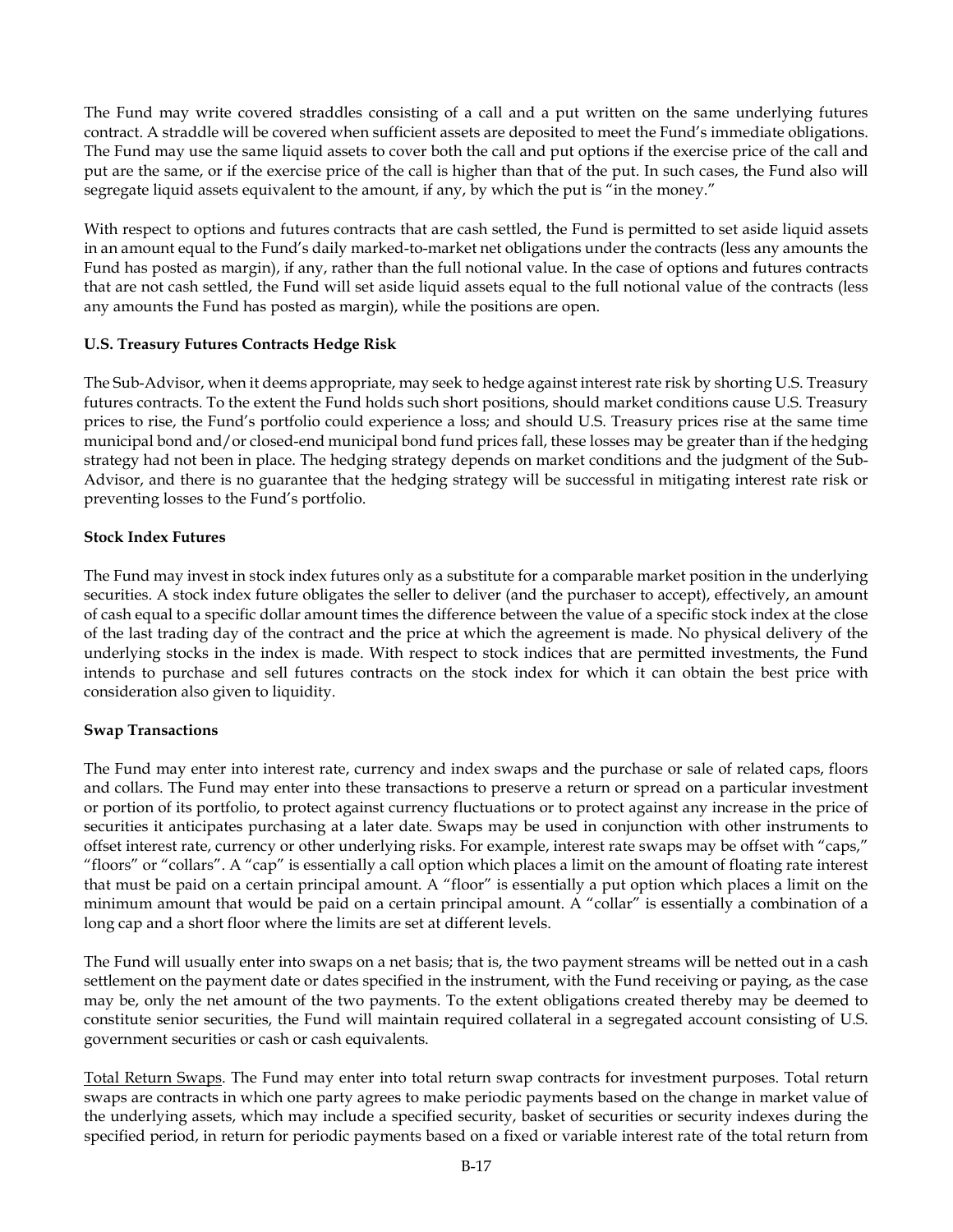other underlying assets. Total return swaps may be used to obtain exposure to a security or market without owning or taking physical custody of such security or market, including in cases in which there may be disadvantages associated with direct ownership of a particular security. In a typical total return equity swap, payments made by the Fund or the counterparty are based on the total return of a particular reference asset or assets (such as an equity security, a combination of such securities, or an index). That is, one party agrees to pay another party the return on a stock, basket of stocks, or stock index in return for a specified interest rate. By entering into an equity index swap, for example, the index receiver can gain exposure to stocks making up the index of securities without actually purchasing those stocks. Total return swaps involve not only the risk associated with the investment in the underlying securities, but also the risk of the counterparty not fulfilling its obligations under the agreement.

Credit Default Swaps. The Fund may enter into credit default swap transactions for investment purposes. A credit default swap may have as reference obligations one or more securities that are not currently held by the Fund. The Fund may be either the buyer or seller in the transaction. Credit default swaps may also be structured based on the debt of a basket of issuers, rather than a single issuer, and may be customized with respect to the default event that triggers purchase or other factors. As a seller, the Fund would generally receive an upfront payment or a fixed rate of income throughout the term of the swap, which typically is between six months and three years, provided that there is no credit event. If a credit event occurs, generally the seller must pay the buyer the full face amount of deliverable obligations of the reference obligations that may have little or no value. The notional value of the credit default swap will be used to segregate liquid assets for selling protection on credit default swaps. If the Fund were a buyer and no credit event occurs, the Fund would recover nothing if the swap is held through its termination date. However, if a credit event occurs, the buyer may elect to receive the full notional value of the swap in exchange for an equal face amount of deliverable obligations of the reference obligation that may have little or no value. When the Fund buys credit default swaps it will segregate an amount at least equal to the amount of any accrued premium payment obligations including amounts for early terminations. The use of swap transactions by the Fund entails certain risks, which may be different from, or possibly greater than, the risks associated with investing directly in the securities and other investments that are the referenced asset for the swap transaction. Swaps are highly specialized instruments that require investment techniques, risk analyses, and tax planning different from those associated with stocks, bonds, and other traditional investments. The use of a swap requires an understanding not only of the referenced asset, reference rate, or index, but also of the swap itself, without the benefit of observing the performance of the swap under all the possible market conditions. Because some swap transactions have a leverage component, adverse changes in the value or level of the underlying asset, reference rate, or index can result in a loss substantially greater than the amount invested in the swap itself. Certain swaps have the potential for unlimited loss, regardless of the size of the initial investment.

The Fund may also purchase credit default swap contracts in order to hedge against the risk of default of the debt of a particular issuer or basket of issuers, in which case the Fund would function as the counterparty referenced in the preceding paragraph. This would involve the risk that the investment may expire worthless and would only generate income in the event of an actual default by the issuer(s) of the underlying obligation(s) (or, as applicable, a credit downgrade or other indication of financial instability). It would also involve the risk that the seller may fail to satisfy its payment obligations to the Fund in the event of a default. The purchase of credit default swaps involves costs, which will reduce the Fund's return.

Currency Swaps. The Fund may enter into currency swap transactions for investment purposes. Currency swaps are similar to interest rate swaps, except that they involve multiple currencies. The Fund may enter into a currency swap when it has exposure to one currency and desires exposure to a different currency. Typically the interest rates that determine the currency swap payments are fixed, although occasionally one or both parties may pay a floating rate of interest. Unlike an interest rate swap, however, the principal amounts are exchanged at the beginning of the contract and returned at the end of the contract. In addition to paying and receiving amounts at the beginning and termination of the agreements, both sides will also have to pay in full periodically based upon the currency they have borrowed. Change in foreign exchange rates and changes in interest rates, as described above, may negatively affect currency swaps.

Interest Rate Swaps. The Fund may enter into an interest rate swap in an effort to protect against declines in the value of fixed income securities held by the Fund. In such an instance, the Fund may agree to pay a fixed rate (multiplied by a notional amount) while a counterparty agrees to pay a floating rate (multiplied by the same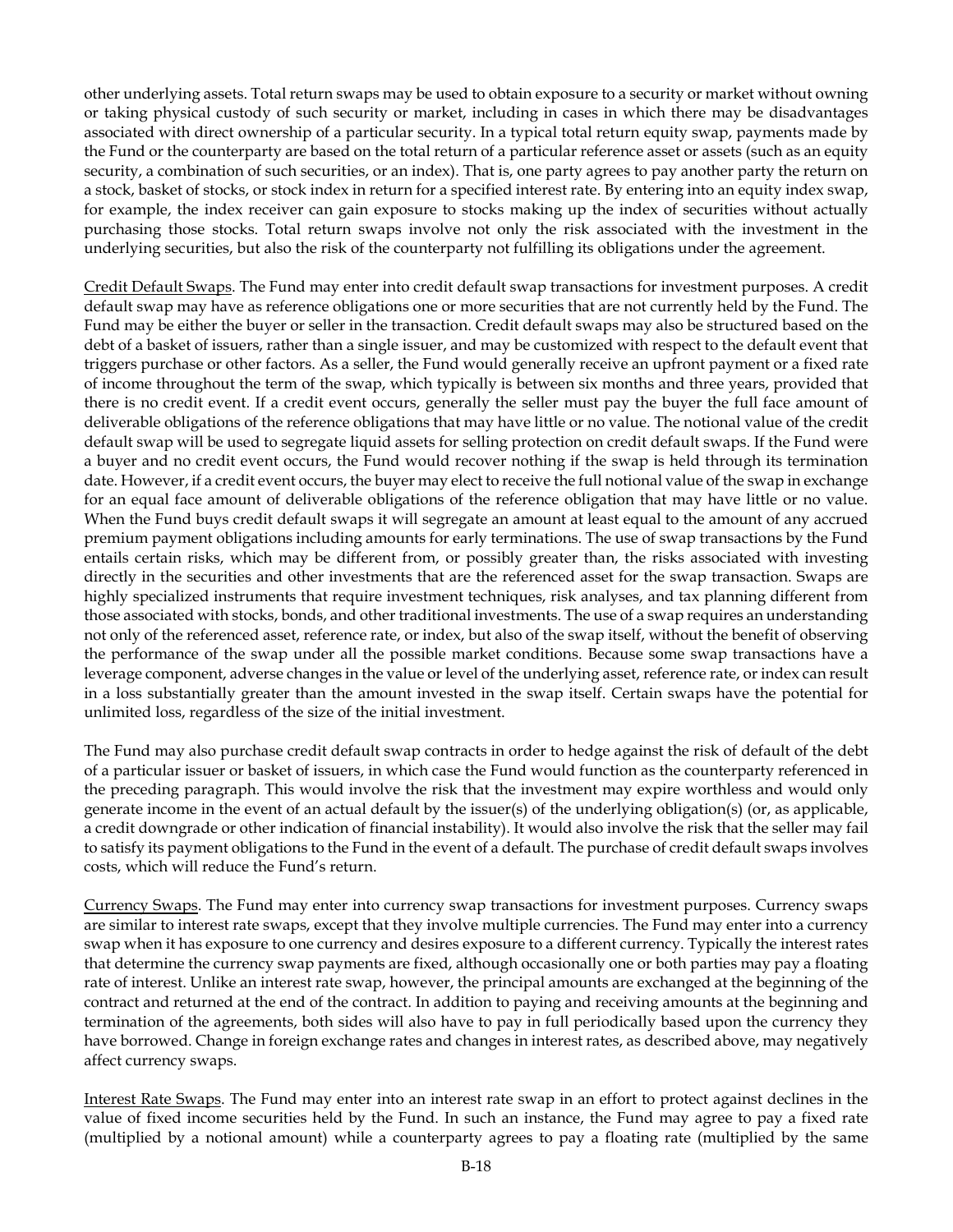notional amount). If interest rates rise, resulting in a diminution in the value of the Fund's portfolio, the Fund would receive payments under the swap that would offset, in whole or in part, such diminution in value.

Options on Swaps. The Fund may enter into options on swap agreements. An option on a swap agreement, or a "swaption," is a contract that gives a counterparty the right (but not the obligation) to enter into a new swap agreement or to shorten, extend, cancel or otherwise modify an existing swap agreement, at some designated future time on specified terms. In return, the purchaser pays a "premium" to the seller of the contract. The seller of the contract receives the premium and bears the risk of unfavorable changes on the underlying swap. The Fund may write (sell) and purchase put and call swaptions. The Fund may also enter into swaptions on either an asset-based or liability-based basis, depending on whether the Fund is hedging its assets or its liabilities. The Fund may write (sell) and purchase put and call swaptions to the same extent it may make use of standard options on securities or other instruments. The Fund may enter into these transactions primarily to preserve a return or spread on a particular investment or portion of its holdings, as a duration management technique, to protect against an increase in the price of securities the Fund anticipates purchasing at a later date, or for any other purposes, such as for speculation to increase returns. Swaptions are generally subject to the same risks involved in the Fund's use of options.

Depending on the terms of the particular option agreement, the Fund will generally incur a greater degree of risk when it writes a swaption than it will incur when it purchases a swaption. When the Fund purchases a swaption, it risks losing only the amount of the premium it has paid should it decide to let the option expire unexercised. However, when the Fund writes a swaption, upon exercise of the option the Fund will become obligated according to the terms of the underlying agreement.

## **OTC Derivatives Transactions**

The Fund may enter into OTC derivatives transactions. The Dodd-Frank Act established a new statutory framework that comprehensively regulated the OTC derivatives markets for the first time. Key Dodd-Frank Act provisions relating to OTC derivatives require rulemaking by the SEC and the CFTC, not all of which has been proposed or finalized as at the date of this SAI. Prior to the Dodd-Frank Act, the OTC derivatives markets were traditionally traded on a bilateral basis (so-called "bilateral OTC transactions"). Now certain OTC derivatives contracts are required to be centrally cleared and traded on exchanges or electronic trading platforms called swap execution facilities ("SEFs").

Bilateral OTC transactions differ from exchange-traded or cleared derivatives transactions in several respects. Bilateral OTC transactions are transacted directly with dealers and not with a clearing corporation. Without the availability of a clearing corporation, bilateral OTC transaction pricing is normally done by reference to information from market makers, which information is carefully monitored by the Sub-Advisor and verified in appropriate cases. As bilateral OTC transactions are entered into directly with a dealer, there is a risk of nonperformance by the dealer as a result of its insolvency or otherwise. Under recently-adopted CFTC regulations, counterparties of registered swap dealers and major swap participants have the right to elect segregation of initial margin in respect of uncleared swaps. If a counterparty makes such an election, any initial margin that is posted to the swap dealer or major swap participant must be segregated in individual customer accounts held at an independent third party custodian. In addition, the collateral may only be invested in certain categories of instruments identified in the CFTC's regulations. Agreements covering these segregation arrangements must generally provide for consent by both the counterparty and the swap dealer or major swap participant to withdraw margin from the segregated account. Given these limitations on the use of uncleared swaps collateral, there is some likelihood that the electing counterparty will experience an increase in the costs associated with trading swaps with the relevant swap dealer or major swap participant. Certain other protections apply to a counterparty to uncleared swaps under the CFTC's regulations even if the counterparty does not elect segregation of its initial margin. These regulations are newly adopted, and it remains unclear whether they will be effective in protecting initial margin in the manner intended in the event of significant market stress or the insolvency of a swap dealer or major swap participant.

Furthermore, a bilateral OTC transaction may only be terminated voluntarily by entering into a closing transaction with the dealer with which the Fund originally dealt. Any such cancellation may require the Fund to pay a premium to that dealer. In those cases in which the Fund has entered into a covered transaction and cannot voluntarily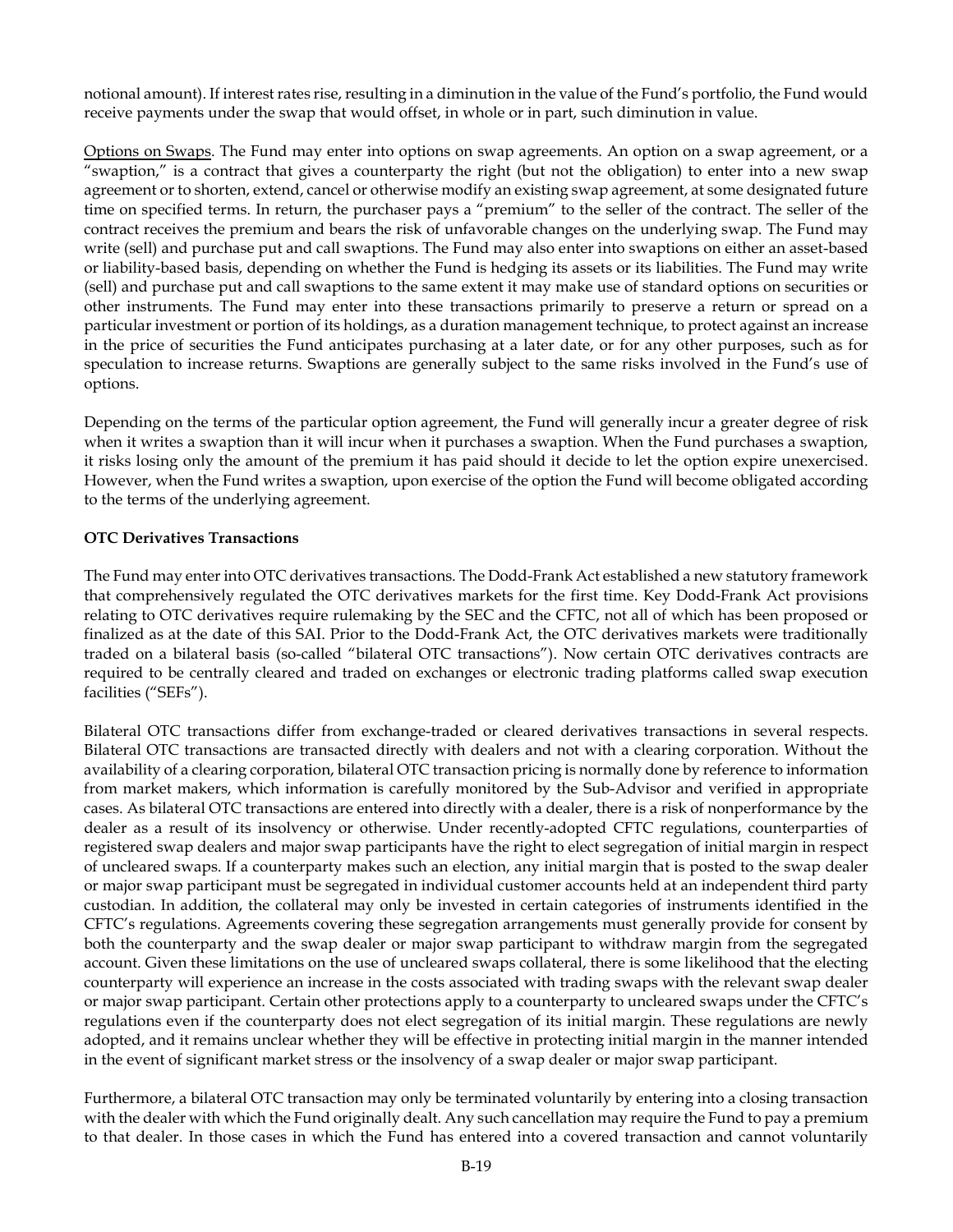terminate the transaction, the Fund will not be able to sell the underlying security until the transaction expires or is exercised or different cover is substituted. The Fund will seek to enter into OTC transactions only with dealers which agree to, and which are expected to be capable of, entering into closing transactions with the Fund. There is also no assurance that the Fund will be able to liquidate an OTC transaction at any time prior to expiration.

The requirement to execute certain OTC derivatives contracts on SEFs may offer certain advantages over traditional bilateral OTC trading, such as ease of execution, price transparency, increased liquidity and/or favorable pricing. However, SEF trading may make it more difficult and costly for the Fund to enter into highly tailored or customized transactions and may result in additional costs and risks. Market participants such as the Fund that execute derivatives contracts through a SEF, whether directly or through a broker intermediary, are required to submit to the jurisdiction of the SEF and comply with SEF and CFTC rules and regulations which impose, among other things disclosure and recordkeeping obligations. In addition, the Fund will generally incur SEF or broker intermediary fees when it trades on a SEF. The Fund may also be required to indemnify the SEF or broker intermediary for any losses or costs that may result from the Fund's transactions on the SEF.

## **LIBOR Risk**

Many financial instruments, financings or other transactions to which the Fund may be a party use or may use a floating rate based on the London Interbank Offered Rate ("LIBOR"). LIBOR is the offered rate at which major international banks can obtain wholesale, unsecured funding, and LIBOR may be available for different durations (e.g., 1 month or 3 months) and for different currencies. LIBOR may be a significant factor in determining the Fund's payment obligations under a derivative investment, the cost of financing to the Fund or an investment's value or return to the Fund, and may be used in other ways that affect the Fund's investment performance. In July 2017, the Financial Conduct Authority, the United Kingdom's financial regulatory body, announced that after 2021 it will cease its active encouragement of banks to provide the quotations needed to sustain LIBOR. In March 2021, the administrator of LIBOR announced a delay in the phase out of the majority of the USD LIBOR publications until June 30, 2023, although the remainder of LIBOR publications ended on December 31, 2021. Various financial industry groups have been planning for the transition, but there are obstacles to converting certain securities and transactions to a new benchmark. Transition planning is ongoing, and the effect of the transition process and its ultimate success cannot yet be determined. The transition process may lead to increased volatility and illiquidity in markets for instruments the terms of which are based on LIBOR. It could also lead to a reduction in the value of some LIBOR-based investments and reduce the effectiveness of new hedges placed against existing LIBOR-based investments. While some LIBOR-based instruments may contemplate a scenario in which LIBOR is no longer available by providing for an alternative rate-setting methodology and/or increased costs for certain LIBOR-related instruments or financing transactions, not all may have such provisions and there may be significant uncertainty regarding the effectiveness of any such alternative methodologies, resulting in prolonged adverse market conditions for the Fund. Since the usefulness of LIBOR as a benchmark could deteriorate during the transition period, these effects could occur prior to the completion of the applicable phase out. The willingness and ability of issuers to include enhanced provisions in new and existing contracts or instruments also remains uncertain. Any of these factors may adversely affect the Fund's performance or NAV.

#### **OTHER INVESTMENT STRATEGIES, POLICIES AND RISKS**

#### **MASTER LIMITED PARTNERSHIPS ("MLPs")**

The Fund, the Underlying Funds and/or ETNS may invest in MLPs. An MLP is an entity eligible for partnership taxation treatment under the Code, the interests or "units" of which are traded on securities exchanges like shares of corporate stock. A typical MLP consists of a general partner and limited partners; however, some entities treated as partnerships for U.S. federal income tax purposes are established as limited liability companies. The general partner manages the partnership; has an ownership stake in the partnership, typically a 2% general partner equity interest and usually additional common units and subordinated units; and is typically eligible to receive an incentive distribution. The limited partners provide capital to the partnership, have a limited (if any) role in the operation and management of the partnership, and receive cash distributions. An MLP typically pays an established minimum quarterly distribution to common unit holders, as provided under the terms of its partnership agreement. Common units have arrearage rights in distributions to the extent that the MLP fails to make minimum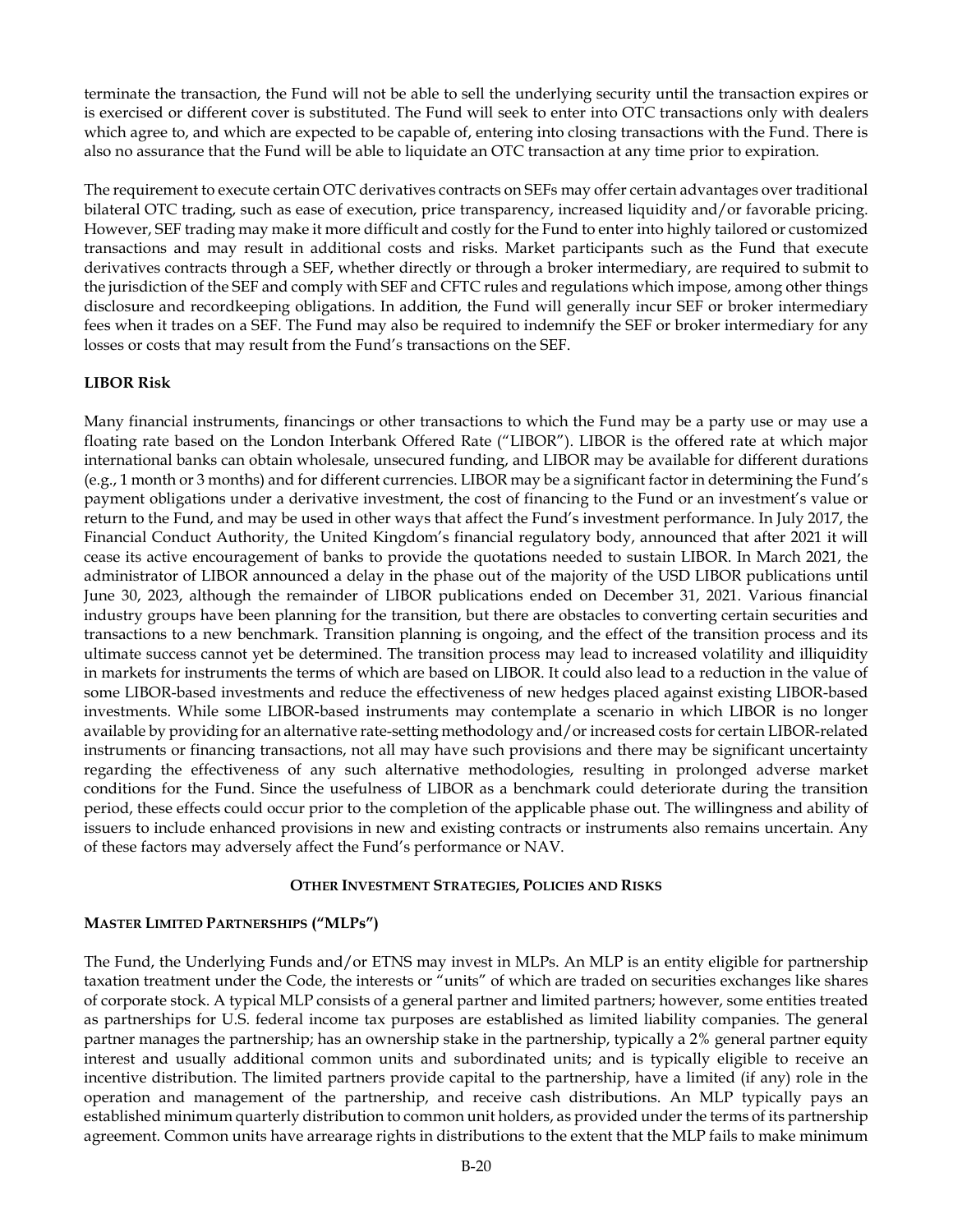quarterly distributions. Once the MLP distributes the minimum quarterly distribution to common units, subordinated units then are entitled to receive distributions of up to the minimum quarterly distribution, but have no arrearage rights. At the discretion of the general partners' board of directors, any distributable cash that exceeds the minimum quarterly distribution that the MLP distributed to the common and subordinated units is then distributed to both common and subordinated units, typically on a pro rata basis. Incentive distributions are often paid to the general partner such that as the distribution to limited partnership interests increases, the general partner may receive a proportionately larger share of the total distribution. Incentive distributions are designed to encourage the general partner, who controls and operates the partnership, to maximize the partnership's cash flow and increase distributions to the limited partners.

Generally speaking, MLP investment returns are enhanced during periods of declining or low interest rates and tend to be negatively influenced when interest rates are rising. As an income vehicle, the unit price can be influenced by general interest rate trends independent of specific underlying fundamentals. In addition, most MLPs are leveraged and typically carry a portion of a "floating" rate debt, and a significant upward swing in interest rates would also drive interest expense higher. Furthermore, most MLPs grow by acquisitions partly financed by debt, and higher interest rates could make it more difficult to make acquisitions.

# **REAL ESTATE INVESTMENT TRUSTS ("REITs")**

The Fund and the Underlying Funds may invest in REITs. REITs are pooled investment vehicles that invest primarily in income producing real estate or real estate related loans or interests. REITs are generally classified as equity REITs, mortgage REITs, or a combination of equity and mortgage REITs. Equity REITs invest the majority of their assets directly in real property and derive income primarily from the collection of rents. Equity REITs can also realize capital gains by selling properties that have appreciated in value. Mortgage REITs invest the majority of their assets in real estate mortgages and derive income from the collection of principal and interest payments. Similar to regulated investment companies such as the Fund, REITs are not taxed on income distributed to shareholders provided they comply with certain requirements of the Code. The Fund will indirectly bear its proportionate share of expenses incurred by REITs in which the Fund invests in addition to the expenses incurred directly by the Fund.

Investing in REITs involves certain unique risks in addition to those risks associated with investing in the real estate industry in general. Equity REITs may be affected by changes in the value of the underlying property owned by the REITs, while mortgage REITs may be affected by the quality of any credit extended. REITs are dependent upon management skills, are not diversified, and are subject to heavy cash flow dependency, default by borrowers and self-liquidation.

Investing in REITs involves risks similar to those associated with investing in small capitalization companies. REITs may have limited financial resources, may trade less frequently and in a limited volume and may be subject to more abrupt or erratic price movements than larger company securities. Historically, small capitalization stocks, such as REITs, have had more price volatility than larger capitalization stocks.

REITs may fail to qualify for the favorable federal income tax treatment generally available to them under the Code and may fail to maintain their exemptions from registration under the 1940 Act. REITs (especially mortgage REITs) also are subject to interest rate risks. When interest rates decline, the value of a REIT's investment in fixed-rate obligations can be expected to rise. Conversely, when interest rates rise, the value of a REIT's investment in fixedrate obligations can be expected to decline. In contrast, as interest rates on adjustable rate mortgage loans are reset periodically, yields on a REIT's investments in such loans will gradually align themselves to reflect changes in market interest rates, causing the value of such investments to fluctuate less dramatically in response to interest rate fluctuations than would investments in fixed-rate obligations.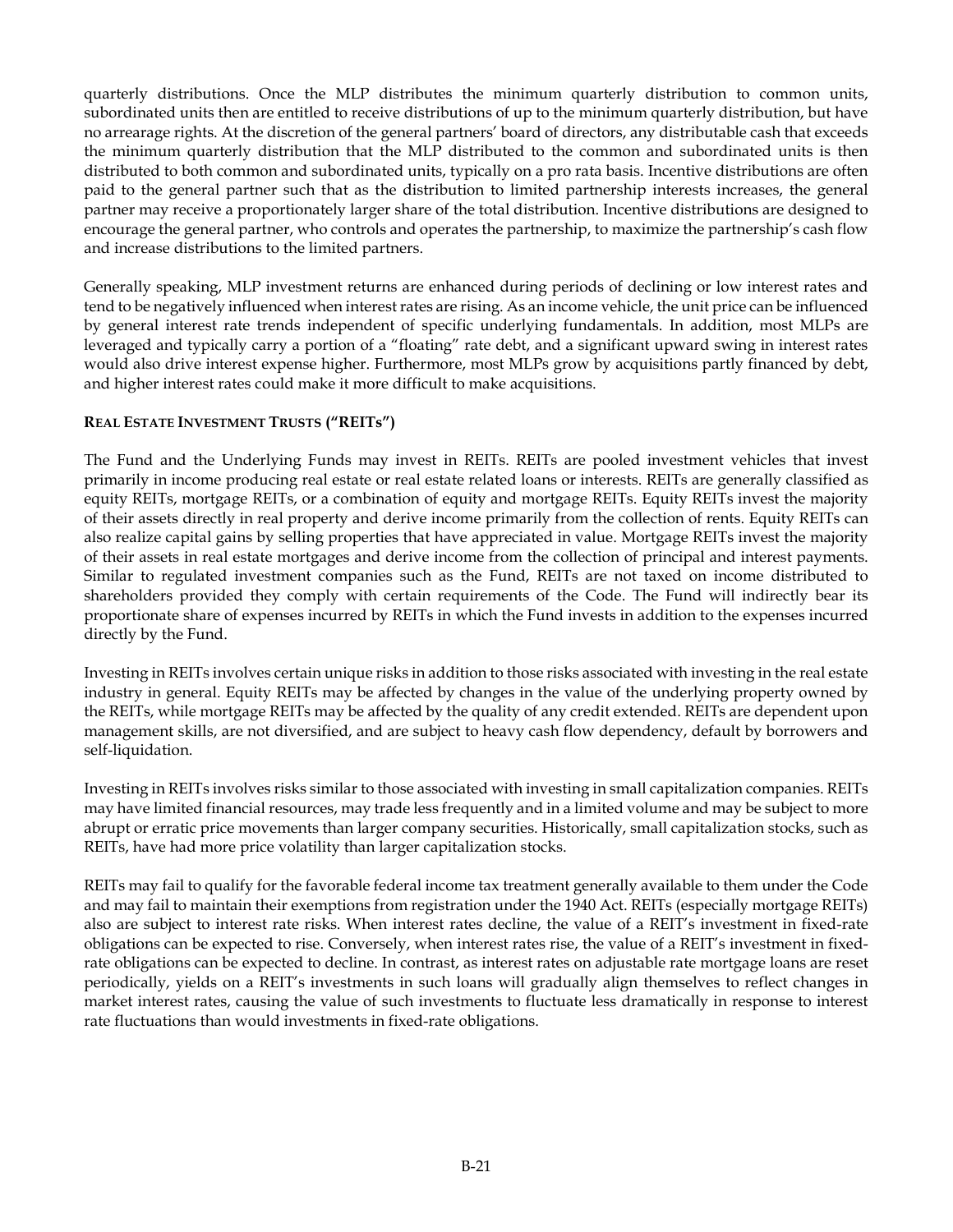## **DEBT SECURITIES**

## **Municipal Bonds**

The Fund and the Underlying Funds may invest in municipal bonds. Municipal bonds are debt obligations issued by the states, possessions, or territories of the United States (including the District of Columbia) or a political subdivision, public instrumentality, agency, public authority or other governmental unit of such states, possessions, or territories (e.g., counties, cities, towns, villages, districts and authorities). For example, states, possessions, territories and municipalities may issue municipal bonds to raise funds for various public purposes such as airports, housing, hospitals, mass transportation, schools, water and sewer works, gas, and electric utilities. They may also issue municipal bonds to refund outstanding obligations and to meet general operating expenses. Municipal bonds may be general obligation bonds or revenue bonds. General obligation bonds are secured by the issuer's pledge of its full faith, credit and taxing power for the payment of principal and interest. Revenue bonds are payable from revenues derived from particular facilities, from the proceeds of a special excise tax or from other specific revenue sources. They are not usually payable from the general taxing power of a municipality. In addition, certain types of "private activity" bonds may be issued by public authorities to obtain funding for privately operated facilities, such as housing and pollution control facilities, for industrial facilities and for water supply, gas, electricity and waste disposal facilities. Other types of private activity bonds are used to finance the construction, repair or improvement of, or to obtain equipment for, privately operated industrial or commercial facilities. Current federal tax laws place substantial limitations on the size of certain of such issues. In certain cases, the interest on a private activity bond may not be exempt from federal income tax or the alternative minimum tax.

#### **Sovereign Debt Obligations**

The Fund and the Underlying Funds may invest in sovereign debt obligations, which are securities issued or guaranteed by foreign governments governmental agencies or instrumentalities and political subdivisions, including debt of developing countries. Sovereign debt may be in the form of conventional securities or other types of debt instruments such as loans or loan participations. Sovereign debt of developing countries may involve a high degree of risk, and may be in default or present the risk of default. Governmental entities responsible for repayment of the debt may be unable or unwilling to repay principal and pay interest when due, and may require renegotiation or rescheduling of debt payments. In addition, prospects for repayment of principal and payment of interest may depend on political as well as economic factors. Although some sovereign debt, such as Brady Bonds, is collateralized by U.S. government securities, repayment of principal and payment of interest is not guaranteed by the U.S. government. There is no bankruptcy proceeding by which sovereign debt on which governmental entities have defaulted may be collected in whole or in part.

#### **Zero Coupon, Step Coupon, and Pay-In-Kind Securities**

Within the parameters of its specific investment policies, the Fund and the Underlying Funds may invest in zero coupon, pay-in-kind, and step coupon securities. Zero coupon bonds are securities that make no fixed interest payments but instead are issued and traded at a discount from their face value. They do not entitle the holder to any periodic payment of interest prior to maturity. Step coupon bonds trade at a discount from their face value and pay coupon interest. The coupon rate is low for an initial period and then increases to a higher coupon rate thereafter. The discount from the face amount or par value depends on the time remaining until cash payments begin, prevailing interest rates, liquidity of the security, and the perceived credit quality of the issuer. Pay-in-kind bonds normally give the issuer an option to pay cash at a coupon payment date or give the holder of the security a similar bond with the same coupon rate and a face value equal to the amount of the coupon payment that would have been made.

Generally, the market prices of zero coupon, step coupon, and pay-in-kind securities are more volatile than the prices of securities that pay interest periodically and in cash and are likely to respond to changes in interest rates to a greater degree than other types of debt securities having similar maturities and credit quality.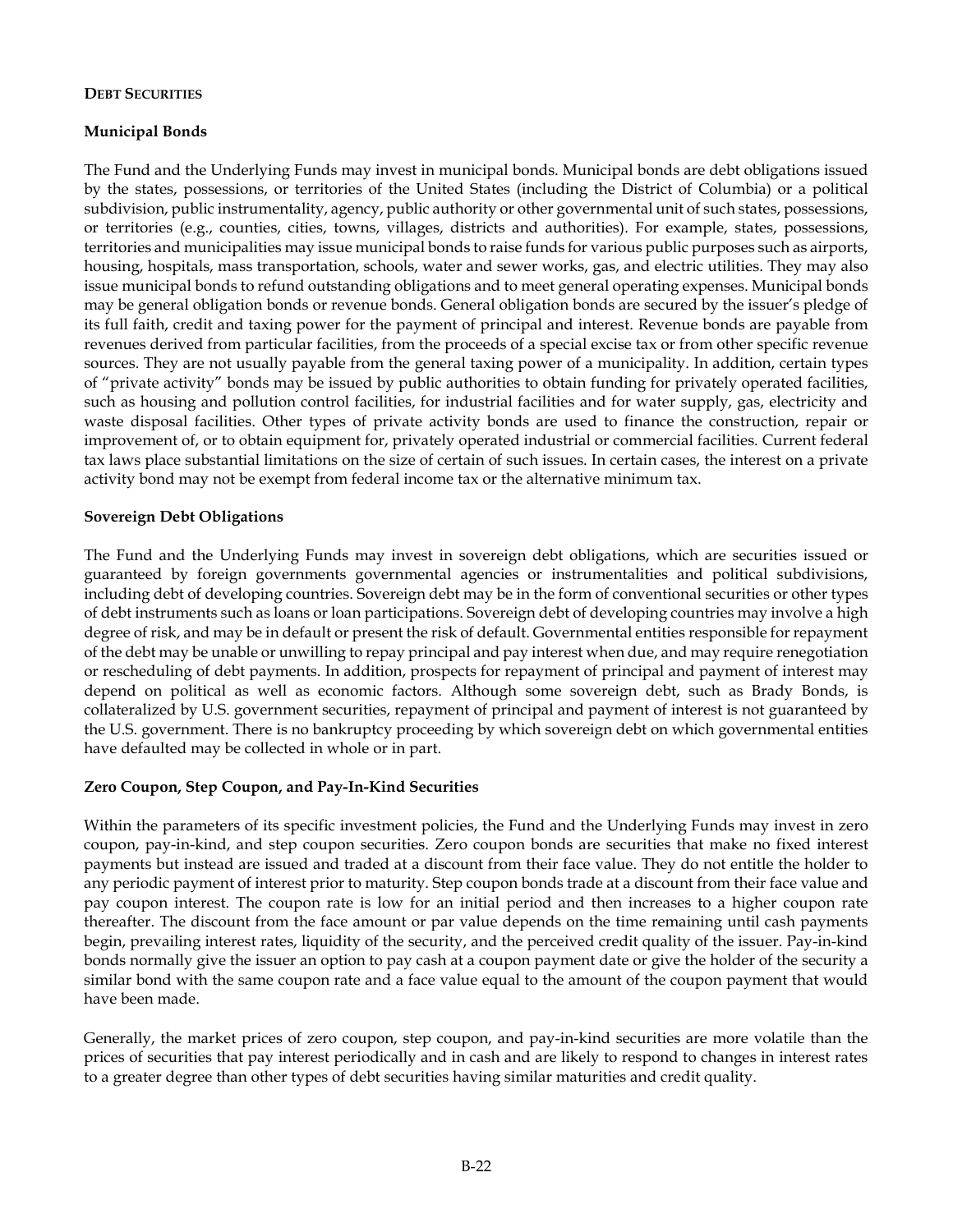## **Floating Rate, Inverse Floating Rate and Index Obligations**

The Fund and the Underlying Funds may invest in debt securities with interest payments or maturity values that are not fixed, but float in conjunction with (or inversely to) an underlying index or price. These securities may be backed by sovereign or corporate issuers, or by collateral such as mortgages. The indices and prices upon which such securities can be based include interest rates, currency rates and commodities prices. Floating rate securities pay interest according to a coupon which is reset periodically. The reset mechanism may be formula based, or reflect the passing through of floating interest payments on an underlying collateral pool. Inverse floating rate securities are similar to floating rate securities except that their coupon payments vary inversely with an underlying index by use of a formula. Inverse floating rate securities tend to exhibit greater price volatility than other floating rate securities. Interest rate risk and price volatility on inverse floating rate obligations can be high, especially if leverage is used in the formula. Index securities pay a fixed rate of interest, but have a maturity value that varies by formula, so that when the obligation matures a gain or loss may be realized. The risk of index obligations depends on the volatility of the underlying index, the coupon payment and the maturity of the obligation.

## **EQUITY SECURITIES**

## **Common Stock**

The Fund and the Underlying Funds may invest in common stock. Common stock represents an equity (ownership) interest in a company, and usually possesses voting rights and earns dividends. Dividends on common stock are not fixed but are declared at the discretion of the issuer. Common stock generally represents the riskiest investment in a company. In addition, common stock generally has the greatest appreciation and depreciation potential because increases and decreases in earnings are usually reflected in a company's stock price.

The fundamental risk of investing in common stock is that the value of the stock might decrease. Stock values fluctuate in response to the activities of an individual company or in response to general market and/or economic conditions. While common stocks have historically provided greater long-term returns than preferred stocks, fixedincome and money market investments, common stocks have also experienced significantly more volatility than the returns from those other investments.

# **Small-Cap and Mid-Cap Stocks**

The Fund and the Underlying Funds may invest in stock of companies with market capitalizations that are small compared to other publicly traded companies. Investments in larger companies present certain advantages in that such companies generally have greater financial resources, more extensive research and development, manufacturing, marketing and service capabilities, and more stability and greater depth of management and personnel. Investments in smaller, less seasoned companies may present greater opportunities for growth but also may involve greater risks than customarily are associated with more established companies. The securities of smaller companies may be subject to more abrupt or erratic market movements than larger, more established companies. These companies may have limited product lines, markets or financial resources, or they may be dependent upon a limited management group. Their securities may be traded in the OTC market or on a regional exchange, or may otherwise have limited liquidity. As a result of owning large positions in this type of security, the Fund is subject to the additional risk of possibly having to sell portfolio securities at disadvantageous times and prices if redemptions require the Fund to liquidate its securities positions. In addition, it may be prudent for the Fund, as its asset size grows, to limit the number of relatively small positions it holds in securities having limited liquidity in order to minimize its exposure to such risks, to minimize transaction costs, and to maximize the benefits of research. As a consequence, as the Fund's asset size increases, the Fund may reduce its exposure to illiquid small capitalization securities, which could adversely affect performance.

The Fund may also invest in stocks of companies with medium market capitalizations (i.e., mid-cap companies). Such investments share some of the risk characteristics of investments in stocks of companies with small market capitalizations described above, although mid cap companies tend to have longer operating histories, broader product lines and greater financial resources and their stocks tend to be more liquid and less volatile than those of smaller capitalization issuers.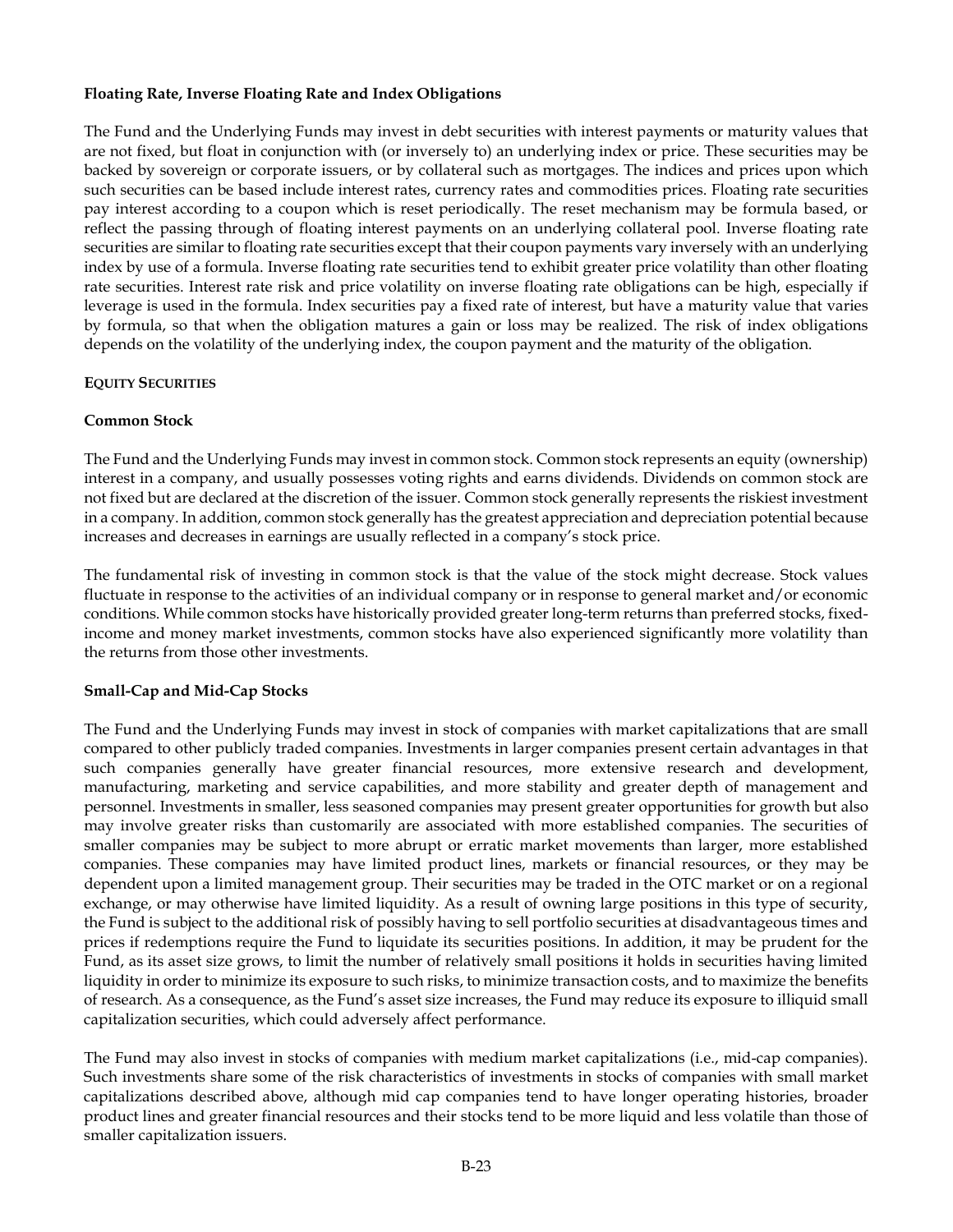### **Warrants and Rights**

The Fund and the Underlying Funds may invest in warrants or rights (including those acquired in units or attached to other securities) that entitle (but do not obligate) the holder to buy equity securities at a specific price for a specific period of time but will do so only if such equity securities are deemed appropriate by the Sub-Advisor. Rights are similar to warrants but typically have a shorter duration and are issued by a company to existing stockholders to provide those holders the right to purchase additional shares of stock at a later date. Warrants and rights do not have voting rights, do not earn dividends, and do not entitle the holder to any rights with respect to the assets of the company that has issued them. They do not represent ownership of the underlying companies but only the right to purchase shares of those companies at a specified price on or before a specified exercise date. Warrants and rights tend to be more volatile than the underlying stock, and if at a warrant's expiration date the stock is trading at a price below the price set in the warrant or right, the warrant will expire worthless. Conversely, if at the expiration date the stock is trading at a price higher than the price set in the warrant, the Fund can acquire the stock at a price below its market value. The prices of warrants and rights do not necessarily parallel the prices of the underlying securities. An investment in warrants or rights may be considered speculative.

#### **FOREIGN INVESTMENTS**

#### **Foreign Securities**

The Fund and the Underlying Funds may make foreign investments. Investments in the securities of foreign issuers and other non-U.S. investments may involve risks in addition to those normally associated with investments in the securities of U.S. issuers or other U.S. investments. All foreign investments are subject to risks of foreign political and economic instability, adverse movements in foreign exchange rates, and the imposition or tightening of exchange controls and limitations on the repatriation of foreign capital. Other risks stem from potential changes in governmental attitude or policy toward private investment, which in turn raises the risk of nationalization, increased taxation or confiscation of foreign investors' assets. Additionally, the imposition of sanctions, trade restrictions (including tariffs) and other government restrictions by the United States and/or other governments may adversely affect the values of the Fund's foreign investments.

The financial problems in global economies over the past several years, including the European sovereign debt crisis, may continue to cause high volatility in global financial markets. In addition, global economies are increasingly interconnected, which increases the possibilities that conditions in one country or region might adversely impact a different country or region. The severity or duration of these conditions may also be affected if one or more countries leave the Euro currency or by other policy changes made by governments or quasigovernmental organizations.

Additional non-U.S. taxes and expenses may also adversely affect the Fund's performance, including foreign withholding taxes on foreign securities' dividends. Brokerage commissions and other transaction costs on foreign securities exchanges are generally higher than in the United States. Foreign companies may be subject to different accounting, auditing and financial reporting standards. To the extent foreign securities held by the Fund are not registered with the SEC or with any other U.S. regulator, the issuers thereof will not be subject to the reporting requirements of the SEC or any other U.S. regulator. Accordingly, less information may be available about foreign companies and other investments than is generally available on issuers of comparable securities and other investments in the United States. Foreign securities and other investments may also trade less frequently and with lower volume and may exhibit greater price volatility than U.S. securities and other investments.

Changes in foreign exchange rates will affect the value in U.S. dollars of any foreign currency-denominated securities and other investments held by the Fund. Exchange rates are influenced generally by the forces of supply and demand in the foreign currency markets and by numerous other political and economic events occurring outside the United States, many of which may be difficult, if not impossible, to predict.

Income from any foreign securities and other investments will be received and realized in foreign currencies, and the Fund is required to compute and distribute income in U.S. dollars. Accordingly, a decline in the value of a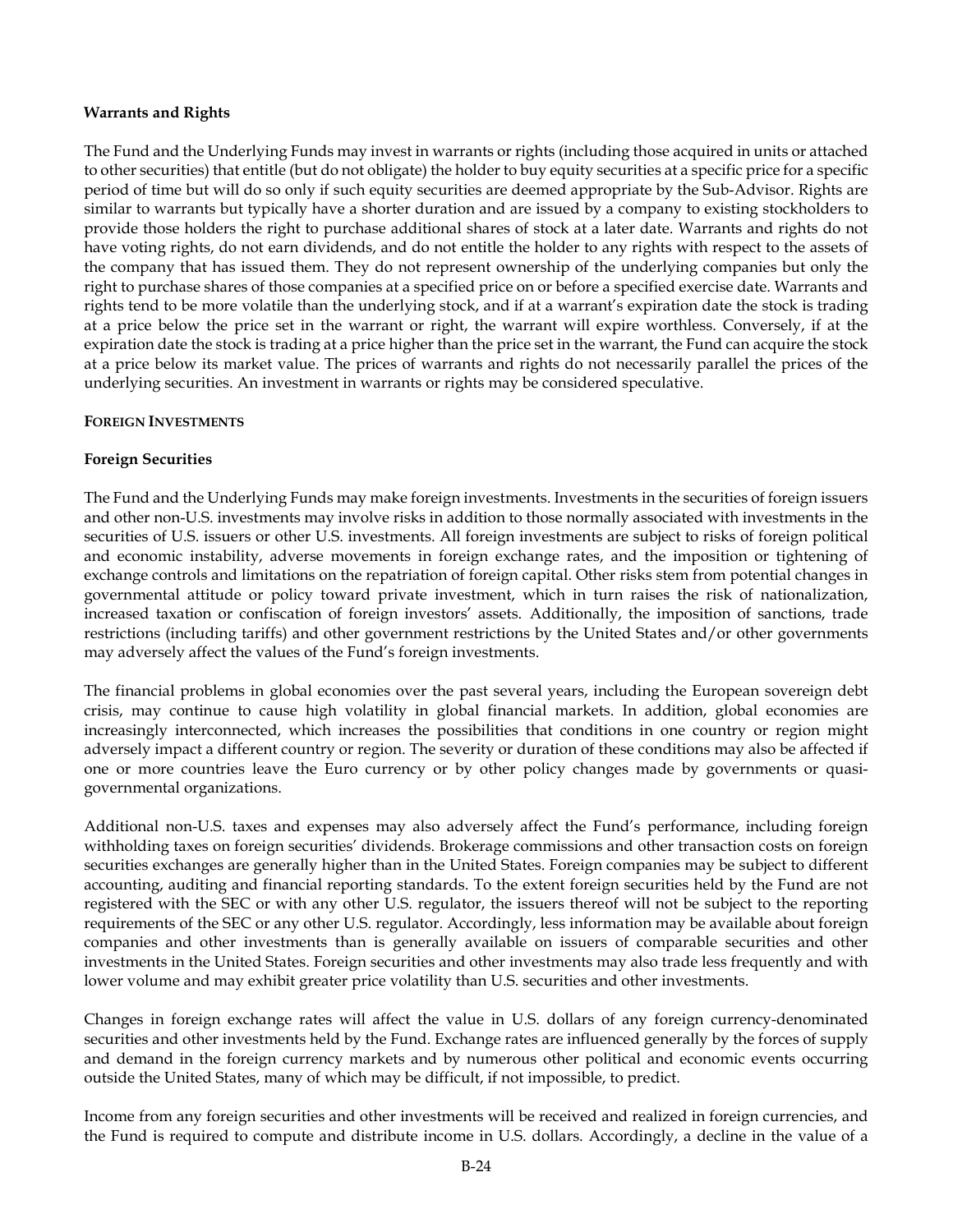particular foreign currency against the U.S. dollar occurring after the Fund's income has been earned and computed in U.S. dollars may require the Fund to liquidate portfolio securities or other investments to acquire sufficient U.S. dollars to make a distribution. Similarly, if the exchange rate declines between the time the Fund incurs expenses in U.S. dollars and the time such expenses are paid, the Fund may be required to liquidate additional portfolio securities or other investments to purchase the U.S. dollars required to meet such expenses.

The Fund may purchase foreign bank obligations. In addition to the risks described above that are generally applicable to foreign investments, the investments that the Fund makes in obligations of foreign banks, branches or subsidiaries may involve further risks, including differences between foreign banks and U.S. banks in applicable accounting, auditing and financial reporting standards, and the possible establishment of exchange controls or other foreign government laws or restrictions applicable to the payment of certificates of deposit or time deposits that may affect adversely the payment of principal and interest on the securities and other investments held by the Fund.

## **Emerging Markets**

The Fund and the Underlying Funds may invest in companies organized or doing substantial business in emerging market countries or developing countries as defined by the World Bank, International Financial Corporation, or the Morgan Stanley Capital International (MSCI) emerging market indices or other comparable indices. Investing in emerging markets involves additional risks and special considerations not typically associated with investing in other more established economies or markets. Such risks may include (i) increased risk of nationalization or expropriation of assets or confiscatory taxation; (ii) greater social, economic and political uncertainty, including war; (iii) higher dependence on exports and the corresponding importance of international trade; (iv) greater volatility, less liquidity and smaller capitalization of markets; (v) greater volatility in currency exchange rates; (vi) greater risk of inflation; (vii) greater controls on foreign investment and limitations on realization of investments, repatriation of invested capital and on the ability to exchange local currencies for U.S. dollars; (viii) increased likelihood of governmental involvement in and control over the economy; (ix) governmental decisions to cease support of economic reform programs or to impose centrally planned economies; (x) differences in regulatory, accounting, auditing, and financial reporting and recordkeeping standards, which may result in the unavailability of material information about issuers; (xi) less extensive regulation of the markets; (xii) longer settlement periods for transactions and less reliable clearance and custody arrangements; (xiii) less developed corporate laws regarding fiduciary duties of officers and directors and the protection of investors; (xiv) certain considerations regarding the maintenance of the Fund's securities with local brokers and securities depositories and (xv) the imposition of withholding or other taxes on dividends, interest, capital gains, other income or gross sale or disposition proceeds.

Repatriation of investment income, assets and the proceeds of sales by foreign investors may require governmental registration and/or approval in some emerging market countries. The Fund could be adversely affected by delays in or a refusal to grant any required governmental registration or approval for such repatriation, or by withholding taxes imposed by emerging market countries on interest or dividends paid on securities held by the Fund or gains from the disposition of such securities.

In emerging markets, there is often less government supervision and regulation of business and industry practices, stock exchanges, over-the-counter markets, brokers, dealers, counterparties and issuers than in other more established markets. The Public Company Accounting Oversight Board ("PCAOB"), which regulates auditors of U.S. public companies, for example, is unable to inspect audit work and practices in certain countries, such as China. The PCAOB's limited ability to oversee the operations of accounting firms in such countries means that inaccurate or incomplete financial records of an issuer's operations may not be detected, which could negatively impact the Fund's investments in such companies. Any regulatory supervision that is in place may be subject to manipulation or control. Some emerging market countries do not have mature legal systems comparable to those of more developed countries. Moreover, the process of legal and regulatory reform may not be proceeding at the same pace as market developments, which could result in investment risk. Legislation to safeguard the rights of private ownership may not yet be in place in certain areas, and there may be the risk of conflict among local, regional and national requirements. In certain cases, the laws and regulations governing investments in securities may not exist or may be subject to inconsistent or arbitrary appreciation or interpretation. Both the independence of judicial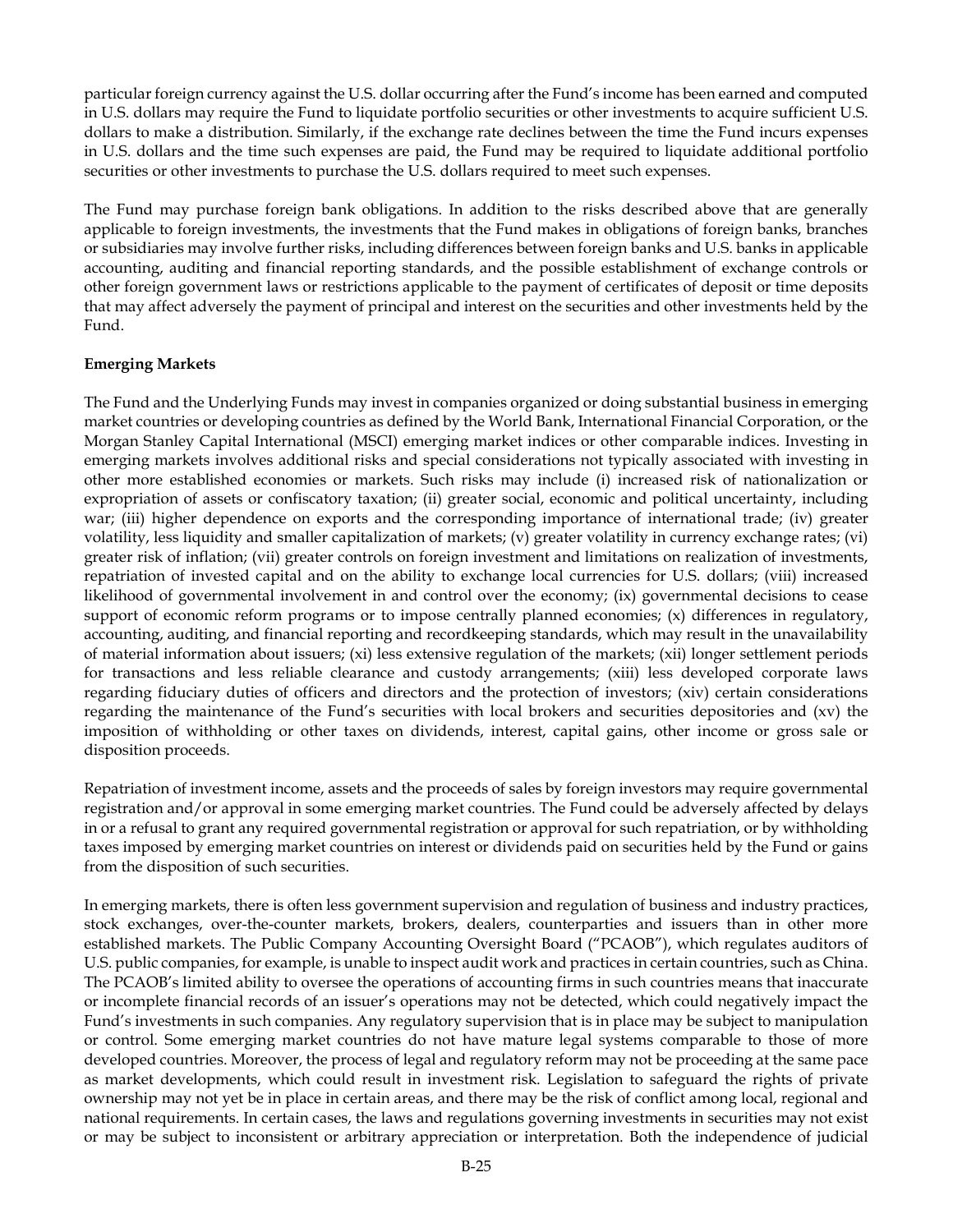systems and their immunity from economic, political or nationalistic influences remain largely untested in many countries. It may also be difficult or impossible for the Fund to pursue legal remedies or to obtain and enforce judgments in local courts.

Many Chinese companies have created variable interest entities ("VIEs") as a means to circumvent limits on foreign ownership of equity in Chinese companies. Investments in companies that use a VIE structure may pose additional risks because the investment is made through an intermediary entity that exerts control of the underlying operating business through contractual means rather than equity ownership and, as a result, may limit the rights of an investor. Although VIEs are a longstanding industry practice and well known to officials and regulators in China, VIE structures are not formally recognized under Chinese law. Investors face uncertainty about future actions by the government of China that could significantly affect an operating company's financial performance and the enforceability of the VIE's contractual arrangements. It is uncertain whether Chinese officials or regulators will withdraw their implicit acceptance of the VIE structure, or whether any new laws, rules, or regulations relating to VIE structures will be adopted or, if adopted, what impact they would have on the interests of foreign shareholders. Under extreme circumstances, China might prohibit the existence of VIEs, or sever their ability to transmit economic and governance rights to foreign individuals and entities; if so, the market value of the Fund's associated portfolio holdings would likely suffer significant, detrimental, and possibly permanent effects, which could result in substantial investment losses.

There may also be restrictions on imports from certain countries, such as Russia, and dealings with certain statesponsored entities. For example, following Russia's large-scale invasion of Ukraine, the President of the United States signed an Executive Order in February 2022 prohibiting U.S. persons from entering transactions with the Central Bank of Russia and Executive Orders in March 2022 prohibiting U.S. persons from importing oil and gas from Russia as well as other popular Russian exports, such as diamonds, seafood and vodka. There may also be restrictions on investments in Chinese companies. For example, the President of the United States of America signed an Executive Order in June 2021 affirming and expanding the U.S. policy prohibiting U.S. persons from purchasing or investing in publicly-traded securities of companies identified by the U.S. Government as "Chinese Military-Industrial Complex Companies." The list of such companies can change from time to time, and as a result of forced selling or an inability to participate in an investment the Advisor or Sub-Advisor otherwise believes is attractive, the Fund may incur losses. Any of these factors may adversely affect the Fund's performance or the Fund's ability to pursue its investment objective.

#### **Foreign Currency Transactions**

The Fund and the Underlying Funds may conduct foreign currency transactions either on a spot, i.e., cash, basis at the prevailing rate in the foreign exchange market or by entering into a forward foreign currency contract. A forward foreign currency contract ("forward contract") involves an obligation to purchase or sell a specific amount of a specific currency at a future date, which may be any fixed number of days (usually less than one year) from the date of the contract agreed upon by the parties, at a price set at the time of the contract. Forward contracts are considered to be derivatives. The Fund enters into forward contracts in order to "lock in" the exchange rate between the currency it will deliver and the currency it will receive for the duration of the contract. In addition, the Fund may enter into forward contracts to hedge against risks arising from securities the Fund owns or anticipates purchasing or the U.S. dollar value of interest and dividends paid on those securities.

If the Fund delivers the foreign currency at or before the settlement of a forward contract, it may be required to obtain the currency by selling some of the Fund's assets that are denominated in that specific currency. The Fund may close out a forward contract obligating it to purchase a foreign currency by selling an offsetting contract, in which case it will realize a gain or a loss.

Foreign currency transactions involve certain costs and risks. The Fund incurs foreign exchange expenses in converting assets from one currency to another. Forward contracts involve a risk of loss if the Sub-Advisor is inaccurate in predicting currency movements. The projection of short-term currency market movements is extremely difficult, and the successful execution of a short-term hedging strategy is highly uncertain. The precise matching of forward contract amounts and the value of the securities involved is generally not possible. Accordingly, it may be necessary for the Fund to purchase additional foreign currency if the market value of the security is less than the amount of the foreign currency the Fund is obligated to deliver under the forward contract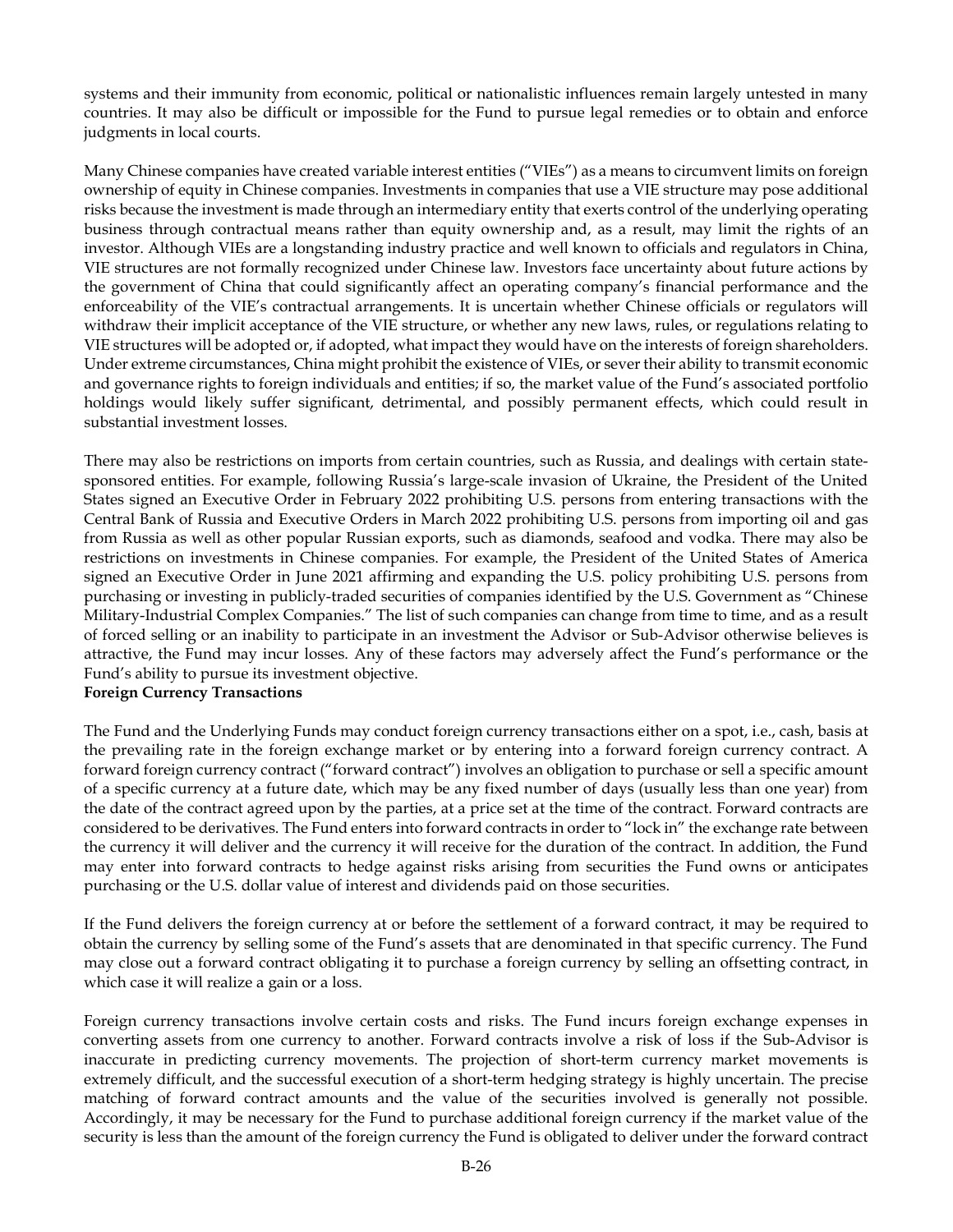and the decision is made to sell the security and deliver the foreign currency. The use of forward contracts as a hedging technique does not eliminate the fluctuation in the prices of the underlying securities the Fund owns or intends to acquire, but it fixes a rate of exchange in advance. Although forward contracts can reduce the risk of loss if the values of the hedged currencies decline, these instruments also limit the potential gain that might result from an increase in the value of the hedged currencies.

There is no systematic reporting of last sale information for foreign currencies, and there is no regulatory requirement that quotations available through dealers or other market sources be firm or revised on a timely basis. Quotation information available is generally representative of very large transactions in the interbank market. The interbank market in foreign currencies is a global around-the-clock market. Since foreign currency transactions occurring in the interbank market involve substantially larger amounts than those that may be involved in the use of foreign currency options, the Fund may be disadvantaged by having to deal in an odd lot market (generally consisting of transactions of less than \$1 million) for the underlying foreign currencies at prices that are less favorable than for round lots. The Fund may take positions in options on foreign currencies in order to hedge against the risk of foreign exchange fluctuation on foreign securities the Fund holds in its portfolio or which it intends to purchase.

## **Depository Receipts**

The Fund and the Underlying Funds may invest in depository receipts. American Depository Receipts ("ADRs") are negotiable receipts issued by a U.S. bank or trust company that evidence ownership of securities in a foreign company which have been deposited with such bank or trust company's office or agent in a foreign country. European Depository Receipts ("EDRs") are negotiable certificates held in the bank of one country representing a specific number of shares of a stock traded on an exchange of another country. Global Depository Receipts ("GDRs") are negotiable certificates held in the bank of one country representing a specific number of shares of a stock traded on an exchange of another country. Canadian Depository Receipts ("CDRs") are negotiable receipts issued by a Canadian bank or trust company that evidence ownership of securities in a foreign company which have been deposited with such bank or trust company's office or agent in a foreign country.

Investing in ADRs, EDRs, GDRs, and CDRs presents risks that may not be equal to the risk inherent in holding the equivalent shares of the same companies that are traded in the local markets even though the Fund will purchase, sell and be paid dividends on ADRs, in U.S. dollars. These risks include fluctuations in currency exchange rates, which are affected by international balances of payments and other economic and financial conditions; government intervention; speculation; and other factors. With respect to certain foreign countries, there is the possibility of expropriation or nationalization of assets, confiscatory taxation, political and social upheaval, and economic instability. The Fund may be required to pay foreign withholding or other taxes on certain ADRs, EDRs, GDRs, or CDRs that it owns, but investors may or may not be able to deduct their pro-rata share of such taxes in computing their taxable income, or take such shares as a credit against their U.S. federal income tax. See "Federal Income Tax Matters." ADRs, EDRs, GDRs, and CDRs may be sponsored by the foreign issuer or may be unsponsored. Unsponsored ADRs, EDRs, GDRs, and CDRs are organized independently and without the cooperation of the foreign issuer of the underlying securities. Unsponsored ADRs, EDRs, GDRs, and CDRs are offered by companies which are not prepared to meet either the reporting or accounting standards of the United States. While readily exchangeable with stock in local markets, unsponsored ADRs, EDRs, GDRs, and CDRs may be less liquid than sponsored ADRs, EDRs, GDRs, and CDRs. Additionally, there generally is less publicly available information with respect to unsponsored ADRs, EDRs, GDRs, and CDRs.

## **Europe – Recent Events**

A number of countries in Europe have experienced severe economic and financial difficulties. Many nongovernmental issuers, and even certain governments, have defaulted on, or been forced to restructure, their debts; many other issuers have faced difficulties obtaining credit or refinancing existing obligations; financial institutions have in many cases required government or central bank support, have needed to raise capital, and/or have been impaired in their ability to extend credit; and financial markets in Europe and elsewhere have experienced extreme volatility and declines in asset values and liquidity. These difficulties may continue, worsen or spread within or outside Europe. Responses to the financial problems by European governments, central banks and others, including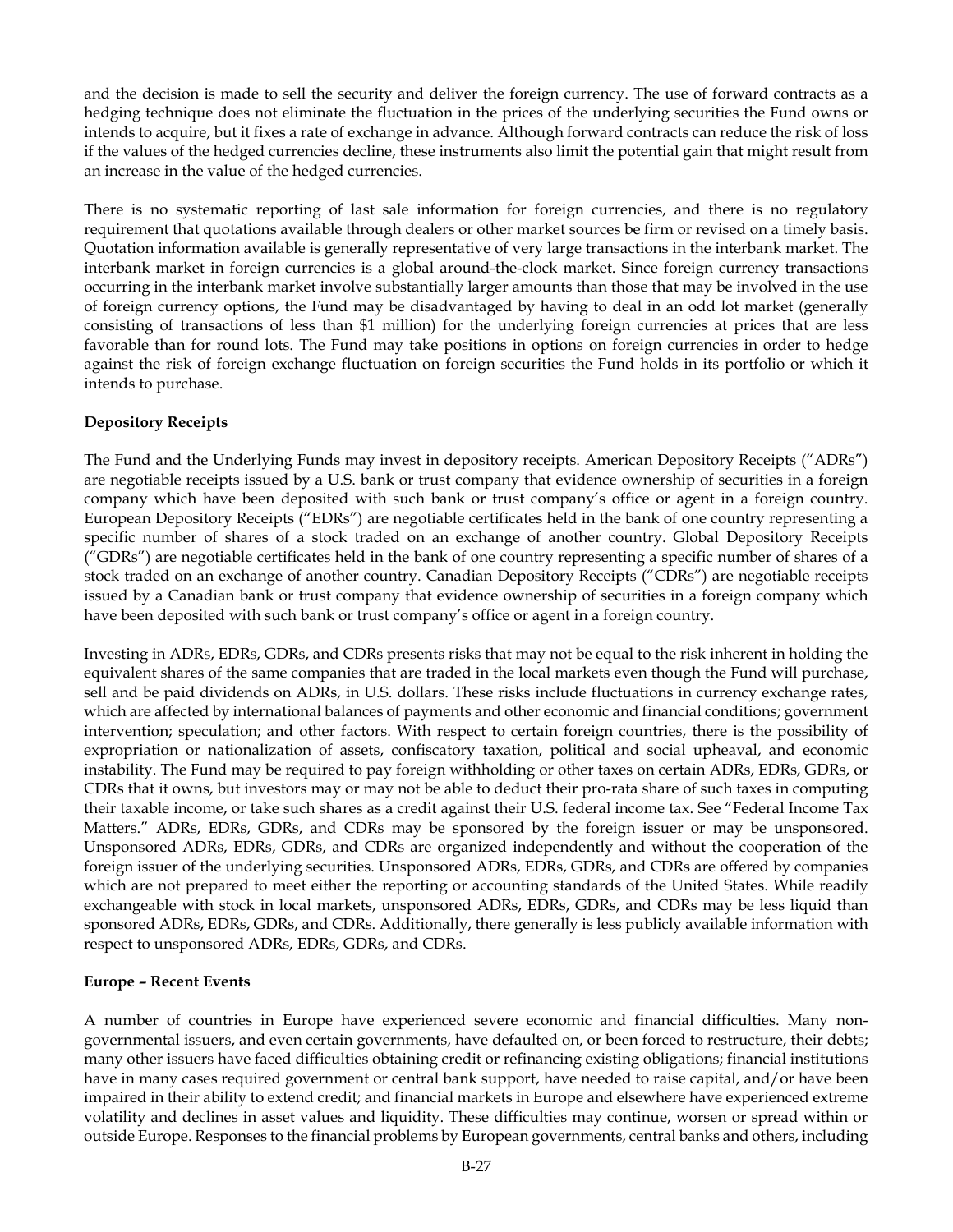austerity measures and reforms, may not work, may result in social unrest and may limit future growth and economic recovery or have other unintended consequences. Further defaults or restructurings by governments and others of their debt could have additional adverse effects on economies, financial markets and asset valuations around the world.

The European Union (the "EU") currently faces major issues involving its membership, structure, procedures and policies, including the successful political, economic and social integration of new member states, the EU's resettlement and distribution of refugees, and resolution of the EU's problematic fiscal and democratic accountability. In addition, one or more countries may abandon the Euro, the common currency of the EU, and/or withdraw from the EU. The impact of these actions, especially if they occur in a disorderly fashion, is not clear but could be significant and far-reaching.

United Kingdom Exit from the EU. On January 31, 2020, the United Kingdom (the "UK") formally withdrew from the EU (commonly referred to as "Brexit") and, after a transition period, left the EU single market and customs union under the terms of a new trade agreement, effective January 1, 2021. The agreement governs the new relationship between the UK and EU with respect to trading goods and services, but critical aspects of the relationship remain unresolved and subject to further negotiation and agreement. The political, regulatory, and economic consequences of Brexit are uncertain, and the ultimate ramifications may not be known for some time. The effects of Brexit on the UK and EU economies and the broader global economy could be significant, resulting in negative impacts, such as business and trade disruptions, increased volatility and illiquidity, and potentially lower economic growth of markets in the UK, EU, and globally, which could negatively impact the value of the Fund's investments. Brexit could also lead to legal uncertainty and politically divergent national laws and regulations while the new relationship between the UK and EU is further defined and the UK determines which EU laws to replace or replicate. Additionally, depreciation of the British pound sterling and/or the euro in relation to the U.S. dollar following Brexit could adversely affect Fund investments denominated in the British pound sterling and/or the euro, regardless of the performance of the investment.

Russia's Invasion of Ukraine. Russia has attempted to assert its influence in Eastern Europe in the recent past through economic and military measures, including military incursions into Georgia in 2008 and eastern Ukraine in 2014, heightening geopolitical risk in the region and tensions with the West. On February 24, 2022, Russia initiated a large-scale invasion of Ukraine resulting in the displacement of millions of Ukrainians from their homes, a substantial loss of life, and the widespread destruction of property and infrastructure throughout Ukraine. In response to Russia's invasion of Ukraine, the governments of the United States, the European Union, the United Kingdom, and many other nations joined together to impose heavy economic sanctions on certain Russian individuals, including its political leaders, as well as Russian corporate and banking entities and other Russian industries and businesses. The sanctions restrict companies from doing business with Russia and Russian companies, prohibit transactions with the Russian central bank and other key Russian financial institutions and entities, ban Russian airlines and ships from using many other countries' airspace and ports, respectively, and place a freeze on certain Russian assets. The sanctions also removed some Russian banks from the Society for Worldwide Interbank Financial Telecommunications (SWIFT), the electronic network that connects banks globally to facilitate cross-border payments. In addition, the United States has banned oil and other energy imports from Russia, and the United Kingdom made a commitment to phase out oil imports from Russia by the end of 2022. The United States, the European Union, the United Kingdom, and their global allies may impose additional sanctions or other intergovernmental actions against Russia in the future, but Russia may respond in kind by imposing retaliatory economic sanctions or countermeasures. The extent and duration of the war in Ukraine and the longevity and severity of sanctions remain unknown, but they could have a significant adverse impact on the European economy as well as the price and availability of certain commodities, including oil and natural gas, throughout the world. Further, an escalation of the military conflict beyond Ukraine's borders could result in significant, long-lasting damage to the economies of Eastern and Western Europe as well as the global economy.

General. Whether or not the Fund invests in securities of issuers located in Europe or with significant exposure to European issuers or countries, these events could negatively affect the value and liquidity of the Fund's investments due to the interconnected nature of the global economy and capital markets. The Fund may also be susceptible to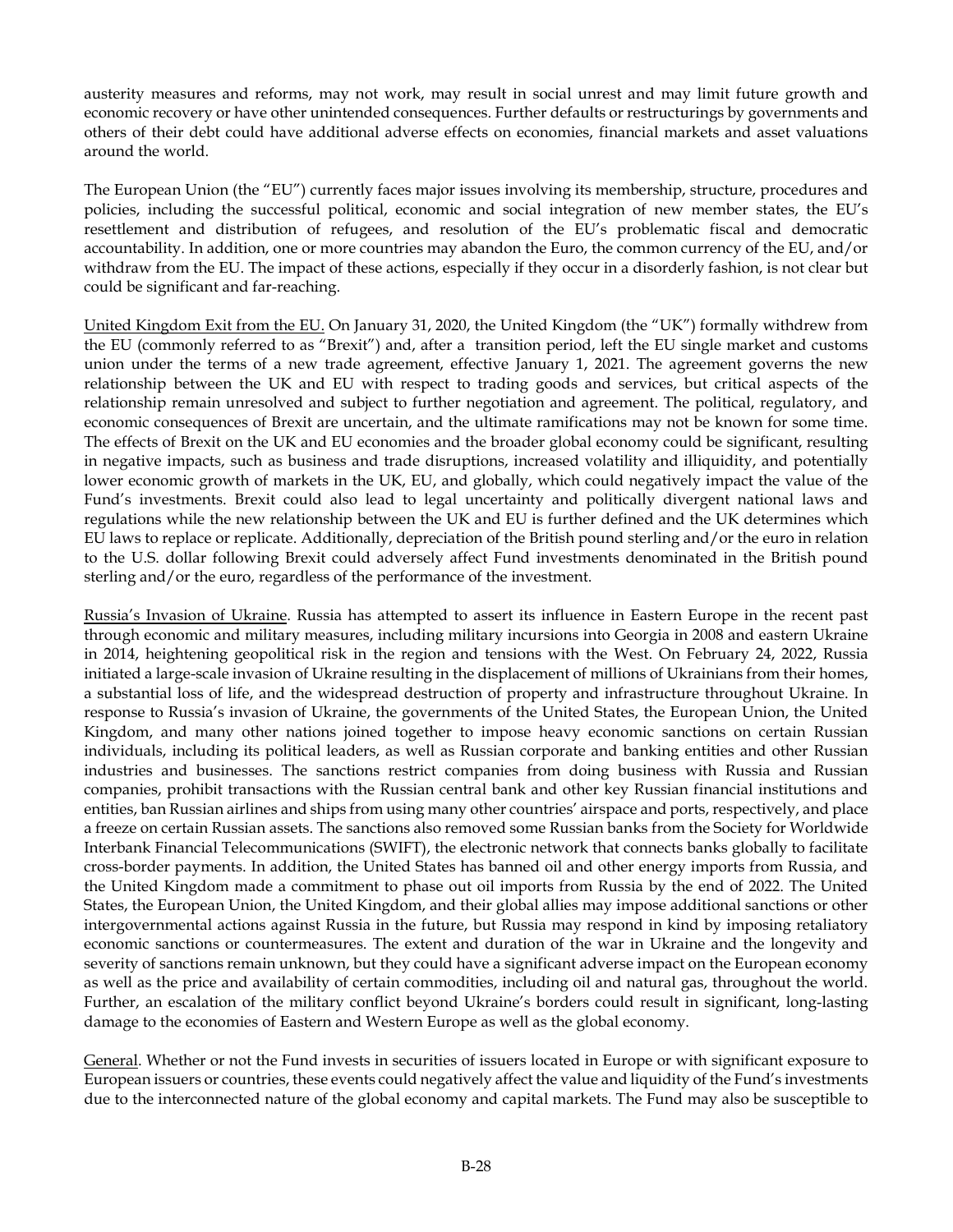these events to the extent that the Fund invests in municipal obligations with credit support by non-U.S. financial institutions.

## **Developments in the China Region**

After nearly 30 years of unprecedented growth, the People's Republic of China now faces a slowing economy. The real estate market, which many observers believed to be inflated, has begun to decline. Local governments, which had borrowed heavily to bolster growth, face high debt burdens and limited revenue sources. As a result, demand for Chinese exports by the United States and countries in Europe, and demands for Chinese imports from such countries, may weaken due to the effects of more limited economic growth. Additionally, Chinese actions to lay claim to disputed islands have caused relations with China's regional trading partners to suffer, and could cause further disruption to regional and international trade. From time to time and as recently as January 2020, China has experienced outbreaks of infectious illnesses, and the country may be subject to other public health threats, infectious illnesses, diseases or similar issues in the future. Any spread of an infectious illness, public health threat or similar issue could reduce consumer demand or economic output, result in market closures, travel restrictions or quarantines, and generally have a significant impact on the Chinese economy. In the long run, China's ability to develop and sustain a credible legal, regulatory, monetary, and socioeconomic system could influence the course of outside investment.

#### **STRUCTURED INVESTMENTS**

The Fund and the Underlying Funds may invest in structured investments. A structured investment is a security having a return tied to an underlying index or other security or asset class. Structured investments generally are individually negotiated agreements and may be traded OTC. Structured investments are organized and operated to restructure the investment characteristics of the underlying security. This restructuring involves the deposit with or purchase by an entity, such as a corporation or trust, on specified instruments (such as commercial bank loans) and the issuance by that entity or one or more classes of securities ("structured securities") backed by, or representing interests in, the underlying instruments. The cash flow on the underlying instruments may be apportioned among the newly issued structured securities to create securities with different investment characteristics, such as varying maturities, payment priorities and interest rate provisions, and the extent of such payments made with respect to structured securities is dependent on the extent of the cash flow on the underlying instruments. Because structured securities typically involve no credit enhancement, their credit risk generally will be equivalent to that of the underlying instruments. Investments in structured securities are generally of a class of structured securities that is either subordinated or unsubordinated to the right of payment of another class. Subordinated structured securities typically have higher yields and present greater risks than unsubordinated structured securities. Structured securities are typically sold in private placement transactions, and there currently is no active trading market for structured securities. Investments in government and government-related and restructured debt instruments are subject to special risks, including the inability or unwillingness to repay principal and interest, requests to reschedule or restructure outstanding debt and requests to extend additional loan amounts. Certain issuers of structured investments may be deemed to be "investment companies" as defined in the 1940 Act. As a result, the Fund's investment in these structured investments may be limited by the restrictions contained in the 1940 Act. Structured investments are typically sold in private placement transactions, and there currently is no active trading market for structured investments.

#### **WHEN-ISSUED OR DELAYED-DELIVERY SECURITIES**

The Fund and the Underlying Funds may purchase securities on a when-issued or delayed delivery basis. For example, delivery of and payment for these securities can take place a month or more after the date of the purchase commitment. The purchase price and the interest rate payable, if any, on the securities are fixed on the purchase commitment date or at the time the settlement date is fixed. The value of such securities is subject to market fluctuations and, in the case of fixed income securities, no interest accrues to the Fund until settlement takes place. When purchasing a security on a when-issued or delayed-delivery basis, the Fund assumes the rights and risks of ownership of the security, including the risk of price and yield fluctuations. Accordingly, at the time the Fund makes the commitment to purchase securities on a when-issued or delayed delivery basis, it will record the transaction, reflect the value each day of such securities in determining its net asset value and, if applicable,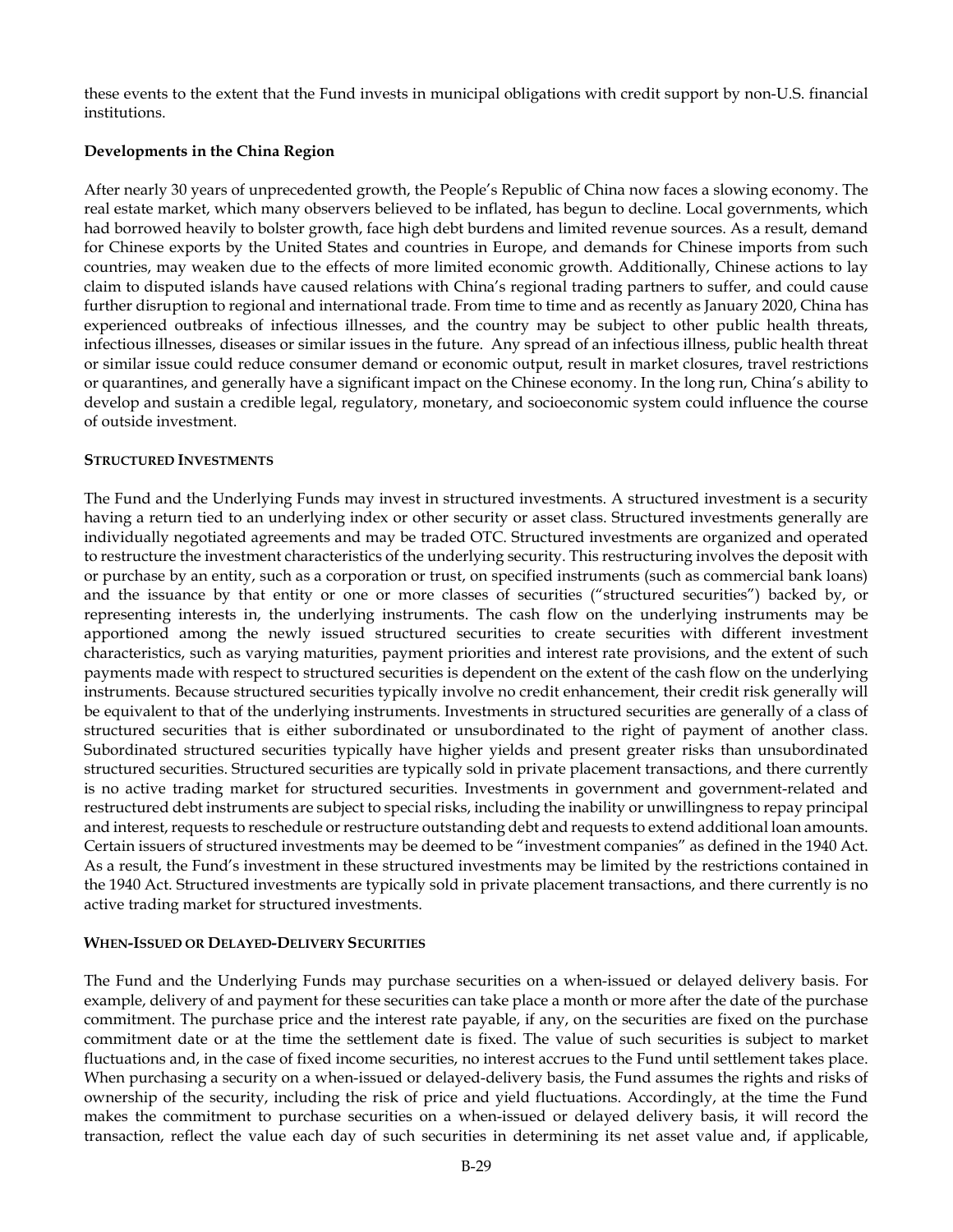calculate the maturity for the purposes of average maturity from that date. At the time of its acquisition, a whenissued security may be valued at less than the purchase price. The Fund will make commitments for such whenissued transactions only when it has the intention of actually acquiring the securities. To facilitate such acquisitions, the Fund will maintain with its custodian a segregated account with liquid assets, consisting of cash, U.S. government securities or other appropriate securities, in an amount at least equal to such commitments. On delivery dates for such transactions, the Fund will meet its obligations from maturities or sales of the securities held in the segregated account and/or from cash flow. If, however, the Fund chooses to dispose of the right to acquire a when-issued security prior to its acquisition, it could, as with the disposition of any other portfolio obligation, recognize taxable capital gain or loss due to market fluctuation. Also, the Fund may be disadvantaged if the other party to the transaction defaults.

## **COMMODITY CONTRACTS**

The Fund and the Underlying Funds may purchase and sell commodity futures contracts and options; may enter into foreign exchange contracts; and may enter into swap agreements and other financial transactions not requiring the delivery of physical commodities. The Fund may also invest in instruments related to commodities, including structured notes, securities of commodities finance and operating companies. The Fund's exposure to the commodities markets may subject the Fund to greater volatility than investments in traditional securities. The value of commodity-linked instruments may be affected by changes in overall market movements, commodity index volatility, changes in interest rates, and other risks affecting a particular industry or commodity. The Fund will only invest in commodities or commodity-linked instruments that the Sub-Advisor believes can be readily liquidated.

There are additional factors associated with commodity futures contracts which may subject the Fund's investments in them to greater volatility than investments in traditional securities. In the commodity futures markets there are often costs of physical storage associated with purchasing the underlying commodity. The price of the commodity futures contract will reflect the storage costs of purchasing the physical commodity, including the time value of money invested in the physical commodity. To the extent that the storage costs for an underlying commodity change while the Fund is invested in futures contracts on that commodity, the value of the futures contract may change proportionately. In the commodity futures markets, producers of the underlying commodity may decide to hedge the price risk of selling the commodity by selling futures contracts today to lock in the price of the commodity at delivery tomorrow. In order to induce speculators to purchase the other side of the same futures contract, the commodity producer generally must sell the futures contract at a lower price than the expected future spot price of the commodity. Conversely, if most hedgers in the futures market are purchasing futures contracts to hedge against a rise in prices, then speculators will only sell the other side of the futures contract at a higher futures price than the expected future spot price of the commodity. The changing nature of the hedgers and speculators in the commodities markets will influence whether futures prices are above or below the expected future spot price, which can have significant implications for the Fund. If the nature of hedgers and speculators in futures markets has shifted when it is time for the Fund to reinvest the proceeds of a maturing futures contract in a new futures contract, the Fund might reinvest at higher or lower futures prices, or choose to pursue other investments. The commodities which underlie commodity futures contracts may be subject to additional economic and non-economic variables, such as drought, floods, weather, livestock disease, embargoes, tariffs, and international economic, political and regulatory developments. These factors may have a larger impact on commodity prices and commodity-linked instruments, including futures contracts, than on traditional securities. Certain commodities are also subject to limited pricing flexibility because of supply and demand factors. Others are subject to broad price fluctuations as a result of the volatility of the prices for certain raw materials and the instability of the supplies of other materials.

Changes in the regulation of derivatives, including commodity-based derivatives, arising from the Dodd-Frank Act may make it more expensive for the Fund and otherwise limit the Fund's ability to engage in such trading, which could adversely affect the Fund.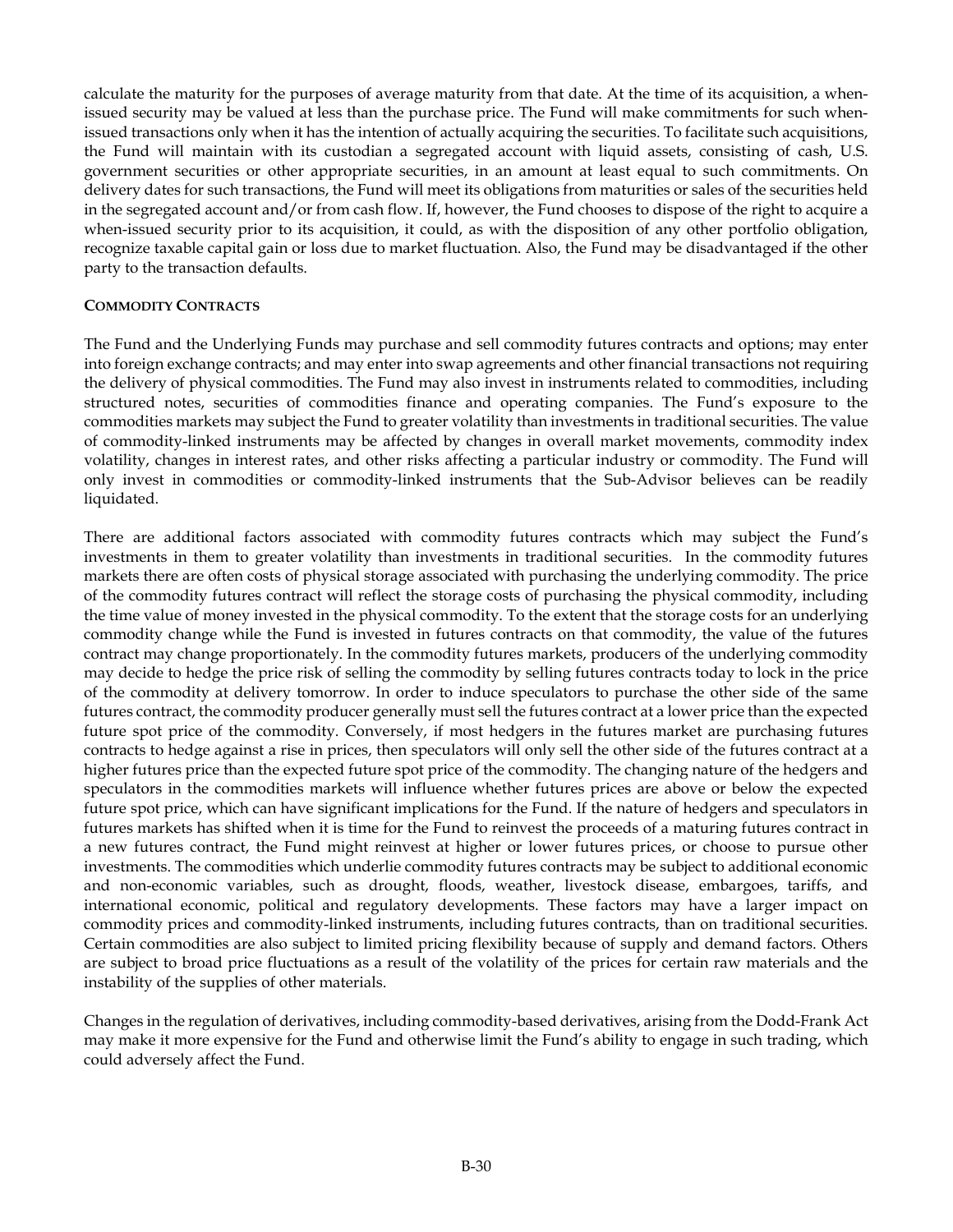#### **TEMPORARY INVESTMENTS**

The Fund may take temporary defensive measures that are inconsistent with the Fund's normal fundamental or non-fundamental investment policies and strategies in response to adverse market, economic, political, or other conditions as determined by the Sub-Advisor. Such measures could include, but are not limited to, investments in (1) highly liquid short-term fixed income securities issued by or on behalf of municipal or corporate issuers, obligations of the U.S. government and its agencies, commercial paper, and bank certificates of deposit; (2) repurchase agreements involving any such securities; and (3) other money market instruments. The Fund also may invest in shares of money market mutual funds to the extent permitted under applicable law. Money market mutual funds are investment companies, and the investments in those companies by the Fund are in some cases subject to certain fundamental investment restrictions. As a shareholder in a mutual fund, the Fund will bear its ratable share of its expenses, including management fees, and will remain subject to payment of the fees to the Advisor, with respect to assets so invested. The Fund may not achieve its investment objectives during temporary defensive periods.

#### **SHORT-TERM INVESTMENTS**

The Fund may invest in any of the following securities and instruments:

Certificates of Deposit, Bankers' Acceptances and Time Deposits. The Fund may acquire certificates of deposit, bankers' acceptances and time deposits in U.S. dollar or foreign currencies. Certificates of deposit are negotiable certificates issued against monies deposited in a commercial bank, or savings and loan association for a definite period of time that earn a specified return. Bankers' acceptances are negotiable drafts or bills of exchange, normally drawn by an importer or exporter to pay for specific merchandise, which are "accepted" by a bank, meaning in effect that the bank unconditionally agrees to pay the face value of the instrument on maturity. Time deposits are non-negotiable deposits maintained at a banking institution for a specified period of time at a specified interest rate. The Fund may only acquire certificates of deposit, bankers' acceptances, and time deposits issued by commercial banks or savings and loan associations that, at the time of the Fund's investment, have capital, surplus and undivided profits in excess of \$100 million (including assets of both domestic and foreign branches), based on latest published reports, or less than \$100 million if the principal amount of such obligations are fully insured by the U.S. government. If the Fund holds instruments of foreign banks or financial institutions, it may be subject to additional investment risks that are different in some respects from those incurred if the Fund invests only in debt obligations of U.S. domestic issuers. See "Foreign Securities" above. Such risks include future political and economic developments, the possible imposition of withholding taxes by the particular country in which the issuer is located, the possible confiscation or nationalization of foreign deposits, the possible establishment of exchange controls, or the adoption of other foreign governmental restrictions which may adversely affect the payment of principal and interest on these securities.

Domestic banks and foreign banks are subject to different governmental regulations with respect to the amount and types of loans that may be made and interest rates that may be charged. In addition, the profitability of the banking industry depends largely upon the availability and cost of funds and the interest income generated from lending operations. General economic conditions and the quality of loan portfolios affect the banking industry.

As a result of federal and state laws and regulations, domestic banks are required to maintain specified levels of reserves, are limited in the amount that they can loan to a single borrower, and are subject to regulations designed to promote financial soundness. However, such laws and regulations may not necessarily apply to foreign banks, thereby affecting the risk involved in bank obligations that the Fund may acquire.

Commercial Paper, Short-Term Notes and Other Corporate Obligations. The Fund may invest a portion of its assets in commercial paper and short-term notes. Commercial paper consists of unsecured promissory notes issued by corporations. Issues of commercial paper and short-term notes will normally have maturities of less than nine months and fixed rates of return, although such instruments may have maturities of up to one year.

The Fund's investment in commercial paper and short-term notes will consist of issues rated at the time of purchase "A-2" or higher by S&P, "Prime-1" or "Prime-2" by Moody's, or similarly rated by another nationally recognized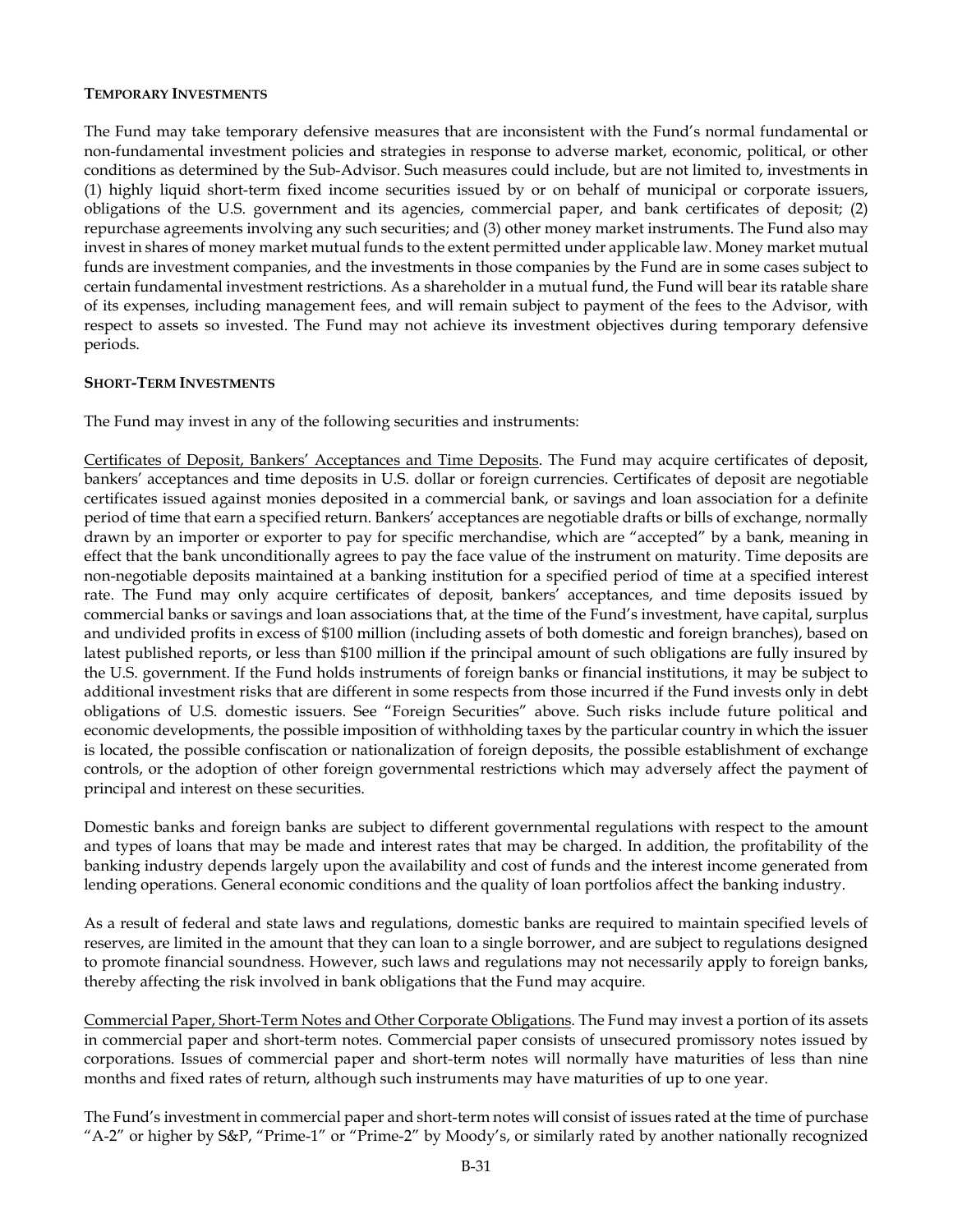statistical rating organization or, if unrated, will be determined by the Sub-Advisor to be of comparable quality. These rating symbols are described in Appendix A.

Corporate debt obligations are subject to the risk of an issuer's inability to meet principal and interest payments on the obligations, i.e., credit risk. The Sub-Advisor may actively expose the Fund to credit risk. However, there can be no guarantee that the Sub-Advisor will be successful in making the right selections and thus fully mitigate the impact of credit risk changes on the Fund.

### **REPURCHASE AGREEMENTS**

The Fund and the Underlying Funds may enter into repurchase agreements with respect to its portfolio securities. Pursuant to such agreements, the Fund acquires securities from financial institutions such as banks and brokerdealers deemed to be creditworthy by the Sub-Advisor, subject to the seller's agreement to repurchase and the Fund's agreement to resell such securities at a mutually agreed upon date and price. The repurchase price generally equals the price paid by the Fund plus interest negotiated on the basis of current short-term rates (which may be more or less than the rate on the underlying portfolio security). Securities subject to repurchase agreements will be held by the custodian or in the Federal Reserve/Treasury Book-Entry System or an equivalent foreign system. The seller under a repurchase agreement will be required to maintain the value of the underlying securities at not less than 102% of the repurchase price under the agreement. If the seller defaults on its repurchase obligation, the Fund will suffer a loss to the extent that the proceeds from a sale of the underlying securities are less than the repurchase price under the agreement. Bankruptcy or insolvency of such a defaulting seller may cause the Fund's rights with respect to such securities to be delayed or limited. Repurchase agreements are considered to be loans under the 1940 Act.

#### **REVERSE REPURCHASE AGREEMENTS**

The Fund and the Underlying Funds may enter into "reverse" repurchase agreements to avoid selling securities during unfavorable market conditions to meet redemptions. The Fund may invest a maximum of 10% of total assets in reverse repurchase agreements. Pursuant to a reverse repurchase agreement, the Fund will sell portfolio securities and agree to repurchase them from the buyer at a particular date and price. When the Fund enters into a reverse repurchase agreement, it will establish a segregated account in which it will maintain liquid assets in an amount at least equal to the repurchase price marked to market daily (including accrued interest), and will subsequently monitor the account to ensure that such equivalent value is maintained. The Fund pays interest on amounts obtained pursuant to reverse repurchase agreements. Reverse repurchase agreements are considered to be borrowings by the Fund.

#### **GOVERNMENT OBLIGATIONS**

The Fund and the Underlying Funds may invest in U.S. government obligations. Such obligations include Treasury bills, certificates of indebtedness, notes and bonds. U.S. government obligations include securities issued or guaranteed as to principal and interest by the U.S. government, its agencies or instrumentalities. Treasury bills, the most frequently issued marketable government securities, have a maturity of up to one year and are issued on a discount basis. U.S. government obligations include securities issued or guaranteed by government-sponsored enterprises.

Payment of principal and interest on U.S. government obligations may be backed by the full faith and credit of the United States or may be backed solely by the issuing or guaranteeing agency or instrumentality itself. In the latter case, the investor must look principally to the agency or instrumentality issuing or guaranteeing the obligation for ultimate repayment, which agency or instrumentality may be privately owned. There can be no assurance that the U.S. government would provide financial support to its agencies or instrumentalities, including governmentsponsored enterprises, where it is not obligated to do so. In addition, U.S. government obligations are subject to fluctuations in market value due to fluctuations in market interest rates. As a general matter, the value of debt instruments, including U.S. government obligations, declines when market interest rates increase and rises when market interest rates decrease. Certain types of U.S. government obligations are subject to fluctuations in yield or value due to their structure or contract terms.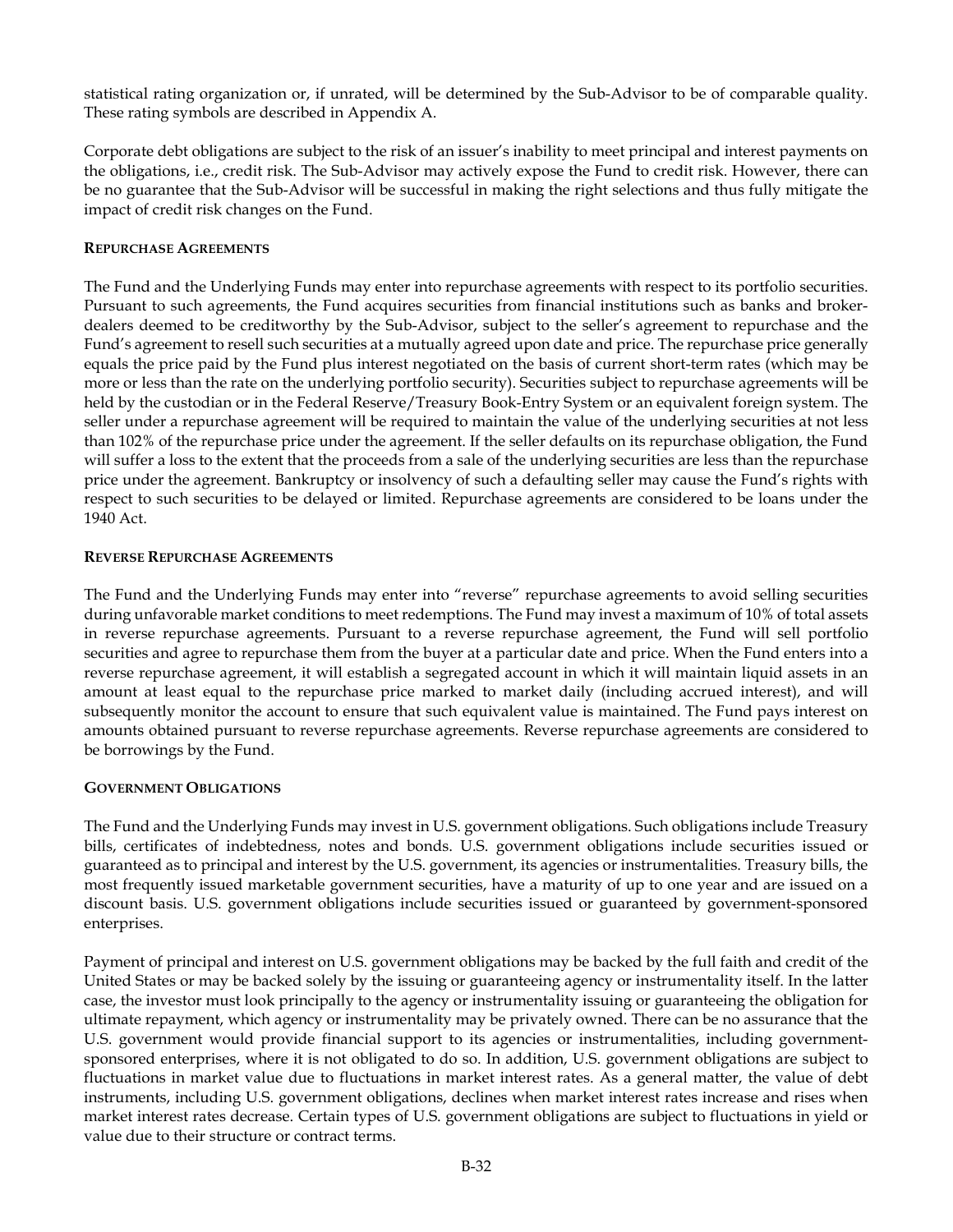#### **MORTGAGE-BACKED SECURITIES**

The Fund and the Underlying Funds may invest in mortgage-backed securities and derivative mortgage-backed securities, and may also invest in "principal only" and "interest only" components. Mortgage-backed securities are securities that directly or indirectly represent a participation in, or are secured by and payable from, mortgage loans on real property. As with other debt securities, mortgage-backed securities are subject to credit risk and interest rate risk. However, the yield and maturity characteristics of mortgage-backed securities differ from traditional debt securities. A major difference is that the principal amount of the obligations may normally be prepaid at any time because the underlying assets (i.e., loans) generally may be prepaid at any time. The relationship between prepayments and interest rates may give some mortgage-backed securities less potential for growth in value than conventional fixed-income securities with comparable maturities. In addition, in periods of falling interest rates, the rate of prepayments tends to increase. During such periods, the reinvestment of prepayment proceeds by the Fund will generally be at lower rates than the rates that were carried by the obligations that have been prepaid. If interest rates rise, borrowers may prepay mortgages more slowly than originally expected. This may further reduce the market value of mortgage-backed securities and lengthen their durations. Because of these and other reasons, a mortgage-backed security's total return, maturity and duration may be difficult to predict precisely.

Mortgage-backed securities come in different classes that have different risks. Junior classes of mortgage-backed securities are designed to protect the senior class investors against losses on the underlying mortgage loans by taking the first loss if there are liquidations among the underlying loans. Junior classes generally receive principal and interest payments only after all required payments have been made to more senior classes. If the Fund invests in junior classes of mortgage-related securities, it may not be able to recover all of its investment in the securities it purchases. In addition, if the underlying mortgage portfolio has been overvalued, or if mortgage values subsequently decline, the Fund may suffer significant losses. Investments in mortgage-backed securities involve the risks of interruptions in the payment of interest and principal (delinquency) and the potential for loss of principal if the property underlying the security is sold as a result of foreclosure on the mortgage (default). These risks include the risks associated with direct ownership of real estate, such as the effects of general and local economic conditions on real estate values, the conditions of specific industry segments, the ability of tenants to make lease payments and the ability of a property to attract and retain tenants, which in turn may be affected by local market conditions such as oversupply of space or a reduction of available space, the ability of the owner to provide adequate maintenance and insurance, energy costs, government regulations with respect to environmental, zoning, rent control and other matters, and real estate and other taxes. If the underlying borrowers cannot pay their mortgage loans, they may default and the lenders may foreclose on the property.

The ability of borrowers to repay mortgage loans underlying mortgage-backed securities will typically depend upon the future availability of financing and the stability of real estate values. For mortgage loans not guaranteed by a government agency or other party, the only remedy of the lender in the event of a default is to foreclose upon the property. If borrowers are not able or willing to pay the principal balance on the loans, there is a good chance that payments on the related mortgage-related securities will not be made. Certain borrowers on underlying mortgages may become subject to bankruptcy proceedings, in which case the value of the mortgage-backed securities may decline.

#### **ASSET-BACKED SECURITIES**

The Fund and the Underlying Funds may invest in asset-backed securities that, through the use of trusts and special purpose vehicles, are securitized with various types of assets, such as automobile receivables, credit card receivables and home-equity loans in pass- through structures similar to the mortgage-related securities described above. In general, the collateral supporting asset-backed securities is of shorter maturity than the collateral supporting mortgage loans and is less likely to experience substantial prepayments. However, asset-backed securities are not backed by any governmental agency. Credit card receivables are generally unsecured, and the debtors are entitled to the protection of a number of state and federal consumer credit laws, many of which give such debtors the right to set off certain amounts owed on the credit cards, thereby reducing the balance due. In addition, some issuers of automobile receivables permit the servicers to retain possession of the underlying obligations. If the servicers were to sell these obligations to another party, there is a risk that the purchaser would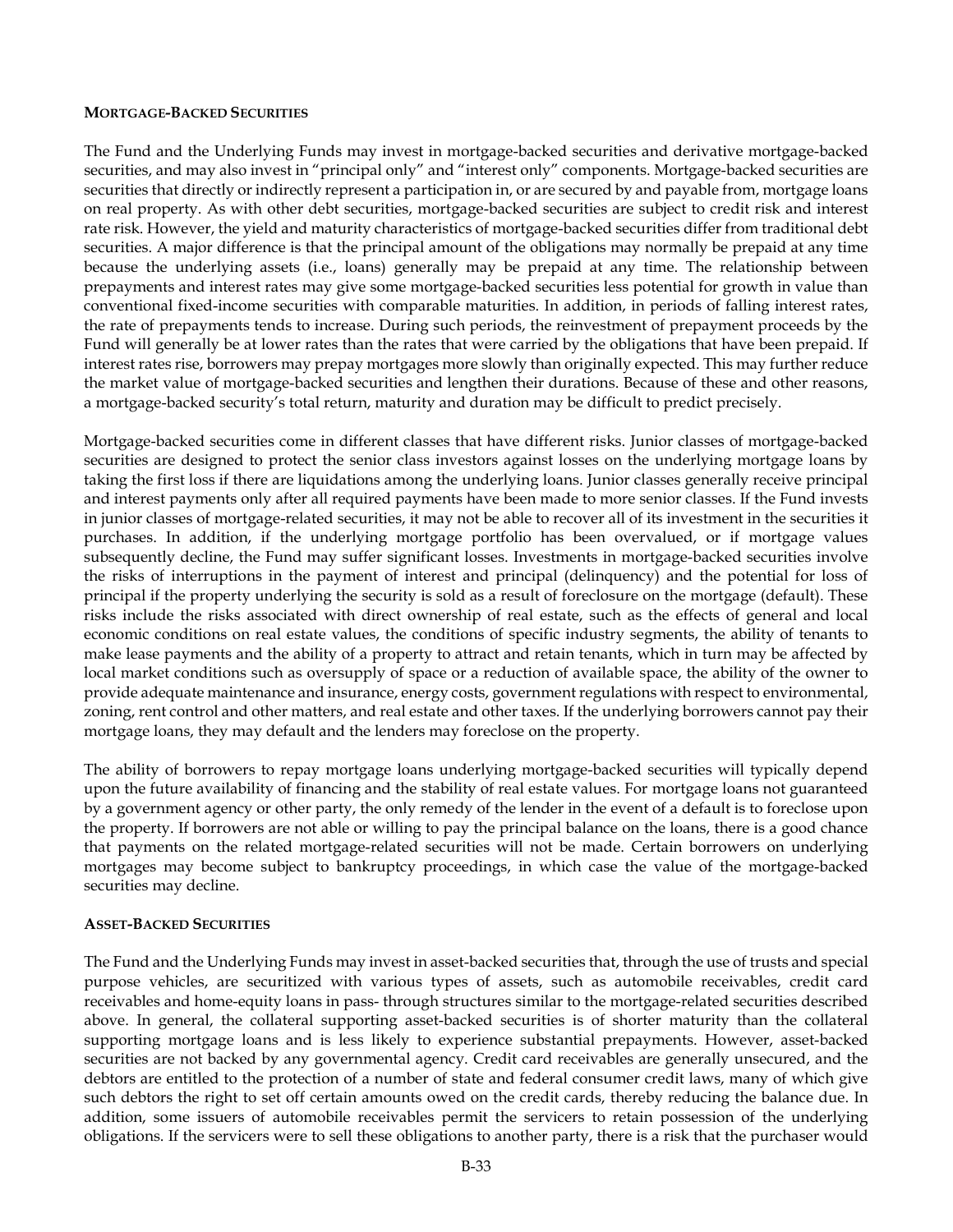acquire an interest superior to that of the holders of the related automobile receivables. The impairment of value of collateral or other assets underlying an asset-based security, such as a result of non-payment of loans or nonperformance of other collateral or underlying assets, may reduce the value of such asset-based security and result in losses to the Fund.

## **BORROWING**

The Fund and the Underlying Funds may engage in limited borrowing activities. Borrowing creates an opportunity for increased return, but, at the same time, creates special risks. Furthermore, if the Fund were to engage in borrowing, an increase in interest rates could reduce the value of the Fund's shares by increasing the Fund's interest expense. Subject to the limitations described under "Investment Limitations" below, the Fund may be permitted to borrow for temporary purposes and/or for investment purposes. Such a practice will result in leveraging of the Fund's assets and may cause the Fund to liquidate portfolio positions when it would not be advantageous to do so. This borrowing may be secured or unsecured. Provisions of the 1940 Act require the Fund to maintain continuous asset coverage (that is, total assets including borrowings, less liabilities exclusive of borrowings) of 300% of the amount borrowed, with an exception for borrowings not in excess of 5% of the Fund's total assets made for temporary administrative purposes. Any borrowings for temporary administrative purposes in excess of 5% of the Fund's total assets will count against this asset coverage requirement. If the 300% asset coverage should decline as a result of market fluctuations or other reasons, the Fund may be required to sell some of its portfolio holdings within three days to reduce the debt and restore the 300% asset coverage, even though it may be disadvantageous from an investment standpoint if the Fund sells securities at that time. Borrowing will tend to exaggerate the effect on net asset value of any increase or decrease in the market value of the Fund's portfolio. Money borrowed will be subject to interest charges which may or may not be recovered by appreciation of the securities purchased, if any. The Fund also may be required to maintain minimum average balances in connection with such borrowings or to pay a commitment or other fee to maintain a line of credit; either of these requirements would increase the cost of borrowing over the stated interest rate.

### **ILLIQUID AND RESTRICTED SECURITIES**

The Fund may invest up to 15% of its net assets in illiquid securities. Illiquid securities are securities that the Fund reasonably expects cannot be sold or disposed of in current market conditions in seven calendar days or less without the sale or disposition significantly changing the market value of the securities. Illiquid securities may be difficult to value, and the Fund may have difficulty or be unable to dispose of such securities promptly or at reasonable prices. The Fund will not purchase any illiquid investment if, immediately after the acquisition, its illiquid investments that are assets would exceed the 15% limit.

The Fund may invest in restricted securities. Restricted securities are securities that may not be sold freely to the public absent registration under the Securities Act of 1933, as amended (the "1933 Act"), or an exemption from registration. While restricted securities are generally presumed to be illiquid, it may be determined that a particular restricted security is liquid. Rule 144A under the 1933 Act establishes a safe harbor from the registration requirements of the 1933 Act for resales of certain securities to qualified institutional buyers. Institutional markets for restricted securities sold pursuant to Rule 144A in many cases provide both readily ascertainable values for restricted securities and the ability to liquidate an investment to satisfy share redemption orders. Such markets might include automated systems for the trading, clearance and settlement of unregistered securities of domestic and foreign issuers, such as the PORTAL System sponsored by NASDAQ. An insufficient number of qualified buyers interested in purchasing Rule 144A eligible restricted securities, however, could adversely affect the marketability of such portfolio securities and result in the Fund's inability to dispose of such securities promptly or at favorable prices.

The Fund may purchase commercial paper issued pursuant to Section 4(a)(2) of the 1933 Act. 4(a)(2) commercial paper typically has the same price and liquidity characteristics as commercial paper, except that the resale of  $4(a)(2)$ commercial paper is limited to the institutional investor marketplace. Such a restriction on resale makes  $4(a)(2)$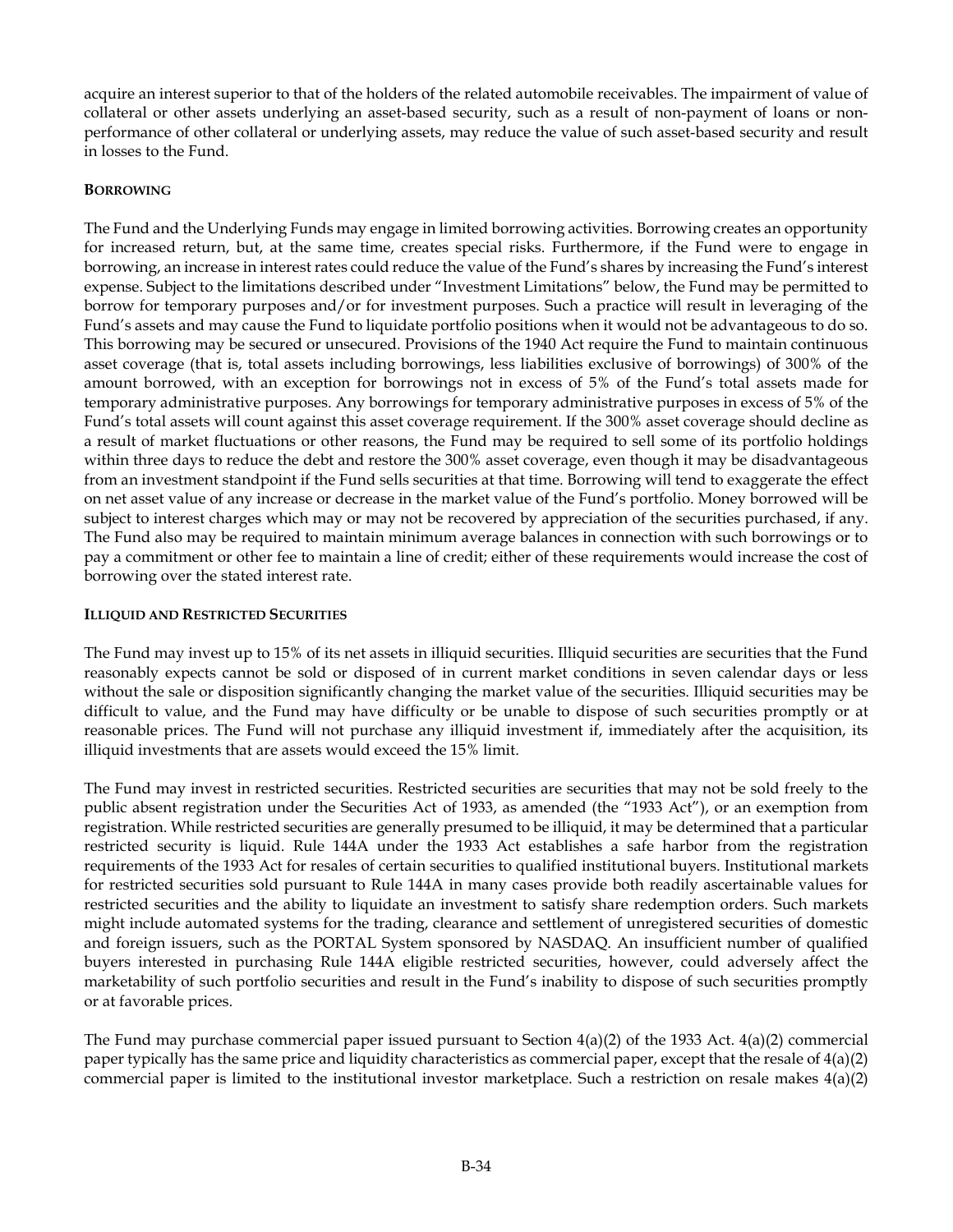commercial paper technically a restricted security under the 1933 Act. In practice, however, 4(a)(2) commercial paper can be resold as easily as any other unrestricted security held by the Fund.

Rule 22e-4 under the 1940 Act requires, among other things, that the Fund establish a liquidity risk management program ("LRMP") that is reasonably designed to assess and manage liquidity risk. Rule 22e-4 defines "liquidity risk" as the risk that a fund could not meet requests to redeem shares issued by the fund without significant dilution of the remaining investors' interests in the fund. The Fund has implemented a LRMP to meet the relevant requirements. Among other things, the LRMP provides for the classification of each Fund investment as a "highly liquid investment," "moderately liquid investment," "less liquid investment" or "illiquid investment." The liquidity risk classifications of the Fund's investments are determined after reasonable inquiry and taking into account relevant market, trading and investment-specific considerations. To the extent that a Fund investment is deemed to be an "illiquid investment" or a "less liquid investment," the Fund can expect to be exposed to greater liquidity risk. There is no guarantee the LRMP will be effective in its operations, and complying with Rule 22e-4, including bearing related costs, could impact the Fund's performance and its ability to seek its investment objective.

#### **LENDING PORTFOLIO SECURITIES**

Consistent with applicable regulatory requirements and the Fund's investment restrictions, the Fund may lend portfolio securities to securities broker-dealers or financial institutions, provided that such loans are callable at any time by the Fund (subject to notice provisions described below), and are at all times secured by cash or cash equivalents, which are maintained in a segregated account pursuant to applicable regulations and that are at least equal to the market value, determined daily, of the loaned securities. The advantage of such loans is that the Fund continues to receive the income on the loaned securities while at the same time earns interest on the cash amounts deposited as collateral, which will be invested in short-term obligations. The Fund will not lend portfolio securities if such loans are not permitted by the laws or regulations of any state in which its shares are qualified for sale. The Fund's loans of portfolio securities will be collateralized in accordance with applicable regulatory requirements and no loan will cause the value of all loaned securities to exceed 33 1/3% of the value of the Fund's total assets.

A loan may generally be terminated by the borrower on one business day's notice, or by the Fund on five business days' notice. If the borrower fails to deliver the loaned securities within five days after receipt of notice or fails to maintain the requisite amount of collateral, the Fund could use the collateral to replace the securities while holding the borrower liable for any excess of replacement cost over collateral. As with any extensions of credit, there are risks of delay in recovery and in some cases even loss of rights in the collateral should the borrower of the securities fail financially. However, these loans of portfolio securities will only be made to firms deemed by the Fund's management to be creditworthy and when the income that can be earned from such loans justifies the attendant risks. Upon termination of the loan, the borrower is required to return the securities to the Fund. Any gain or loss in the market price during the loan period would inure to the Fund. The risks associated with loans of portfolio securities are substantially similar to those associated with repurchase agreements. Thus, if the counterparty to the loan petitions for bankruptcy or becomes subject to the U.S. Bankruptcy Code, the law regarding the rights of the Fund is unsettled. As a result, under extreme circumstances, there may be a restriction on the Fund's ability to sell the collateral, and the Fund would suffer a loss. When voting or consent rights that accompany loaned securities pass to the borrower, the Fund will follow the policy of calling the loaned securities, to be delivered within one day after notice, to permit the exercise of such rights if the matters involved would have a material effect on the Fund's investment in such loaned securities. The Fund will pay reasonable finder's, administrative and custodial fees in connection with a loan of its securities.

#### **CYBERSECURITY RISK**

Investment companies, such as the Fund, and its service providers may be subject to operational and information security risks resulting from cyber attacks. Cyber attacks include, among other behaviors, stealing or corrupting data maintained online or digitally, denial of service attacks on websites, the unauthorized release of confidential information or various other forms of cybersecurity breaches. Cyber attacks affecting the Fund, the Advisor or Sub-Advisor, the Fund's custodian or transfer agent, or intermediaries or other third-party service providers may adversely impact the Fund. For instance, cyber attacks may interfere with the processing of shareholder transactions, impact the Fund's ability to calculate its net asset value, cause the release of private shareholder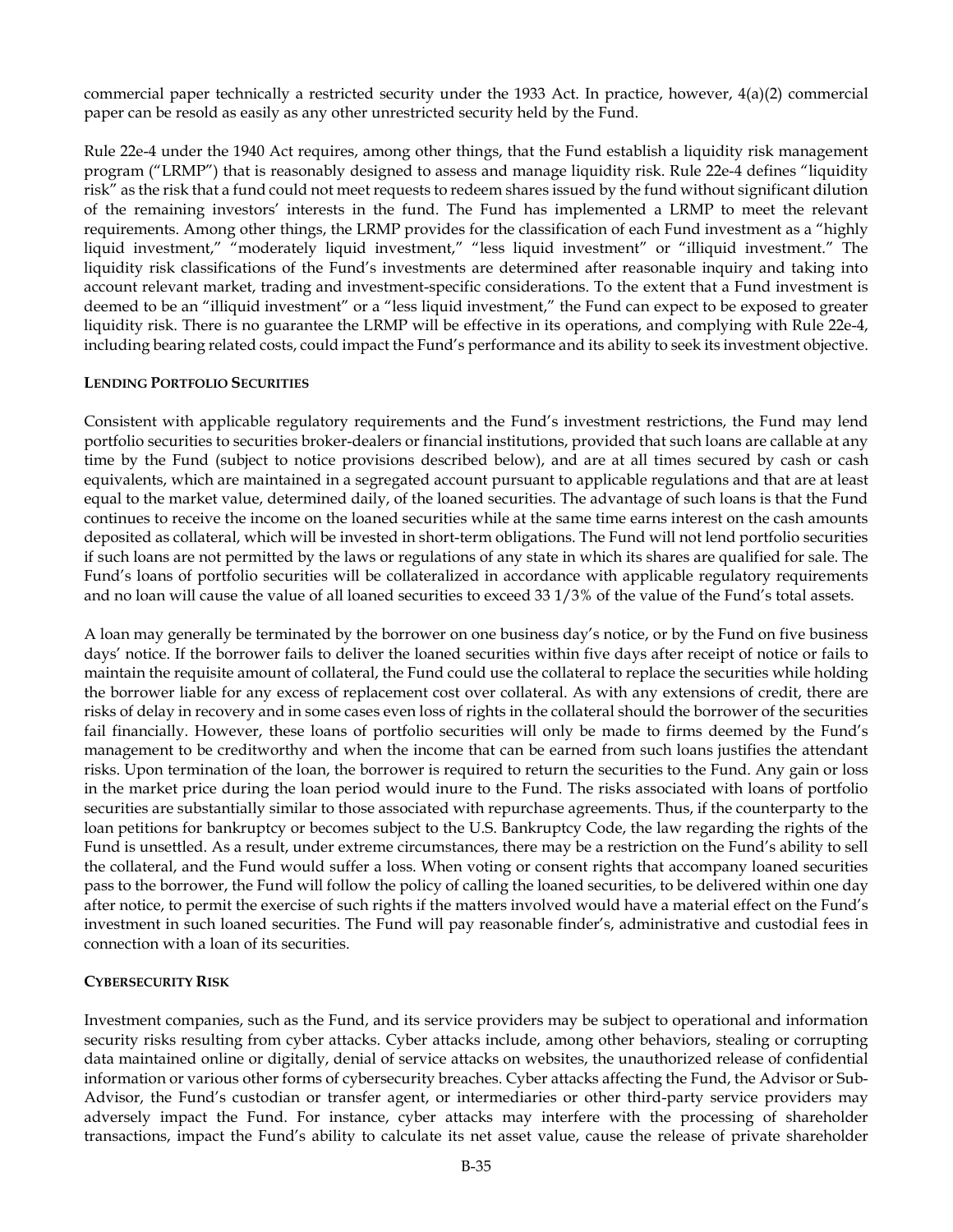information or confidential company information, impede trading, subject the Fund to regulatory fines or financial losses, and cause reputational damage. The Fund may also incur additional costs for cybersecurity risk management purposes. While the Fund and its service providers have established business continuity plans and risk management systems designed to prevent or reduce the impact of cybersecurity attacks, such plans and systems have inherent limitations due in part to the ever-changing nature of technology and cybersecurity attack tactics, and there is a possibility that certain risks have not been adequately identified or prepared for. Furthermore, the Fund cannot control any cybersecurity plans or systems implemented by its service providers.

Similar types of cybersecurity risks are also present for issuers of securities in which the Fund invests, which could result in material adverse consequences for such issuers, and may cause the Fund's investment in such portfolio companies to lose value.

# **REFLOW LIQUIDITY PROGRAM**

The Fund may participate in the ReFlow liquidity program, which is designed to provide an alternative liquidity source for mutual funds experiencing redemptions of their shares. In order to pay cash to shareholders who redeem their shares on a given day, a mutual fund typically must hold cash in its portfolio, liquidate portfolio securities, or borrow money, all of which impose certain costs on the fund. ReFlow Fund, LLC ("ReFlow") provides participating mutual funds with another source of cash by standing ready to purchase shares from a fund equal to the amount of the fund's net redemptions on a given day. ReFlow then generally redeems those shares when the fund experiences net sales. In return for this service, the Fund will pay a fee to ReFlow at a rate determined by a daily auction with other participating mutual funds. The costs to the Fund for participating in ReFlow are expected to be influenced by and comparable to the cost of other sources of liquidity, such as the Fund's short-term lending arrangements or the costs of selling portfolio securities to meet redemptions. ReFlow will be prohibited from acquiring more than 3% of the outstanding voting securities of the Fund.

On a quarterly basis, the Advisor and/or ReFlow Services LLC will provide the Board with reports regarding the Fund's usage of the program, and the Board will determine annually whether continued participation in the program is in the best interests of the Fund and its shareholders.

## **INVESTMENT RESTRICTIONS**

The Fund has adopted the following restrictions as fundamental policies, which may not be changed without the favorable "vote of the holders of a majority of the outstanding voting securities" of the Fund, as defined in the 1940 Act. Under the 1940 Act, the "vote of the holders of a majority of the outstanding voting securities" of the Fund means the vote of the holders of the lesser of (i) 67% of the shares of the Fund represented at a meeting at which the holders of more than 50% of its outstanding shares are represented or (ii) more than 50% of the outstanding shares of the Fund. The Fund's investment objective is a non-fundamental policy and may be changed without shareholder approval.

## The Fund may not:

- 1. Issue senior securities, borrow money or pledge its assets, except that (i) the Fund may borrow from banks in amounts not exceeding one-third of its net assets (including the amount borrowed); and (ii) this restriction shall not prohibit the Fund from engaging in or writing options transactions or short sales or investing in or writing financial futures, swaps, when-issued or delayed delivery securities, or reverse repurchase agreements;
- 2. Act as underwriter, except to the extent the Fund may be deemed to be an underwriter in connection with the sale of securities in its investment portfolio;
- 3. Invest 25% or more of its total assets, calculated at the time of purchase, in any one industry, except that the Fund will concentrate (that is, invest 25% or more of its net assets) in closed-end funds and the Fund may invest 25% or more of its total assets in securities issued by the U.S. Government, its agencies or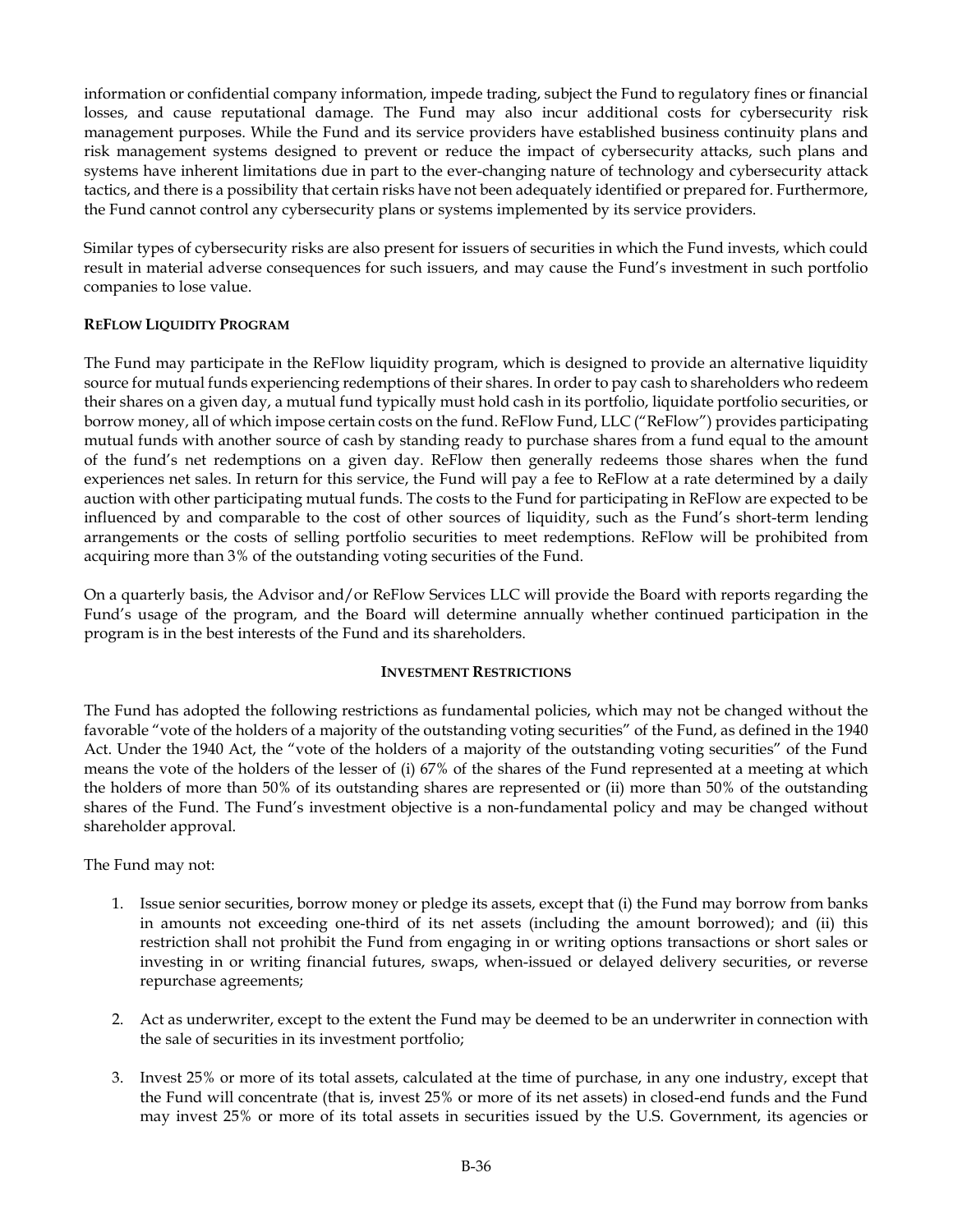instrumentalities. The Fund will consider the concentration of the Underlying Fund(s) when it applies its own concentration policy;

- 4. Purchase or sell real estate or interests in real estate or real estate limited partnerships (although the Fund may purchase and sell securities which are secured by real estate and securities of companies which invest or deal in real estate, such as REITs);
- 5. Make loans of money, except (a) for purchases of debt securities consistent with the investment policies of the Fund, (b) by engaging in repurchase agreements or, (c) through the loan of portfolio securities in an amount up to 33 1/3% of the Fund's net assets; or
- 6. Purchase or sell commodities, except that the Fund may purchase and sell futures contracts and options; may enter into foreign exchange contracts; may enter into swap agreements and other financial transactions not requiring the delivery of physical commodities in compliance with applicable commodities laws.

In applying the Fund's fundamental policy concerning industry concentration described above, it is a matter of nonfundamental policy that investments in certain broader categories of companies will not be considered to be investments in the same industry, for example: technology companies will be divided according to their products and services so that hardware, software, information services and outsourcing, and telecommunications will each be considered separate industries; financial service companies will be classified according to the end users of their services so that automobile finance, bank finance and diversified finance will each be considered separate industries; asset-backed securities will be classified according to the underlying assets securing such securities; and utility companies will be divided according to their services so that gas, gas transmission, electric and telephone will each be considered separate industries.

#### **Non-Fundamental Policies**

The Fund observes the following restriction as a matter of operating but not fundamental policy, pursuant to positions taken by federal regulatory authorities:

The Fund may not invest, in the aggregate, more than 15% of its net assets in securities that the Fund reasonably expects cannot be sold or disposed of in current market conditions in seven calendar days or less without the sale or disposition significantly changing the market value of the securities.

Except with respect to borrowing, if a percentage or rating restriction on investment or use of assets set forth herein or in the Prospectus is adhered to at the time a transaction is effected, later changes in percentage resulting from any cause other than actions by the Fund will not be considered a violation.

## **MANAGEMENT OF THE FUND**

## **Trustees and Officers**

The overall management of the business and affairs of the Trust is vested with its Board of Trustees. The Board approves all significant agreements between the Trust and persons or companies furnishing services to it, including the agreements with the Advisor, Sub-Advisor, co-administrators, distributor, custodian and transfer agent. The day-to-day operations of the Trust are delegated to its officers, except that the Sub-Advisor is responsible for making day-to-day investment decisions in accordance with the Fund's investment objectives, strategies, and policies, all of which are subject to general supervision by the Board.

The Trustees and officers of the Trust, their years of birth and positions with the Trust, term of office with the Trust and length of time served, their business addresses and principal occupations during the past five years and other directorships held during the past five years are listed in the table below. Unless noted otherwise, each person has held the position listed for a minimum of five years. Charles H. Miller, Ashley Toomey Rabun, William H. Young and John P. Zader are all of the Trustees who are not "interested persons" of the Trust, as that term is defined in the 1940 Act (collectively, the "Independent Trustees").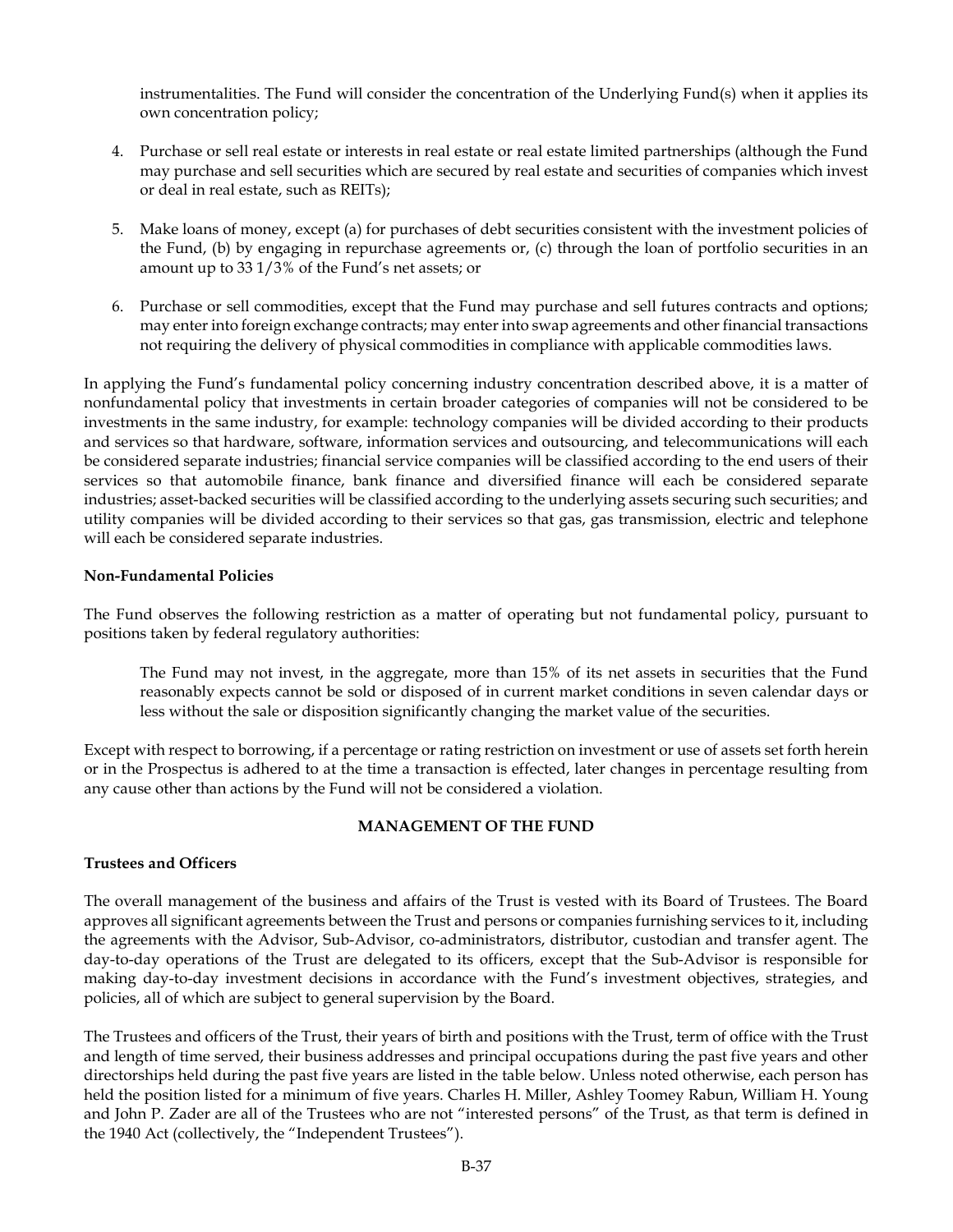| Name, Address, Year of Length of<br><b>Birth and Position(s)</b><br>held with Trust                 | Term of<br>Officec<br>and<br>Time<br><b>Served</b> | <b>Principal Occupation During the</b><br>Past Five Years and Other<br><b>Affiliations</b>                                                                                                                                                                                                                                                                                              | Number<br>of<br>Portfolios<br>in the<br>Fund<br>Complex<br>Overseen<br>by<br>Trusteed | <b>Other Directorships</b><br><b>Held by Trustee</b><br><b>During the Past Five</b><br>Yearse                                                                                                                                        |
|-----------------------------------------------------------------------------------------------------|----------------------------------------------------|-----------------------------------------------------------------------------------------------------------------------------------------------------------------------------------------------------------------------------------------------------------------------------------------------------------------------------------------------------------------------------------------|---------------------------------------------------------------------------------------|--------------------------------------------------------------------------------------------------------------------------------------------------------------------------------------------------------------------------------------|
| "Independent" Trustees:                                                                             |                                                    |                                                                                                                                                                                                                                                                                                                                                                                         |                                                                                       |                                                                                                                                                                                                                                      |
| Charles H. Miller <sup>a</sup><br>(born 1947)<br>Trustee                                            | Since<br>2007                                      | Retired (2013 - present); Executive<br>November Vice President, Client Management<br>and Development, Access Data, a<br>Broadridge company, a provider of<br>technology and services to asset<br>management firms (1997 - 2012).                                                                                                                                                        | $\overline{7}$                                                                        | 361 Social<br>Infrastructure Fund,<br>a closed-end<br>investment company<br>(December 2019 -<br>April 2022).                                                                                                                         |
| Ashley Toomey Rabun <sup>a</sup> Since<br>(born 1952)<br>Trustee and<br>Chairperson of the<br>Board | 2007                                               | Retired (2016 - present); President and<br>November Founder, InvestorReach, Inc. a<br>financial services consulting firm (1996)<br>$-2015$ ).                                                                                                                                                                                                                                           | $\overline{7}$                                                                        | 361 Social<br>Infrastructure Fund,<br>a closed-end<br>investment company<br>(December 2019 -<br>April 2022); Select<br>Sector SPDR Trust, a<br>registered<br>investment company<br>(includes 11<br>portfolios).                      |
| William H. Young <sup>a</sup><br>(born 1950)<br>Trustee                                             | Since<br>2007                                      | Retired (2014 - present); Independent<br>November financial services consultant (1996 -<br>2014); Interim CEO, Unified Fund<br>Services (now Huntington Fund<br>Services), a mutual fund service<br>provider (2003 - 2006); Senior Vice<br>President, Oppenheimer Management<br>Company (1983 - 1996); Chairman,<br>NICSA, an investment management<br>trade association (1993 - 1996). | 7                                                                                     | 361 Social<br>Infrastructure Fund,<br>a closed-end<br>investment company<br>(December 2019 -<br>April 2022).                                                                                                                         |
| John P. Zader <sup>a</sup><br>(born 1961)<br>Trustee                                                | Since<br>2007                                      | Retired (June 2014 - present); CEO,<br>November UMB Fund Services, Inc., a mutual<br>fund and hedge fund service provider,<br>and the transfer agent, fund<br>accountant, and co-administrator for<br>the Fund (December 2006 - June 2014);<br>President, Investment Managers Series<br>Trust (December 2007 - June 2014).                                                              | 7                                                                                     | Investment<br><b>Managers Series</b><br>Trust II, a registered<br>investment company<br>(includes 24<br>portfolios);<br>361 Social<br>Infrastructure Fund,<br>a closed-end<br>investment company<br>(December 2019 -<br>April 2022). |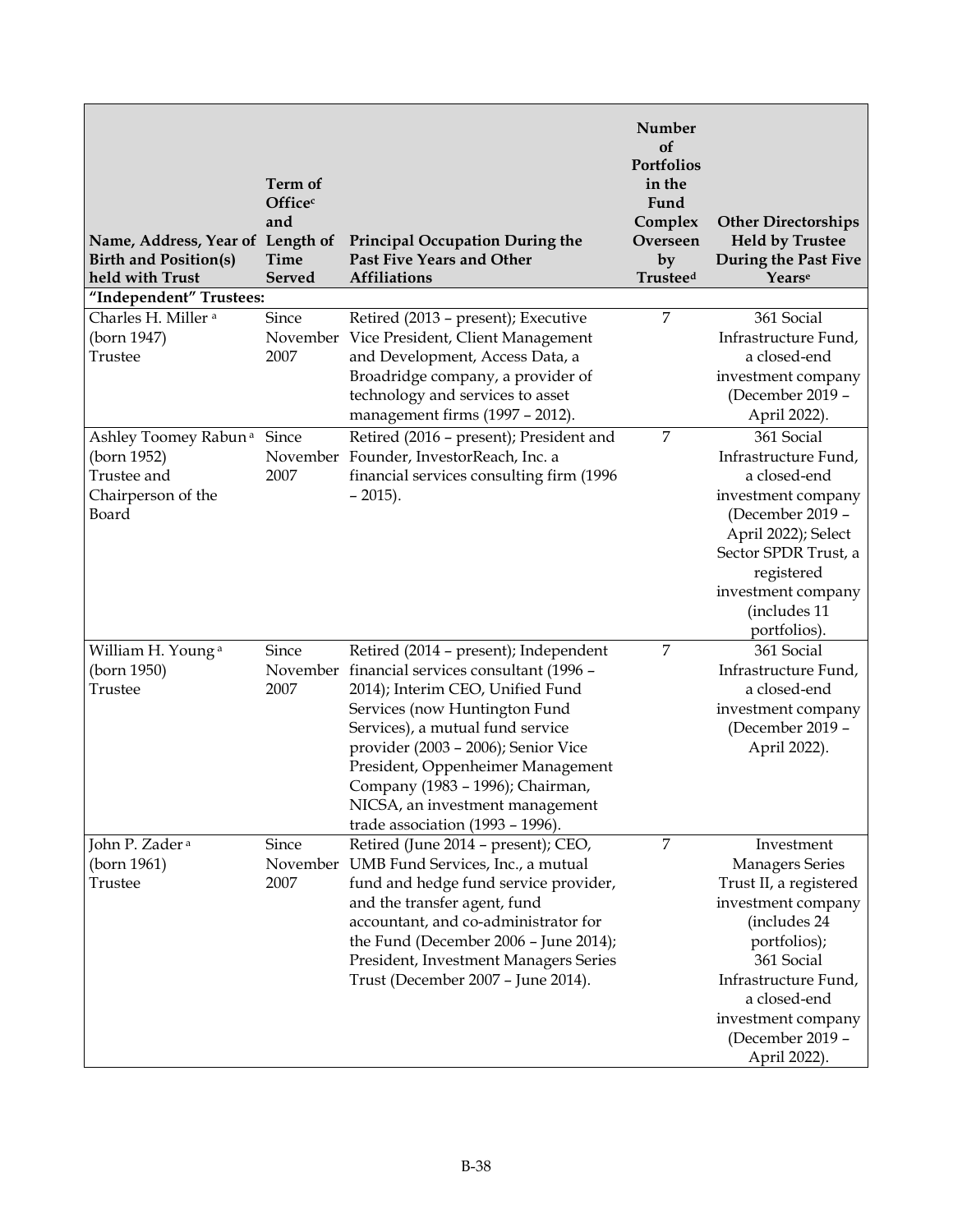| Name, Address, Year of Length of<br><b>Birth and Position(s)</b><br>held with Trust | Term of<br>Officec<br>and<br><b>Time</b><br><b>Served</b> | <b>Principal Occupation During the</b><br>Past Five Years and Other<br><b>Affiliations</b>                                                                                                                                                                                                                                                                                                                                  | Number<br>of<br>Portfolios<br>in the<br>Fund<br>Complex<br>Overseen<br>by<br>Trusteed | <b>Other Directorships</b><br><b>Held by Trustee</b><br><b>During the Past Five</b><br>Yearse                                                                                                                                        |
|-------------------------------------------------------------------------------------|-----------------------------------------------------------|-----------------------------------------------------------------------------------------------------------------------------------------------------------------------------------------------------------------------------------------------------------------------------------------------------------------------------------------------------------------------------------------------------------------------------|---------------------------------------------------------------------------------------|--------------------------------------------------------------------------------------------------------------------------------------------------------------------------------------------------------------------------------------|
| <b>Interested Trustees:</b>                                                         |                                                           |                                                                                                                                                                                                                                                                                                                                                                                                                             |                                                                                       |                                                                                                                                                                                                                                      |
| Eric M. Banhazl bt<br>(born 1957)<br>Trustee                                        | Since<br>January<br>2008                                  | Chairman, Foothill Capital<br>Management, LLC, a registered<br>investment advisor (2018 - present);<br>Chairman (2016 - present), President<br>(2006 - 2015), Mutual Fund<br>Administration, LLC, the co-<br>administrator for the Fund.                                                                                                                                                                                    | 7                                                                                     | Investment<br><b>Managers Series</b><br>Trust II, a registered<br>investment company<br>(includes 24<br>portfolios);<br>361 Social<br>Infrastructure Fund,<br>a closed-end<br>investment company<br>(December 2019 -<br>April 2022). |
| Maureen Quill <sup>a*</sup>                                                         |                                                           | Since June President, Investment Managers Series                                                                                                                                                                                                                                                                                                                                                                            | $\overline{7}$                                                                        | 361 Social                                                                                                                                                                                                                           |
| (born 1963)<br><b>Trustee and President</b>                                         | 2019                                                      | Trust (June 2014 - present); President,<br><b>UMB Distribution Services (March</b><br>2013 - present), EVP/Executive<br>Director Registered Funds (January<br>2018 - present), Chief Operating<br>Officer (June 2014 - January 2018), and<br><b>Executive Vice President (January 2007</b><br>- June 2014), UMB Fund Services, Inc.;<br>Vice President, Investment Managers<br>Series Trust (December 2013 - June<br>2014). |                                                                                       | Infrastructure Fund,<br>a closed-end<br>investment company<br>(December 2019 -<br>April 2022).                                                                                                                                       |
| Officers of the Trust:                                                              |                                                           |                                                                                                                                                                                                                                                                                                                                                                                                                             |                                                                                       |                                                                                                                                                                                                                                      |
| Rita Dam b<br>(born 1966)<br>Treasurer and Assistant 2007<br>Secretary              | <b>Since</b><br>December                                  | Co-Chief Executive Officer (2016 -<br>present), and Vice President (2006 -<br>2015), Mutual Fund Administration,<br>LLC; Co-President, Foothill Capital<br>Management, LLC, a registered<br>investment advisor (2018 - present);<br>Treasurer, 361 Social Infrastructure<br>Fund (December 2019 - April 2022).                                                                                                              | N/A                                                                                   | N/A                                                                                                                                                                                                                                  |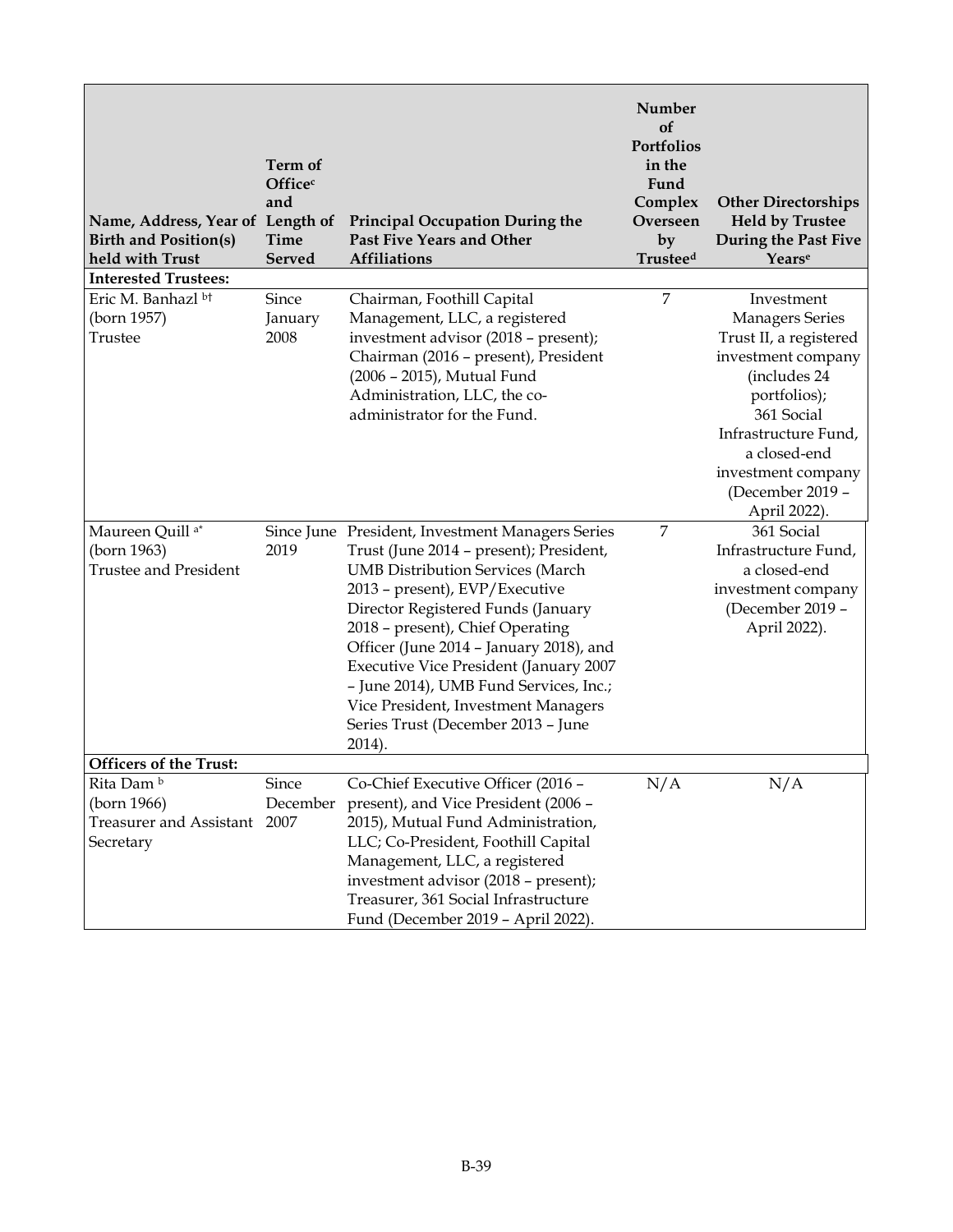| Name, Address, Year of Length of<br><b>Birth and Position(s)</b><br>held with Trust                                | Term of<br>Officec<br>and<br><b>Time</b><br><b>Served</b> | <b>Principal Occupation During the</b><br>Past Five Years and Other<br><b>Affiliations</b>                                                                                                                                                                                                                                                                                                                                                                       | <b>Number</b><br><b>of</b><br>Portfolios<br>in the<br>Fund<br>Complex<br>Overseen<br>by<br>Trusteed | <b>Other Directorships</b><br><b>Held by Trustee</b><br>During the Past Five<br>Yearse |
|--------------------------------------------------------------------------------------------------------------------|-----------------------------------------------------------|------------------------------------------------------------------------------------------------------------------------------------------------------------------------------------------------------------------------------------------------------------------------------------------------------------------------------------------------------------------------------------------------------------------------------------------------------------------|-----------------------------------------------------------------------------------------------------|----------------------------------------------------------------------------------------|
| Joy Ausili <sup>b</sup><br>(born 1966)<br>Vice President,<br>Assistant Secretary and<br><b>Assistant Treasurer</b> | Since<br>March<br>2016                                    | Co-Chief Executive Officer (2016 -<br>present), and Vice President (2006 -<br>2015), Mutual Fund Administration,<br>LLC; Co-President, Foothill Capital<br>Management, LLC, a registered<br>investment advisor (2018 - present);<br>Vice President and Assistant Secretary,<br>361 Social Infrastructure Fund<br>(December 2019 - April 2022);<br>Secretary and Assistant Treasurer,<br><b>Investment Managers Series Trust</b><br>(December 2007 - March 2016). | N/A                                                                                                 | N/A                                                                                    |
| Diane Drake <sup>b</sup><br>(born 1967)<br>Secretary                                                               | <b>Since</b><br>March<br>2016                             | Senior Counsel, Mutual Fund<br>Administration, LLC (October 2015 -<br>present); Secretary, 361 Social<br>Infrastructure Fund (December 2019 -<br>April 2022); Chief Compliance Officer,<br>Foothill Capital Management, LLC, a<br>registered investment advisor (2018 -<br>2019).                                                                                                                                                                                | $\overline{N/A}$                                                                                    | N/A                                                                                    |
| Martin Dziura b<br>(born 1959)<br>Chief Compliance<br>Officer                                                      | 2014                                                      | Since June Principal, Dziura Compliance<br>Consulting, LLC (October 2014 -<br>present); Managing Director,<br>Cipperman Compliance Services (2010<br>- September 2014); Chief Compliance<br>Officer, Hanlon Investment<br>Management (2009 - 2010); Vice<br>President - Compliance, Morgan<br>Stanley Investment Management (2000<br>$-2009$ ).                                                                                                                  | N/A                                                                                                 | N/A                                                                                    |

a Address for certain Trustees and certain officers: 235 W. Galena Street, Milwaukee, Wisconsin 53212.

b Address for Mr. Banhazl, Ms. Ausili, Ms. Dam and Ms. Drake: 2220 E. Route 66, Suite 226, Glendora, California 91740.

Address for Mr. Dziura: 309 Woodridge Lane, Media, Pennsylvania 19063.

c Trustees and officers serve until their successors have been duly elected.

d The Trust is comprised of 53 series managed by unaffiliated investment advisors. Each Trustee serves as Trustee of each series of the Trust. The term "Fund Complex" applies only to the series managed by the same investment advisor. The Fund's investment advisor also serves as investment advisor to the Braddock Multi-Strategy Income Fund, Robinson Tax Advantaged Income Fund, Securian AM Balanced Stabilization Fund, Securian AM Equity Stabilization Fund, Securian AM Real Asset Income Fund, and West Loop Realty Fund, which are offered in separate prospectuses. The Funds do not hold themselves out as related to any other series within the Trust, for purposes of investment and investor services.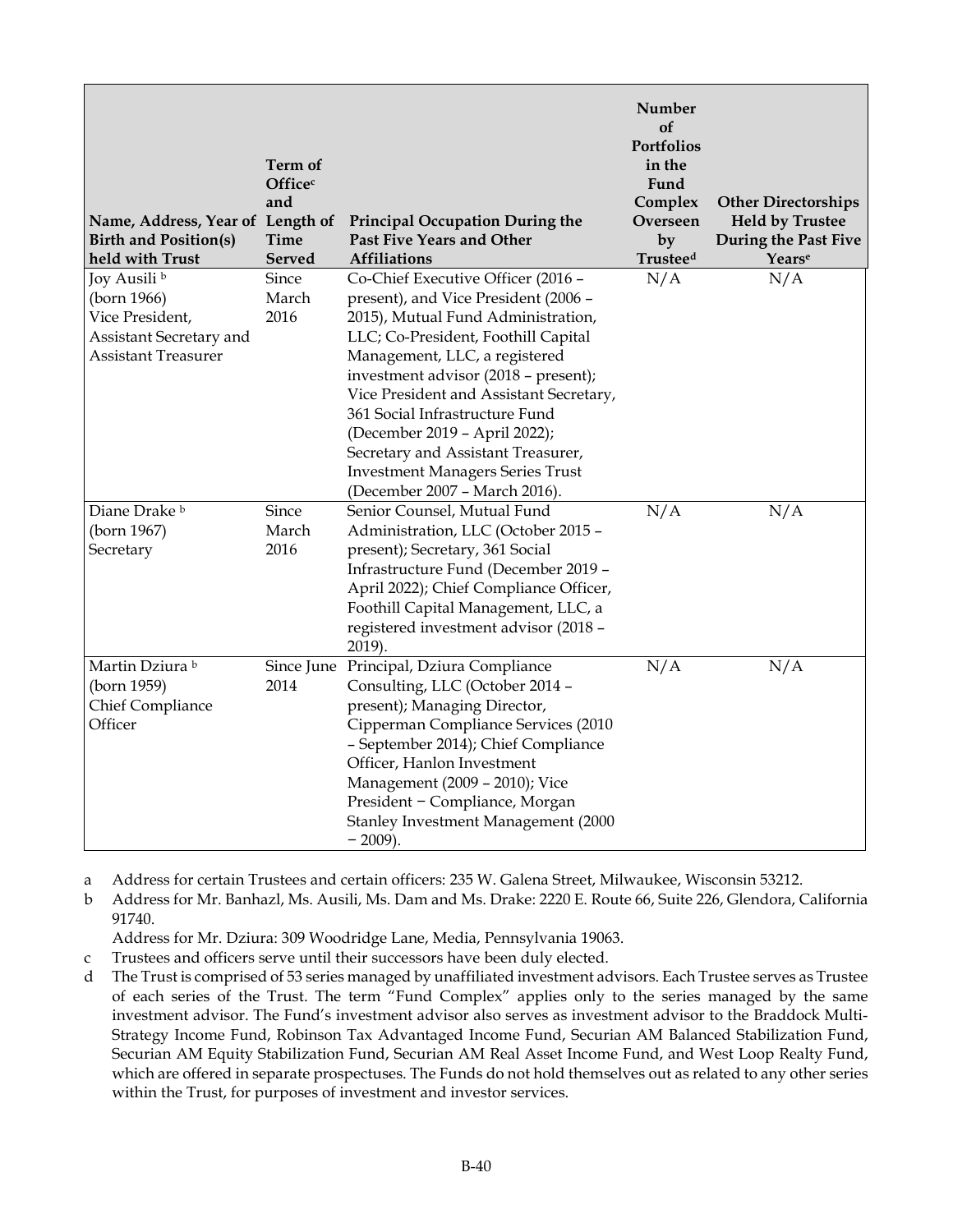- e "Other Directorships Held" includes only directorships of companies required to register or file reports with the SEC under the Securities Exchange Act of 1934, as amended (that is, "public companies"), or other investment companies registered under the 1940 Act.
- † Mr. Banhazl is an "interested person" of the Trust by virtue of his position with Mutual Fund Administration, LLC.
- Ms. Quill is an "interested person" of the Trust by virtue of her position with UMB Fund Services, Inc.

## **Compensation**

Effective April 1, 2022, each Independent Trustee receives a quarterly retainer of \$35,000. Previously, each Independent Trustee received a quarterly retainer of \$32,500. Each Independent Trustee also receives \$4,000 for each special in-person meeting attended and \$1,500 for each telephonic meeting attended. In addition, Ms. Rabun receives an additional annual retainer of \$25,000 for serving as Chairperson of the Board; and each of Mr. Young, Mr. Miller and Mr. Zader receives an additional annual retainer of \$10,000 for serving as Audit Committee Chair, Valuation Committee Chair and Nominating, Governance and Regulatory Review Committee Chair, respectively. The Trust has no pension or retirement plan.

The Trustees may elect to defer payment of their compensation from the Fund(s) pursuant to the Trust's nonqualified Deferred Compensation Plan for Trustees which permits the Trustees to defer receipt of all or part of their compensation from the Trust. Amounts deferred are deemed invested in shares of one or more series of the Trust, as selected by the Trustee from time to time. A Trustee's deferred compensation account will be paid in cash at such times as elected by the Trustee, subject to certain mandatory payment provisions in the Deferred Compensation Plan. Deferral and payment elections under the Deferred Compensation Plan are subject to strict requirements for modification.

| <b>Name of Person/Position</b> | Aggregate<br>Compensation<br>From the Fund<br>$($ \$) <sup>1,3</sup> | <b>Pension or</b><br><b>Retirement</b><br><b>Benefits Accrued</b><br>as Part<br>of Fund's<br>Expenses (\$) | <b>Estimated Annual</b><br><b>Benefits Upon</b><br>Retirement (\$) | <b>Total</b><br>Compensation<br>from Fund and<br><b>Fund Complex</b><br><b>Paid to Trustees</b><br>$($ \$) <sup>1,2,3</sup> |
|--------------------------------|----------------------------------------------------------------------|------------------------------------------------------------------------------------------------------------|--------------------------------------------------------------------|-----------------------------------------------------------------------------------------------------------------------------|
| Charles H. Miller,             |                                                                      |                                                                                                            |                                                                    |                                                                                                                             |
| Independent Trustee and        |                                                                      |                                                                                                            |                                                                    |                                                                                                                             |
| Valuation Committee Chair      | \$1,782                                                              | None                                                                                                       | None                                                               | \$14,214                                                                                                                    |
| Ashley Toomey Rabun,           |                                                                      |                                                                                                            |                                                                    |                                                                                                                             |
| Independent Trustee and        |                                                                      |                                                                                                            |                                                                    |                                                                                                                             |
| Chairperson                    | \$1,973                                                              | None                                                                                                       | None                                                               | \$15,736                                                                                                                    |
| William H. Young,              |                                                                      |                                                                                                            |                                                                    |                                                                                                                             |
| Independent Trustee and        |                                                                      |                                                                                                            |                                                                    |                                                                                                                             |
| Audit Committee Chair          | \$1,782                                                              | None                                                                                                       | None                                                               | \$14,214                                                                                                                    |
| John Zader, Independent        |                                                                      |                                                                                                            |                                                                    |                                                                                                                             |
| Trustee and Nominating,        |                                                                      |                                                                                                            |                                                                    |                                                                                                                             |
| Governance and Regulatory      |                                                                      |                                                                                                            |                                                                    |                                                                                                                             |
| Review Committee Chair         | \$1,782                                                              | None                                                                                                       | None                                                               | \$14,214                                                                                                                    |

1 For the fiscal year ended December 31, 2021.

- 2 There are currently numerous portfolios comprising the Trust. The term "Fund Complex" applies only to the series managed by the same advisor. The Advisor also serves as investment advisor to the Braddock Multi-Strategy Income Fund, Robinson Tax Advantaged Income Fund, Securian AM Balanced Stabilization Fund, Securian AM Equity Stabilization Fund, Securian AM Real Asset Income Fund, and West Loop Realty Fund, which are offered in separate prospectuses. The Funds do not hold themselves out as related to any other series within the Trust, for purposes of investment and investor services. For the Funds' fiscal year ended December 31, 2021, the aggregate Independent Trustees' fees for the Trust were \$575,000.
- 3 Messrs. Miller and Zader elected to defer payment of his compensation from the Fund under the Fund's nonqualified Deferred Compensation Plan for Trustees under which trustees may defer receipt of all or part of their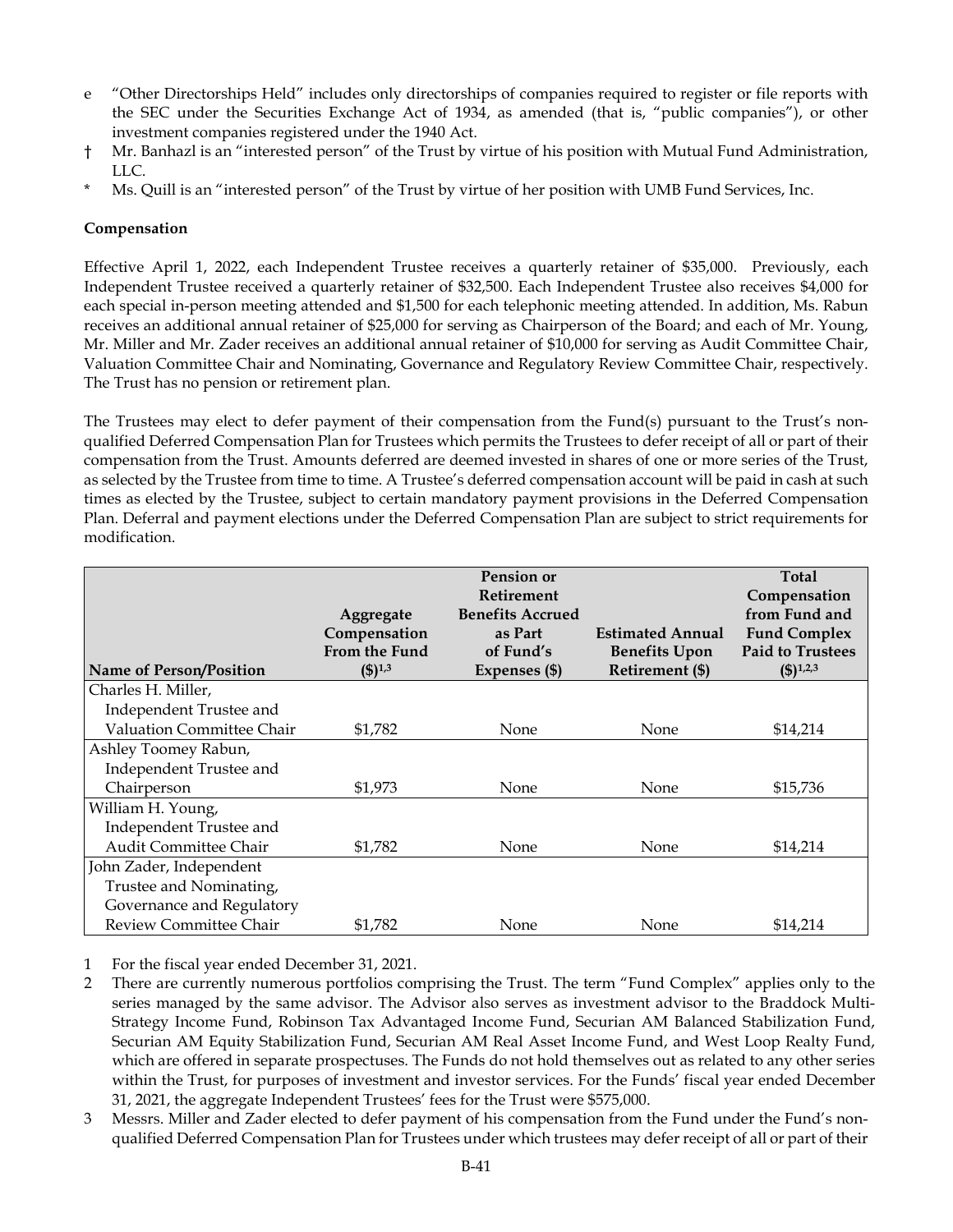compensation from the Fund. As of the fiscal year ended December 31, 2021, the total amount of deferred compensation payable to Ms. Rabun, Mr. Miller and Mr. Zader was \$29,980, \$113,792 and \$220,938.

Mr. Banhazl and Ms. Quill are not compensated for their service as Trustees because of their affiliation with the Trust. Officers of the Trust are not compensated by the Fund for their services.

## **Additional Information Concerning the Board and the Trustees**

The current Trustees were selected in November 2007 (January 2008 for Mr. Banhazl and June 2019 for Ms. Quill) with a view towards establishing a Board that would have the broad experience needed to oversee a registered investment company comprised of multiple series employing a variety of different investment strategies. As a group, the Board has extensive experience in many different aspects of the financial services and asset management industries.

The Trustees were selected to join the Board based upon the following factors, among others: character and integrity; willingness to serve and willingness and ability to commit the time necessary to perform the duties of a Trustee; as to each Trustee other than Mr. Banhazl, Ms. Quill and Mr. Zader (at that time), satisfying the criteria for not being classified as an "interested person" of the Trust as defined in the 1940 Act; and, as to Mr. Banhazl and Ms. Quill, their positions with Mutual Fund Administration, LLC and UMB Fund Services, Inc., respectively, the Trust's co-administrators. In addition, the Trustees have the following specific experience, qualifications, attributes and/or skills relevant to the operations of the Trust:

- Ms. Rabun has substantial senior executive experience in mutual fund marketing and distribution and serving in senior executive and board positions with mutual funds, including multiple series trusts similar to the Trust.
- Mr. Miller has significant senior executive experience with respect to marketing and distribution of mutual funds, including multiple series trusts similar to the Trust.
- Mr. Young has broad senior executive experience with respect to the operations and management of mutual funds and administrative service providers, including multiple series trusts similar to the Trust.
- Mr. Banhazl has significant experience serving in senior executive and board positions for mutual funds and with respect to the organization and operation of mutual funds and multiple series trusts similar to the Trust.
- Mr. Zader has substantial experience serving in senior executive positions at mutual fund administrative service providers.
- Ms. Quill has substantial experience serving in senior executive positions at mutual fund administrative service providers.

In its periodic self-assessment of the effectiveness of the Board, the Board considers the complementary individual skills and experience of the individual Trustees primarily in the broader context of the Board's overall composition so that the Board, as a body, possesses the appropriate (and appropriately diverse) skills and experience to oversee the business of the Fund. The summaries set forth above as to the qualifications, attributes and skills of the Trustees are required by the registration form adopted by the SEC, do not constitute holding out the Board or any Trustee as having any special expertise or experience, and do not impose any greater responsibility or liability on any such person or on the Board as a whole than would otherwise be the case.

The Board of Trustees has three standing committees: the Audit Committee, the Nominating, Governance and Regulatory Review Committee (the "Nominating Committee"), and the Valuation Committee.

The function of the Audit Committee, with respect to each series of the Trust, is to review the scope and results of the series' annual audit and any matters bearing on the audit or the series' financial statements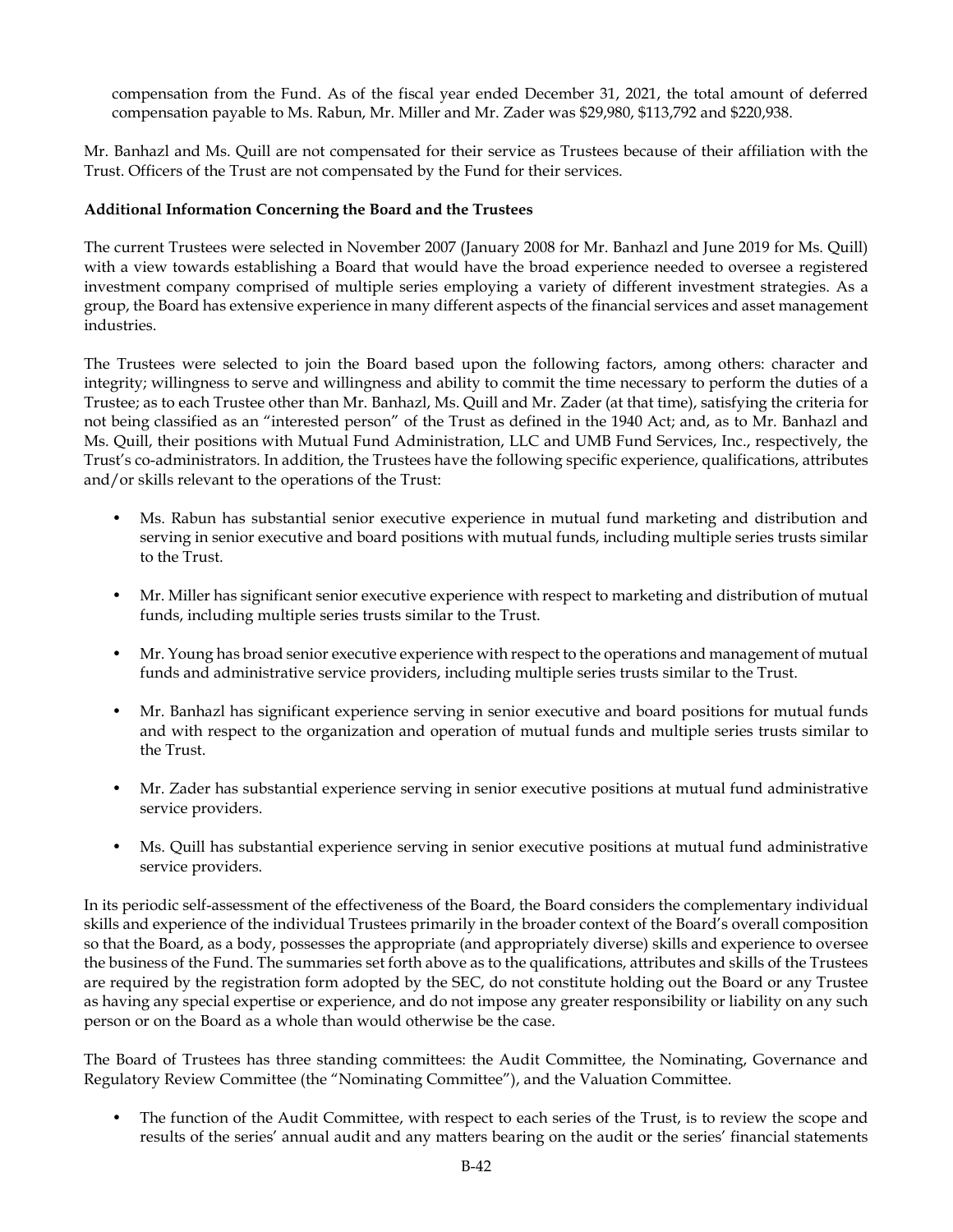and to assist the Board's oversight of the integrity of the series' pricing and financial reporting. The Audit Committee is comprised of all of the Independent Trustees and is chaired by Mr. Young. It does not include any Interested Trustees. The Audit Committee is expected to meet at least twice a year with respect to each series of the Trust. The Audit Committee met twice during the fiscal year ended December 31, 2021, with respect to the Fund.

The Audit Committee also serves as the Qualified Legal Compliance Committee for the Trust for the purpose of compliance with Rules 205.2(k) and 205.3(c) of the Code of Federal Regulations regarding alternative reporting procedures for attorneys retained or employed by an issuer who appear and practice before the SEC on behalf of the issuer.

- The Nominating Committee is responsible for reviewing matters pertaining to composition, committees, and operations of the Board, as well as assisting the Board in overseeing matters related to certain regulatory issues. The Nominating Committee meets from time to time as needed. The Nominating Committee will consider trustee nominees properly recommended by the Trust's shareholders. Shareholders who wish to recommend a nominee should send nominations that include, among other things, biographical data and the qualifications of the proposed nominee to the Trus**t**'s Secretary**.** The Independent Trustees comprise the Nominating Committee, and the Committee is chaired by Mr. Zader. The Nominating Committee met once during the fiscal year ended December 31, 2021.
- The function of the Valuation Committee is to recommend to the Board for its approval methodologies for valuing securities held by any series of the Trust for which current and reliable market quotations are not readily available; monitor prices determined by officers of the Trust pursuant to such methodologies; and approve fair valued security prices that are not determined pursuant to an approved methodology. The actions of the Valuation Committee are subsequently reviewed by the Board. The Valuation Committee is comprised of all the Trustees and is chaired by Mr. Miller, but action may be taken by any one of the Trustees. The Valuation Committee meets as needed. The Valuation Committee meet once during the fiscal year ended December 31, 2021, with respect to the Fund.

Independent Trustees comprise 67% of the Board and Ashley Toomey Rabun, an Independent Trustee, serves as Chairperson of the Board. The Chairperson serves as a key point person for dealings between the Trust's management and the other Independent Trustees. As noted above, through the committees of the Board the Independent Trustees consider and address important matters involving each series of the Trust, including those presenting conflicts or potential conflicts of interest. The Independent Trustees also regularly meet outside the presence of management and are advised by independent legal counsel. The Board has determined that its organization and leadership structure are appropriate in light of its fiduciary and oversight obligations, the special obligations of the Independent Trustees, and the relationship between the Interested Trustees and the Trust's coadministrators. The Board also believes that its structure facilitates the orderly and efficient flow of information to the Independent Trustees from management.

Consistent with its responsibility for oversight of the Fund in the interests of shareholders, the Board among other things oversees risk management of the Fund's investment programs and business affairs directly and through the Audit Committee. The Board has emphasized to the Advisor and the Sub-Advisor the importance of maintaining vigorous risk management programs and procedures.

The Fund faces a number of risks, such as investment risk, valuation risk, reputational risk, risk of operational failure or lack of business continuity, and legal, compliance and regulatory risk. Risk management seeks to identify and address risks, i.e., events or circumstances that could have material adverse effects on the business, operations, shareholder services, investment performance or reputation of the Fund. Under the overall supervision of the Board, the Advisor, the Sub-Advisor and other service providers to the Fund employ a variety of processes, procedures and controls to identify various of those possible events or circumstances, to lessen the probability of their occurrence and/or to mitigate the effects of such events or circumstances if they do occur. Different processes, procedures and controls are employed with respect to different types of risks. Various personnel, including the Trust's Chief Compliance Officer (the "CCO,"), the Advisor's management, the Sub-Advisor's management and other service providers (such as the Fund's independent registered public accounting firm) make periodic reports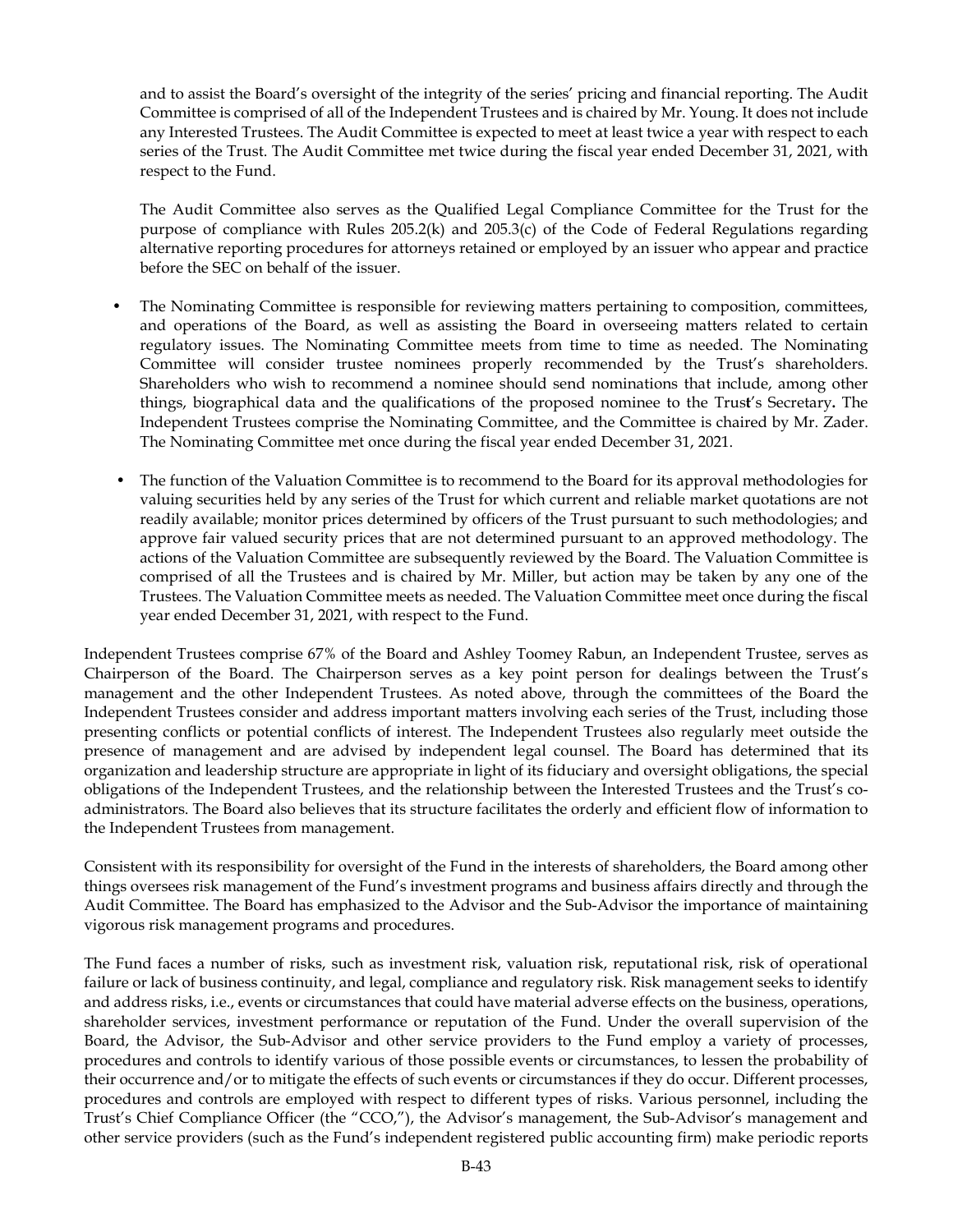to the Board or to the Audit Committee with respect to various aspects of risk management. The Board recognizes that not all risks that may affect the Fund can be identified, that it may not be practical or cost-effective to eliminate or mitigate certain risks, that it may be necessary to bear certain risks (such as investment-related risks) to achieve the Fund's investment objective, and that the processes, procedures and controls employed to address certain risks may be limited in their effectiveness. Moreover, reports received by the Trustees as to risk management matters are typically summaries of the relevant information. As a result of the foregoing and other factors, the Board's risk management oversight is subject to substantial limitations.

## **Fund Shares Beneficially Owned by Trustees**

Certain information regarding ownership by the Trustees of the Fund and other series of the Trust, as of December 31, 2021, is set forth in the following table.

|                                          | Dollar Range of<br>Equity<br>Securities in the | <b>Aggregate Dollar Range of</b><br><b>Equity Securities in all</b><br><b>Registered Investment</b><br><b>Companies Overseen by</b><br><b>Trustee in Family of</b> |
|------------------------------------------|------------------------------------------------|--------------------------------------------------------------------------------------------------------------------------------------------------------------------|
| <b>Name of Trustee</b>                   | Fund $(\$)$                                    | <b>Investment Companies (\$)</b>                                                                                                                                   |
| Charles H. Miller, Independent Trustee   | None                                           | None                                                                                                                                                               |
| Ashley Toomey Rabun, Independent Trustee | None                                           | <b>None</b>                                                                                                                                                        |
| William H. Young, Independent Trustee    | None                                           | Over \$100,000                                                                                                                                                     |
| John P. Zader, Independent Trustee       | None                                           | None                                                                                                                                                               |
| Eric M. Banhazl, Interested Trustee      | None                                           | Over \$100,000                                                                                                                                                     |
| Maureen Quill, Interested Trustee        | None                                           | <b>None</b>                                                                                                                                                        |

## **Control Persons, Principal Shareholders, and Management Ownership**

A control person is one who owns beneficially or through controlled companies more than 25% of the voting securities of the Fund or acknowledges the existence of control. Shareholders with a controlling interest could affect the outcome of voting or the direction of management of the Fund. There were no control persons for the Fund as of March 31, 2022. The Fund has no information regarding the beneficial owners of Fund shares owned through accounts with financial intermediaries.

The following table lists the principal shareholders of the Fund as of March 31, 2022. The principal shareholders are holders of record of 5% or more of the outstanding shares of the indicated classes of the Fund, including the listed shareholders that are financial intermediaries.1

| <b>Principal Shareholders</b>        | <b>Percentage of Total</b><br>Outstanding<br><b>Shares of the Class</b><br>as of March 31, 2022 |
|--------------------------------------|-------------------------------------------------------------------------------------------------|
| Class A                              |                                                                                                 |
| Wells Fargo Clearing LLC             |                                                                                                 |
| <b>Exclusive Benefit of Customer</b> |                                                                                                 |
| Saint Louis, MO 63103                | 47.39%                                                                                          |
| Charles Schwab & Co Inc.             |                                                                                                 |
| <b>ATTN: Mutual Funds</b>            |                                                                                                 |
| San Francisco, CA 94104              | 12.33%                                                                                          |
| Class C                              |                                                                                                 |
| UBS WM USA                           |                                                                                                 |
| Weehawken, NJ 07086                  | 78.19%                                                                                          |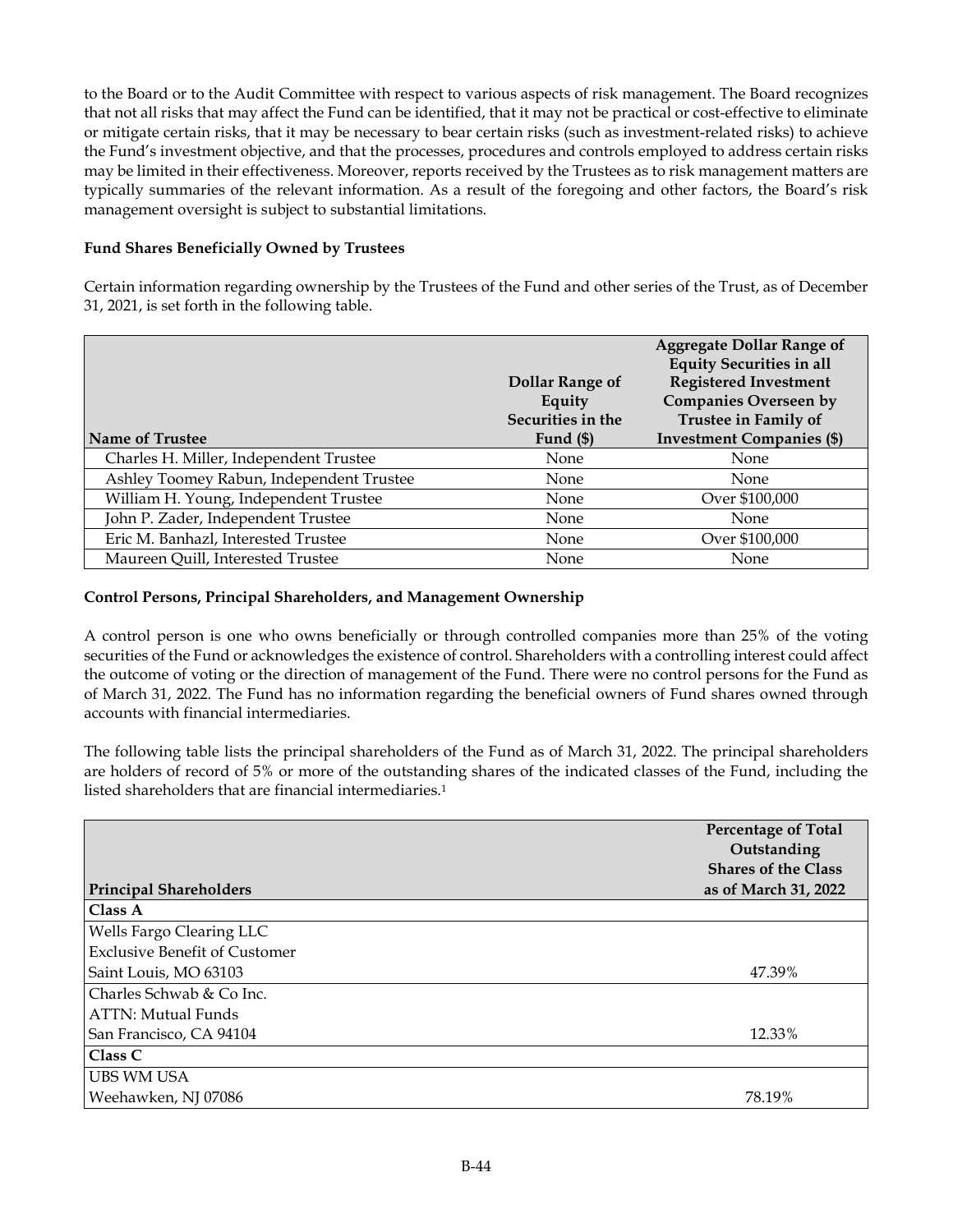| Institutional Class       |       |
|---------------------------|-------|
| UBS WM USA                |       |
| Weehawken, NJ 07086       | 9.38% |
| Charles Schwab & Co Inc.  |       |
| <b>ATTN: Mutual Funds</b> |       |
| San Francisco, CA 94104   | 8.04% |
| LPL Financial             |       |
| San Diego, CA 92121       | 7.27% |

<sup>1</sup> The Fund has no information regarding the beneficial owners of Fund shares owned through accounts with financial intermediaries.

As of March 31, 2022, the Trustees and officers of the Trust as a group did not own more than 1% of the outstanding shares of the Fund. Furthermore, neither the Independent Trustees, nor members of their immediate families, own securities beneficially or of record in the Advisor, Sub-Advisor, the Fund's distributor, Foreside Fund Services, LLC (the "Distributor"), or any of their respective affiliates.

#### **The Advisor**

The Advisor, Liberty Street Advisors, Inc., 88 Pine Street, 31st Floor, Suite 3101, New York, NY 10005, serves as investment advisor to the Fund pursuant to an Investment Advisory Agreement with the Trust (the "Advisory Agreement"). The Advisor is a corporation organized in New York. The Advisor is privately owned with the controlling interests held by Raymond A. Hill, III, Timothy Reick, Victor J. Fontana, Sr., and Scott Daniels.

Pursuant to the terms of the Advisory Agreement, the Advisor provides the Fund with investment advice, makes recommendations with respect to the selection and continued employment of the Sub-Advisor to manage the Fund's assets, supervises the investment program of the Fund and the composition of its investment portfolio, reviews investment performance and adherence to compliance procedures, and oversees the investments made by the Sub-Advisor. The Advisor also continuously monitors the Sub-Advisor's compliance with the Fund's investment objective, policies and restrictions. Subject to such policies as the Board of Trustees may determine, the Advisor is ultimately responsible for investment decisions for the Fund.

The Advisory Agreement will continue in effect with respect to the Fund from year to year only if such continuance is specifically approved at least annually by the Board or by vote of a majority of the Fund's outstanding voting securities and by a majority of the Trustees who are not parties to the Advisory Agreement or interested persons of any such party, at a meeting called for the purpose of voting on the Advisory Agreement. The Advisory Agreement is terminable without penalty by the Trust on behalf of the Fund, upon giving the Advisor 60 days' notice when authorized either by a majority vote of the Fund's shareholders or by a vote of a majority of the Board, or by the Advisor on 60 days' written notice, and will automatically terminate in the event of its "assignment" (as defined in the 1940 Act). The Advisory Agreement provides that the Advisor shall not be liable for any error of judgment or for any loss suffered by the Trust in connection with the Advisory Agreement, except for a loss resulting from a breach of fiduciary duty, or for a loss resulting from willful misfeasance, bad faith or gross negligence in the performance of its duties, or from reckless disregard by the Advisor of its duties under the Advisory Agreement.

In consideration of the services to be provided by the Advisor pursuant to the Advisory Agreement, the Advisor is entitled to receive from the Fund an investment advisory fee computed daily and paid monthly based on an annual rate equal to a percentage of the Fund's average daily net assets specified in the Prospectus.

#### **The Sub-Advisor**

Robinson Capital Management, LLC, 63 Kercheval Avenue, Suite 111, Grosse Pointe Farms, Michigan 48236, serves as the sub-advisor for the Fund pursuant to a sub-advisory agreement with the Advisor (the "Sub-Advisory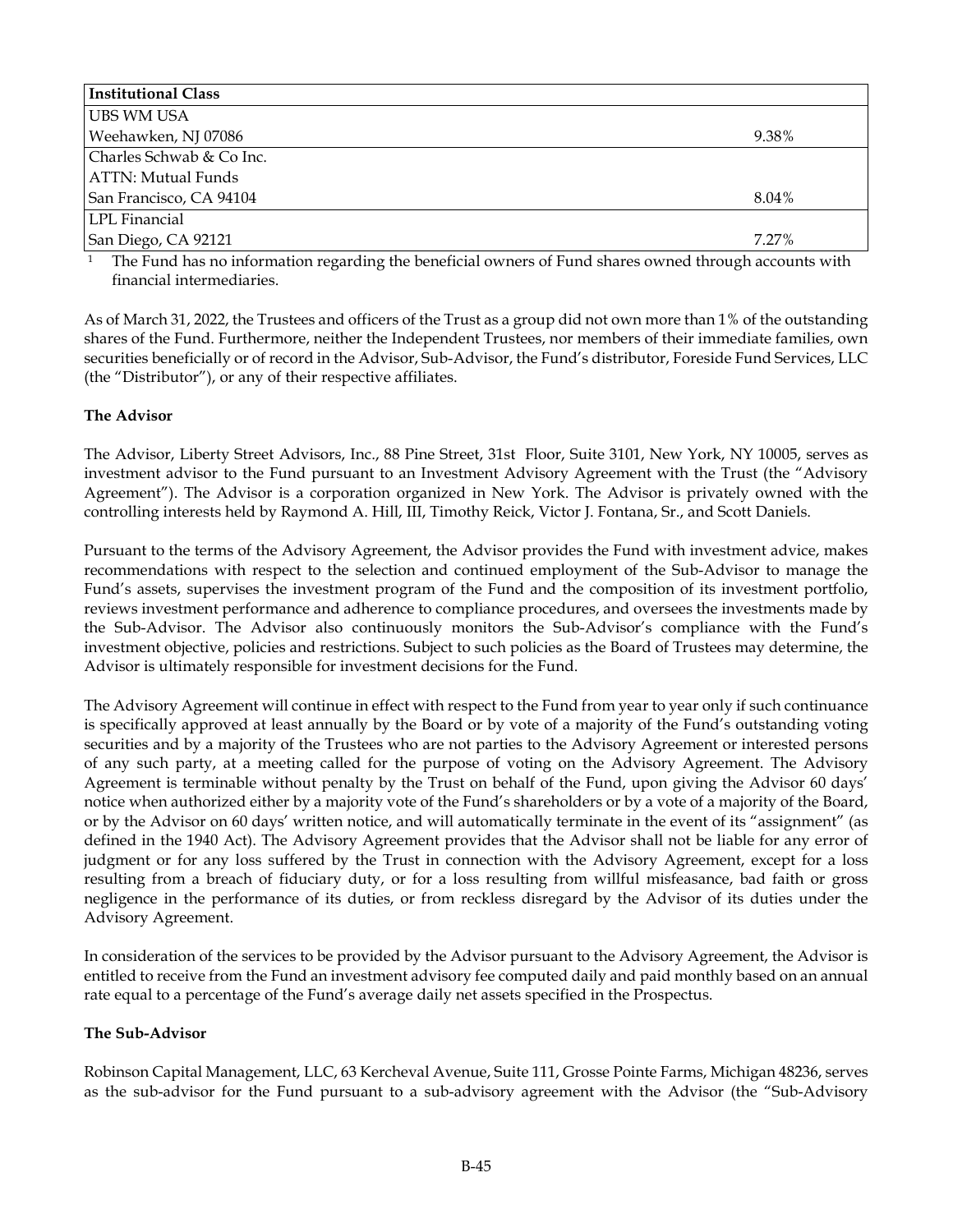Agreement"). Subject to the oversight of the Board and the Advisor, the Sub-Advisor makes decisions regarding the investment and reinvestment of the Fund's assets.

The Sub-Advisor is a limited liability company organized in Delaware and doing business in Michigan. The Sub-Advisor is exclusively owned, indirectly through a holding company, by James C. Robinson, its CEO and CIO.

The Advisor compensates the Sub-Advisor out of the investment advisory fees the Advisor receives from the Fund. The Sub-Advisor makes investment decisions for the assets it has been allocated to manage, subject to the overall supervision of the Advisor.

The Sub-Advisory Agreement will continue in effect from year to year only as long as such continuance is specifically approved at least annually by (i) the Board of Trustees of the Trust or by the vote of a majority of the outstanding voting shares of the Fund, and (ii) by the vote of a majority of the Trustees of the Trust who are not parties to the Sub-Advisory Agreement or interested persons of the Advisor or the Sub-Advisor or the Trust. The Sub-Advisory Agreement may be terminated at any time without the payment of any penalty by the Board of Trustees of the Trust or by the vote of a majority of the outstanding voting shares of the Fund, or by the Sub-Advisor or the Advisor upon 60 days' written notice to the other party. Additionally, the Sub-Advisory Agreement automatically terminates in the event of its assignment. The Sub-Advisory Agreement provides that the Sub-Advisor shall not be liable for any error of judgment or for any loss suffered by the Trust in connection with the Sub-Advisory Agreement, except for a loss resulting from a breach of fiduciary duty, or for a loss resulting from willful misfeasance, bad faith or gross negligence in the performance of its duties, or from reckless disregard by the Sub-Advisor of its duties under the Sub-Advisory Agreement.

#### **Fund Expenses**

For services rendered by the Advisor under the Advisory Agreement, the Fund pays the Advisor a fee, payable monthly, in an annual amount equal to 1.10% of the Fund's average daily net assets. The Sub-Advisor's fee, payable monthly and calculated as a percentage of the Fund's average daily net assets, is paid by the Advisor and not the Fund.

The Fund is responsible for its own operating expenses (all of which will be borne directly or indirectly by the Fund's shareholders), including among others, legal fees and expenses of counsel to the Fund and the Fund's Independent Trustees; insurance (including Trustees' and officers' errors and omissions insurance); auditing and accounting expenses; taxes and governmental fees; listing fees; dues and expenses incurred in connection with membership in investment company organizations; fees and expenses of the Fund's custodians, administrators, transfer agents, registrars and other service providers; expenses for portfolio pricing services by a pricing agent, if any; expenses in connection with the issuance and offering of shares; expenses relating to investor and public relations; expenses of registering or qualifying securities of the Fund for public sale; brokerage commissions and other costs of acquiring or disposing of any portfolio holding of the Fund; expenses of preparation and distribution of reports, notices and dividends to shareholders; expenses of the dividend reinvestment plan; compensation and expenses of trustees; any litigation expenses; and costs of shareholders' and other meetings.

The Advisor has contractually agreed to waive its fees and/or pay for operating expenses of the Fund to ensure that the total annual fund operating expenses (excluding, as applicable, taxes, leverage interest, brokerage commission, dividend and interest expenses on short sales, acquired fund fees and expenses (as determined in accordance with Form N-1A), expenses incurred in connection with any merger or reorganization, or extraordinary expenses such as litigation expenses) do not exceed 1.60%, 2.35%, 1.60% and 1.35% of the average daily net assets of the Class A Shares, Class C Shares, Class T Shares and Institutional Class Shares of the Fund, respectively. Class T Shares are not currently available for purchase. This agreement is effective until April 30, 2023, and may be terminated before that date only by the Board of Trustees.

Any reduction in advisory fees or payment of the Fund's expenses made by the Advisor in a fiscal year may be reimbursed by the Fund for a period ending three full fiscal years after the date of reduction or payment if the Advisor so requests. This reimbursement may be requested from the Fund if the reimbursement will not cause the Fund's annual expense ratio to exceed the lesser of (a) the expense limitation in effect at the time such fees were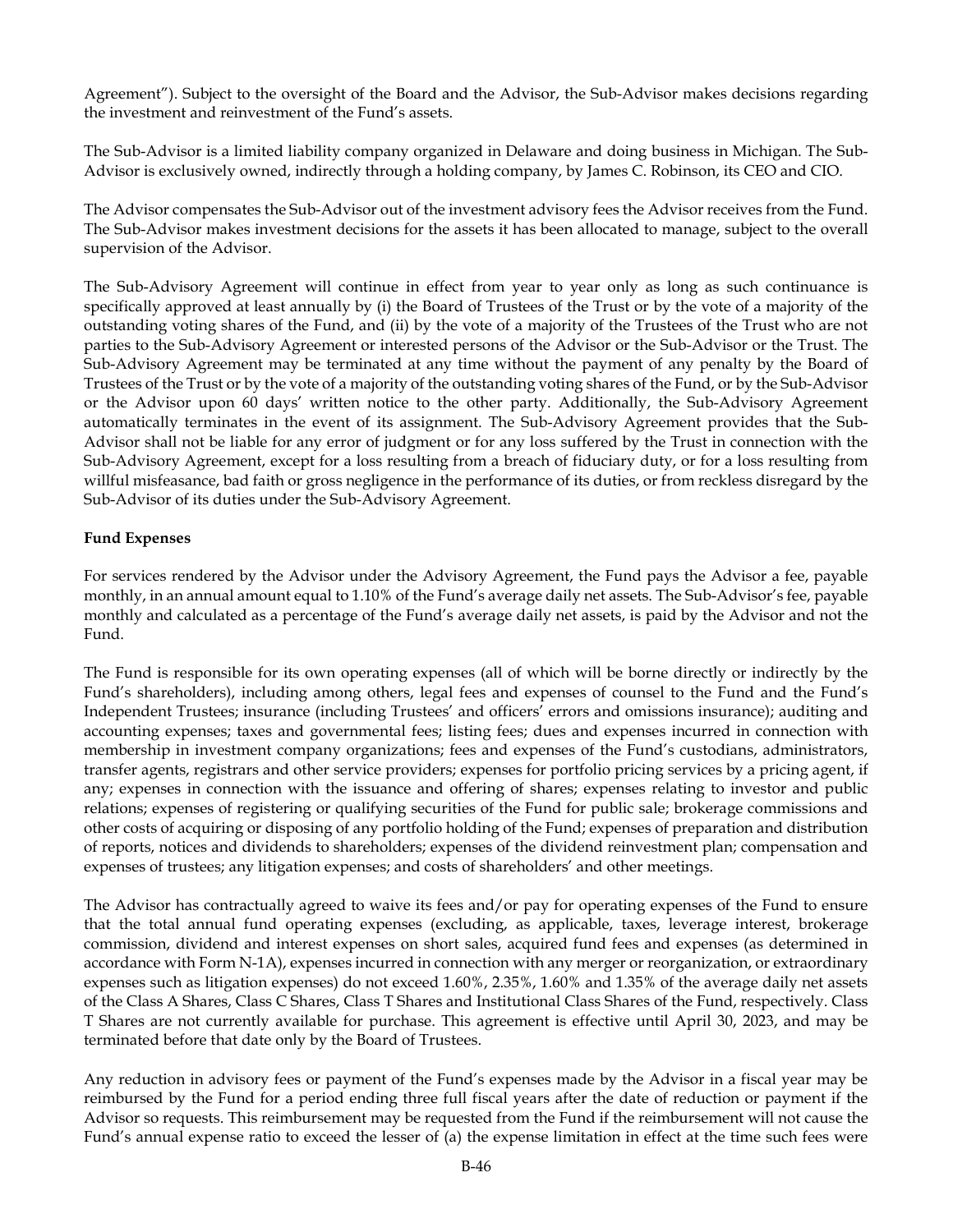waived or payments made, or (b) the expense limitation in effect at the time of the reimbursement. However, the reimbursement amount may not exceed the total amount of fees waived and/or Fund expenses paid by the Advisor and will not include any amounts previously reimbursed to the Advisor by the Fund. Any such reimbursement is contingent upon the Board's subsequent review of the reimbursed amounts. The Fund must pay current ordinary operating expenses before the Advisor is entitled to any reimbursement of fees and/or Fund expenses.

The Fund paid the following advisory fees to the Advisor for the periods indicated:

|                                             | <b>Advisory Fees</b><br>Accrued | <b>Advisory Fees</b><br><b>Waived</b> | <b>Advisory Fee</b><br>Retained |
|---------------------------------------------|---------------------------------|---------------------------------------|---------------------------------|
| For the fiscal year ended December 31, 2021 | \$244,288                       | \$176,965                             | \$67,323                        |
| For the fiscal year ended December 31, 2020 | \$250.613                       | \$155,123                             | \$95,490                        |
| For the fiscal year ended December 31, 2019 | \$325,539                       | \$147,396                             | \$178,143                       |

## **Portfolio Managers**

**Other Accounts Managed by the Portfolio Managers**. As of December 31, 2021, information on other accounts managed by the Fund's portfolio managers is as follows.

|                           | <b>Registered Investment</b><br>Companies |                                     | <b>Other Pooled Investment</b><br><b>Vehicles</b> |                                     | <b>Other Accounts</b>        |                               |
|---------------------------|-------------------------------------------|-------------------------------------|---------------------------------------------------|-------------------------------------|------------------------------|-------------------------------|
|                           |                                           |                                     |                                                   |                                     |                              | <b>Total</b>                  |
| <b>Portfolio Managers</b> | Number of<br><b>Accounts</b>              | <b>Total Assets</b><br>(in Million) | Number of<br><b>Accounts</b>                      | <b>Total Assets</b><br>(in Million) | Number of<br><b>Accounts</b> | <b>Assets</b><br>(in Million) |
|                           |                                           |                                     |                                                   |                                     |                              |                               |
| James Robinson            |                                           | \$20.0                              |                                                   | \$0                                 |                              | \$5.0                         |
| Jonathan Browne           |                                           | \$20.0                              |                                                   | \$0                                 |                              | \$1.0                         |

|                           | Number of Accounts with Advisory Fee Based on Performance |                     |                                |                     |                       |               |
|---------------------------|-----------------------------------------------------------|---------------------|--------------------------------|---------------------|-----------------------|---------------|
|                           | <b>Registered Investment</b>                              |                     | <b>Other Pooled Investment</b> |                     |                       |               |
|                           | Companies                                                 |                     | <b>Vehicles</b>                |                     | <b>Other Accounts</b> |               |
|                           |                                                           |                     |                                |                     |                       |               |
|                           |                                                           |                     |                                |                     |                       | <b>Total</b>  |
|                           | Number of                                                 | <b>Total Assets</b> | Number of                      | <b>Total Assets</b> | Number of             | <b>Assets</b> |
| <b>Portfolio Managers</b> | Accounts                                                  | (in Million)        | Accounts                       | (in Million)        | Accounts              | (in Million)  |
| James Robinson            |                                                           | \$0                 |                                | \$0                 |                       | \$0           |
| Jonathan Browne           |                                                           | \$0                 |                                | \$0                 |                       | \$0           |

**Material Conflicts of Interest.** Actual or apparent conflicts of interest may arise when a portfolio manager has dayto-day management responsibilities with respect to more than one fund or other account. Where conflicts of interest arise between the Fund and other accounts managed by the portfolio managers, the Sub-Advisor will proceed in a manner that ensures that the Fund will not be treated less favorably. There may be instances in which similar portfolio transactions may be executed for the same security for numerous accounts managed by the portfolio managers. In such instances, securities will be allocated in accordance with the Sub-Advisor's trade allocation policy. Though the Sub-Advisor has policies and procedures in place to address conflicts of interest, there is no guarantee that the Sub-Advisor's procedures will detect each and every situation in which a conflict arises.

**Compensation**. The portfolio managers are compensated by the Sub-Advisor. Each portfolio manager receives compensation in the form of a salary and bonus. The bonus pool is assessed on the firm's overall profitability and is allocated based on each individual's contribution to work performance, firm growth and profitability. Each of Mr. Robinson and Mr. Browne will participate in any distribution of the Sub-Advisor's profits. Most of Mr. Robinson's compensation is tied directly to the firm's overall profitability.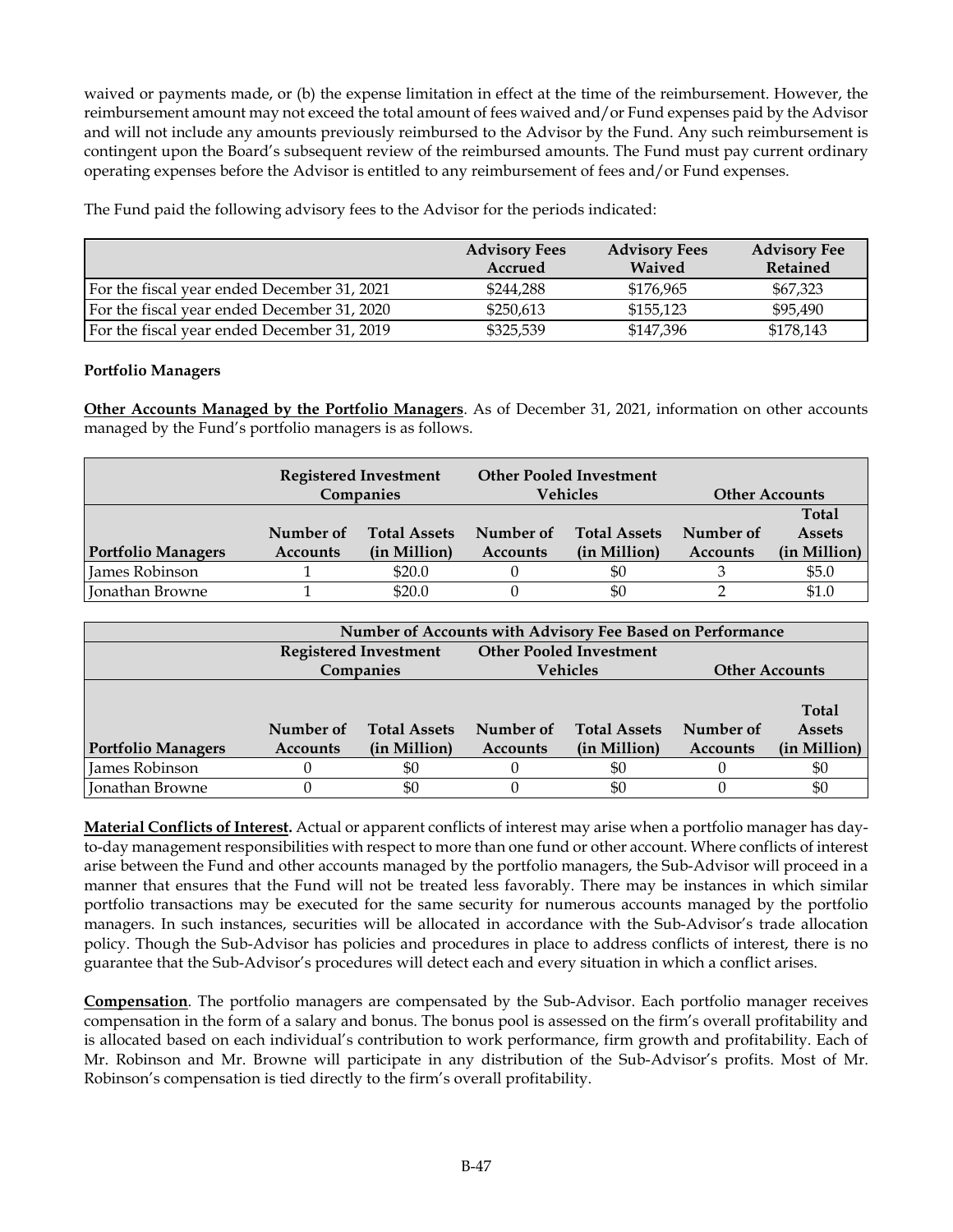**Ownership of the Fund by the Portfolio Managers**. As of December 31, 2021, the portfolio managers owned the following securities in the Fund:

|                           | <b>Dollar Range of Fund Shares Owned</b>   |
|---------------------------|--------------------------------------------|
|                           | (None, \$1-\$10,000, \$10,001-\$50,000,    |
|                           | \$50,001-\$100,000, \$100,001 - \$500,000, |
| Name of Portfolio Manager | \$500,001 - \$1,000,000, Over \$1,000,000) |
| James Robinson            | $$100,001 - $500,000$                      |
| Jonathan Browne           | \$50,001-\$100,000                         |

#### **Service Providers**

Pursuant to a Co-Administration Agreement (the "Co-Administration Agreement"), UMB Fund Services, Inc. ("UMBFS"), 235 West Galena Street, Milwaukee, Wisconsin 53212, and Mutual Fund Administration, LLC ("MFAC"), 2220 E. Route 66, Suite 226, Glendora, California 91740 (collectively the "Co-Administrators"), act as coadministrators for the Fund. The Co-Administrators provide certain administrative services to the Fund, including, among other responsibilities, coordinating the negotiation of contracts and fees with, and the monitoring of performance and billing of, the Fund's independent contractors and agents; preparing for signature by an officer of the Trust of all documents required to be filed for compliance with applicable laws and regulations including those of the securities laws of various states; arranging for the computation of performance data, including net asset value and yield; arranging for the maintenance of books and records of the Fund; and providing, at their own expense, office facilities, equipment and personnel necessary to carry out their duties. In this capacity, the Co-Administrators do not have any responsibility or authority for the management of the Fund, the determination of investment policy, or for any matter pertaining to the distribution of Fund shares. The Co-Administration Agreement provides that neither Co-Administrator shall be liable for any error of judgment or mistake of law or for any loss suffered by the Trust or its series, except for losses resulting from a Co-Administrator's willful misfeasance, bad faith or negligence in the performance of its duties or from reckless disregard by it of its obligations and duties under the Agreement.

Pursuant to the Co-Administration Agreement, the Fund pays the Co-Administrators a fee for administration services. The fee is payable monthly based on the Fund's average daily net assets.

|                                             | <b>Co-Administration Fees*</b> |
|---------------------------------------------|--------------------------------|
| For the fiscal year ended December 31, 2021 | \$83,420                       |
| For the fiscal year ended December 31, 2020 | \$62,140                       |
| For the fiscal year ended December 31, 2019 | \$59,518                       |

The Fund paid the following co-administration fees for the periods indicated:

Includes Fund Accounting, Transfer Agent and Custody fees.

UMBFS also acts as the Trust's fund accountant, transfer agent and dividend disbursing agent pursuant to separate agreements.

UMB Bank, n.a. (the "Custodian"), an affiliate of UMBFS, is the custodian of the assets of the Fund pursuant to a custody agreement between the Custodian and the Trust, whereby the Custodian provides services for fees on a transactional basis plus out-of-pocket expenses. The Custodian's address is 928 Grand Boulevard, Kansas City, Missouri 64106. The Custodian does not participate in decisions pertaining to the purchase and sale of securities by the Fund.

Tait, Weller & Baker LLP ("Tait Weller"), Two Liberty Place, 50 S. 16th Street, Suite 2900, Philadelphia, Pennsylvania 19102-2529, is the independent registered public accounting firm for the Fund. Its services include auditing the Fund's financial statements and the performance of related tax services.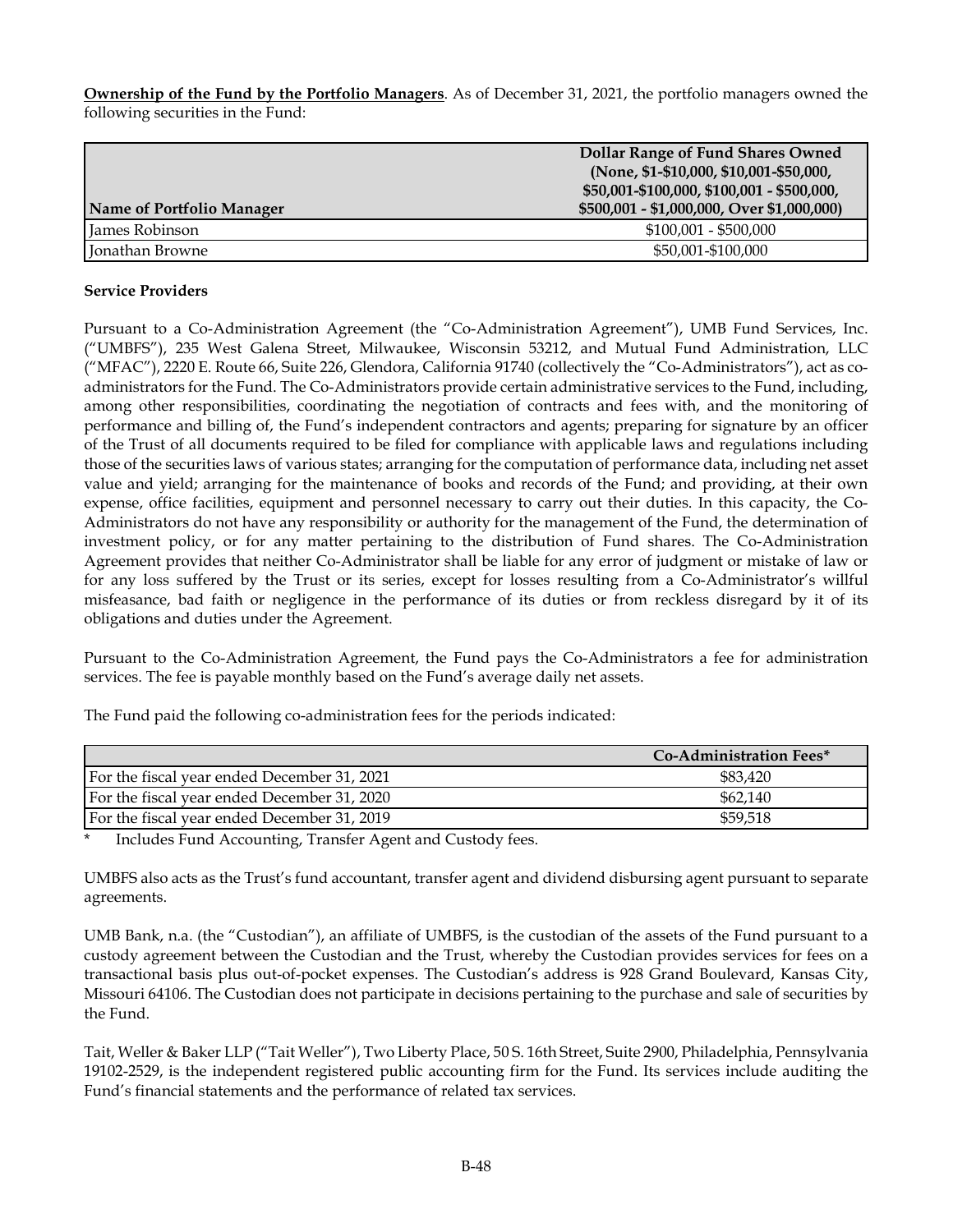Morgan, Lewis & Bockius LLP ("Morgan Lewis"), 600 Anton Boulevard, Suite 1800, Costa Mesa, California 92626, serves as legal counsel to the Trust.

Paul Hastings LLP ("Paul Hastings"), 101 California Street, 48th Floor, San Francisco, California 94111, serves as legal counsel to the Independent Trustees.

## **Distributor and the Distribution Agreement**

Foreside Fund Services, LLC is the distributor (also known as the principal underwriter) of the shares of the Fund and is located at Three Canal Plaza, Suite 100, Portland, Maine 04101. The Distributor is a registered broker-dealer and is a member of FINRA. The Distributor is not affiliated with the Trust, the Advisor, the Sub-Advisor or any other service provider for the Fund.

Under a Distribution Agreement with the Trust dated September 30, 2014, as novated September 30, 2021 (the "Distribution Agreement"), the Distributor acts as the agent of the Trust in connection with the continuous offering of shares of the Fund. The Distributor continually distributes shares of the Fund on a best efforts basis. The Distributor has no obligation to sell any specific quantity of Fund shares. The Distributor and its officers have no role in determining the investment policies or which securities are to be purchased or sold by the Trust.

The Distributor may enter into agreements with selected broker-dealers, banks or other financial intermediaries for distribution of shares of the Fund. With respect to certain financial intermediaries and related fund "supermarket" platform arrangements, the Fund and/or the Advisor, rather than the Distributor, typically enter into such agreements. These financial intermediaries may charge a fee for their services and may receive shareholder service or other fees from parties other than the Distributor. These financial intermediaries may otherwise act as processing agents and are responsible for promptly transmitting purchase, redemption and other requests to the Fund.

Investors who purchase shares through financial intermediaries will be subject to the procedures of those intermediaries through which they purchase shares, which may include charges, investment minimums, cutoff times and other restrictions in addition to, or different from, those listed herein. Information concerning any charges or services will be provided to customers by the financial intermediary through which they purchase shares. Investors purchasing shares of the Fund through financial intermediaries should acquaint themselves with their financial intermediary's procedures and should read the Prospectus in conjunction with any materials and information provided by their financial intermediary. The financial intermediary, and not its customers, will be the shareholder of record, although customers may have the right to vote shares depending upon their arrangement with the financial intermediary. The Distributor does not receive compensation from the Fund for its distribution services except the distribution/service fees with respect to the shares of those classes for which a Rule 12b-1 distribution plan is effective. The Advisor pays the Distributor a fee for certain distribution-related services.

The Distribution Agreement provides that the Distributor shall not be liable for any error of judgment or mistake of law or for any loss suffered by the Trust in connection with the performance of the Distributor's obligations and duties under the Distribution Agreement, except a loss resulting from the Distributor's willful misfeasance, bad faith or gross negligence in the performance of such duties and obligations, or by reason of its reckless disregard thereof. The Distribution Agreement will continue in effect with respect to the Fund only if such continuance is specifically approved at least annually by the Board or by vote of a majority of the Fund's outstanding voting securities and, in either case, by a majority of the trustees who are not parties to the Distribution Agreement or "interested persons" (as defined in the 1940 Act) of any such party. The Distribution Agreement is terminable without penalty by the Trust on behalf of the Fund on 60 days' written notice when authorized either by a majority vote of the Fund's shareholders or by vote of a majority of the Board, including a majority of the trustees who are not "interested persons" (as defined in the 1940 Act) of the Trust, or by the Distributor on 60 days' written notice, and will automatically terminate in the event of its "assignment" (as defined in the 1940 Act).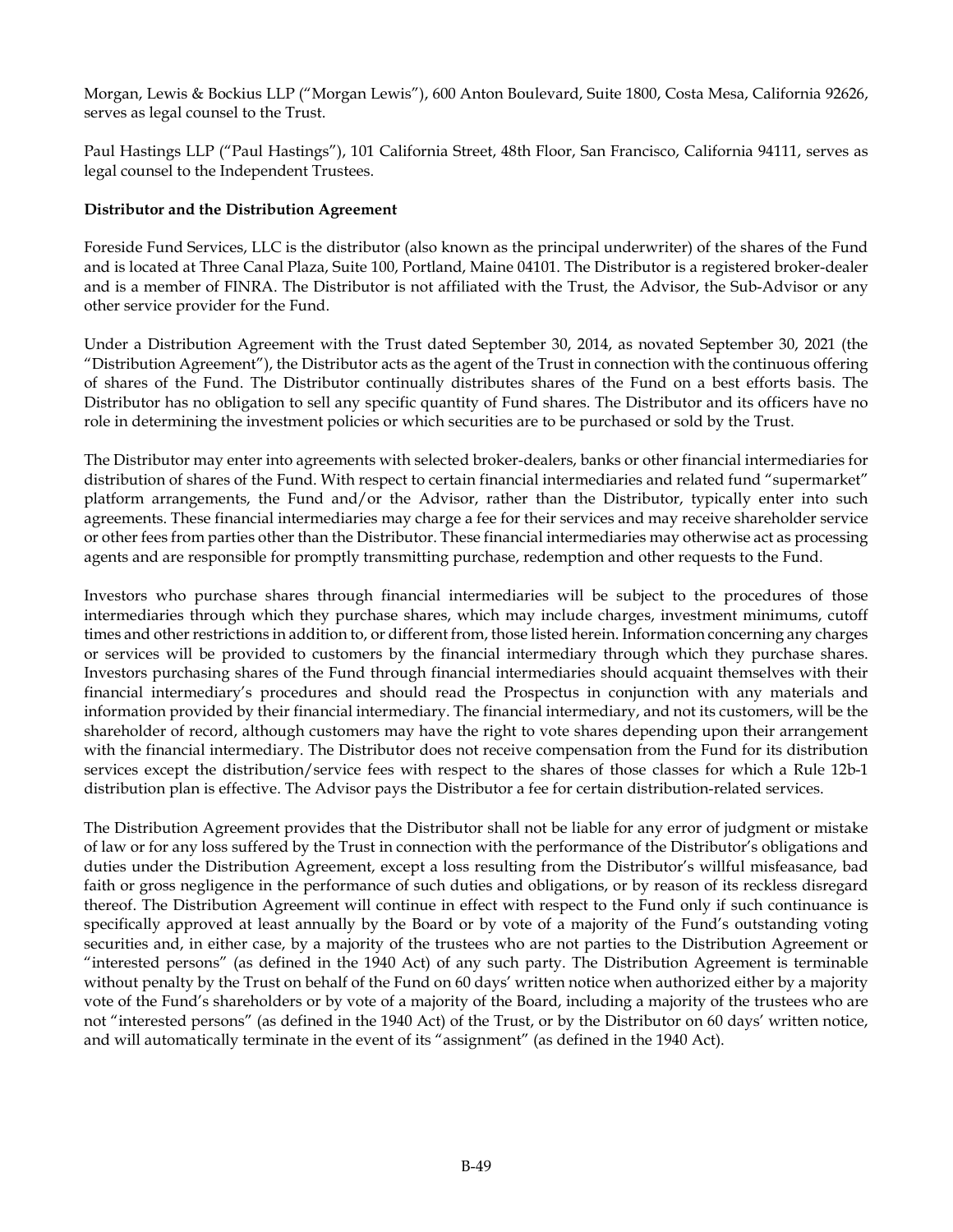The following table shows the aggregate amount of brokerage commissions paid and amounts received by the Distributor for Class A Shares for the periods indicated:

| Period                                      | Amount of<br><b>Commissions</b> | Amount<br>Received |
|---------------------------------------------|---------------------------------|--------------------|
| For the fiscal year ended December 31, 2021 | \$2,039                         |                    |
| For the fiscal year ended December 31, 2020 | \$67                            | \$0                |
| For the fiscal year ended December 31, 2019 | \$18,315                        | \$0                |

The Distributor does not retain sales charges for the sale of the Fund's Class A Shares. Pursuant to the Distribution Agreement, should any amounts be retained by the Distributor, such amounts would not be held for profit at the Distributor, but instead would be used solely for distribution related expenditures.

## **Rule 12b-1 Plan**

The Trust has adopted a plan pursuant to Rule 12b-1 under the 1940 Act (the "12b-1 Plan") that provides for Fund assets to be used for the payment for distribution services for Class A, Class C and Class T shares. The 12b-1 Plan provides alternative methods for paying sales charges and may help the Fund grow or maintain asset levels to provide operational efficiencies and economies of scale. The 12b-1 Plan also provides for the payment of service fees in connection with the provision of post-sales shareholders liaison services to holders of Class A, Class C and Class T shares as defined in FINRA regulations, including personal services such as responding to customer inquiries, and services related to the maintenance of shareholder accounts. Because 12b-1 fees are paid out of Fund assets attributable to Class A, Class C Class T shares on an ongoing basis, they will, over time, increase the cost of an investment and may cost more than other types of sales charges.

The 12b-1 Plan provides that the distribution fees paid by Class A, Class C or Class T Shares of the Fund may be used to pay for any expenses primarily intended to result in the sale of shares of such Class, including: (a) costs of payments, including incentive compensation, made to agents for and consultants to the Distributor or the Trust, including pension administration firms that provide distribution services and broker-dealers that engage in the distribution of the shares of the Fund or Class; (b) payments made to, and expenses of, persons who provide support services in connection with the distribution of shares of such Class of the Fund; (c) payments made pursuant to any dealer agreements between the Distributor and certain broker-dealers, financial institutions and other service providers with respect to such Class of the Fund; (d) costs relating to the formulation and implementation of marketing and promotional activities; (e) costs of printing and distributing prospectuses, statements of additional information and reports of the Fund to prospective shareholders of such Class of the Fund; (f) costs involved in preparing, printing and distributing sales literature pertaining to such Class of the Fund; (g) costs involved in obtaining such information, analyses and reports with respect to marketing and promotional activities that the Trust may deem advisable with respect to such Class of the Fund, and (h) reimbursement to the Advisor for expenses advanced on behalf of the Fund or Class with respect to such activities. The 12b-1 Plan is a compensation plan, which means that the Distributor is compensated regardless of its expenses, as opposed to a reimbursement plan which reimburses only for expenses incurred. The Distributor does not retain any 12b-1 fees for profit. All 12b-1 fees are held in a retention account by the Distributor to pay for and/or reimburse the Fund, the Advisor, and its related parties for distribution related expenditures.

The 12b-1 Plan may not be amended to materially increase the amount to be paid by the Fund's Class A, Class C and Class T shares for distribution services without the vote of a majority of the outstanding voting securities of such shares. The 12b-1 Plan shall continue in effect indefinitely with respect to a Class, provided that such continuance is approved at least annually by a vote of a majority of the Trustees, including the Independent Trustees, cast in person at a meeting called for such purpose or by vote of at least a majority of the outstanding voting securities of such Class. The 12b-1 Plan may be terminated with respect to a Class at any time without penalty by vote of a majority of the Independent Trustees or by vote of the majority of the outstanding voting securities of such Class.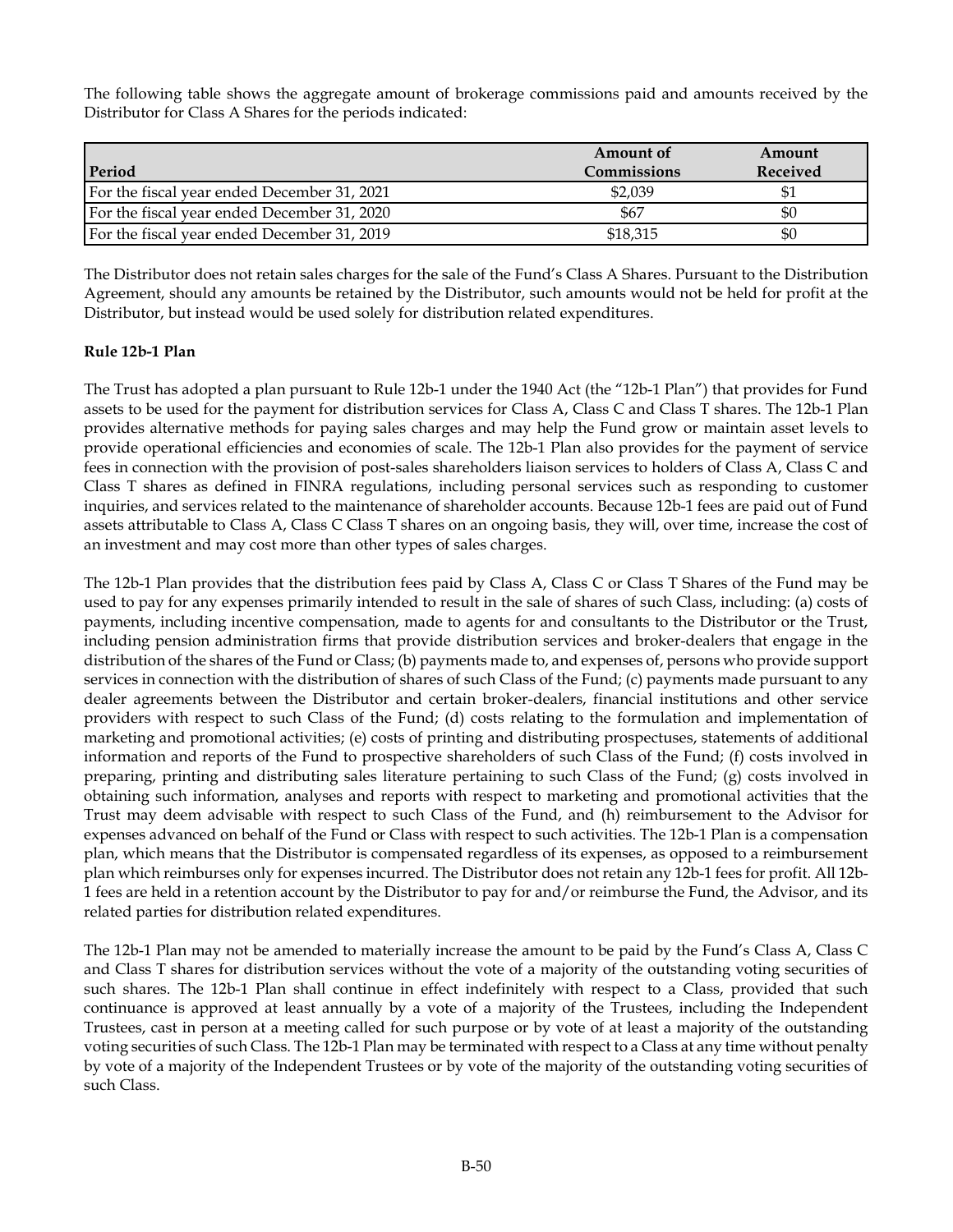If the 12b-1 Plan is terminated for the Fund's Class A, Class C and Class T shares in accordance with its terms, the obligation of the Fund to make payments to the Distributor pursuant to the 12b-1 Plan will cease and the Fund will not be required to make any payments past the termination date. Thus, there will be no legal obligation for the Fund to pay any expenses incurred by the Distributor other than for fees already payable under the 12b-1 Plan, if the 12b-1 Plan is terminated in accordance with its terms for any reason.

The following table shows the 12b-1 fees paid pursuant to the 12b-1 Plan for the fiscal year ended December 31, 2021:

| 12b-1 Fees                                     | <b>Total Dollars Allocated</b> |
|------------------------------------------------|--------------------------------|
| Advertising/Marketing                          | \$0                            |
| Printing/Postage                               | \$0                            |
| Payment to distributor                         | \$34,693                       |
| Payment to dealers                             | \$0                            |
| Compensation to sales personnel                | \$0                            |
| Interest, carrying, or other financing charges | \$0                            |
| Other                                          | \$0                            |
| <b>Total</b>                                   | \$34,693                       |

Class T Shares are not currently available for purchase.

#### **Shareholder Service Plan**

The Board has adopted, on behalf of the Fund, a Shareholder Service Plan (the "Service Plan") under which the Advisor will provide, or arrange for others (such as banks, trust companies, broker-dealers and other financial intermediaries (each, a "Service Organization")) to provide, certain specified non-distribution shareholder servicing functions for Fund shares owned by its respective customers, including but not limited to (a) establishing and maintaining accounts and records relating to customers who invest in the Fund; (b) aggregating and processing orders involving Fund shares; (c) processing dividend and other distribution payments from the Fund on behalf of customers; (d) preparing tax reports or forms on behalf of customers; (e) forwarding communications from the Fund; (f) providing sub-accounting with respect to Fund shares; (g) providing customers with a service that invests the assets of their accounts in Fund shares pursuant to specific or pre-authorized instructions; and (h) providing such other similar services as the Advisor may reasonably request to the extent it or a Service Organization is permitted to do so under applicable statutes, rules or regulations. The Fund will pay the Advisor or Service Organizations, as applicable, at an annual rate of up to 0.15% of the Fund's average daily net assets, payable monthly. The amount paid by the Fund to any Service Organization may be expressed in terms of a dollar amount per shareholder account in the Fund held by clients of the Service Organization, and/or in terms of percentage of the net assets of such accounts. For the fiscal year ended December 31, 2021, the Fund paid \$13,343 in shareholder servicing fees to Service Organizations. No shareholder servicing fees were paid to the Advisor.

#### **Marketing and Support Payments**

The Advisor or the Sub-Advisor, out of its own resources and without additional cost to the Fund or its shareholders, provides cash payments to certain financial intermediaries who sell shares of the Fund. These payments are in addition to other fees described in the Fund's Prospectus and this SAI, and are generally provided for shareholder services or marketing support. Payments for marketing support are typically for inclusion of the Fund on sales lists, including electronic sales platforms. Investors may wish to take these payments into account when considering and evaluating recommendations to purchase shares of the Fund. The Advisor's affiliated broker-dealer, HRC Fund Associates, LLC ("HRC"), markets the Fund shares pursuant to a marketing agreement with the Advisor. HRC acts as a wholesaling agent which markets the Fund to financial intermediaries, who in turn and at their discretion may recommend the Fund for purchase to their clients. HRC may also market the Fund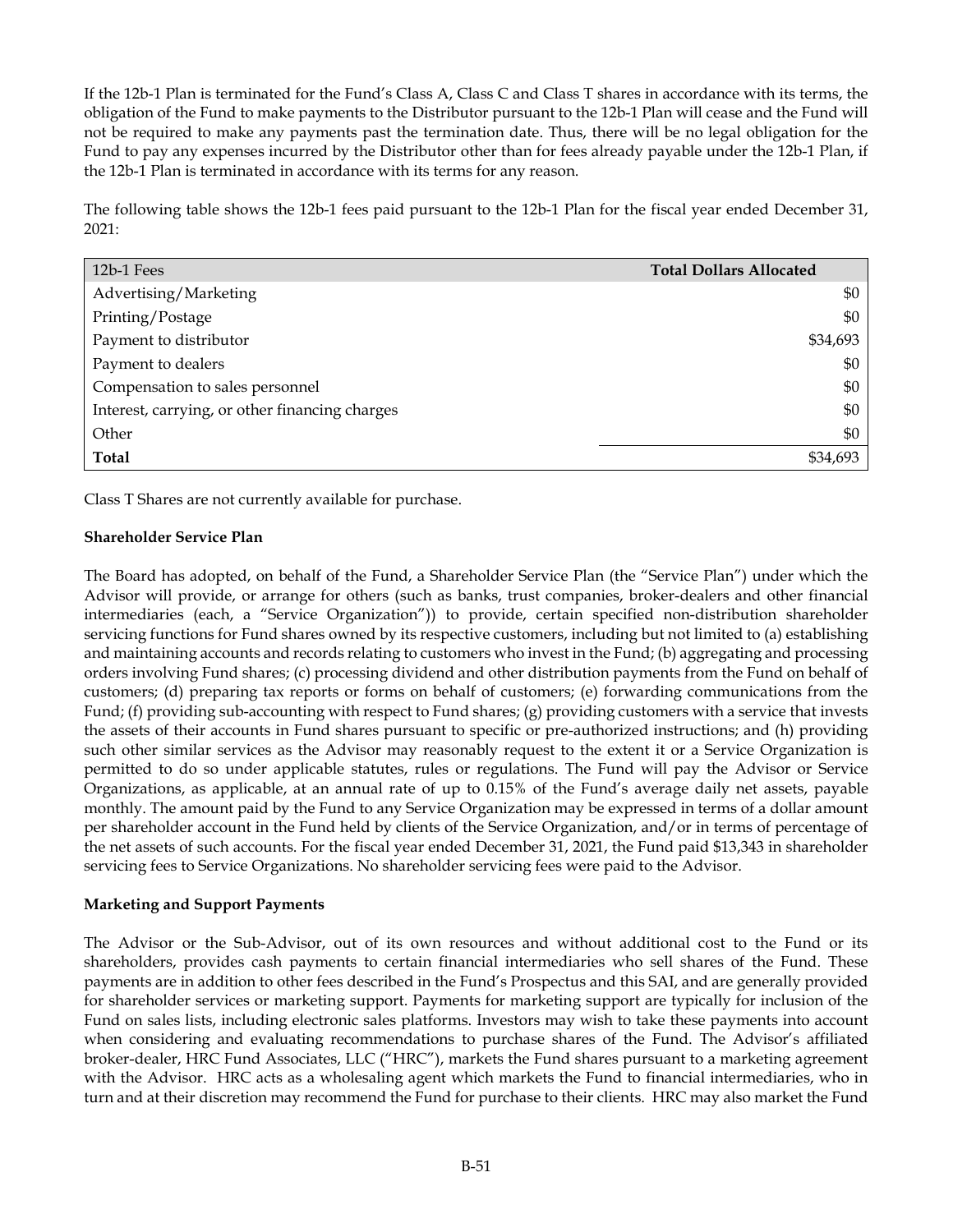to institutional investors. The Advisor pays HRC out of its own resources and without additional cost to the Fund or its shareholders.

#### **Dealer Reallowances**

The Fund's Class A and Class T shares are subject to a sales charge that includes a dealer reallowance, which varies depending on how much the shareholder invests. The Distributor pays the appropriate dealer reallowance to dealers who have entered into an agreement with the Distributor to sell shares of the Fund. More detailed information on the sales charge and its application is contained in the Prospectus. The Distributor does not retain sales charges for the sale of the Fund's Class A or Class T Shares.

#### **PORTFOLIO TRANSACTIONS AND BROKERAGE**

The Sub-Advisor determines which securities are to be purchased and sold by the Fund and which broker-dealers are eligible to execute the Fund's portfolio transactions. The purchases and sales of securities in the OTC market will generally be executed by using a broker for the transaction.

Purchases of portfolio securities for the Fund also may be made directly from issuers or from underwriters. Where possible, purchase and sale transactions will be effected through dealers (including banks) that specialize in the types of securities which the Fund will be holding unless better executions are available elsewhere. Dealers and underwriters usually act as principals for their own accounts. Purchases from underwriters will include a concession paid by the issuer to the underwriter and purchases from dealers will include the spread between the bid and the asked price. If the execution and price offered by more than one dealer or underwriter are comparable, the order may be allocated to a dealer or underwriter that has provided research or other services as discussed below.

In placing portfolio transactions, the Sub-Advisor will use its reasonable efforts to choose broker-dealers capable of providing the services necessary to obtain the most favorable price and execution available. The full range and quality of services available will be considered in making these determinations, such as the size of the order, the difficulty of execution, the operational facilities of the broker-dealer involved, the risk in positioning the block of securities, and other factors. In those instances where it is reasonably determined that more than one broker-dealer can offer the services needed to obtain the most favorable price and execution available, consideration may be given to those broker-dealers which furnish or supply research and statistical information to the Sub-Advisor that they may lawfully and appropriately use in their investment advisory capacities, as well as provide other services in addition to execution services. The Sub-Advisor considers such information, which is in addition to and not in lieu of the services required to be performed by it under its Sub-Advisory Agreement with respect to the Fund, to be useful in varying degrees, but of indeterminable value.

While it is the Fund's general policy to seek to obtain the most favorable price and execution available in selecting a broker-dealer to execute portfolio transactions for the Fund, weight is also given to the ability of a broker-dealer to furnish brokerage and research services as defined in Section 28(e) of the Securities Exchange Act of 1934, as amended, to the Fund or to the Sub-Advisor, even if the specific services are not directly useful to the Fund and may be useful to the Sub-Advisor in advising other clients. In negotiating commissions with a broker or evaluating the spread to be paid to a dealer, the Fund may therefore pay a higher commission or spread than would be the case if no weight were given to the furnishing of these supplemental services, provided that the amount of such commission or spread has been determined in good faith by the Sub-Advisor to be reasonable in relation to the value of the brokerage and/or research services provided by such broker-dealer. The standard of reasonableness is to be measured in light of the Sub-Advisor's overall responsibilities to the Fund.

Investment decisions for the Fund are made independently from those of other client accounts that may be managed or advised by the Sub-Advisor. Nevertheless, it is possible that at times, identical securities will be acceptable for both the Fund and one or more of such client accounts. In such event, the position of the Fund and such client accounts in the same issuer may vary and the holding period may likewise vary. However, to the extent any of these client accounts seek to acquire the same security as the Fund at the same time, the Fund may not be able to acquire as large a position in such security as it desires, or it may have to pay a higher price or obtain a lower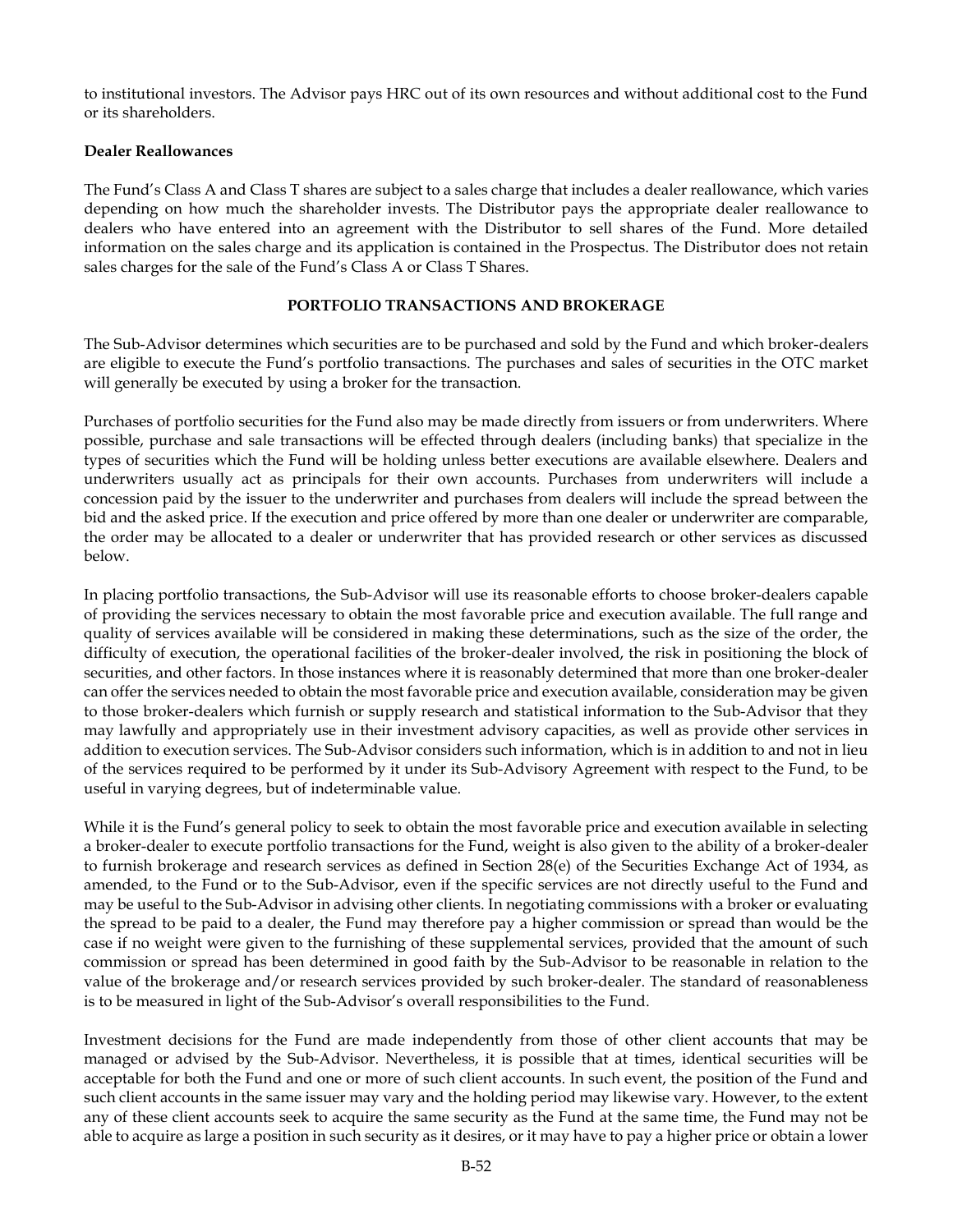yield for such security. Similarly, the Fund may not be able to obtain as high a price for, or as large an execution of, an order to sell any particular security at the same time as the Sub-Advisor's other client accounts.

The Fund does not effect securities transactions through brokers in accordance with any formula, nor does it effect securities transactions through brokers for selling shares of the Fund. However, broker-dealers who execute brokerage transactions may effect purchase of shares of the Fund for their customers. The brokers may also supply the Fund with research, statistical and other services.

The Fund paid the following brokerage commissions and soft dollar for the periods indicated:

|                                             | <b>Brokerage</b> | <b>Soft Dollar</b> |
|---------------------------------------------|------------------|--------------------|
|                                             | Commissions      | <b>Commissions</b> |
| For the fiscal year ended December 31, 2021 | \$72.136         | \$39,376           |
| For the fiscal year ended December 31, 2020 | \$76,511         | \$22,345           |
| For the fiscal year ended December 31, 2019 | \$73,543         | \$38,070           |

#### **Holdings of Securities of the Fund's Regular Brokers and Dealers**

From time to time, the Fund may acquire and hold securities issued by its "regular brokers or dealers" or the parents of those brokers or dealers. "Regular brokers or dealers" (as such term is defined in the 1940 Act) of the Fund are the ten brokers or dealers that, during the most recent fiscal year, (i) received the greatest dollar amounts of brokerage commissions from the Fund's portfolio transactions, (ii) engaged as principal in the largest dollar amounts of the portfolio transactions of the Fund, or (iii) sold the largest dollar amounts of the Fund's shares. The Fund did not hold any securities of its "regular brokers or dealers" during the fiscal year ended December 31, 2021.

#### **PORTFOLIO TURNOVER**

Although the Fund generally will not invest for short-term trading purposes, portfolio securities may be sold without regard to the length of time they have been held when, in the opinion of the Sub-Advisor, investment considerations warrant such action. Portfolio turnover rate is calculated by dividing (1) the lesser of purchases or sales of portfolio securities for the fiscal year by (2) the monthly average of the value of portfolio securities owned during the fiscal year. A 100% turnover rate would occur if all the securities in the Fund's portfolio, with the exception of securities whose maturities at the time of acquisition were one year or less, were sold and either repurchased or replaced within one year. A high rate of portfolio turnover (100% or more) generally leads to higher transaction costs and may result in a greater number of taxable transactions. To the extent net short-term capital gains are realized, any distributions resulting from such gains will be taxed at ordinary income tax rates for federal income tax purposes.

The Fund's portfolio turnover rates for the fiscal years ended December 31, 2021, and December 31, 2020, were 112% and 124%, respectively.

#### **PROXY VOTING POLICY**

The Board has adopted Proxy Voting Policies and Procedures ("Trust Policies") on behalf of the Trust, which delegates the responsibility for voting the Fund's proxies to the Sub-Advisor, subject to the Board's continuing oversight. The Trust Policies require that the Sub-Advisor vote proxies received in a manner consistent with the best interests of the Fund. The Trust Policies also require the Sub-Advisor to present to the Board, at least annually, the Sub-Advisor's Proxy Voting Policies and Procedures ("Sub-Advisor's Proxy Policies") and a record of each proxy voted by the Sub-Advisor on behalf of the Fund, including a report on the resolution of all proxies identified by the Sub-Advisor as involving a conflict of interest. See Appendix B for the Trust Policies and Sub-Advisor's Proxy Policies. These policies are intended to serve as guidelines and to further the economic value of each security held by the Fund. The Trust's CCO will review the Trust Policies and the Sub-Advisor Policies annually. Each proxy will be considered individually, taking into account the relevant circumstances at the time of each vote.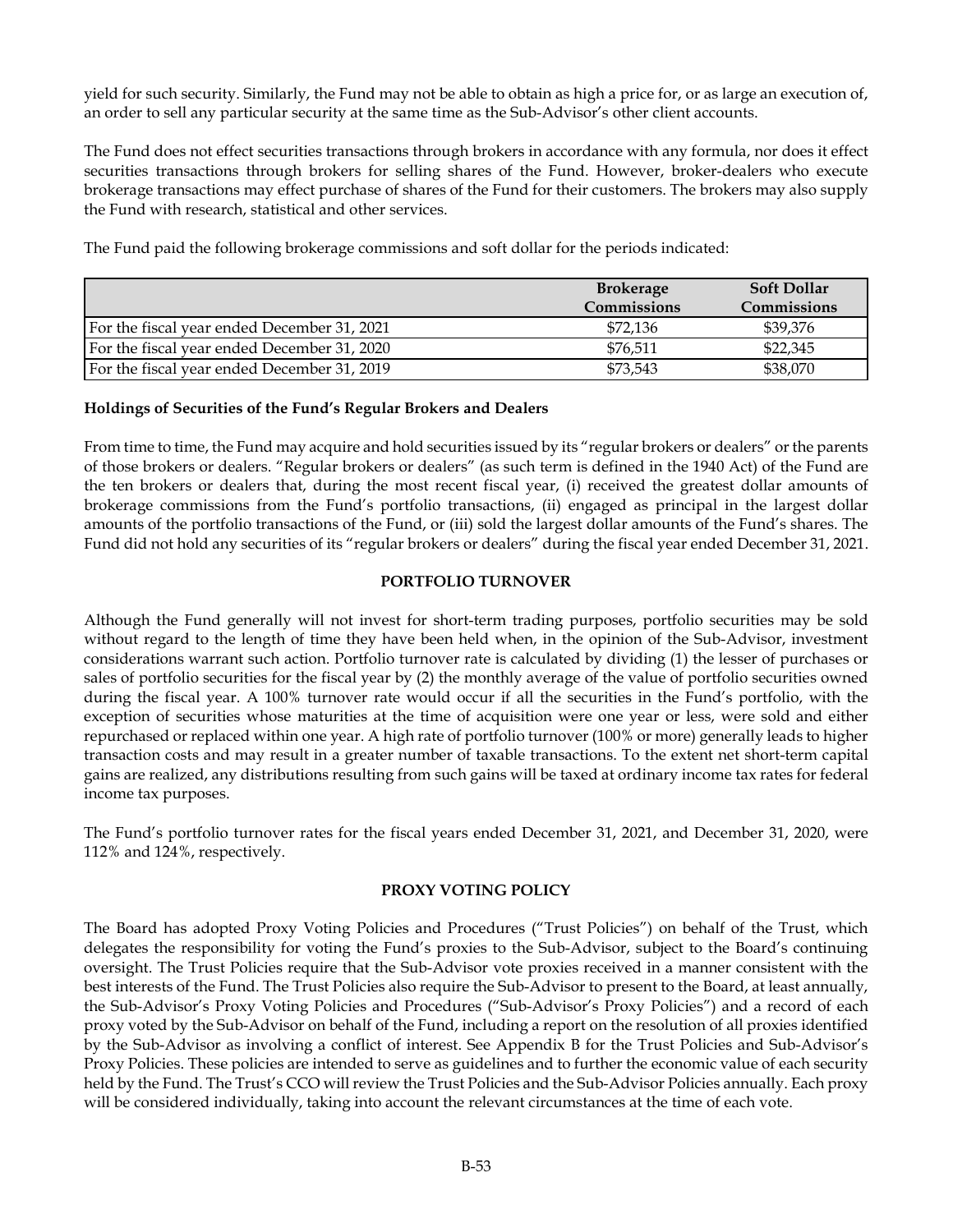If a proxy proposal raises a material conflict between the Sub-Advisor's interests and the Fund's interests, the Sub-Advisor will resolve the conflict by following the policy guidelines or the recommendation of an independent third party.

The Fund is required to annually file Form N-PX, which lists the Fund's complete proxy voting record for the 12 month period ended June 30 of each year. Once filed, the Fund's proxy voting record will be available without charge, upon request, by calling toll-free (800) 207-7108 and on the SEC's web site at www.sec.gov.

#### **ANTI-MONEY LAUNDERING PROGRAM**

The Trust has established an Anti-Money Laundering Compliance Program (the "Program") as required by the Uniting and Strengthening America by Providing Appropriate Tools Required to Intercept and Obstruct Terrorism Act of 2001 ("USA PATRIOT Act"). In order to ensure compliance with this law, the Program provides for the development and implementation of internal practices, procedures and controls, designation of anti-money laundering compliance officers, an ongoing training program and an independent audit function to determine the effectiveness of the Program.

Procedures to implement the Program include, but are not limited to, determining that the Distributor and the Fund's Transfer Agent have established proper anti-money laundering procedures, reporting suspicious and/or fraudulent activity, checking shareholder names against designated government lists, including Office of Foreign Assets Control ("OFAC"), and a complete and thorough review of all new opening account applications. The Trust will not transact business with any person or entity whose identity cannot be adequately verified under the provisions of the USA PATRIOT Act.

## **PORTFOLIO HOLDINGS INFORMATION**

The Trust has adopted policies and procedures regarding disclosure of portfolio holdings information (the "Disclosure Policy"). The Board of Trustees determined that the adoption of the Disclosure Policy, including the disclosure permitted therein, was in the best interests of the Trust. The Disclosure Policy applies to the Fund, Advisor, Sub-Advisor, and other internal parties involved in the administration, operation or custody of the Fund, including, but not limited to UMBFS, MFAC, the Board of Trustees, counsel to the Trust, Morgan Lewis, counsel to the Independent Trustees, Paul Hastings, and the Fund's independent registered public accounting firm, Tait Weller (collectively, the "Service Providers"). Pursuant to the Disclosure Policy, non-public information concerning the Fund's portfolio holdings may be disclosed to its Service Providers only if such disclosure is consistent with the antifraud provisions of the federal securities laws and the fiduciary duties owed by the Fund, the Advisor and the Sub-Advisor to the Fund's shareholders. The Fund and its Service Providers may not receive compensation or any other consideration (which includes any agreement to maintain assets in the Fund or in other investment companies or accounts managed by the Sub-Advisor or any affiliated person of the Sub-Advisor) in connection with the disclosure of portfolio holdings information of the Fund. The Fund's Disclosure Policy is implemented and overseen by the CCO of the Trust, subject to the oversight of the Board of Trustees. Periodic reports regarding these procedures will be provided to the Trust's Board.

Portfolio holdings information will be deemed public when it has been (1) posted to the Fund's public website (www.libertystreetfunds.com) or (2) disclosed in periodic regulatory filings on the SEC's website (www.sec.gov). The Advisor may make publicly available the Fund's total portfolio holdings as of the most recent calendar quarter on the Fund's public website no earlier than five days after the date of such information (e.g., information as of January 31 may be made available no earlier than February 5).

*Non-Public Portfolio Holdings Information Policy.* All portfolio holdings information that has not been disseminated in a manner making it available to investors generally as described above is considered non-public portfolio holdings information for the purposes of the Disclosure Policy. Pursuant to the Disclosure Policy, the Fund or its Service Providers may disclose non-public portfolio holdings information to certain third parties who fall within pre-authorized categories on a daily basis, with no lag time unless otherwise specified below. These third parties include: (i) the Fund's Service Providers and others who need access to such information in the performance of their contractual or other duties and responsibilities to the Fund (e.g., custodians, accountants, the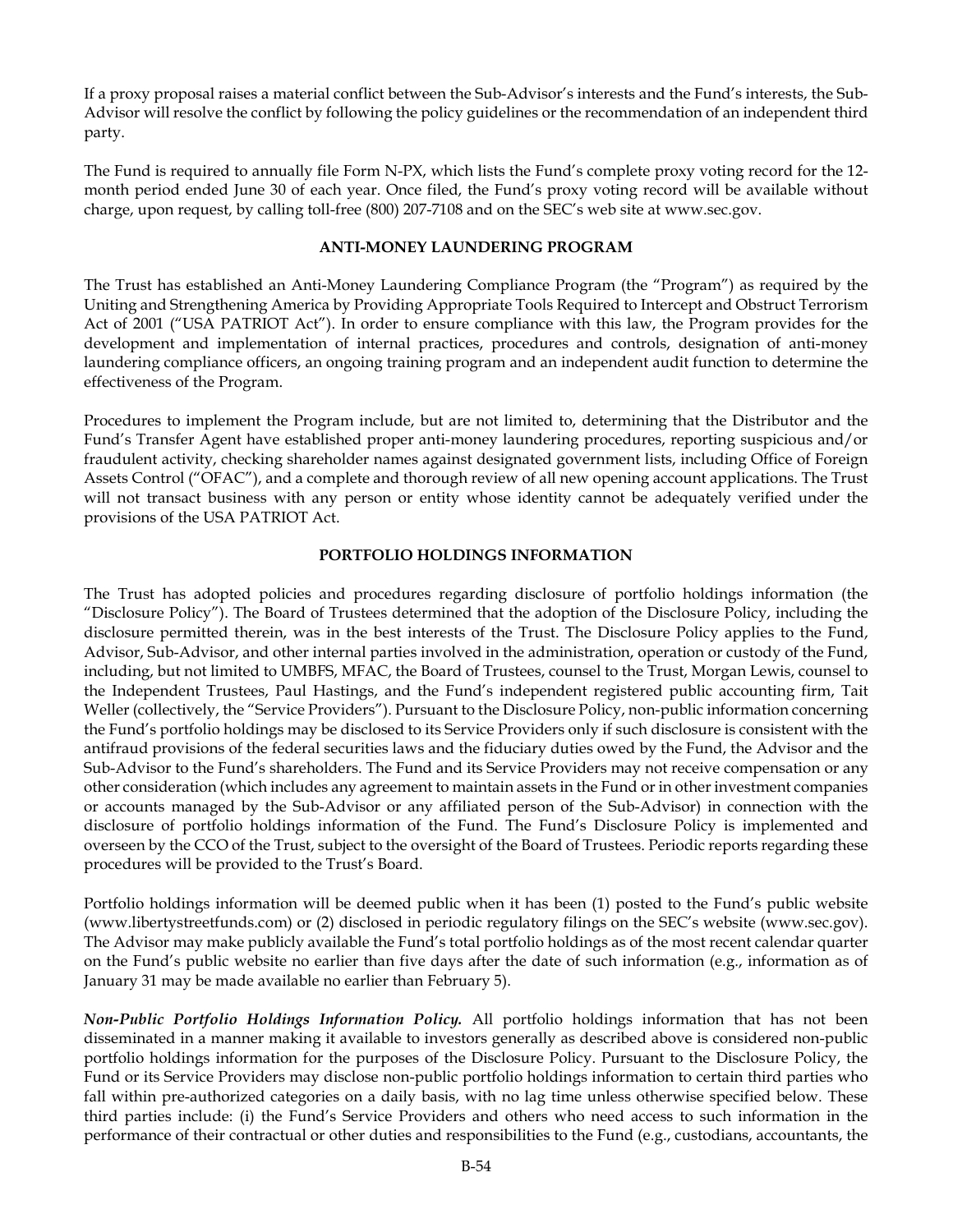Advisor, the Sub-Advisor, administrators, attorneys, officers and Trustees) and who are subject to duties of confidentiality imposed by law or contract, (ii) brokers who execute trades for the Fund, (iii) evaluation service providers (as described below) and (iv) shareholders receiving in-kind redemptions (as described below).

*Evaluation Service Providers.* These third parties include mutual fund evaluation services, such as Morningstar, Inc. and Lipper, Inc., if the Fund has a legitimate business purpose for disclosing the information, provided that the third party expressly agrees to maintain the non-public portfolio holdings information in confidence and not to trade portfolio securities based on the non-public portfolio holdings information. Subject to the terms and conditions of any agreement between the Fund or its authorized service providers and the third party, if these conditions for disclosure are satisfied, there shall be no restriction on the frequency with which the Fund's nonpublic portfolio holdings information is released, and no lag period shall apply. In addition, persons who owe a duty of trust or confidence to the Fund or its Service Providers (such as legal counsel) may receive non-public portfolio holdings information without entering into a non-disclosure agreement.

*Shareholder In-Kind Distributions.* The Fund may, in certain circumstances, pay redemption proceeds to a shareholder by an in-kind distribution of portfolio securities (instead of cash). In such circumstances, pursuant to the Disclosure Policy, Fund shareholders may receive a complete listing of the portfolio holdings of the Fund up to seven (7) calendar days prior to making the redemption request provided that they represent orally or in writing that they agree to maintain the confidentiality of the portfolio holdings information and not to trade portfolio securities based on the non-public holdings information.

*Other Entities***.** Pursuant to the Disclosure Policy, the Fund, the Advisor or the Sub-Advisor may disclose nonpublic portfolio holdings information to a third party who does not fall within the pre-approved categories, and who are not executing broker-dealers; however, prior to the receipt of any non-public portfolio holdings information by such third party, the recipient must have entered into a non-disclosure agreement and the disclosure arrangement must have been approved by the CCO of the Trust. The CCO will report to the Board of Trustees on a quarterly basis regarding any recipients of non-public portfolio holdings information approved pursuant to this paragraph. There are no other ongoing arrangements as of the date of this SAI.

The Advisor, the Sub-Advisor, and its affiliates may provide investment advice to clients other than the Fund that have investment objectives that may be substantially similar to those of the Fund. These clients also may have portfolios consisting of holdings substantially similar to those of the Fund and generally have access to current portfolio holdings information for their accounts. These clients do not owe the Advisor, the Sub-Advisor, or the Fund a duty of confidentiality with respect to disclosure of their portfolio holdings.

*Current Arrangements Regarding Disclosure of Portfolio Holdings***.** As of the date of this SAI, the Trust or the Fund has ongoing business arrangements with the following entities which involve making portfolio holdings information available to such entities as an incidental part of the services they provide to the Trust: (i) the Advisor, the Sub-Advisor, MFAC and UMBFS, and UMB Bank, N.A., pursuant to investment management, administration and custody agreements, respectively, under which the Trust's portfolio holdings information is provided daily on a real-time basis (i.e. with no time lag); (ii) Tait Weller (independent registered public accounting firm), Morgan Lewis and Paul Hastings (attorneys) to which the Trust provides portfolio holdings information on a regular basis with varying lag times after the date of the information; (iii) Practical Computer Application, to which MFAC provides the Trust's portfolio holdings information on a daily basis for programming and database hosting services in connection with MFAC's administrative services to the Trust; (iv) Donnelley Financial Solutions, to which the Trust provides portfolio holdings information on a monthly basis in connection with filings of Form N-PORT; (v) FilePoint, to which MFAC provides the Fund's portfolio holdings on a monthly basis in connection with filings of Form N-PORT; (vi) Morningstar, Inc., Lipper Inc., Refinitiv, Thomson Financial, Vickers Stock Research Corporation, and Bloomberg L.P., to which the Fund's portfolio holdings information is provided quarterly after the end of the previous fiscal quarter, with a 60-day time lag and no earlier than the date such information is filed on the SEC's EDGAR system on Form N-PORT (for the first and third fiscal quarters) or the Annual or Semi-Annual Report is mailed to shareholders (for the second and fourth fiscal quarters), as applicable; and (vii) Gainskeeper, Inc. and its affiliates, pursuant to an administrative agency agreement under which the Trust provides the Fund's portfolio tax lot holdings and transaction level data information on a daily basis.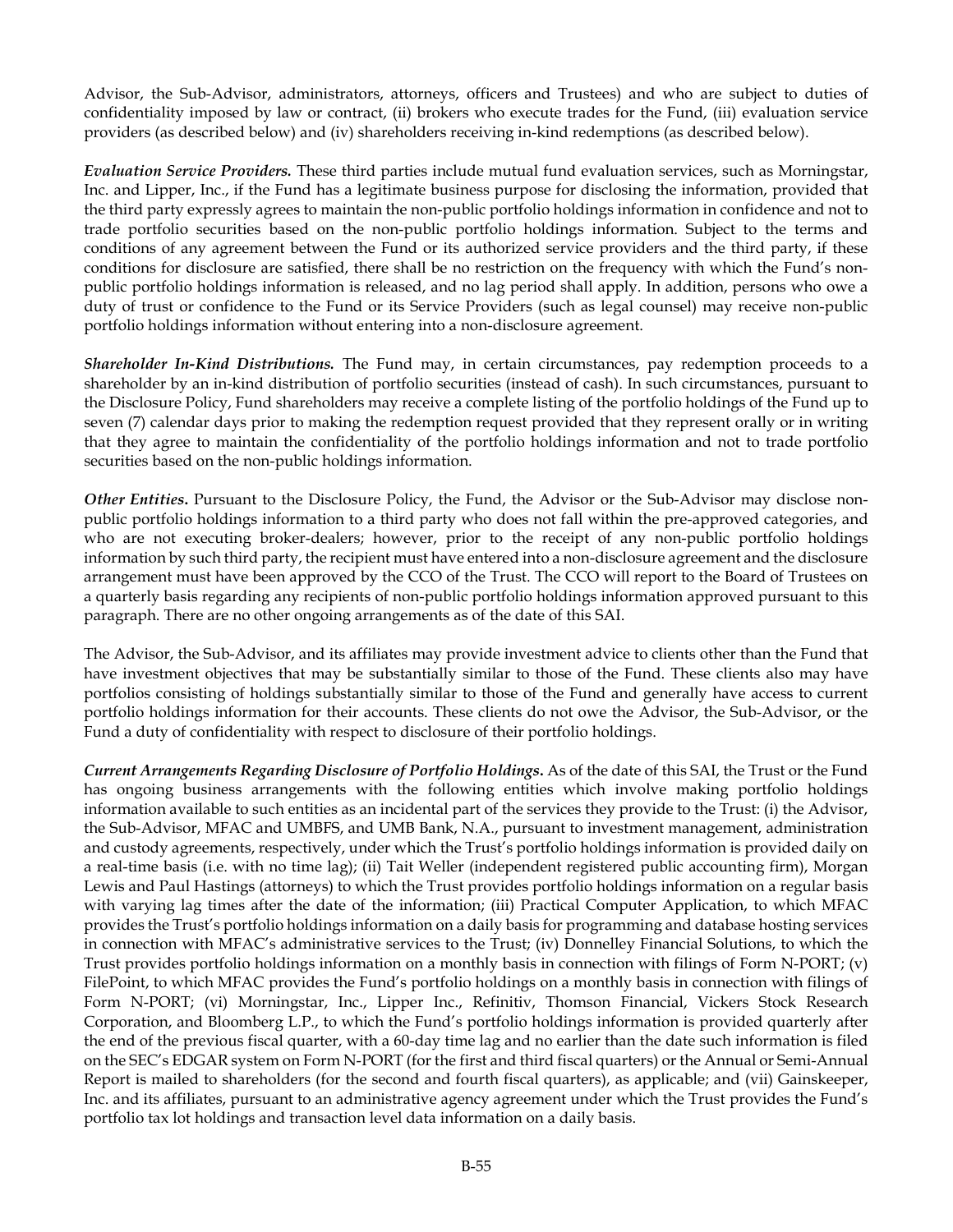#### **DETERMINATION OF NET ASSET VALUE**

The net asset values per share ("NAVs") of the Fund's shares will fluctuate and are determined as of 4:00 p.m. Eastern Time, the normal close of regular trading on the New York Stock Exchange (the "NYSE"), on each day the NYSE is open for trading. The NAVs may be calculated earlier if permitted by the SEC. The NYSE annually announces the days on which it will not be open for trading. The most recent announcement indicates that the NYSE will not be open for the following holidays: New Year's Day, Martin Luther King, Jr. Day, Presidents' Day, Good Friday, Memorial Day, Juneteenth National Independence Day, Independence Day, Labor Day, Thanksgiving Day and Christmas Day. However, the NYSE may close on days not included in that announcement.

The NAV of each class is computed by dividing (a) the difference between the value of the Fund's securities, cash and other assets and the amount of the Fund's expenses and liabilities attributable to the class by (b) the number of shares outstanding in that class (assets – liabilities / # of shares = NAV). Each NAV takes into account all of the expenses and fees of that class of the Fund, including management fees and administration fees, which are accrued daily.

Net Assets = NAV<br>Shares Outstanding = NAV

Generally, the Fund's investments are valued at market value or, in the absence of a market value, at fair value as determined in good faith by the Sub-Advisor and the Trust's Valuation Committee pursuant to procedures approved by or under the direction of the Board. Pursuant to those procedures, the Board considers, among other things: 1) the last sale price on the securities exchange, if any, on which a security is primarily traded; 2) the mean between the bid and ask prices; 3) price quotations from an approved pricing service, (which use information provided by market makers or estimates of market value based on similar securities) and 4) other factors as necessary to determine a fair value under certain circumstances.

The Fund's securities which are traded on securities exchanges are valued at the last sale price on the exchange on which such securities are traded, as of the close of business on the day the securities are being valued or, lacking any reported sales, at the mean between the last available bid and ask prices.

Pricing services generally value debt securities assuming orderly transactions of an institutional round lot size, but such securities may be held or transactions may be conducted in such securities in smaller, odd lot sizes. Odd lots often trade at lower prices than institutional round lots.

Securities that are traded on more than one exchange are valued on the exchange determined by the Sub-Advisor to be the primary market. Securities primarily traded in the National Association of Securities Dealers Automated Quotation ("NASDAQ"), National Market System for which market quotations are readily available shall be valued using the NASDAQ Official Closing Price ("NOCP"). If the NOCP is not available, such securities shall be valued at the last sale price on the day of valuation, or if there has not been any sale on such day, at the mean between the bid and ask prices. OTC securities which are not traded in the NASDAQ National Market System are valued at the most recent trade price.

Stocks that are "thinly traded" or events occurring when a foreign market is closed but the NYSE is open (for example, the value of a security held by the Fund has been materially affected by events occurring after the close of the exchange or market on which the security is principally traded) may create a situation where a market quote would not be readily available. When a market quote is not readily available, the security's value is based on "fair value" as determined by procedures adopted by the Board. The Board will periodically review the reliability of the Fund's fair value methodology. The Fund may hold portfolio securities, such as those traded on foreign securities exchanges that trade on weekends or other days when the Fund's shares are not priced. Therefore, the value of the Fund's shares may change on days when shareholders will not be able to purchase or redeem shares.

Short-term debt obligations with remaining maturities in excess of 60 days are valued at current market prices, as discussed above. Short-term securities with 60 days or less remaining to maturity are, unless conditions indicate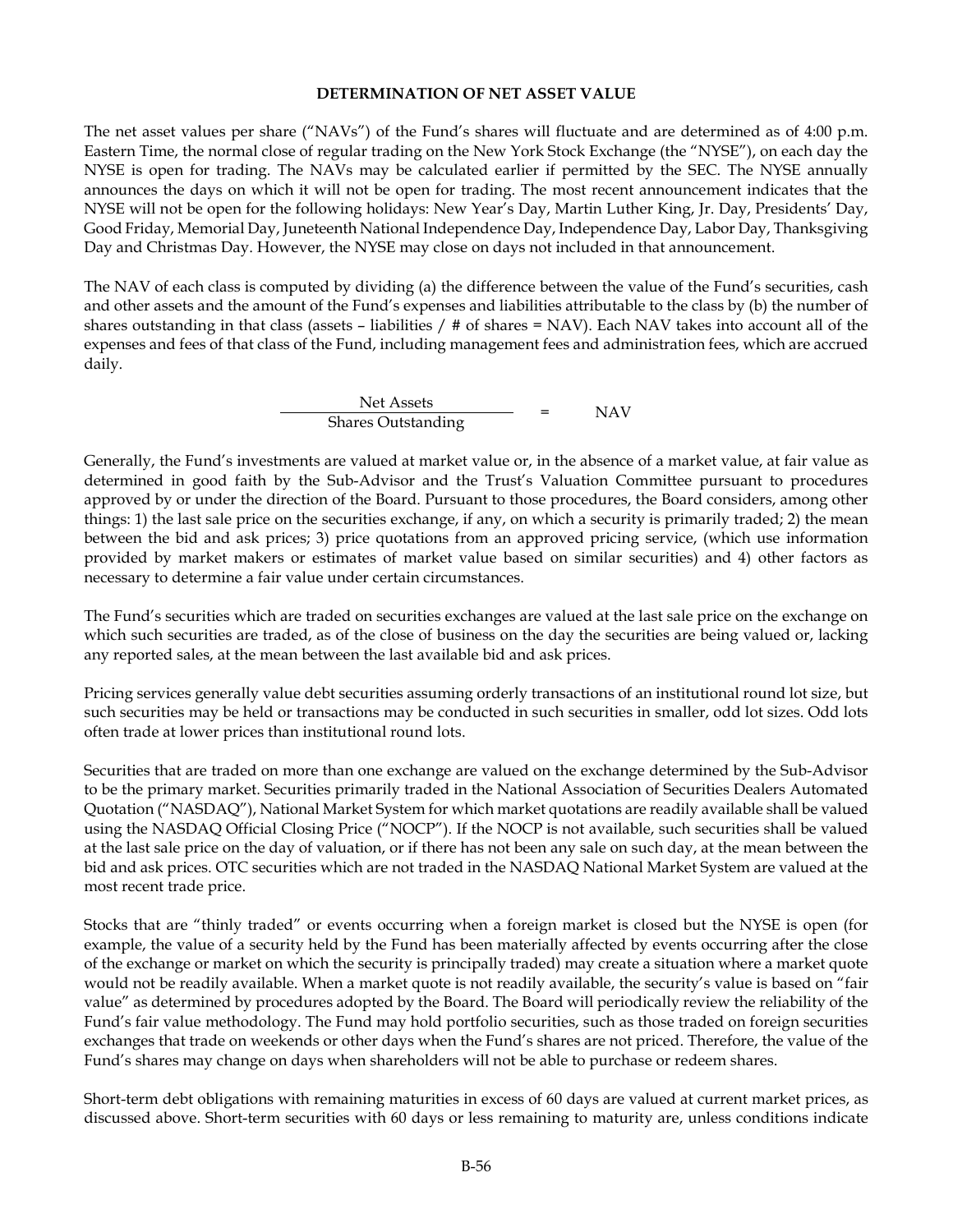otherwise, amortized to maturity based on their cost to the Fund if acquired within 60 days of maturity or, if already held by the Fund on the 60th day, based on the value determined on the 61st day.

All other assets of the Fund are valued in such manner as the Board in good faith deems appropriate to reflect as their fair value.

#### **PURCHASE AND REDEMPTION OF FUND SHARES**

Detailed information on the purchase and redemption of shares is included in the Fund's Prospectus. Shares of the Fund are sold at the next offering price calculated after receipt of an order for purchase. In order to purchase shares of the Fund, you must invest the initial minimum investment for the relevant class of shares. However, the Fund reserves the right, in its sole discretion, to waive the minimum initial investment amount for certain investors, or to waive or reduce the minimum initial investment for 401(k) plans or other tax-deferred retirement plans. You may purchase shares on any day that the NYSE is open for business by placing orders with the Fund.

The Fund reserves the right to refuse any purchase requests, particularly those that would not be in the best interests of the Fund or its shareholders and could adversely affect the Fund or its operations. This includes those from any individual or group who, in the Fund's view, is likely to engage in or has a history of excessive trading (usually defined as more than four round-trip transactions out of the Fund within a calendar year). Furthermore, the Fund may suspend the right to redeem its shares or postpone the date of payment upon redemption for more than seven calendar days (i) for any period during which the NYSE is closed (other than customary weekend or holiday closings) or trading on the NYSE is restricted; (ii) for any period during which an emergency exists affecting the sale of the Fund's securities or making such sale or the fair determination of the value of the Fund's net assets not reasonably practicable; or (iii) for such other periods as the SEC may permit for the protection of the Fund's shareholders. In addition, if shares are purchased using a check and a redemption is requested before the check has cleared, the Fund may postpone payment of the redemption proceeds up to 15 days while the Fund waits for the check to clear.

*Redemptions In Kind.* The Trust has filed an election under SEC Rule 18f-1 committing to pay in cash all redemptions by a shareholder of record up to amounts specified by the rule (the lesser of (i) \$250,000 or (ii) 1% of the Fund's assets). The Fund has reserved the right to pay the redemption price of its shares in excess of the amounts specified by the rule, either totally or partially, by an in-kind distribution of portfolio securities (instead of cash). The securities so distributed would be valued at the same amounts as those assigned to them in calculating the NAV for the Fund shares being redeemed. If a shareholder receives an in-kind distribution, the shareholder could incur brokerage or other charges in converting the securities to cash.

The Fund does not intend to hold any significant percentage of its portfolio in illiquid securities, although the Fund, like virtually all mutual funds, may from time to time hold a small percentage of securities that are illiquid. In the unlikely event the Fund were to elect to make an in-kind redemption, the Fund expects that it would follow the normal protocol of making such distribution by way of a pro rata distribution based on its entire portfolio. If the Fund held illiquid securities, such distribution may contain a pro rata portion of such illiquid securities or the Fund may determine, based on a materiality assessment, not to include illiquid securities in the in-kind redemption. The Fund does not anticipate that it would ever selectively distribute a greater than pro rata portion of any illiquid securities to satisfy a redemption request. If such securities are included in the distribution, shareholders may not be able to liquidate such securities and may be required to hold such securities indefinitely. Shareholders' ability to liquidate such securities distributed in-kind may be restricted by resale limitations or substantial restrictions on transfer imposed by the issuers of the securities or by law. Shareholders may only be able to liquidate such securities distributed in-kind at a substantial discount from their value, and there may be higher brokerage costs associated with any subsequent disposition of these securities by the recipient.

#### **FEDERAL INCOME TAX MATTERS**

The following is a summary of certain material U.S. federal (and, where noted, state and local) income tax considerations affecting the Fund and its shareholders. The discussion is very general. Current and prospective shareholders are therefore urged to consult their own tax advisers with respect to the specific federal, state, local and foreign tax consequences of investing in the Fund. The summary is based on the laws in effect on the date of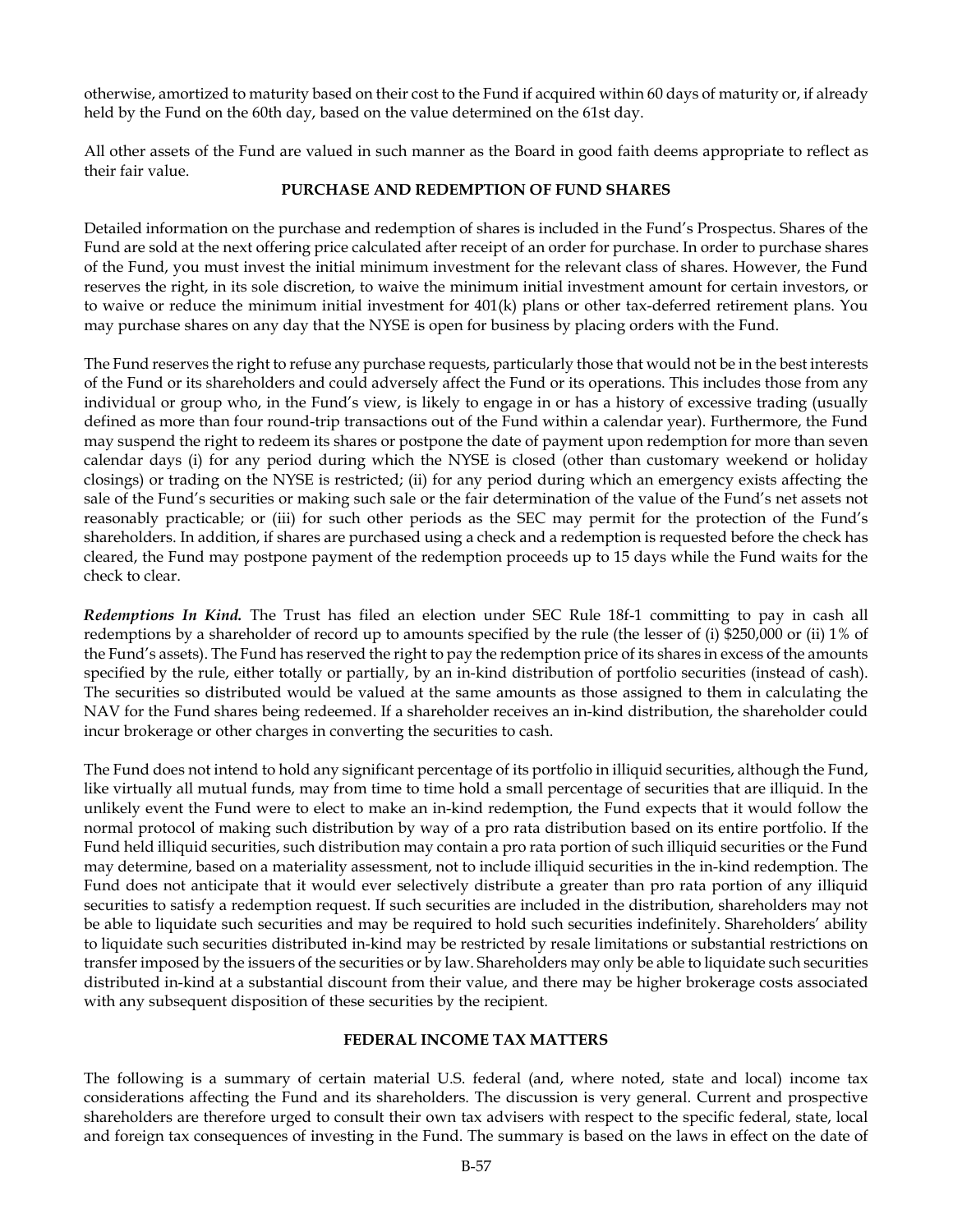this SAI and existing judicial and administrative interpretations thereof, all of which are subject to change, possibly with retroactive effect.

The Fund is treated as a separate entity from other series of the Trust for federal income tax purposes. The Fund has elected to be and intends to qualify each year for treatment as a "regulated investment company" under Subchapter M of the Code by complying with all applicable requirements of the Code, including, among other things, requirements as to the sources of the Fund's income, diversification of the Fund's assets and timing of Fund distributions. To so qualify, the Fund must, among other things: (a) derive at least 90% of its gross income in each taxable year from dividends, interest, payments with respect to certain securities loans, and gains from the sale or other disposition of stock or securities or foreign currencies, or other income (including, but not limited to, gains from options, futures or forward contracts) derived with respect to its business of investing in such stock, securities or currencies, and net income derived from interests in "qualified publicly traded partnerships" (i.e., partnerships that are traded on an established securities market or tradable on a secondary market, other than partnerships that derive 90% of their income from interest, dividends, capital gains, and other traditionally permitted mutual fund income); (b) diversify its holdings so that, at the end of each quarter of the Fund's taxable year, (i) at least 50% of the market value of the Fund's assets is represented by cash, securities of other regulated investment companies, U.S. government securities and other securities, with such other securities limited, in respect of any one issuer, to an amount not greater than 5% of the Fund's assets and not greater than 10% of the outstanding voting securities of such issuer and (ii) not more than 25% of the value of its assets is invested, including through corporations in which the Fund owns a 20% or more voting stock interest, in the securities (other than U.S. government securities or securities of other regulated investment companies) of any one issuer, in the securities (other than the securities of other regulated investment companies) of any two or more issuers that the Fund controls and that are determined to be engaged in the same or similar trades or businesses or related trades or businesses, or in the securities of one or more "qualified publicly traded partnerships" and (c) distribute an amount equal to the sum of at least 90% of its investment company taxable income (computed without regard to the dividends-paid deduction) and 90% of its net tax-exempt income, if any, for the tax year (including, for purposes of satisfying this distribution requirement, certain distributions made by the Fund after the close of its taxable year that are treated as made during such taxable year).

As a regulated investment company, the Fund will not be subject to U.S. federal income tax on the portion of its taxable investment income and capital gains that it distributes to its shareholders provided that it satisfies a minimum distribution requirement. In order to also avoid liability for a non-deductible federal excise tax, the Fund must distribute (or be deemed to have distributed) by December 31 of each calendar year at least the sum of (i) 98% of its ordinary income for such year, (ii) 98.2% of the excess of its realized capital gains over its realized capital losses for the 12-month period generally ending on October 31 during such year and (iii) any amounts from the prior calendar year that were not distributed and on which the Fund paid no federal income tax. The Fund will be subject to income tax at the applicable corporate tax rate on any taxable income or gains that it does not distribute to its shareholders. The Fund's policy is to distribute to its shareholders all investment company taxable income (determined without regard to the deduction for dividends paid) and any net capital gain (the excess of net longterm capital gain over net short-term capital loss) for each fiscal year in a manner that complies with the distribution requirements of the Code, so that the Fund will not be subject to any federal income or excise taxes.

If, for any taxable year, the Fund were to fail to qualify as a regulated investment company or were to fail to meet certain minimum distribution requirements under the Code, it would be taxed in the same manner as an ordinary corporation and distributions to its shareholders would not be deductible by the Fund in computing its taxable income. In addition, in the event of a failure to qualify, the Fund's distributions, to the extent derived from the Fund's current or accumulated earnings and profits, including any distributions of net capital gain, would be taxable to shareholders as ordinary dividend income for federal income tax purposes. However, such dividends would be eligible, subject to any generally applicable limitations, (i) to be treated as qualified dividend income in the case of shareholders taxed as individuals and (ii) for the dividends received deduction in the case of corporate shareholders. Moreover, if the Fund were to fail to qualify as a regulated investment company in any year, it would be required to pay out its earnings and profits accumulated in that year in order to qualify again as a regulated investment company. Under certain circumstances, the Fund may be able to cure a failure to qualify as a regulated investment company, but in order to do so the Fund might incur significant Fund-level taxes and might be forced to dispose of certain assets. If the Fund failed to qualify as a regulated investment company for a period greater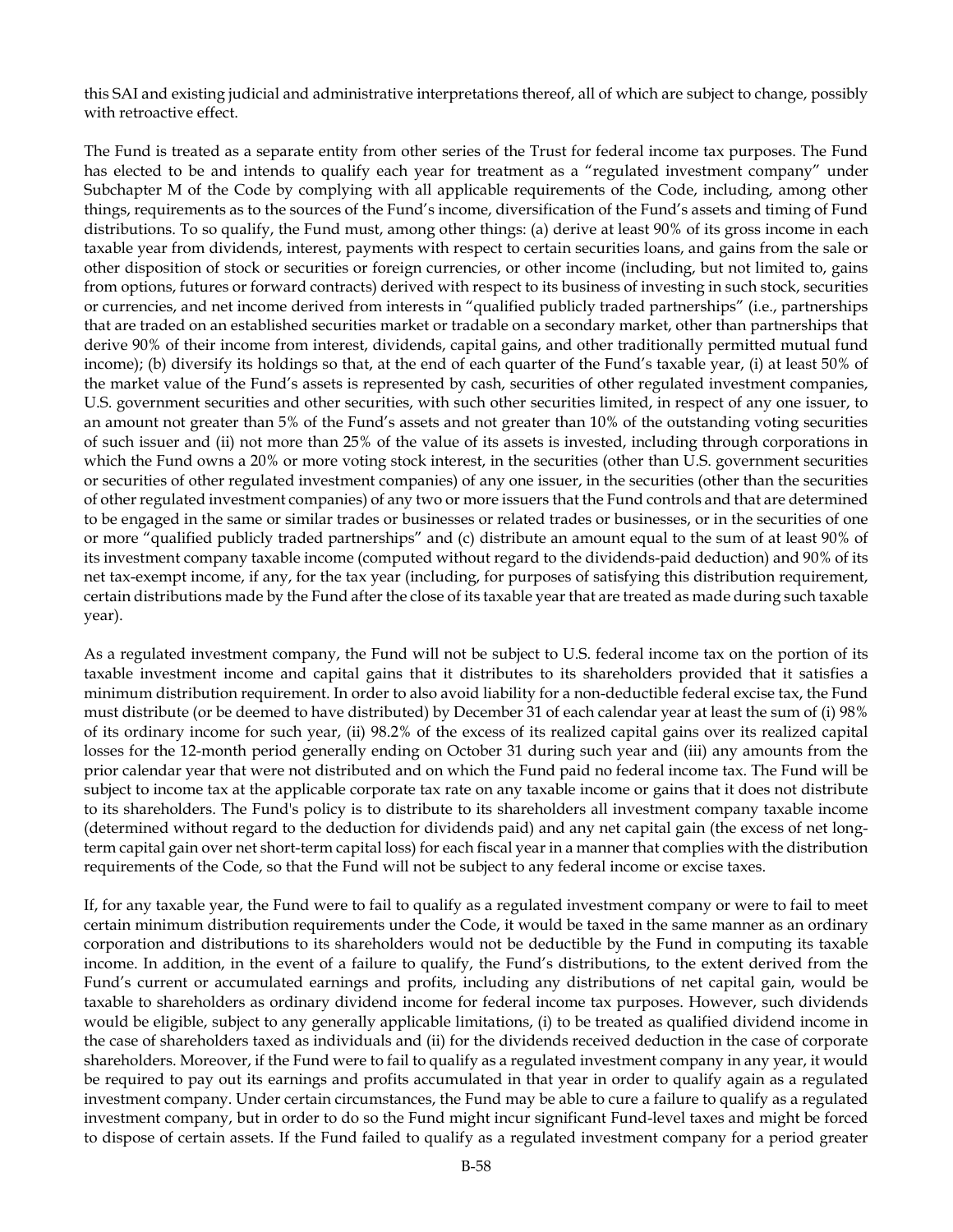than two taxable years, the Fund would generally be required to recognize any net built-in gains with respect to certain of its assets upon a disposition of such assets within five years of qualifying as a regulated investment company in a subsequent year.

Shareholders generally will be subject to federal income taxes on distributions made by the Fund whether paid in cash or additional shares. Distributions of net investment income (including interest, dividend income and net short-term capital gain in excess of any net long-term capital loss, less certain expenses), other than qualified dividend income, will be taxable to shareholders as ordinary income. Distributions of qualified dividend income generally will be taxed to non-corporate shareholders at the federal income tax rates applicable to net capital gain, provided the Fund reports the amount distributed as qualified dividend income.

In general, dividends may be reported by the Fund as qualified dividend income if they are attributable to qualified dividend income received by the Fund. Qualified dividend income generally means dividend income received from the Fund's investments in common and preferred stock of U.S. companies and stock of certain qualified foreign corporations, provided that certain holding period and other requirements are met by both the Fund and its shareholders. If 95% or more of the Fund's gross income (calculated without taking into account net capital gain derived from sales or other dispositions of stock or securities) consists of qualified dividend income, the Fund may report all distributions of such income as qualified dividend income.

A foreign corporation is treated as a qualified foreign corporation for this purpose if it is incorporated in a possession of the United States or it is eligible for the benefits of certain income tax treaties with the United States and meets certain additional requirements. Certain foreign corporations that are not otherwise qualified foreign corporations will be treated as qualified foreign corporations with respect to dividends paid by them if the stock with respect to which the dividends are paid is readily tradable on an established securities market in the United States. Passive foreign investment companies are not qualified foreign corporations for this purpose. Dividends received by the Fund from REITs generally do not qualify for treatment as qualified dividend income.

The Fund will not be able to offset gains distributed by any Underlying Fund in which it invests against losses incurred by another Underlying Fund in which it invests because the Underlying Funds cannot distribute losses. The Fund's sales of shares in an Underlying Fund, including those resulting from changes in the allocation among Underlying Funds, could cause the Fund to recognize taxable gains or losses. A portion of any such gains may be short-term capital gains that would be distributable as ordinary income to shareholders of the Fund. The Fund may sell shares of an Underlying Fund earlier than it ordinarily would in order to effect a desired allocation of its assets among Underlying Funds, or for other reasons. Further, a portion of losses on sales of shares in the Underlying Funds may be deferred. Short-term capital gains earned by an Underlying Fund will be treated as ordinary dividends when distributed to the Fund and therefore may not be offset by any short-term capital losses incurred by the Fund. Thus, the Fund's short-term capital losses may instead offset its long-term capital gains, which might otherwise be eligible for reduced U.S. federal income tax rates for individual and certain other noncorporate shareholders. Net capital gain distributions by an Underlying Fund will be treated as long-term capital gain, even if the Fund has held shares of the Underlying Fund for less than one year. If not disallowed under certain wash sale rules, any loss incurred by the Fund on the sale of such Underlying Fund shares that have a tax holding period of six months or less will be treated as long-term capital loss to the extent of the gain distribution received on the shares disposed of by the Fund. Those long-term capital losses may offset the Fund's long-term capital gains, which might otherwise be eligible for reduced U.S. federal income tax rates for individual and certain other noncorporate shareholders. As a result of these factors, the use of the fund-of-funds structure by the Fund could adversely affect the amount, timing and character of distributions to its shareholders.

Dividends paid by the Fund may qualify in part for the dividends-received deduction available to corporate shareholders, provided the Fund reports the amount distributed as a qualifying dividend and certain holding period and other requirements under the Code are satisfied. The reported amount, however, cannot exceed the aggregate amount of qualifying dividends received by the Fund for its taxable year. Eligibility for qualified dividend income treatment and the dividends-received deduction may be reduced or eliminated if, among other things, (i) the shareholder is under an obligation (whether pursuant to a short sale or otherwise) to make related payments with respect to positions in substantially similar or related property or (ii) certain holding period requirements are not satisfied at both the Fund and shareholder levels. In addition, qualified dividend income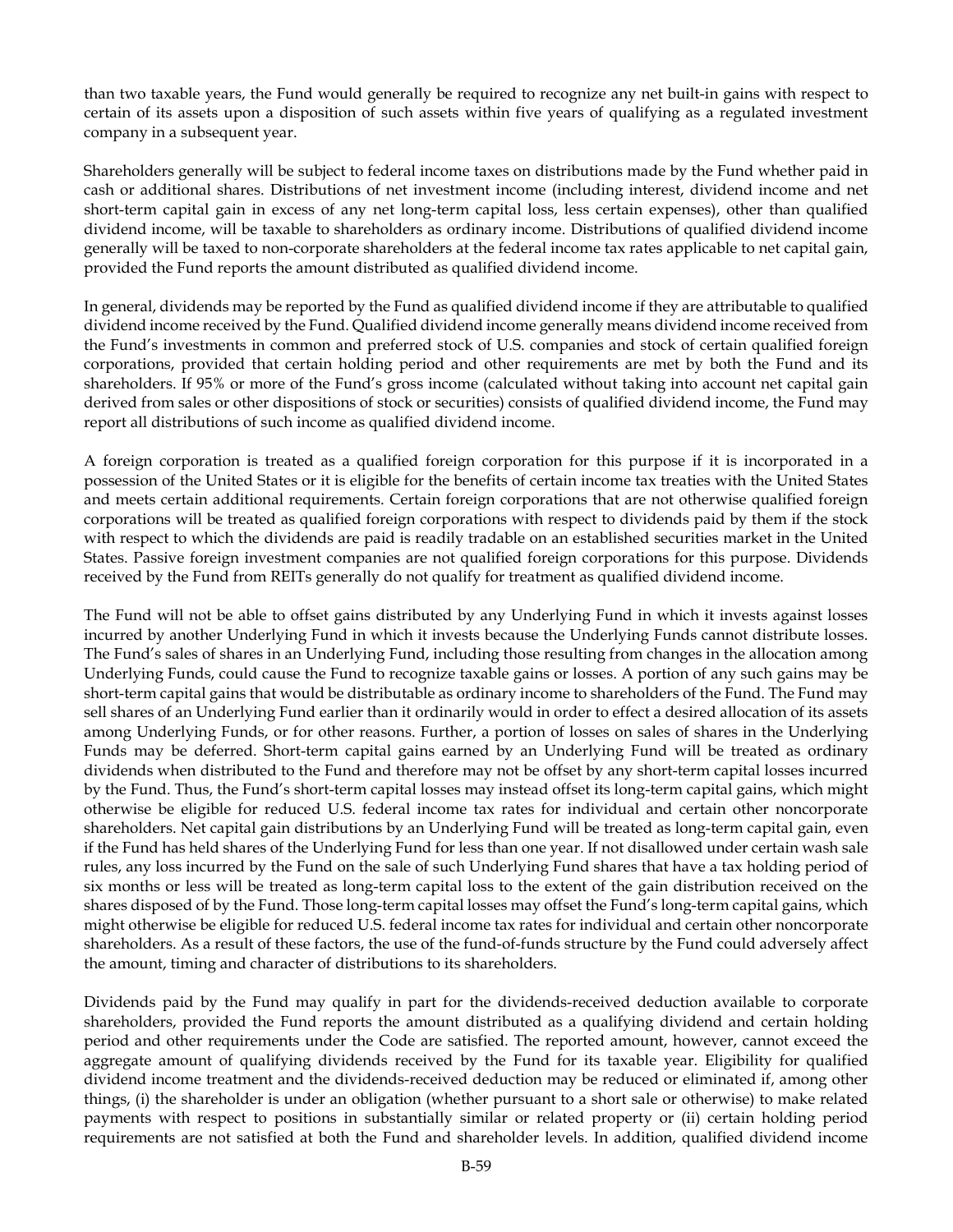treatment is not available if a shareholder elects to have the dividend income treated as investment income for purposes of the limitation on deductibility of investment interest.

If the Fund receives a dividend (other than a capital gain dividend) in respect of any share of REIT stock with a tax holding period of at least 46 days during the 91-day period beginning on the date that is 45 days before the date on which the stock becomes ex-dividend as to that dividend, then Fund dividends attributable to that REIT dividend income (as reduced by certain Fund expenses) may be reported by the Fund as eligible for the 20% deduction for "qualified REIT dividends" generally available to noncorporate shareholders under the Code. In order to qualify for this deduction, noncorporate shareholders must meet minimum holding period requirements with respect to their Fund shares.

Under Section 163(j) of the Code, a taxpayer's business interest expense is generally deductible to the extent of the taxpayer's business interest income plus certain other amounts. If the Fund earns business interest income, it may report a portion of its dividends as "Section 163(j) interest dividends," which its shareholders may be able to treat as business interest income for purposes of Section 163(j) of the Code. The Fund's "Section 163(j) interest dividend" for a tax year will be limited to the excess of its business interest income over the sum of its business interest expense and other deductions properly allocable to its business interest income. In general, the Fund's shareholders may treat a distribution reported as a Section 163(j) interest dividend as interest income only to the extent the distribution exceeds the sum of the portions of the distribution reported as other types of tax-favored income. To be eligible to treat a Section 163(j) interest dividend as interest income, a shareholder may need to meet certain holding period requirements in respect of the Fund shares and must not have hedged its position in the Fund shares in certain ways.

Distributions of net capital gain (the excess of net long-term capital gain over net short-term capital loss), if any, will be taxable to non-corporate shareholders as long-term capital gain without regard to how long a shareholder has held shares of the Fund. The Fund may retain certain amounts of capital gains and designate them as undistributed net capital gain in a notice to its shareholders, who (i) will be required to include in income for U.S. federal income tax purposes, as long-term capital gain, their proportionate shares of the undistributed amounts so designated, (ii) will be entitled to credit their proportionate shares of the income tax paid by the Fund on those undistributed amounts against their federal income tax liabilities and to claim refunds to the extent such credits exceed their liabilities and (iii) will be entitled to increase their federal income tax basis in their shares by an amount equal to the excess of the amounts of undistributed net capital gain included in their respective income over their respective income tax credits.

For U.S. federal income tax purposes, the Fund is permitted to carry forward indefinitely a net capital loss from any taxable year to offset its capital gains, if any, in years following the year of the loss. To the extent subsequent capital gains are offset by such losses, they will not result in U.S. federal income tax liability to the Fund and may not be distributed as capital gains to shareholders. Generally, the Fund may not carry forward any losses other than net capital losses. Under certain circumstances, the Fund may elect to treat certain losses as though they were incurred on the first day of the taxable year immediately following the taxable year in which they were actually incurred.

Distributions in excess of earnings and profits will, as to each shareholder, be treated as a tax-free return of capital to the extent of the shareholder's basis in his or her Fund shares. A distribution treated as a return of capital will reduce the shareholder's basis in his or her shares, which will result in an increase in the amount of gain (or a decrease in the amount of loss) that will be recognized by the shareholder for tax purposes on a later sale of such shares. After the shareholder's basis is reduced to zero, any distributions in excess of earnings and profits will be treated as a capital gain, assuming the shareholder holds his or her shares as capital assets. It is possible that a shareholder could receive a distribution treated as a return of capital during a taxable year in which the Fund operates at a loss.

A 3.8% Medicare contribution tax generally applies to all or a portion of the net investment income of a shareholder who is an individual and not a nonresident alien for federal income tax purposes and who has adjusted gross income (subject to certain adjustments) that exceeds a threshold amount (\$250,000 if married filing jointly or if considered a "surviving spouse" for federal income tax purposes, \$125,000 if married filing separately, and \$200,000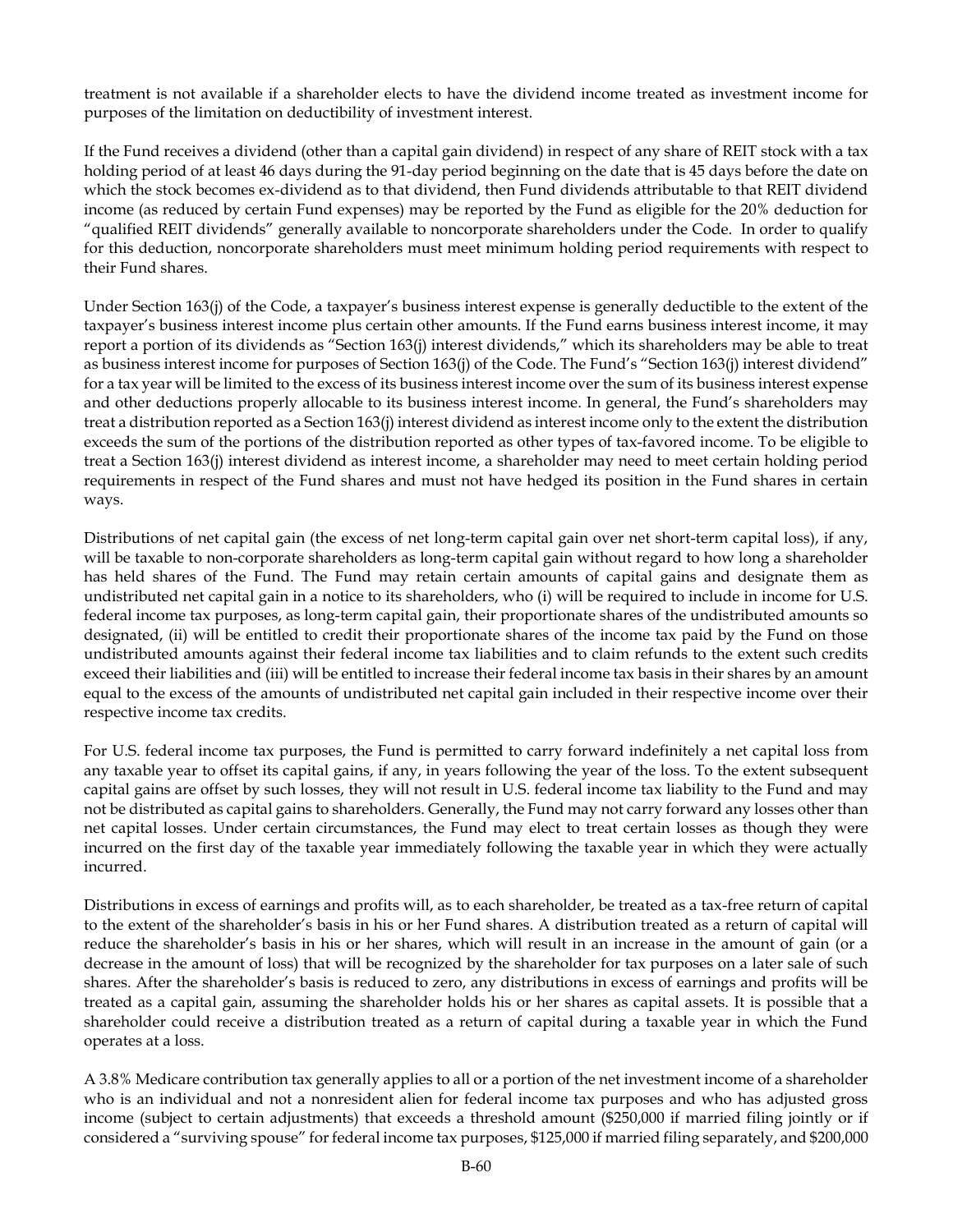in other cases). This 3.8% tax also applies to all or a portion of the undistributed net investment income of certain shareholders that are estates and trusts. For these purposes, interest, dividends and certain capital gains (among other categories of income) are generally taken into account in computing a shareholder's net investment income.

Certain tax-exempt educational institutions are subject to a 1.4% tax on net investment income. For these purposes, certain dividends and capital gain distributions, and certain gains from the disposition of Fund shares (among other categories of income), are generally taken into account in computing a shareholder's net investment income.

Distributions are generally taxable when received. However, distributions declared in October, November or December to shareholders of record on a date in such a month and paid the following January are taxable for federal income tax purposes as if received on December 31 of the calendar year in which declared. In addition, certain distributions made after the close of a taxable year of the Fund may be "spilled back" and treated for certain purposes as paid by the Fund during such taxable year. In such case, shareholders generally will be treated as having received such dividends in the taxable year in which the distributions were actually made. For purposes of calculating the amount of a regulated investment company's undistributed income and gain subject to the 4% excise tax described above, such "spilled back" dividends are treated as paid by the regulated investment company when they are actually paid.

A redemption of Fund shares may result in recognition of a taxable gain or loss. The gain or loss will generally be treated as a long-term capital gain or loss if the shares are held for more than one year, and as a short-term capital gain or loss if the shares are held for one year or less. Any loss realized upon a redemption or exchange of shares held for six months or less will be treated as a long-term capital loss to the extent of any amounts treated as distributions of long-term capital gains during such six-month period. Any loss realized upon a redemption may be disallowed under certain wash sale rules to the extent shares of the Fund or substantially identical stock or securities are purchased (through reinvestment of distributions or otherwise) within 30 days before or after the redemption.

If a shareholder recognizes a loss with respect to the Fund's shares of \$2 million or more for an individual shareholder or \$10 million or more for a corporate shareholder (or certain greater amounts over a combination of years), the shareholder must file with the Internal Revenue Service ("IRS") a disclosure statement on Form 8886. Direct shareholders of portfolio securities are in many cases exempted from this reporting requirement, but under current guidance, shareholders of a regulated investment company are not exempted. The fact that a loss is reportable under these regulations does not affect the legal determination of whether the taxpayer's treatment of the loss is proper.

The Fund's transactions in options and other similar transactions, such as futures, may be subject to special provisions of the Code that, among other things, affect the character of any income realized by the Fund from such investments, accelerate recognition of income to the Fund, defer Fund losses, affect the holding period of the Fund's securities, affect whether distributions will be exempt-interest dividends and affect the determination of whether capital gain and loss is characterized as long-term or short-term capital gain or loss. These rules could therefore affect the character, amount and timing of distributions to shareholders. These provisions may also require the Fund to "mark-to-market" certain types of the positions in its portfolio (i.e., treat them as if they were closed out), which may cause the Fund to recognize income prior to the receipt of cash with which to make distributions in amounts necessary to satisfy the distribution requirements for avoiding U.S. federal income and excise taxes. The Fund will monitor these transactions and will make appropriate entries in its books and records, and if the Fund deems it advisable, will make appropriate elections if available in order to mitigate the effect of these rules, prevent disqualification of the Fund as a regulated investment company and minimize the imposition of U.S. federal income and excise taxes.

The Fund's transactions in broad based equity index futures contracts, exchange-traded options on such indices and certain other futures contracts are generally considered "Section 1256 contracts" for federal income tax purposes. Any unrealized gains or losses on such Section 1256 contracts are treated as though they were realized at the end of each taxable year. The resulting gain or loss is treated as 60% long-term capital gain or loss and 40% short-term capital gain or loss. Gain or loss recognized on actual sales of Section 1256 contracts is treated in the same manner. As noted above, distributions of net short-term capital gain are taxable to shareholders as ordinary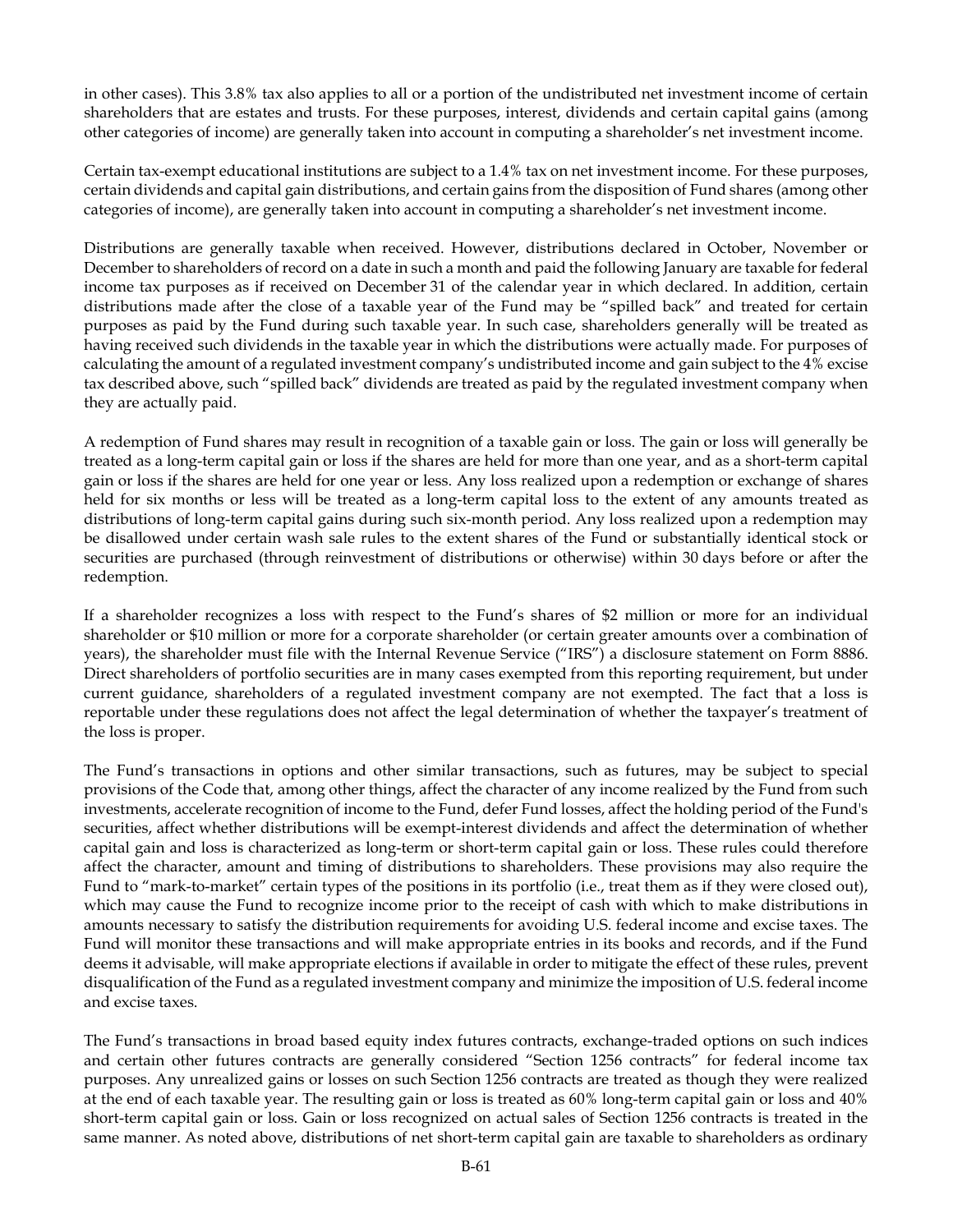income while distributions of net long-term capital gain are taxable to shareholders as long-term capital gain, regardless of how long the shareholder has held shares of the Fund.

The Fund's entry into a short sale transaction, an option or certain other contracts, such as futures, could be treated as the constructive sale of an appreciated financial position, causing the Fund to realize gain, but not loss, on the position.

If the Fund or an Underlying Fund invests in certain pay-in-kind securities, zero coupon securities, deferred interest securities or, in general, any other securities with original issue discount (or with market discount if the Fund or Underlying Fund, as applicable, elects to include market discount in income currently), the Fund or Underlying Fund, as applicable, must accrue income on such investments for each taxable year, which generally will be prior to the receipt of the corresponding cash payments. However, the Fund or Underlying Fund, as applicable, must distribute, at least annually, all or substantially all of its investment company taxable income (determined without regard to the deduction for dividends paid) and net tax-exempt income, including such accrued income to shareholders to avoid federal income and excise taxes. Therefore, the Fund or Underlying Fund, as applicable, may have to sell portfolio securities (potentially under disadvantageous circumstances) to generate cash, or may have to undertake leverage by borrowing cash, to satisfy these distribution requirements. Dispositions of portfolio securities may result in additional gains and additional distribution requirements.

If the Fund or Underlying Fund invests in a market discount bond, it will be required to treat any gain recognized on the disposition of such market discount bond as ordinary income (instead of capital gain) to the extent of the accrued market discount, unless the Fund or Underlying Fund, as applicable, elects to include the market discount in income as it accrues as discussed above. A market discount bond is a security acquired in the secondary market at a price below its redemption value (or its adjusted issue price if it is also an original issue discount bond).

The Fund may be subject to withholding and other taxes imposed by foreign countries, including taxes on interest, dividends and capital gains with respect to its investments in those countries, which would, if imposed, reduce the yield on or return from those investments. Tax treaties between certain countries and the United States may reduce or eliminate such taxes in some cases. So long as the Fund qualifies for treatment as a regulated investment company and incurs "qualified foreign taxes," if more than 50% of its net assets at the close of its taxable year consist of stock or securities of foreign corporations, which for this purpose may include obligations of foreign governmental issuers, the Fund may elect to "pass through" to its shareholders the amount of such foreign taxes paid. If this election is made, information with respect to the amount of the foreign income taxes that are allocated to the Fund's shareholders will be provided to them and any shareholder subject to tax on dividends will be required (i) to include in ordinary gross income (in addition to the amount of the taxable dividends actually received) his/her proportionate share of the foreign taxes paid that are attributable to such dividends; and (ii) either to deduct his/her proportionate share of such foreign taxes in computing his/her taxable income or to claim that amount as a foreign tax credit (subject to applicable limitations) against U.S. income taxes.

Shareholders who do not itemize deductions for U.S. federal income tax purposes will not be able to deduct their pro rata portion of qualified foreign taxes paid by the Fund, although such shareholders will be required to include their shares of such taxes in gross income if the Fund makes the election described above. Qualified foreign taxes generally include taxes that would be treated as income taxes under U.S. tax regulations but do not include most other taxes, such as stamp taxes, securities transaction taxes, and similar taxes. No deduction for such taxes will be permitted to individuals in computing their alternative minimum tax liability.

If the Fund makes the election to pass through qualified foreign taxes and a shareholder chooses to take a credit for the foreign taxes deemed paid by such shareholder, the amount of the credit that may be claimed in any year may not exceed the same proportion of the U.S. tax against which such credit is taken that the shareholder's taxable income from foreign sources (but not in excess of the shareholder's entire taxable income) bears to his entire taxable income. For this purpose, long-term and short-term capital gains the Fund realizes and distributes to shareholders will generally not be treated as income from foreign sources in their hands, nor will distributions of certain foreign currency gains subject to Section 988 of the Code or of any other income realized by the Fund that is deemed, under the Code, to be U.S.-source income in the hands of the Fund. This foreign tax credit limitation may also be applied separately to certain specific categories of foreign-source income and the related foreign taxes. As a result of these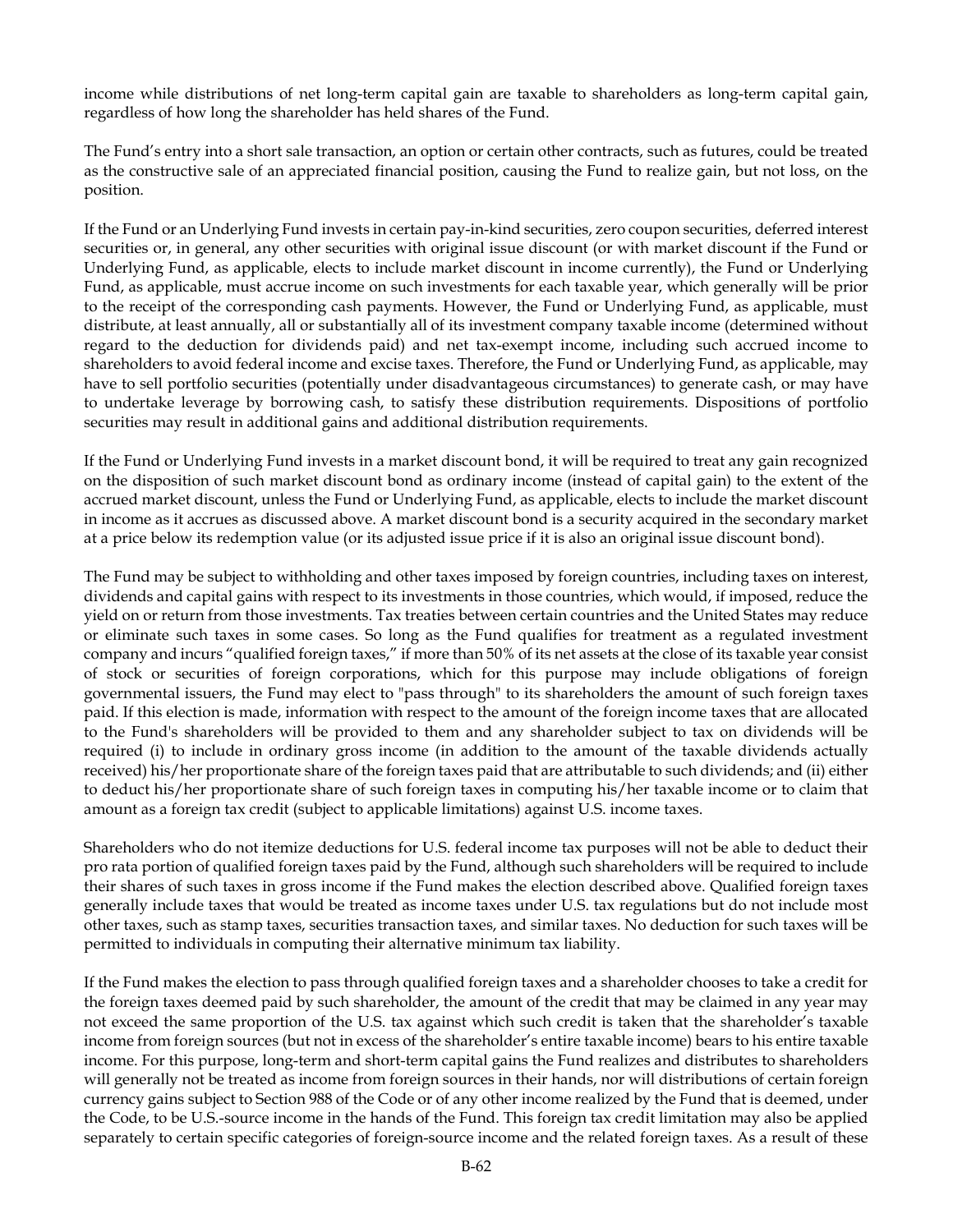rules, which may have different effects depending upon each shareholder's particular tax situation, certain shareholders may not be able to claim a credit for the full amount of their proportionate share of the foreign taxes paid by the Fund. Shareholders who are not liable for U.S. federal income taxes, including tax-exempt shareholders, will ordinarily not benefit from this election. If the Fund does make the election, it will provide required tax information to shareholders. The Fund generally may deduct any foreign taxes that are not passed through to its shareholders in computing its income available for distribution to shareholders to satisfy applicable tax distribution requirements. Under certain circumstances, if the Fund receives a refund of foreign taxes paid in respect of a prior year, the value of the Fund's shares could be affected, or any foreign tax credits or deductions passed through to shareholders in respect of the Fund's foreign taxes for the current year could be reduced.

Foreign exchange gains or losses realized by the Fund in connection with certain transactions involving foreign currency-denominated debt securities, certain options and futures contracts relating to foreign currency, foreign currency forward contracts, foreign currencies, or payables or receivables denominated in a foreign currency are subject to Section 988 of the Code, which generally causes such gains or losses to be treated as ordinary gain or loss and may affect the amount, timing and character of distributions to shareholders.

If a sufficient percentage of the equity interests in a foreign issuer that is treated as a corporation for U.S. federal income tax purposes are held by the Fund, independently or together with certain other U.S. persons, that issuer may be treated as a "controlled foreign corporation" (a "CFC") with respect to the Fund, in which case the Fund will be required to take into account each year, as ordinary income, its share of certain portions of that issuer's income, whether or not such amounts are distributed. The Fund may have to dispose of its portfolio securities (potentially resulting in the recognition of taxable gain or loss, and potentially under disadvantageous circumstances) to generate cash, or may have to borrow the cash, to meet its distribution requirements and avoid Fund-level taxes. In addition, some Fund gains on the disposition of interests in such an issuer may be treated as ordinary income. The Fund may limit and/or manage its holdings in issuers that could be treated as CFCs in order to limit its tax liability or maximize its after-tax return from these investments.

In addition, if the Fund owned 10% or more of the voting power of a foreign entity treated as a corporation for U.S. federal income tax purposes for the last tax year of the foreign entity beginning before January 1, 2018, the Fund may have been required to include in its income its share of certain deferred foreign income of that foreign entity. Under those circumstances, the Fund may have been able to make an election to pay tax liability in respect of its share of any such income over eight years. It is possible that these deferred payments could affect the value of shares, even though all or some of the Fund's shareholders at the time of any deferred payment may have derived no economic benefit from the foreign entity's deferred income.

Depreciation or other cost recovery deductions passed through to the Fund from investments in MLPs in a given year will generally reduce the Fund's taxable income, but those deductions may be recaptured in the Fund's income in one or more subsequent years. When recognized and distributed, recapture income will generally be taxable to shareholders of the Fund at the time of the distribution at ordinary income tax rates, even though those shareholders might not have held shares in the Fund at the time the deductions were taken by the Fund, and even though those shareholders will not have corresponding economic gain on their shares at the time of the recapture. In order to distribute recapture income or to fund redemption requests, the Fund may need to liquidate investments, which may lead to additional recapture income.

Noncorporate taxpayers are generally eligible for a deduction of up to 20% of "qualified publicly traded partnership income." The Fund will not be able to claim such a deduction in respect of income allocated to it by any MLPs or other publicly traded partnerships in which it invests, and absent any additional guidance, the law does not allow noncorporate shareholders to be able to claim a deduction in respect of Fund dividends attributable to any such income.

Non-U.S. persons are subject to U.S. tax on disposition of a "United States real property interest" (a "USRPI"). Gain on such a disposition is sometimes referred to as "FIRPTA gain." The Code provides a look-through rule for distributions of "FIRPTA gain" if certain requirements are met. If the look-through rule applies, certain distributions attributable to income received by the Fund, e.g., from REITs, may be treated as gain from the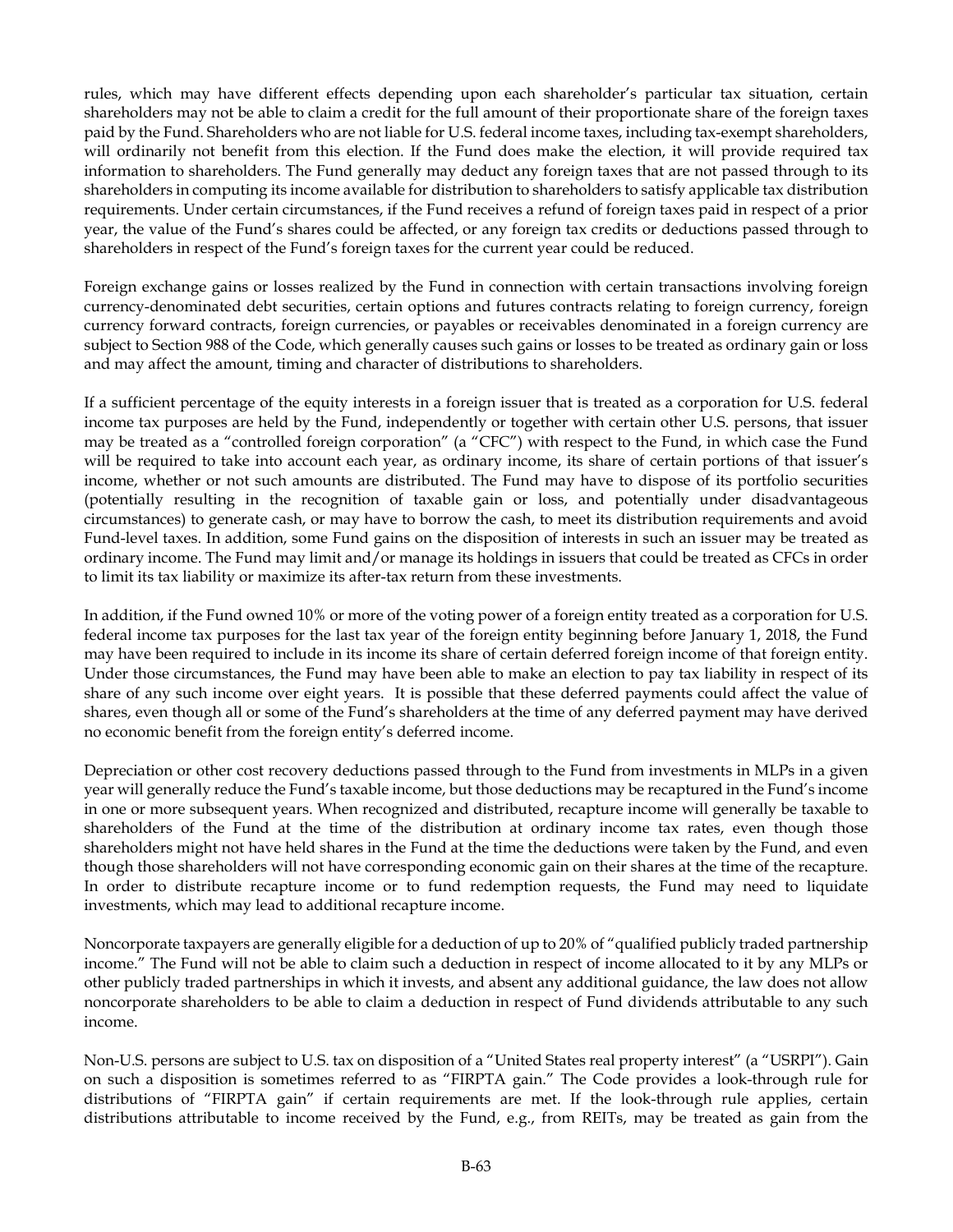disposition of a USRPI, causing distributions to be subject to U.S. withholding tax at rates of up to 21%, and require non-U.S. shareholders to file nonresident U.S. income tax returns.

The Fund is required to withhold (as "backup withholding") a portion of reportable payments, including dividends, capital gain distributions and the proceeds of redemptions and exchanges or repurchases of Fund shares, paid to shareholders who have not complied with certain IRS regulations. The backup withholding rate is currently 24%. In order to avoid this withholding requirement, shareholders, other than certain exempt entities, must certify on IRS Forms W-9 or on certain other documents, that the Social Security Numbers or other Taxpayer Identification Numbers they provide are their correct numbers and that they are not currently subject to backup withholding, or that they are exempt from backup withholding. The Fund may nevertheless be required to backup withhold if it receives notice from the IRS or a broker that a number provided is incorrect or that backup withholding is applicable as a result of previous underreporting of interest or dividend income.

Ordinary dividends and certain other payments made by the Fund to non-U.S. shareholders are generally subject to withholding tax at a 30% rate (or a lower rate as may be determined in accordance with any applicable treaty). In order to obtain a reduced rate of withholding, a non-U.S. shareholder will be required to provide an IRS Form W-8BEN or similar form certifying its entitlement to benefits under a treaty. The withholding tax does not apply to regular dividends paid to a non-U.S. shareholder who provides an IRS Form W-8ECI, certifying that the dividends are effectively connected with the non-U.S. shareholder's conduct of a trade or business within the United States. Instead, the effectively connected dividends will be subject to regular U.S. income tax as if the non-U.S. shareholder were a U.S. shareholder. A non-U.S. corporation receiving effectively connected dividends may also be subject to additional "branch profits tax" imposed at a rate of 30% (or a lower treaty rate).

The 30% withholding tax described in the preceding paragraph generally will not apply to distributions of net capital gain, to redemption proceeds, or to dividends that the Fund reports as (a) interest-related dividends, to the extent such dividends are derived from the Fund's "qualified net interest income," or (b) short-term capital gain dividends, to the extent such dividends are derived from the Fund's "qualified short-term gain." "Qualified net interest income" is the Fund's net income derived from U.S.-source interest and original issue discount, subject to certain exceptions and limitations. "Qualified short-term gain" generally means the excess of the net short-term capital gain of the Fund for the taxable year over its net long-term capital loss, if any. In order to qualify for an exemption from withholding, a non-U.S. shareholder will need to comply with applicable certification requirements relating to its non-U.S. status (including, in general, furnishing an IRS Form W-8BEN or other applicable form). Backup withholding will not be applied to payments that are subject to this 30% withholding tax.

Unless certain non-U.S. entities that hold Fund shares comply with IRS requirements that will generally require them to report information regarding U.S. persons investing in, or holding accounts with, such entities, a 30% withholding tax may apply to the Fund's dividends payable to such entities. A non-U.S. shareholder may be exempt from the withholding described in this paragraph under an applicable intergovernmental agreement between the United States and a foreign government, provided that the shareholder and the applicable foreign government comply with the terms of such agreement.

This discussion and the related discussion in the Prospectus have been prepared by management of the Fund, and counsel to the Trust has expressed no opinion in respect thereof.

Shareholders and prospective shareholders of the Fund should consult their own tax advisors concerning the effect of owning shares of the Fund in light of their particular tax situations.

## **DIVIDENDS AND DISTRIBUTIONS**

The Fund will receive income in the form of dividends and interest earned on its investments in securities. This income, less the expenses incurred in its operations, is the Fund's net investment income, substantially all of which will be declared as dividends to the Fund's shareholders.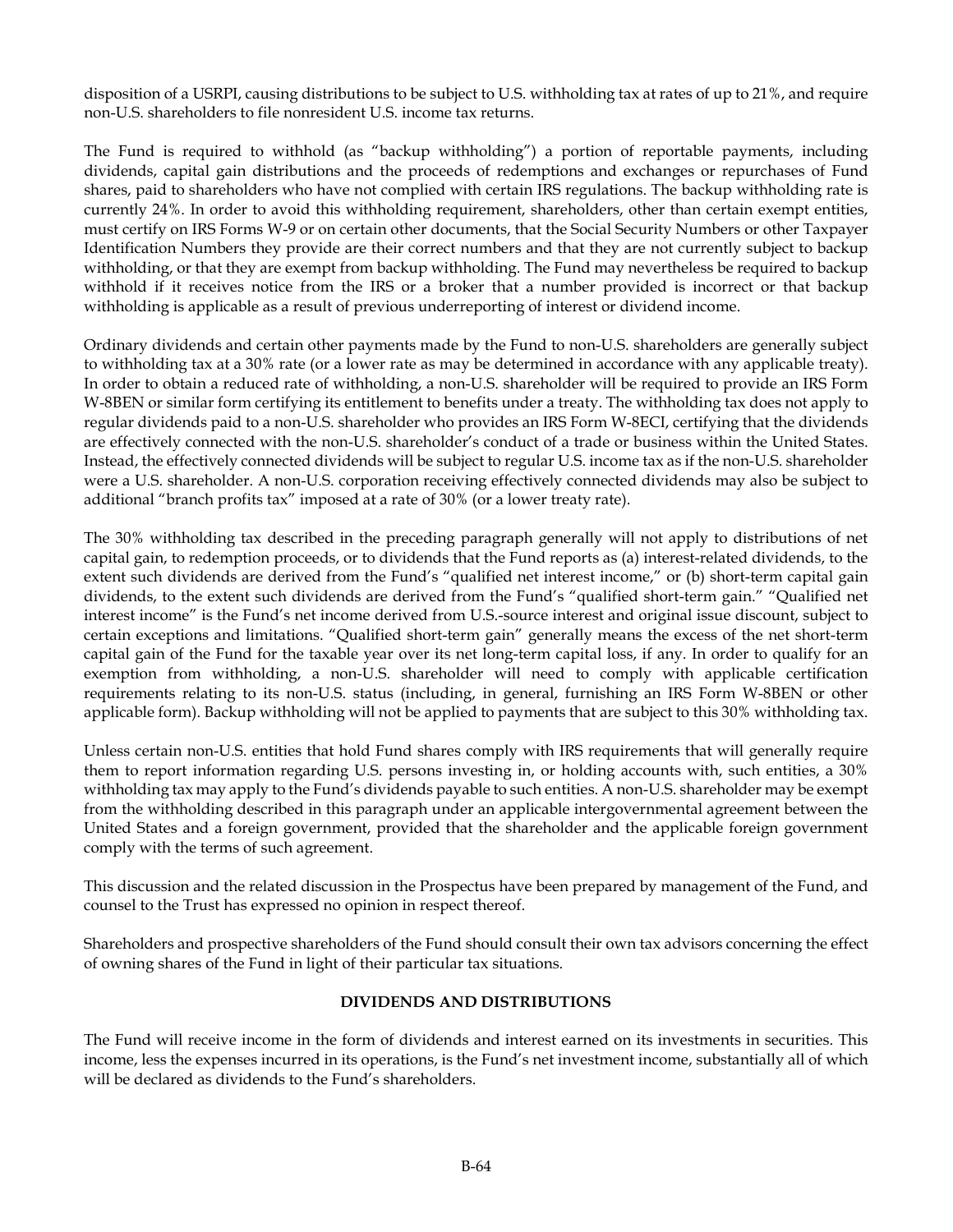The amount of income dividend payments by the Fund is dependent upon the amount of net investment income received by the Fund from its portfolio holdings, is not guaranteed and is subject to the discretion of the Board. The Fund does not pay "interest" or guarantee any fixed rate of return on an investment in its shares.

The Fund also may derive capital gains or losses in connection with sales or other dispositions of its portfolio securities. Any net gain the Fund may realize from transactions involving investments held for less than the period required for long-term capital gain or loss recognition or otherwise producing short-term capital gains and losses (taking into account any available carryover of capital losses), although a distribution from capital gains, will be distributed to shareholders with and as a part of the income dividends paid by the Fund and will generally be taxable to shareholders as ordinary income for federal income tax purposes. If during any year the Fund realizes a net gain on transactions involving investments held for more than the period required for long-term capital gain or loss recognition or otherwise producing long-term capital gains and losses, the Fund will have a net long-term capital gain. After deduction of the amount of any net short-term capital loss, the balance (to the extent not offset by any capital losses available to be carried over) generally will be distributed and treated as long-term capital gains in the hands of the shareholders regardless of the length of time the Fund's shares may have been held by the shareholders. For more information concerning applicable capital gains tax rates, see your tax advisor.

Any dividend or distribution paid by the Fund reduces the Fund's NAVs on the date paid by the amount of the dividend or distribution per share. Accordingly, a dividend or distribution paid shortly after a purchase of shares by a shareholder will generally be taxable, even if it effectively represents a partial return of the shareholder's capital.

Dividends and other distributions will be made in the form of additional shares of the Fund unless the shareholder has otherwise indicated. Investors have the right to change their elections with respect to the reinvestment of dividends and distributions by notifying the Transfer Agent in writing, but any such change will be effective only as to dividends and other distributions for which the record date is seven or more business days after the Transfer Agent has received the written request.

The Fund's investments in partnerships, if any, including in qualified publicly traded partnerships, may result in that Fund being subject to state, local or foreign income, franchise or withholding tax liabilities.

## **GENERAL INFORMATION**

Investment Managers Series Trust is an open-end management investment company organized as a Delaware statutory trust under the laws of the State of Delaware on February 15, 2005. The Trust has a number of outstanding series of shares of beneficial interest, each of which represents interests in a separate portfolio of securities.

The Trust's Declaration of Trust permits the Trustees to create additional series of shares, to issue an unlimited number of full and fractional shares of beneficial interest of each series, including the Fund, and to divide or combine the shares of any series into a greater or lesser number of shares without thereby changing the proportionate beneficial interest in the series. The assets belonging to a series are charged with the liabilities in respect of that series and all expenses, costs, charges and reserves attributable to that series only. Therefore, any creditor of any series may look only to the assets belonging to that series to satisfy the creditor's debt. Any general liabilities, expenses, costs, charges or reserves of the Trust which are not readily identifiable as pertaining to any particular series are allocated and charged by the Trustees to and among the existing series in the sole discretion of the Trustees. Each share of the Fund represents an interest in the Fund proportionately equal to the interest of each other share. Upon the Fund's liquidation, all shareholders would share pro rata in the net assets of the Fund available for distribution to shareholders.

The Trust may offer more than one class of shares of any series. Each share of a series or class represents an equal proportionate interest in that series or class with each other share of that series or class. With respect to the Fund, the Trust currently offers the following classes of shares: Class A Shares, Class C Shares, Class T Shares and Institutional Class Shares. As of the date of this SAI, Class T Shares are not available for purchase. The Trust has reserved the right to create and issue additional series or classes. Each share of a series or class represents an equal proportionate interest in that series or class with each other share of that series or class.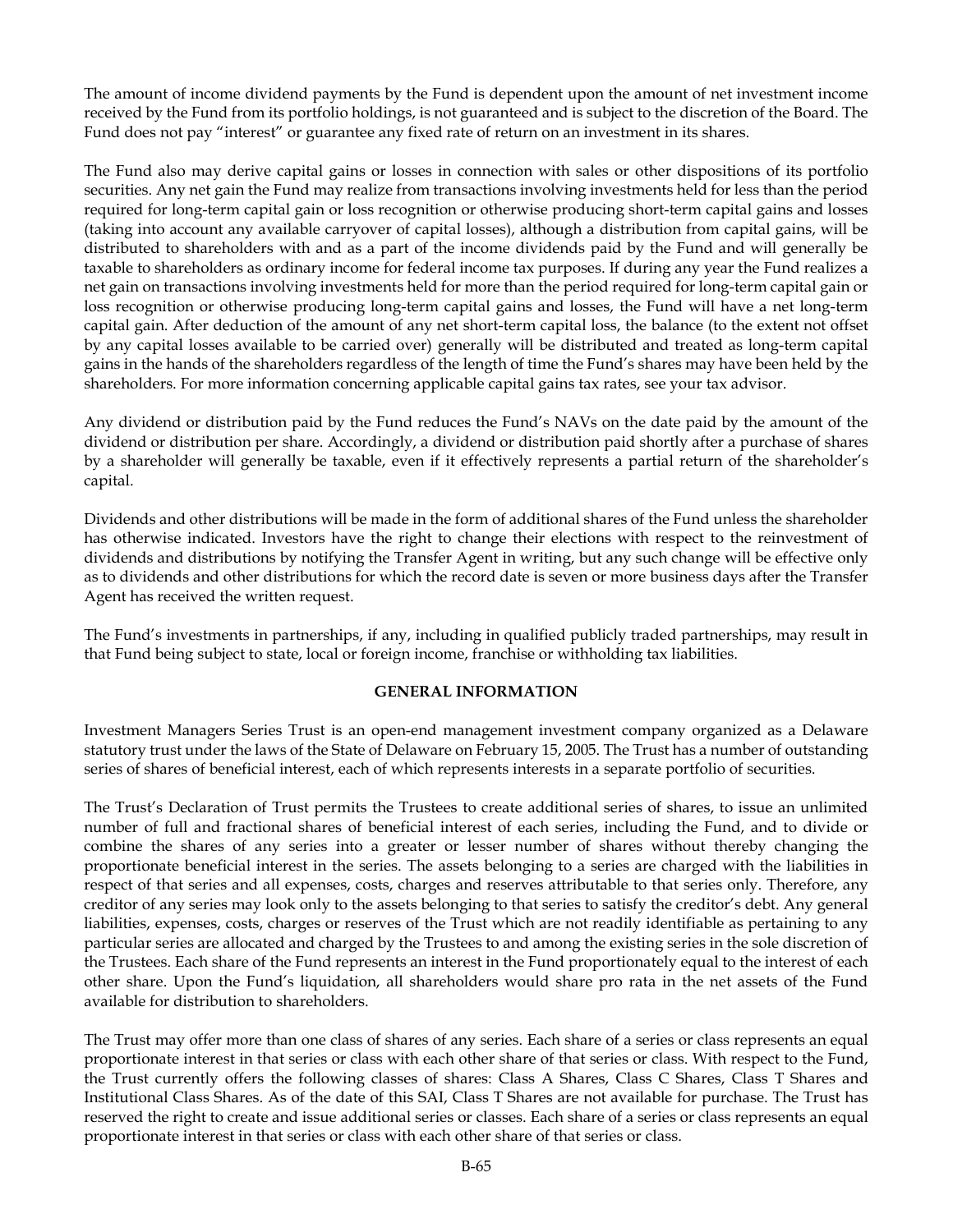The shares of each series or class participate equally in the earnings, dividends and assets of the particular series or class. Expenses of the Trust, which are not attributable to a specific series or class, are allocated among all the series in a manner believed by management of the Trust to be fair and equitable. Shares issued do not have pre-emptive or conversion rights. Shares when issued are fully paid and non-assessable, except as set forth below. Shareholders are entitled to one vote for each share held. Shares of each series or class generally vote together, except when required under federal securities laws to vote separately on matters that only affect a particular series or class, such as the approval of distribution plans for a particular class.

The Trust is not required to hold annual meetings of shareholders but will hold special meetings of shareholders of a series or class when, in the judgment of the Board, it is necessary or desirable to submit matters for a shareholder vote. Shareholders have, under certain circumstances, the right to communicate with other shareholders in connection with requesting a meeting of shareholders for the purpose of removing one or more trustees. Shareholders also have, in certain circumstances, the right to remove one or more trustees without a meeting. No material amendment may be made to the Trust's Declaration of Trust without the affirmative vote of the holders of a majority of the outstanding shares of each portfolio affected by the amendment.

The Trust's Declaration of Trust provides that, at any meeting of shareholders of the Trust or of any series or class, a shareholder servicing agent may vote any shares as to which such shareholder servicing agent is the agent of record for shareholders who are not represented in person or by proxy at the meeting, proportionately in accordance with the votes cast by holders of all shares of that portfolio otherwise represented at the meeting in person or by proxy as to which such shareholder servicing agent is the agent of record. Any shares so voted by a shareholder servicing agent will be deemed represented at the meeting for purposes of quorum requirements. Any series or class may be terminated (i) upon the merger or consolidation with, or the sale or disposition of all or substantially all of its assets to, another entity, if approved by the vote of the holders of two-thirds of its outstanding shares, except that if the Board recommends such merger, consolidation or sale or disposition of assets, the approval by vote of the holders of a majority of the series' or class' outstanding shares will be sufficient, or (ii) by the vote of the holders of a majority of its outstanding shares, or (iii) by the Board by written notice to the series' or class' shareholders. Unless each series and class is so terminated, the Trust will continue indefinitely.

Shareholders may send communications to the Board. Shareholders should send communications intended for the Board by addressing the communications to the Board, in care of the Secretary of the Trust and sending the communication to 2220 E. Route 66, Suite 226, Glendora, California 91740. A shareholder communication must (i) be in writing and be signed by the shareholder, (ii) provide contact information for the shareholder, (iii) identify the Fund to which it relates, and (iv) identify the class and number of shares held by the shareholder. The Secretary of the Trust may, in good faith, determine that a shareholder communication should not be provided to the Board because it does not reasonably relate to the Trust or its operations, management, activities, policies, service providers, Board, officers, shareholders or other matters relating to an investment in the Fund or is otherwise immaterial in nature. Other shareholder communications received by the Fund not directly addressed and sent to the Board will be reviewed and generally responded to by management, and will be forwarded to the Board only at management's discretion based on the matters contained therein.

The Declaration of Trust provides that no Trustee or officer of the Trust shall be subject to any personal liability in connection with the assets or affairs of the Trust or any of its series except for losses in connection with his or her willful misfeasance, bad faith, gross negligence or reckless disregard of his or her duties. The Trust has also entered into an indemnification agreement with each Trustee which provides that the Trust shall advance expenses and indemnify and hold harmless the Trustee in certain circumstances against any expenses incurred by the Trustee in any proceeding arising out of or in connection with the Trustee's service to the Trust, to the maximum extent permitted by the Delaware Statutory Trust Act, the 1933 Act and the 1940 Act, and which provides for certain procedures in connection with such advancement of expenses and indemnification.

The Trust's Declaration of Trust also provides that the Trust shall maintain appropriate insurance (for example, fidelity bonding and errors and omissions insurance) for the protection of the Trust, its shareholders, trustees, officers, employees and agents covering possible tort and other liabilities.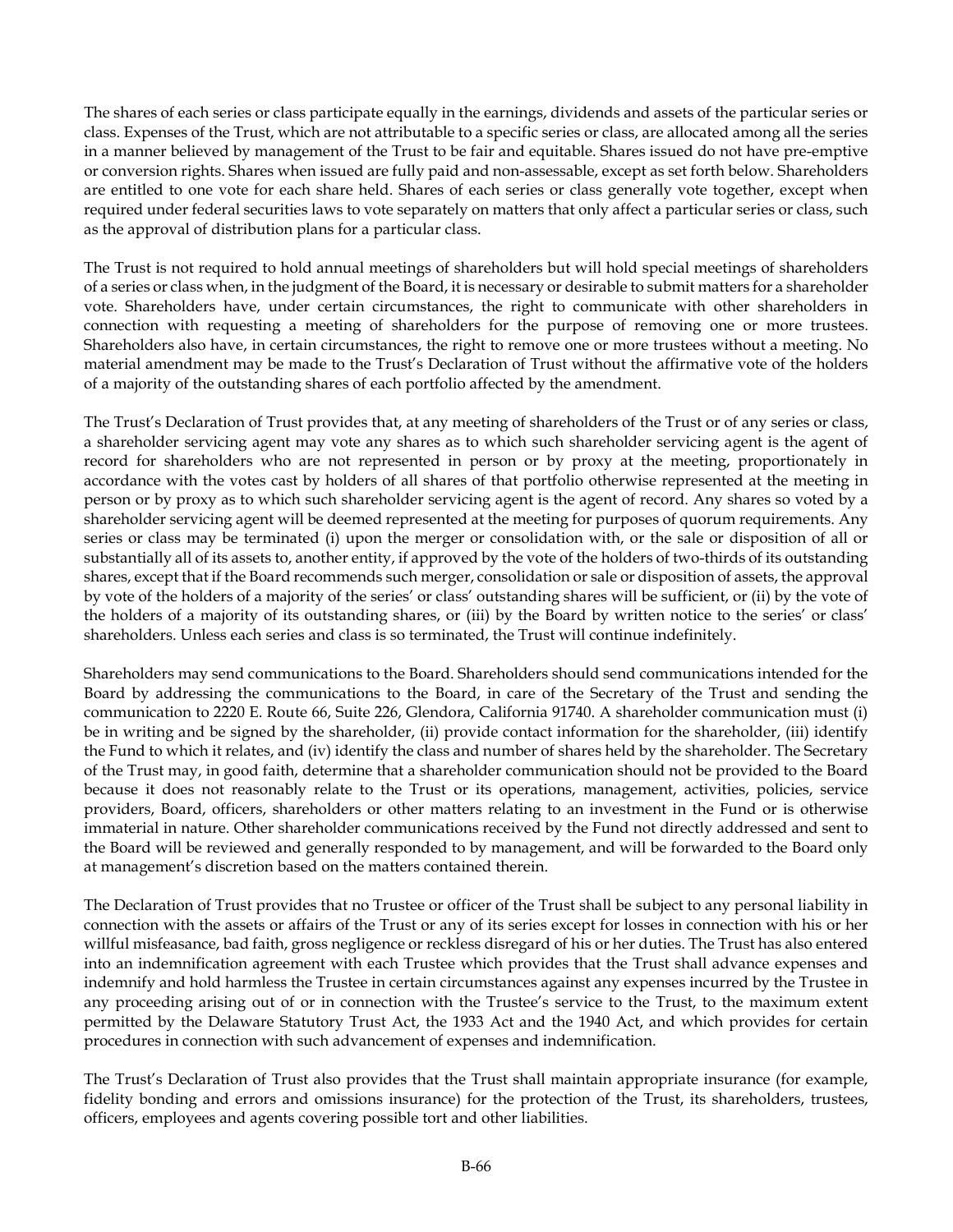The Declaration of Trust does not require the issuance of stock certificates. If stock certificates are issued, they must be returned by the registered owners prior to the transfer or redemption of shares represented by such certificates.

Rule 18f-2 under the 1940 Act provides that as to any investment company which has two or more series outstanding and as to any matter required to be submitted to shareholder vote, such matter is not deemed to have been effectively acted upon unless approved by the holders of a "majority" (as defined in the rule) of the voting securities of each series affected by the matter. Such separate voting requirements do not apply to the election of Trustees or the ratification of the selection of accountants. The Rule contains special provisions for cases in which an advisory contract is approved by one or more, but not all, series. A change in investment policy may go into effect as to one or more series whose holders so approve the change even though the required vote is not obtained as to the holders of other affected series.

The Trust, the Advisor and the Sub-Advisor have adopted Codes of Ethics under Rule 17j-1 of the 1940 Act. These codes of ethics permit, subject to certain conditions, personnel of each of those entities to invest in securities that may be purchased or held by the Fund.

#### **FINANCIAL STATEMENTS**

Incorporated by reference herein is the Fund's Annual Report to shareholders for the fiscal year ended December 31, 2021, which includes the "Report of Independent Registered Public Accounting Firm", "Schedule of Investments", "Statement of Assets and Liabilities", "Statement of Operations", "Statements of Changes in Net Assets", "Financial Highlights" and "Notes to Financial Statements". A copy of the Fund's Annual Report can be obtained at no charge by calling (800) 207-7108 or writing the Fund.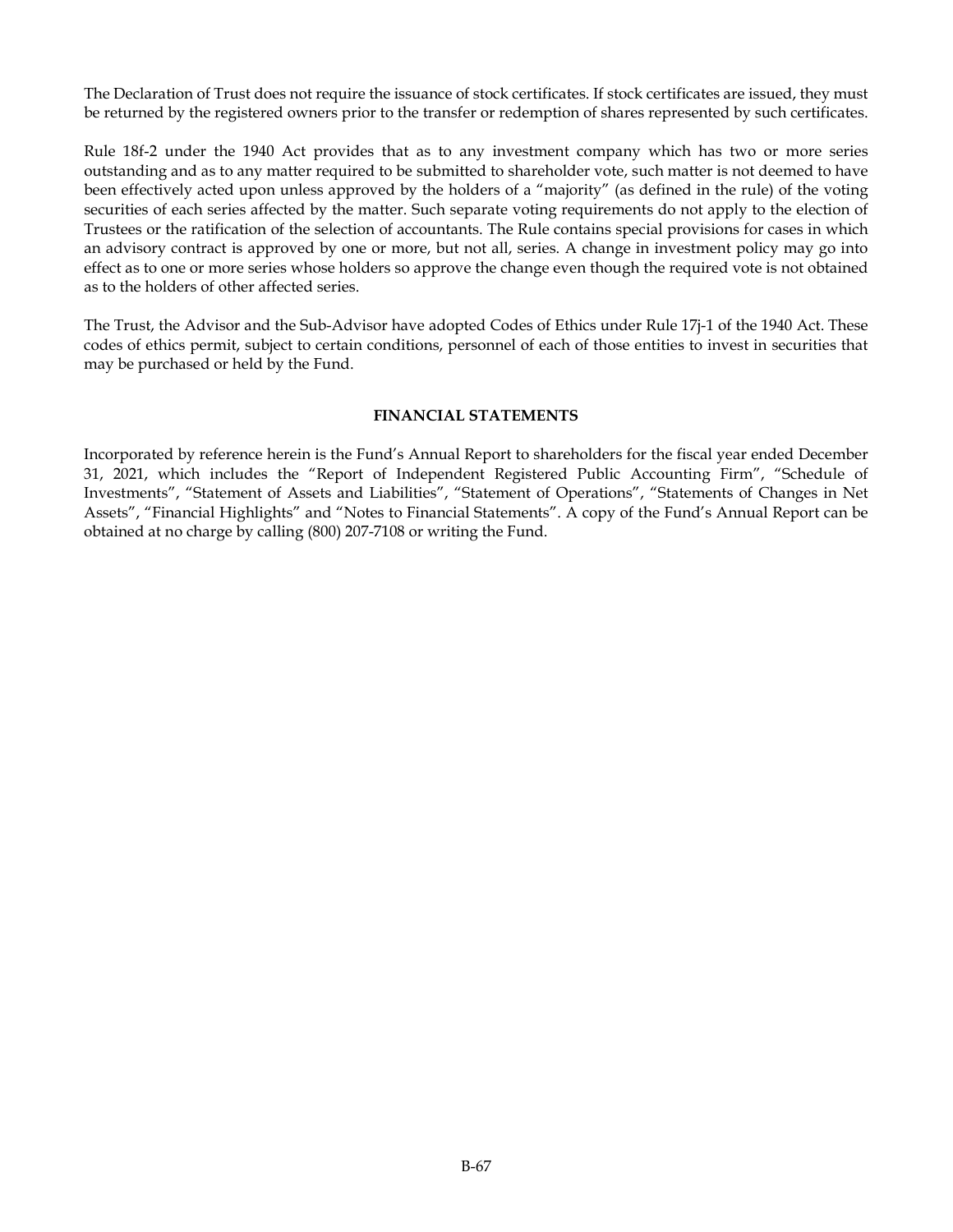## **APPENDIX A DESCRIPTION OF SECURITIES RATINGS**

# **Corporate Bonds (Including Convertible Bonds)**

## **Moody's**

| Aaa         | Bonds that are rated Aaa are judged to be of the best quality. They carry the smallest degree of<br>investment risk and are generally referred to as "gilt edged." Interest payments are protected by a<br>large or by an exceptionally stable margin and principal is secure. While the various protective<br>elements are likely to change, such changes as can be visualized are most unlikely to impair the<br>fundamentally strong position of such issues.                        |
|-------------|-----------------------------------------------------------------------------------------------------------------------------------------------------------------------------------------------------------------------------------------------------------------------------------------------------------------------------------------------------------------------------------------------------------------------------------------------------------------------------------------|
| Aa          | Bonds that are rated Aa are judged to be of high quality by all standards. Together with the Aaa<br>group they comprise what are generally known as high-grade bonds. They are rated lower than<br>the best bonds because margins of protection may not be as large as in Aaa securities or fluctuation<br>of protective elements may be of greater amplitude or there may be other elements present, which<br>make the long-term risk, appear somewhat larger than the Aaa securities. |
| A           | Bonds that are rated A possess many favorable investment attributes and are to be considered as<br>upper-medium-grade obligations. Factors giving security to principal and interest are considered<br>adequate, but elements may be present which suggest a susceptibility to impairment sometime in<br>the future.                                                                                                                                                                    |
| Baa         | Bonds that are rated Baa are considered as medium-grade obligations (i.e., they are neither highly<br>protected nor poorly secured). Interest payments and principal security appear adequate for the<br>present but certain protective elements may be lacking or may be characteristically unreliable over<br>any great length of time. Such bonds lack outstanding investment characteristics and in fact have<br>speculative characteristics as well.                               |
| Ba          | Bonds that are rated Ba are judged to have speculative elements; their future cannot be considered<br>as well assured. Often the protection of interest and principal payments may be very moderate,<br>and thereby not well safeguarded during both good and bad times over the future. Uncertainty of<br>position characterizes bonds in this class.                                                                                                                                  |
| B           | Bonds that are rated B generally lack characteristics of the desirable investment. Assurance of<br>interest and principal payments or of maintenance of other terms of the contract over any long<br>period of time may be small.                                                                                                                                                                                                                                                       |
| Caa         | Bonds that are rated Caa are of poor standing. Such issues may be in default or there may be present<br>elements of danger with respect to principal or interest. Ca Bonds, which are rated Ca, represent<br>obligations that are speculative in a high degree. Such issues are often in default or have other<br>marked shortcomings.                                                                                                                                                  |
| C           | Bonds that are rated C are the lowest rated class of bonds, and issues so rated can be regarded as<br>having extremely poor prospects of ever attaining any real investment standing.                                                                                                                                                                                                                                                                                                   |
| <b>Note</b> | Moody's applies numerical modifiers 1, 2, and 3 in each generic rating classification from Aa<br>through Caa. The modifier 1 indicates that the obligation ranks in the higher end of its generic<br>rating category; the modifier 2 indicates a mid-range ranking; and the modifier 3 indicates a<br>ranking in the lower end of that generic rating category.                                                                                                                         |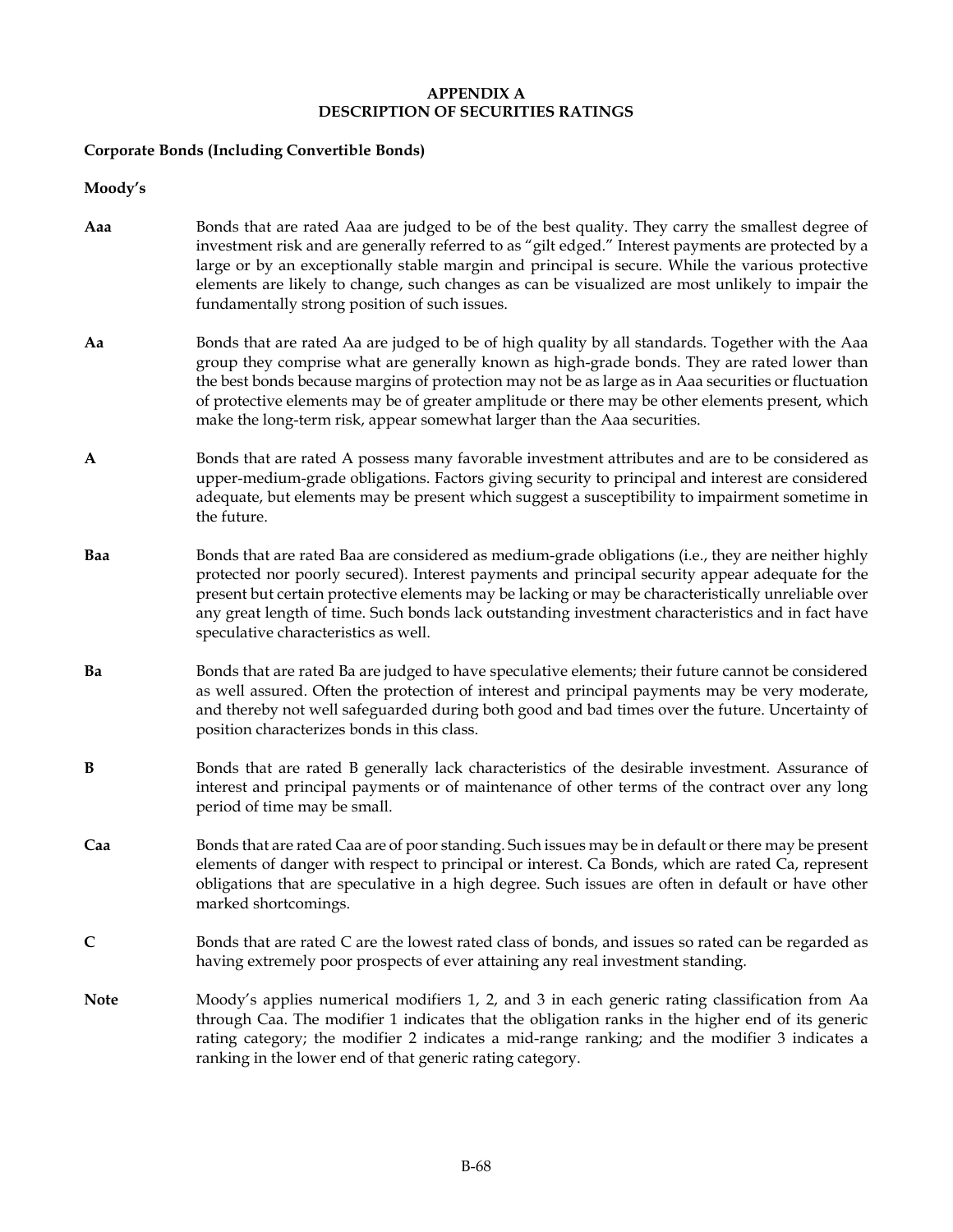| S&P         |                                                                                                                                                                                                                                                                                                                                                                                                                                                                                                                                                                                                                                                                                                |
|-------------|------------------------------------------------------------------------------------------------------------------------------------------------------------------------------------------------------------------------------------------------------------------------------------------------------------------------------------------------------------------------------------------------------------------------------------------------------------------------------------------------------------------------------------------------------------------------------------------------------------------------------------------------------------------------------------------------|
| AAA         | An obligation rated AAA has the highest rating assigned by Standard & Poor's. The obligor's<br>capacity to meet its financial commitment on the obligation is extremely strong.                                                                                                                                                                                                                                                                                                                                                                                                                                                                                                                |
| AA          | An obligation rated AA differs from the highest-rated obligations only in small degree. The<br>obligor's capacity to meet its financial commitment on the obligation is very strong.                                                                                                                                                                                                                                                                                                                                                                                                                                                                                                           |
| A           | An obligation rated A is somewhat more susceptible to the adverse effects of changes in<br>circumstances and economic conditions than obligations in higher-rated categories. However, the<br>obligor's capacity to meet its financial commitment on the obligation is still strong.                                                                                                                                                                                                                                                                                                                                                                                                           |
| <b>BBB</b>  | An obligation rated BBB exhibits adequate protection parameters. However, adverse economic<br>conditions or changing circumstances are more likely to lead to a weakened capacity of the obligor<br>to meet its financial commitment on the obligation.                                                                                                                                                                                                                                                                                                                                                                                                                                        |
| <b>Note</b> | Obligations rated BB, B, CCC, CC, and C are regarded as having significant speculative<br>characteristics. BB indicates the least degree of speculation and C the highest. While such<br>obligations will likely have some quality and protective characteristics, these may be outweighed<br>by large uncertainties or major exposures to adverse conditions.                                                                                                                                                                                                                                                                                                                                 |
| BB          | An obligation rated BB is less vulnerable to nonpayment than other speculative issues. However,<br>it faces major ongoing uncertainties or exposure to adverse business, financial or economic<br>conditions, which could lead to the obligor's inadequate capacity to meet its financial commitment<br>on the obligation.                                                                                                                                                                                                                                                                                                                                                                     |
| B           | An obligation rated B is more vulnerable to nonpayment than obligations rated BB, but the obligor<br>currently has the capacity to meet its financial commitment on the obligation. Adverse business,<br>financial, or economic conditions will likely impair the obligor's capacity or willingness to meet its<br>financial commitment on the obligation.                                                                                                                                                                                                                                                                                                                                     |
| <b>CCC</b>  | An obligation rated CCC is currently vulnerable to nonpayment, and is dependent upon favorable<br>business, financial, and economic conditions for the obligor to meet its financial commitment on<br>the obligation. In the event of adverse business, financial, or economic conditions, the obligor is<br>not likely to have the capacity to meet its financial commitment on the obligation.                                                                                                                                                                                                                                                                                               |
| CC          | An obligation rated CC is currently highly vulnerable to nonpayment.                                                                                                                                                                                                                                                                                                                                                                                                                                                                                                                                                                                                                           |
| $\mathbf C$ | The C rating may be used to cover a situation where a bankruptcy petition has been filed or similar<br>action has been taken, but payments on this obligation are being continued.                                                                                                                                                                                                                                                                                                                                                                                                                                                                                                             |
| D           | An obligation rated D is in payment default. The D rating category is used when payments on an<br>obligation are not made on the date due even if the applicable grace period has not expired, unless<br>Standard & Poor's believes that such payments will be made during such grace period. The D<br>rating also will be used upon the filing of a bankruptcy petition or the taking of a similar action if<br>payments on an obligation are jeopardized.                                                                                                                                                                                                                                    |
| <b>Note</b> | Plus $(+)$ or minus $(-)$ . The ratings from AA to CCC may be modified by the addition of a plus or<br>minus sign to show relative standing within the major rating categories. The "r" symbol is attached<br>to the ratings of instruments with significant noncredit risks. It highlights risks to principal or<br>volatility of expected returns, which are not addressed in the credit rating. Examples include:<br>obligations linked or indexed to equities, currencies, or commodities; obligations exposed to severe<br>prepayment risk-such as interest-only or principal-only mortgage securities; and obligations with<br>unusually risky interest terms, such as inverse floaters. |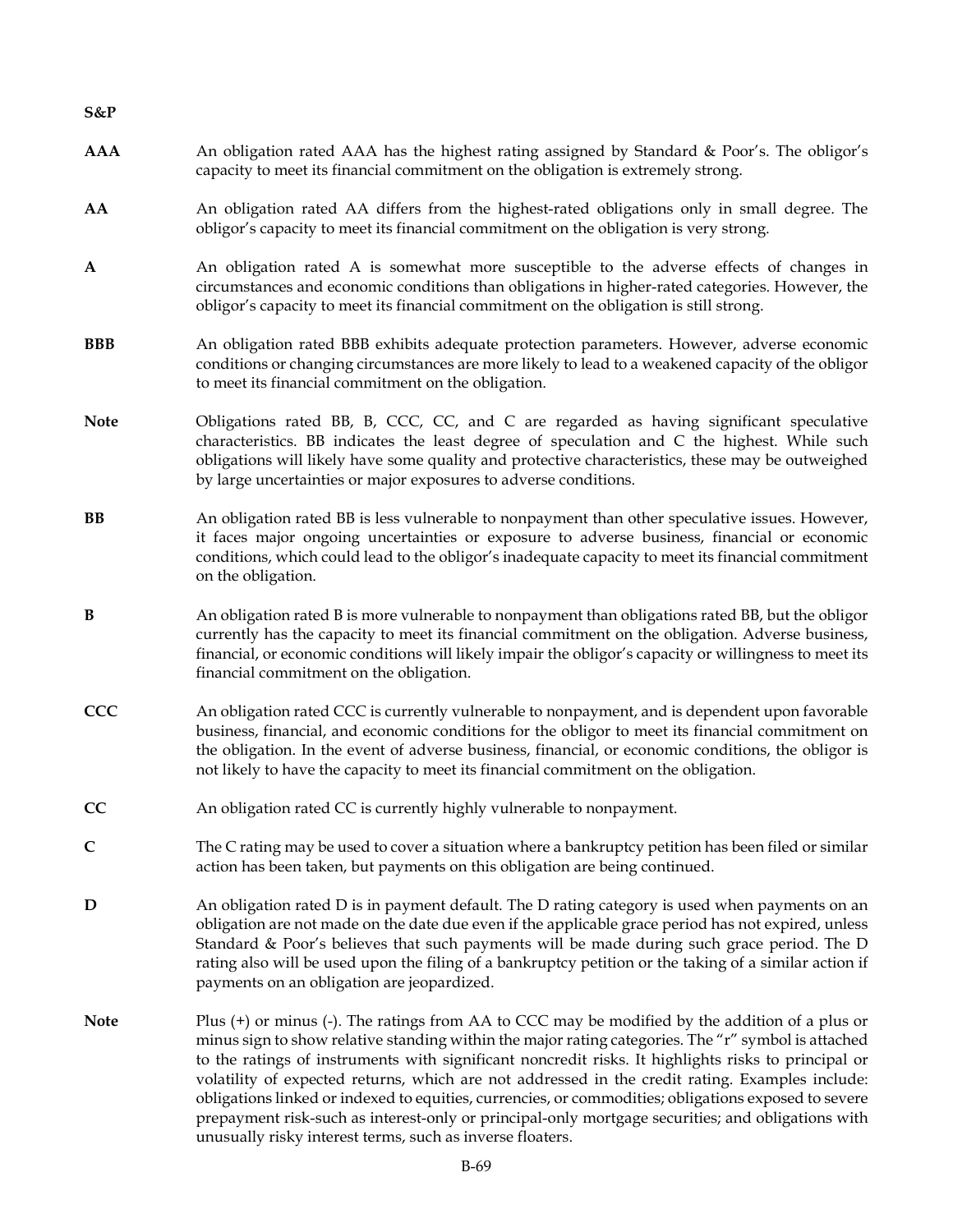#### **Preferred Stock**

**Moody's**

**Aaa** An issue that is rated "Aaa" is considered to be a top-quality preferred stock. This rating indicates good asset protection and the least risk of dividend impairment within the universe of preferred stocks. **Aa** An issue that is rated "Aa" is considered a high-grade preferred stock. This rating indicates that there is a reasonable assurance the earnings and asset protection will remain relatively well maintained in the foreseeable future. **A** An issue that is rated "A" is considered to be an upper-medium grade preferred stock. While risks are judged to be somewhat greater than in the "Aaa" and "Aa" classification, earnings and asset protection are, nevertheless, expected to be maintained at adequate levels. Baa An issue that is rated "Baa" is considered to be a medium-grade preferred stock, neither highly protected nor poorly secured. Earnings and asset protection appear adequate at present but may be questionable over any great length of time. **Ba** An issue that is rated "Ba" is considered to have speculative elements and its future cannot be considered well assured. Earnings and asset protection may be very moderate and not well safeguarded during adverse periods. Uncertainty of position characterizes preferred stocks in this class. **B** An issue that is rated "B" generally lacks the characteristics of a desirable investment. Assurance of dividend payments and maintenance of other terms of the issue over any long period of time may be small. **Caa** An issue that is rated "Caa" is likely to be in arrears on dividend payments. This rating designation does not purport to indicate the future status of payments. **Ca** An issue that is rated "Ca" is speculative in a high degree and is likely to be in arrears on dividends with little likelihood of eventual payments. **C** This is the lowest rated class of preferred or preference stock. Issues so rated can thus be regarded as having extremely poor prospects of ever attaining any real investment standing. **Note** Moody's applies numerical modifiers 1, 2, and 3 in each rating classification: the modifier 1 indicates that the security ranks in the higher end of its generic rating category; the modifier 2 indicates a mid-range ranking and the modifier 3 indicates that the issue ranks in the lower end of its generic rating category. **S&P AAA** This is the highest rating that may be assigned by Standard & Poor's to a preferred stock issue and indicates an extremely strong capacity to pay the preferred stock obligations. **AA** A preferred stock issue rated AA also qualifies as a high-quality, fixed-income security. The capacity to pay preferred stock obligations is very strong, although not as overwhelming as for issues rated AAA.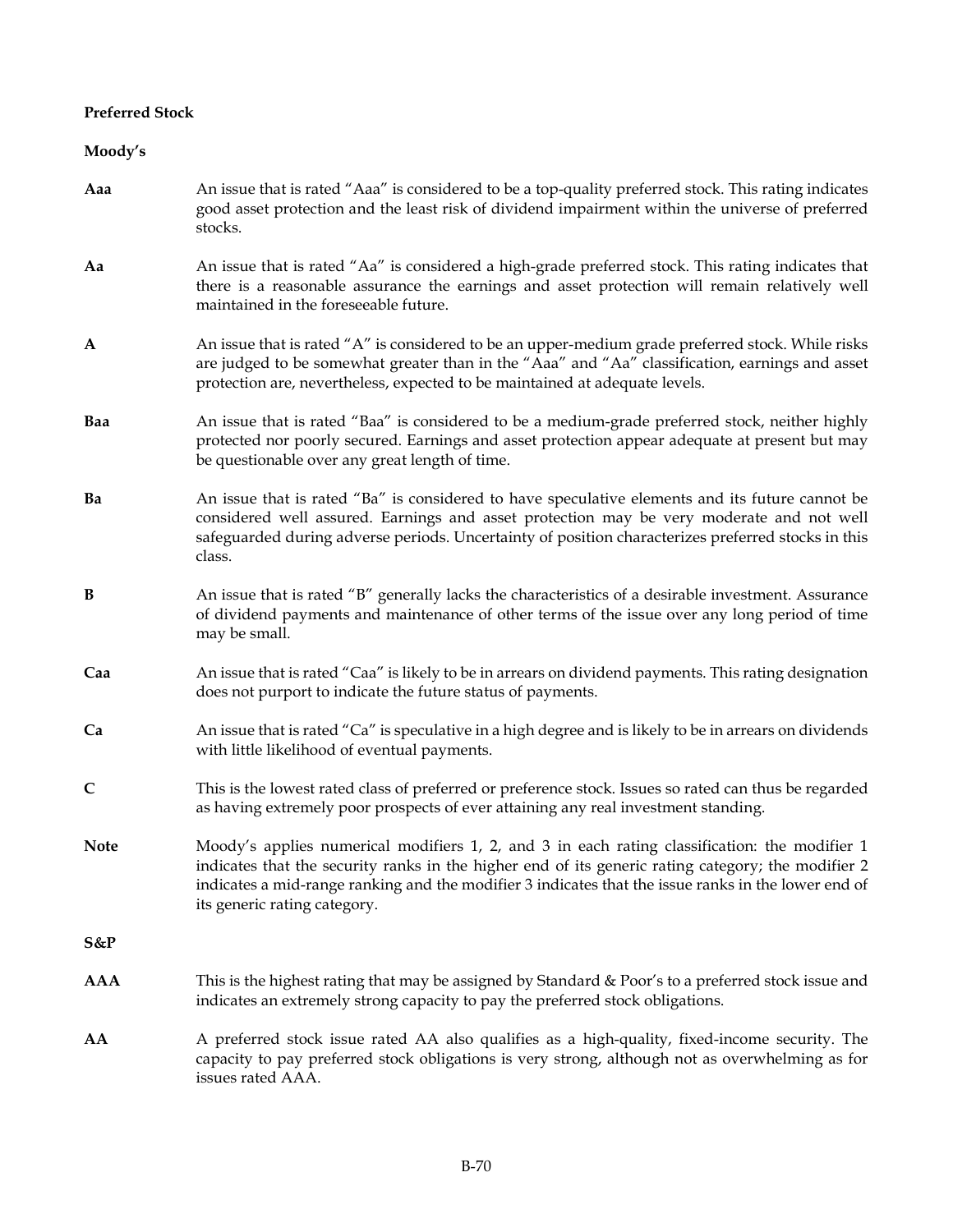| $\mathbf{A}$    | An issue rated A is backed by a sound capacity to pay the preferred stock obligations, although it<br>is somewhat more susceptible to the adverse effects of changes in circumstances and economic<br>conditions.                                                                                                                                                                                                              |
|-----------------|--------------------------------------------------------------------------------------------------------------------------------------------------------------------------------------------------------------------------------------------------------------------------------------------------------------------------------------------------------------------------------------------------------------------------------|
| <b>BBB</b>      | An issue rated BBB is regarded as backed by an adequate capacity to pay the preferred stock<br>obligations. Whereas it normally exhibits adequate protection parameters, adverse economic<br>conditions or changing circumstances are more likely to lead to a weakened capacity to make<br>payments for a preferred stock in this category than for issues in the A category.                                                 |
| <b>BBB, CCC</b> | Preferred stock rated BB, B, and CCC is regarded, on balance, as predominantly speculative with<br>respect to the issuer's capacity to pay preferred stock obligations. BB indicates the lowest degree<br>of speculation and CCC the highest. While such issues will likely have some quality and protective<br>characteristics, these are outweighed by large uncertainties or major risk exposures to adverse<br>conditions. |
| CC              | The rating CC is reserved for a preferred stock issue that is in arrears on dividends or sinking fund<br>payments, but that is currently paying.                                                                                                                                                                                                                                                                               |
| $\mathsf{C}$    | A preferred stock rated C is a nonpaying issue.                                                                                                                                                                                                                                                                                                                                                                                |
| D               | A preferred stock rated D is a nonpaying issue with the issuer in default on debt instruments.                                                                                                                                                                                                                                                                                                                                 |
| N.R.            | This indicates that no rating has been requested, that there is insufficient information on which to<br>base a rating, or that Standard & Poor's does not rate a particular type of obligation as a matter of<br>policy.                                                                                                                                                                                                       |
| <b>Note</b>     | Plus (+) or minus (-). To provide more detailed indications of preferred stock quality, ratings from<br>AA to CCC may be modified by the addition of a plus or minus sign to show relative standing<br>within the major rating categories.                                                                                                                                                                                     |

#### **Short Term Ratings**

#### **Moody's**

Moody's employs the following three designations, all judged to be investment grade, to indicate the relative repayment ability of rated issuers:

- **Prime-1** Issuers rated Prime-1 (or supporting institutions) have a superior ability for repayment of senior short-term debt obligations. Prime-1 repayment ability will often be evidenced by many of the following characteristics:
	- Leading market positions in well-established industries.
	- High rates of return on funds employed.
	- Conservative capitalization structure with moderate reliance on debt and ample asset protection.
	- Broad margins in earnings coverage of fixed financial charges and high internal cash generation.
	- Well-established access to a range of financial markets and assured sources of alternate liquidity.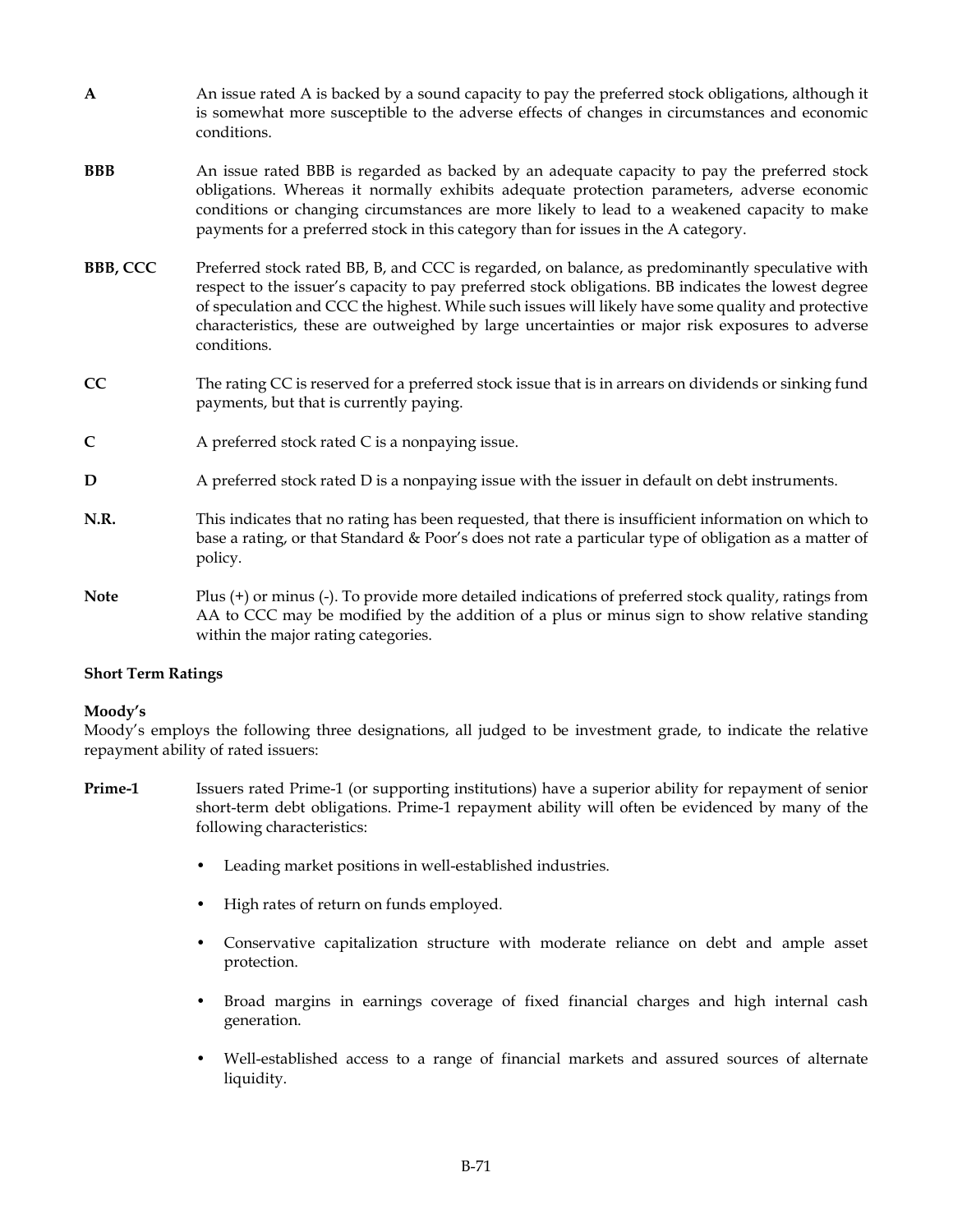| Prime-2          | Issuers rated Prime-2 (or supporting institutions) have a strong ability for repayment of senior<br>short-term debt obligations. This will normally be evidenced by many of the characteristics cited<br>above but to a lesser degree. Earnings trends and coverage ratios, while sound, may be more<br>subject to variation. Capitalization characteristics, while still appropriate, may be more affected by<br>external conditions. Ample alternate liquidity is maintained. |
|------------------|---------------------------------------------------------------------------------------------------------------------------------------------------------------------------------------------------------------------------------------------------------------------------------------------------------------------------------------------------------------------------------------------------------------------------------------------------------------------------------|
| Prime-3          | Issuers rated Prime-3 (or supporting institutions) have an acceptable ability for repayment of senior<br>short-term obligations. The effect of industry characteristics and market compositions may be more<br>pronounced. Variability in earnings and profitability may result in changes in the level of debt<br>protection measurements and may require relatively high financial leverage. Adequate alternate<br>liquidity is maintained.                                   |
| <b>Not Prime</b> | Issuers rated Not Prime do not fall within any of the Prime rating categories.                                                                                                                                                                                                                                                                                                                                                                                                  |
| S&P              |                                                                                                                                                                                                                                                                                                                                                                                                                                                                                 |
| $A-1$            | A short-term obligation rated A-1 is rated in the highest category by Standard & Poor's. The<br>obligor's capacity to meet its financial commitment on the obligation is strong. Within this<br>category, certain obligations are designated with a plus sign (+). This indicates that the obligor's<br>capacity to meet its financial commitment on these obligations is extremely strong.                                                                                     |
| $A-2$            | A short-term obligation rated A-2 is somewhat more susceptible to the adverse effects of changes<br>in circumstances and economic conditions than obligations in higher rating categories. However,<br>the obligor's capacity to meet its financial commitment on the obligation is satisfactory.                                                                                                                                                                               |
| $A-3$            | A short-term obligation rated A-3 exhibits adequate protection parameters. However, adverse<br>economic conditions or changing circumstances are more likely to lead to a weakened capacity of<br>the obligor to meet its financial commitment on the obligation.                                                                                                                                                                                                               |
| B                | A short-term obligation rated B is regarded as having significant speculative characteristics. The<br>obligor currently has the capacity to meet its financial commitment on the obligation; however, it<br>faces major ongoing uncertainties, which could lead to the obligor's inadequate capacity to meet<br>its financial commitment on the obligation.                                                                                                                     |
| $\mathbf C$      | A short-term obligation rated C is currently vulnerable to nonpayment and is dependent upon<br>favorable business, financial, and economic conditions for the obligor to meet its financial<br>commitment on the obligation.                                                                                                                                                                                                                                                    |
| D                | A short-term obligation rated D is in payment default. The D rating category is used when<br>payments on an obligation are not made on the date due even if the applicable grace period has<br>not expired, unless Standard & Poor's believes that such payments will be made during such grace<br>period. The D rating also will be used upon the filing of a bankruptcy petition or the taking of a<br>similar action if payments on an obligation are jeopardized.           |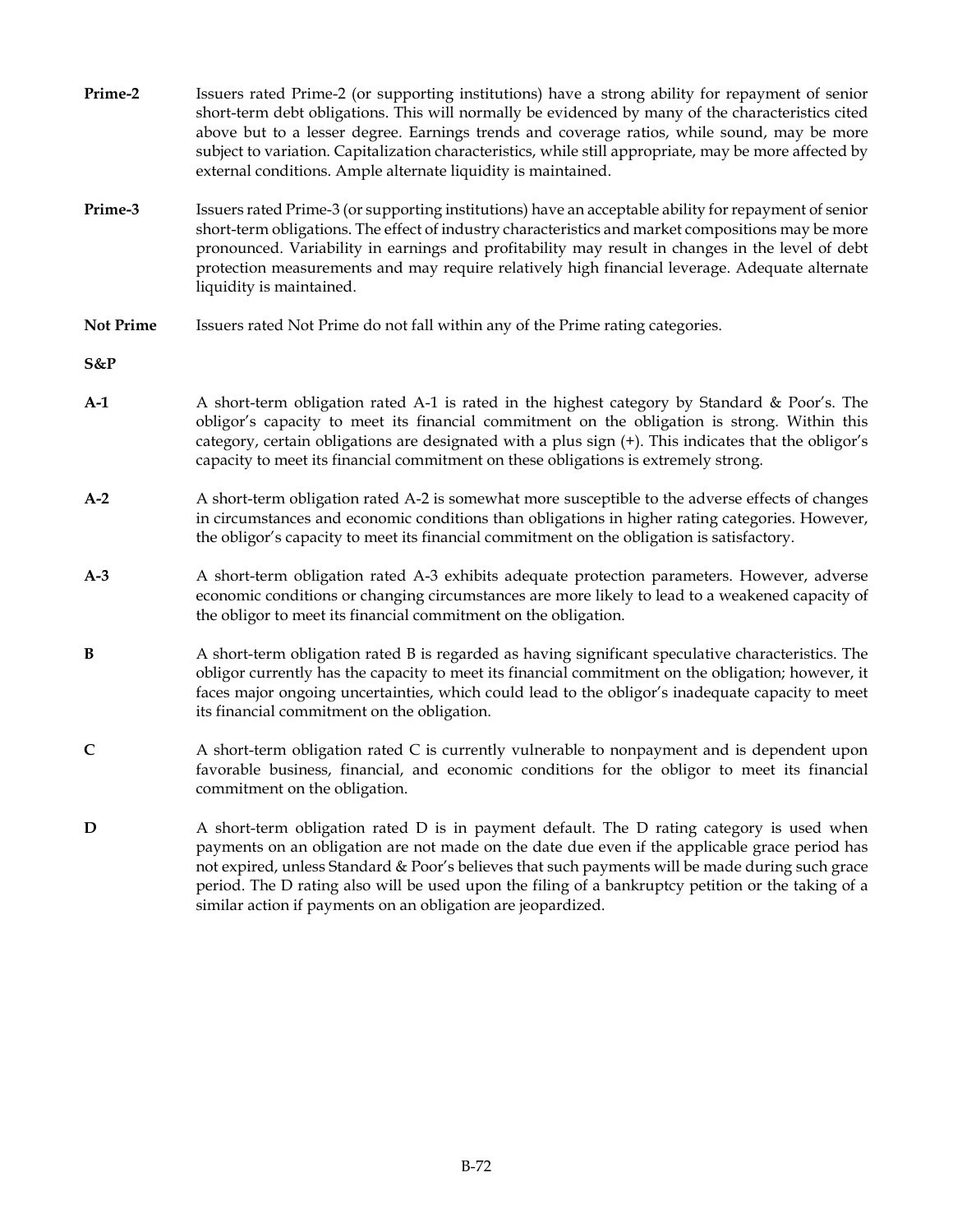### **APPENDIX B**

### **INVESTMENT MANAGERS SERIES TRUST**

### **PROXY VOTING POLICIES AND PROCEDURES**

Investment Managers Series Trust (the "Trust") is registered as an open-end investment company under the Investment Company Act of 1940, as amended ("1940 Act"). The Trust offers multiple series (each a "Fund" and, collectively, the "Funds"). Consistent with its fiduciary duties and pursuant to Rule 30b1-4 under the 1940 Act (the "Proxy Rule"), the Board of Trustees of the Trust (the "Board") has adopted this proxy voting policy on behalf of the Trust (the "Policy") to reflect its commitment to ensure that proxies are voted in a manner consistent with the best interests of the Funds' shareholders.

### **Delegation of Proxy Voting Authority to Fund Advisors**

The Board believes that the investment advisor of each Fund (each an "Advisor" and, collectively, the "Advisors"), as the entity that selects the individual securities that comprise its Fund's portfolio, is the most knowledgeable and best-suited to make decisions on how to vote proxies of portfolio companies held by that Fund. The Trust will therefore defer to, and rely on, the Advisor of each Fund to make decisions on how to cast proxy votes on behalf of such Fund. An Advisor may delegate this responsibility to a Fund's Sub-Advisor(s).

The Trust hereby designates the Advisor of each Fund as the entity responsible for exercising proxy voting authority with regard to securities held in the Fund's investment portfolio. Consistent with its duties under this Policy, each Advisor shall monitor and review corporate transactions of corporations in which the Fund has invested, obtain all information sufficient to allow an informed vote on all proxy solicitations, ensure that all proxy votes are cast in a timely fashion, and maintain all records required to be maintained by the Fund under the Proxy Rule and the 1940 Act. Each Advisor will perform these duties in accordance with the Advisor's proxy voting policy, a copy of which will be presented to the Board for its review. Each Advisor will promptly provide to the Trust's Chief Compliance Officer ("CCO") updates to its proxy voting policy as they are adopted and implemented, and the Trust's CCO will then report such updates to the Board.

#### **Availability of Proxy Voting Policy and Records Available to Fund Shareholders**

If a Fund or an Advisor has a website, a copy of the Advisor's proxy voting policy and this Policy may be posted on such website. A copy of such policies and of each Fund's proxy voting record shall also be made available, without charge, upon request of any shareholder of the Fund, by calling the applicable Fund's toll-free telephone number as printed in the Fund's prospectus. The Trust's transfer agent will notify the Advisor of any such request of proxy voting procedures. The Advisor shall reply to any Fund shareholder request within three (3) business days of receipt of the request, by first-class mail or other means designed to ensure equally prompt delivery.

Each Advisor will provide a complete annual voting record, as required by the Proxy Rule, for each series of the Trust for which it acts as advisor, to the Trust's co-administrator no later than July 31<sup>st</sup> of each year. The Trust's coadministrator, MFAC, will file a report based on such record on Form N-PX on an annual basis with the Securities and Exchange Commission no later than August 31st of each year.

Each Advisor is responsible for providing its current proxy voting policies and procedures and any subsequent amendments to the Trust's CCO. SEC Form N-PX is filed with respect to each Fund by MFAC (acting as filing agent), by no later than August 31<sup>st</sup> of each year. Each such filing details all proxies voted on behalf of the Fund for the prior twelve months ended June 30<sup>th</sup>. In connection with each filing on behalf of the Fund, the Advisor's CCO must sign and return to MFAC no later than July 30<sup>th</sup> a Form N-PX Certification stating that the Advisor has adopted proxy voting policies and procedures in compliance with the SEC's Proxy Voting Rule.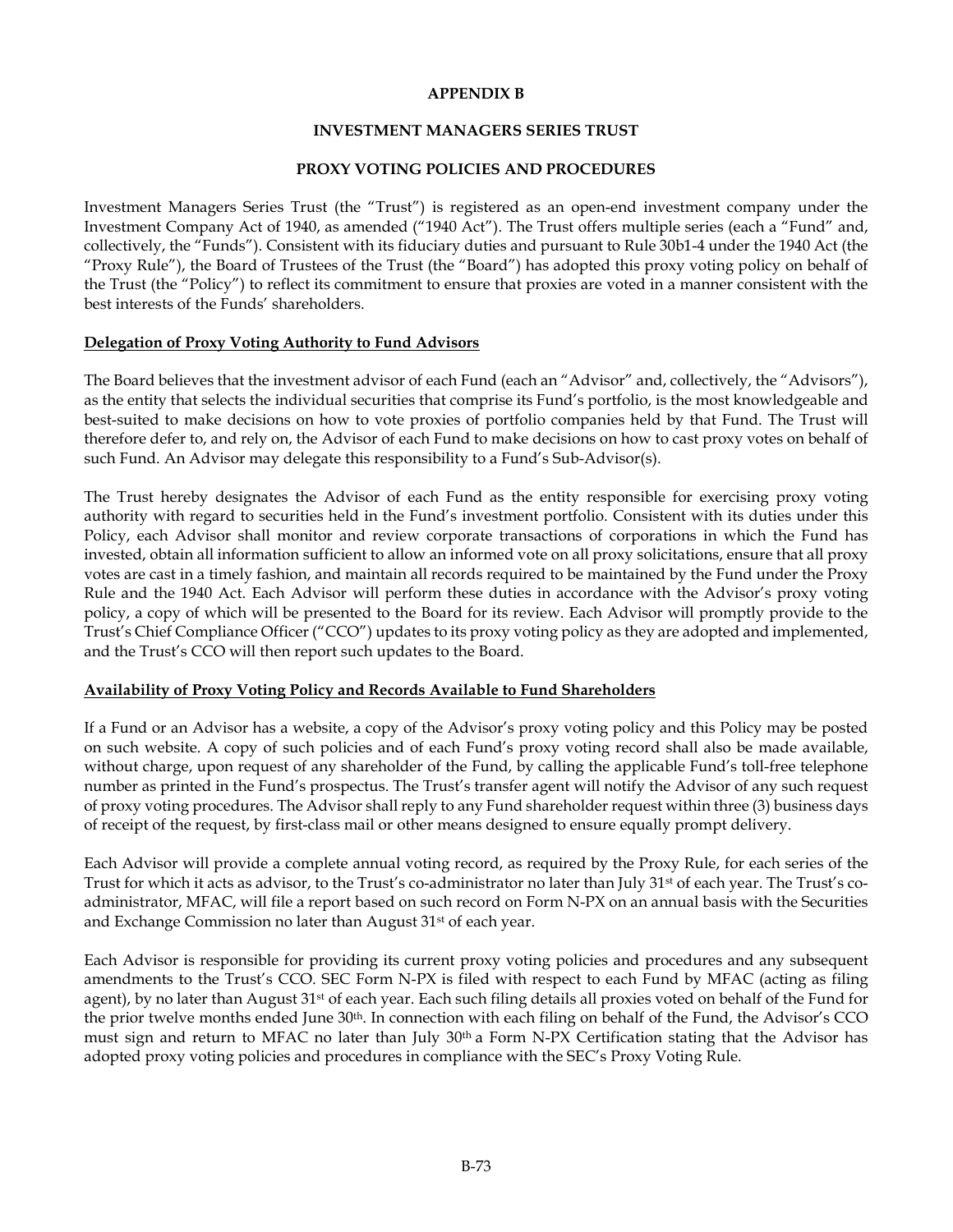### **SUB-ADVISOR'S PROXY POLICIES AND GUIDELINES**

# **Policy**

Robinson Capital Management, LLC ("Robinson Capital") takes responsibility for voting proxies only for certain discretionary clients invested in securities that have voting rights, including the registered investment vehicles for which Robinson Capital serves as advisor or sub-advisor ("Robinson Funds"). Robinson Capital does not vote proxies for any of its non-discretionary clients. Further, since fixed income securities do not generally have any voting rights, Robinson Capital does not vote proxies for any securities held in any of its traditional fixed income strategy client accounts.

Robinson Capital maintains written policies and procedures as to the handling, research, voting and reporting of proxy voting and makes appropriate disclosures about the firm's proxy policies and practices. The policy and practice includes the responsibility for monitoring corporate actions, receiving and voting client proxies and disclosing any potential conflicts of interest, as well as making information available to clients about the voting of proxies for their portfolio securities and maintaining relevant and required records. It is Robinson Capital's goal to ensure that proxies are voted timely and in a manner that is in the best interests of clients.

### **Background**

Rule 206(4)-6 (the "Rule") under the Investment Advisers Act of 1940 ("Advisers Act") requires every investment adviser to adopt and implement written policies and procedures reasonably designed to ensure that the adviser votes proxies in the best interest of its clients. The Rule further requires the adviser to provide a summary of the adviser's proxy voting process and offer to provide copies of the complete proxy voting policy and procedures to clients upon request. Lastly, the Rule requires that the adviser disclose to clients how they may obtain information on how the adviser voted their proxies. With respect to the Robinson Funds, Robinson Capital has engaged the services of Broadridge's ProxyEdge platform to vote and maintain records of all proxies for these funds.

In selecting a proxy advisory firm and as a condition for retention of such firm, Robinson Capital will seek to ensure (or reconfirm) that the firm has the capacity, ability and independence necessary to provide recommendations in the best interests of applicable clients. Factors that Robinson Capital considers critical to the employment or retention of a proxy advisory firm include the capabilities of the advisory firm's personnel, its capacity and competency to adequately analyze proxy issues, its methodologies for assessing proxy voting matters, the manner in which it engages (or chooses not to engage) with issuers, its management, treatment and disclosure of actual and potential conflicts of interest and its propensity to commit (and correct) errors in its recommendations. The Chief Compliance Officer of Robinson Capital maintains documentation evidencing this review.

Robinson Capital periodically reevaluates the basis of its continuing relationship with Broadridge. Robinson Capital will review, among other documents and policies, its conflicts of interest disclosures, its approach to how proxies are voted, and other relevant information in seeking to reconfirm that the bases upon which Broadridge was originally selected remain intact and that the selection of Broadridge continues to be in clients' best interests. Robinson Capital also reviews any on-going updates or notices transmitted from Broadridge that materially modify its approach to proxy voting. In addition, Robinson Capital will review any disclosures from Broadridge, or indications from other sources, of material errors, incompleteness or other problems with that firm's proxy advice. The Chief Compliance Officer of Robinson Capital maintains documentation evidencing this review.

Robinson Capital will conduct oversight of third-party research providers that it retains to assist with proxy voting to determine that proxies continue to be voted in clients' best interests. Robinson Capital will request that proxy advisory firm update Robinson Capital regarding relevant business changes (*i.e*., with respect to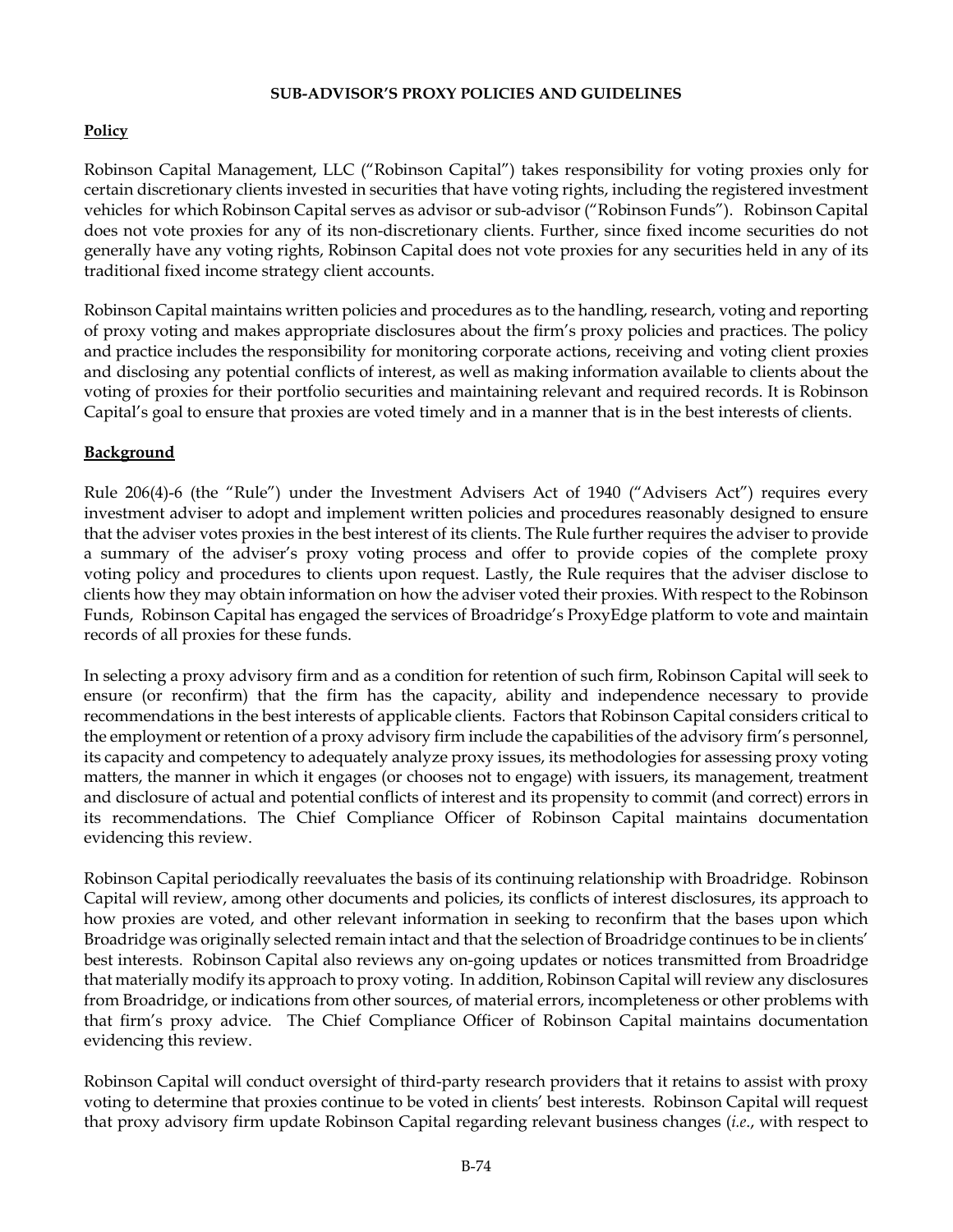the firm's capacity and competency to provide proxy voting advice) or conflict policies and procedures. Robinson Capital will use such information to identify and address conflicts that may arise on an ongoing basis.

# **Responsibility**

Jonathan Browne and Jeffrey Boisvert are the members of Robinson Capital's Proxy Committee and have the responsibility for the implementation and monitoring of our proxy voting policy, practices, disclosures and record keeping, including outlining our general voting guidelines.

# **Procedures**

Robinson Capital has adopted procedures to implement the firm's policy and conducts reviews to monitor and ensure the firm's policy is observed, implemented properly and amended or updated, as appropriate, which include the following:

- 1. Robinson Capital shall disclose in its disclosure brochure the varied scope of its proxy voting responsibilities across clients, and shall specify the nature of its responsibilities in its client investment advisory agreement;
- 2. Where Robinson Capital has delegated proxy voting responsibility for a client to a proxy advisory firm, the proxy advisory firm will be responsible for voting proxies and maintaining records of its proxy voting activities. Robinson Capital will conduct oversight of the proxy advisory firm to determine that proxies continue to be voted in clients' best interests.
- 3. Robinson Capital will periodically reconcile available votes or votes cast by the proxy voting service provider against shares held in client accounts to assess whether Robinson Capital is receiving and voting proxies for those clients and relationships for which it has voting authority.
- 4. Where Robinson Capital retains proxy voting responsibility for a client, its Proxy Committee will have responsibility for reviewing and analyzing each proposal, for voting proxies, and for maintaining records of its proxy voting activities.
- 5. Where Robinson Capital retains proxy voting responsibility for a client, Robinson Capital will vote all proxies in the best interest of the client. Because Robinson Capital generally makes investments in companies in which Robinson Capital has confidence in management, Robinson Capital will typically vote proxies in favor of management's recommendations.
- 6. After the Proxy Committee has reviewed the proposals as described above, the Proxy Committee will forward the written voting instructions to the Operations Department for entry. The Proxy Committee will maintain all signed proxy forms in files organized by client and year.
- 7. With respect to foreign companies, Robinson Capital may not vote a proxy if the costs to the client of voting the shares outweigh the benefits, or where the company is in a country which prohibits shareholders who vote proxies from trading the company's shares within a certain period of time around the shareholder meeting date ("share blocking").
- 8. With respect to the Robinson Funds and its investments in up to 3% of the outstanding stock of any underlying funds, Robinson Capital on behalf of the respective Fund will vote the shares of the underlying funds in the same proportion as the vote of all other shareholders of the underlying fund(s), in accordance with provisions under Sections 12(d)(1)(F) and 12(d)(1)(G) of the 1940 Act and SEC rules adopted pursuant to the 1940 Act.